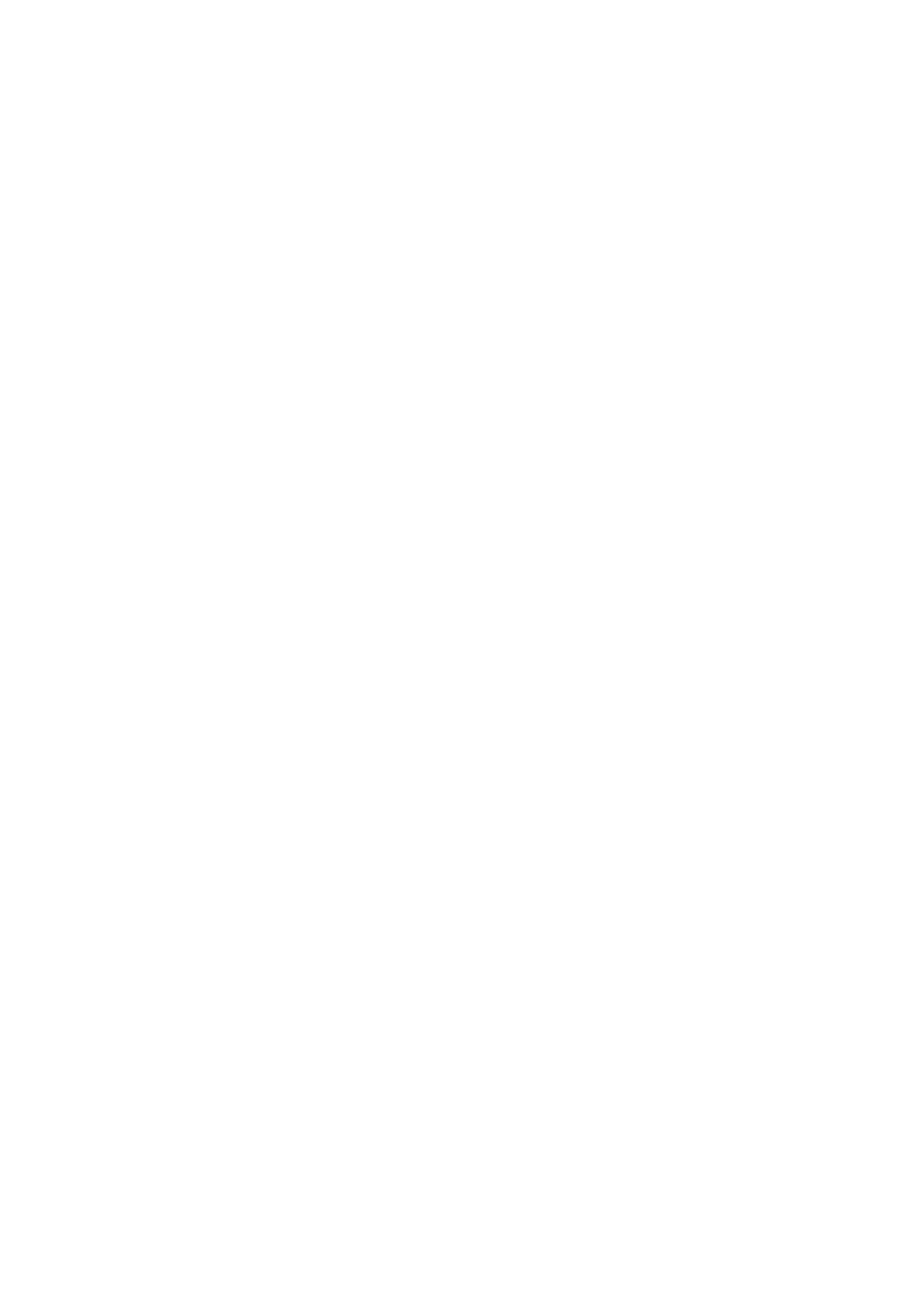Western Australia

# **Bail Act 1982**

### **CONTENTS**

# **Part I — Preliminary**

| 1.             | Short title                                         | $\overline{2}$ |
|----------------|-----------------------------------------------------|----------------|
| 2.             | Commencement                                        | $\overline{c}$ |
| 3.             | Terms used                                          | $\overline{2}$ |
| 3A.            | Sending notices by electronic communication         | 8              |
| $\mathbf{4}$ . | Application of this Act                             | 9              |
| 4A.            | Detention and bail where accused appears in         |                |
|                | response to summons or court hearing notice         | 9              |
|                | Part II — Rights of accused in                      |                |
|                | relation to bail                                    |                |
| 5.             | Right of accused to have bail considered under      |                |
|                | this Act                                            | 11             |
| 6.             | Duty on arresting officer and others to             |                |
|                | consider bail                                       | 11             |
| 6A.            | Whether custody justified to be considered in       |                |
|                | certain cases                                       | 13             |
| 7.             | Duty imposed on judicial officers in respect of     |                |
|                | unconvicted accused                                 | 14             |
| 7A.            | Bail may be dispensed with by court                 | 15             |
| 7B.            | Special provision for adult accused in murder cases | 15             |
| 7C.            | Special provision for child accused in murder cases | 17             |
| 7D.            | Previous decision may be adopted                    | 18             |
| 7E.            | Bail during trial                                   | 19             |
| 7F.            | Bail for appeal from courts of summary              |                |
|                | jurisdiction                                        | 19             |
|                |                                                     |                |

| As at 26 Oct 2011 | Version 07-h0-02                                                         | page i |
|-------------------|--------------------------------------------------------------------------|--------|
|                   | Extract from www.slp.wa.gov.au, see that website for further information |        |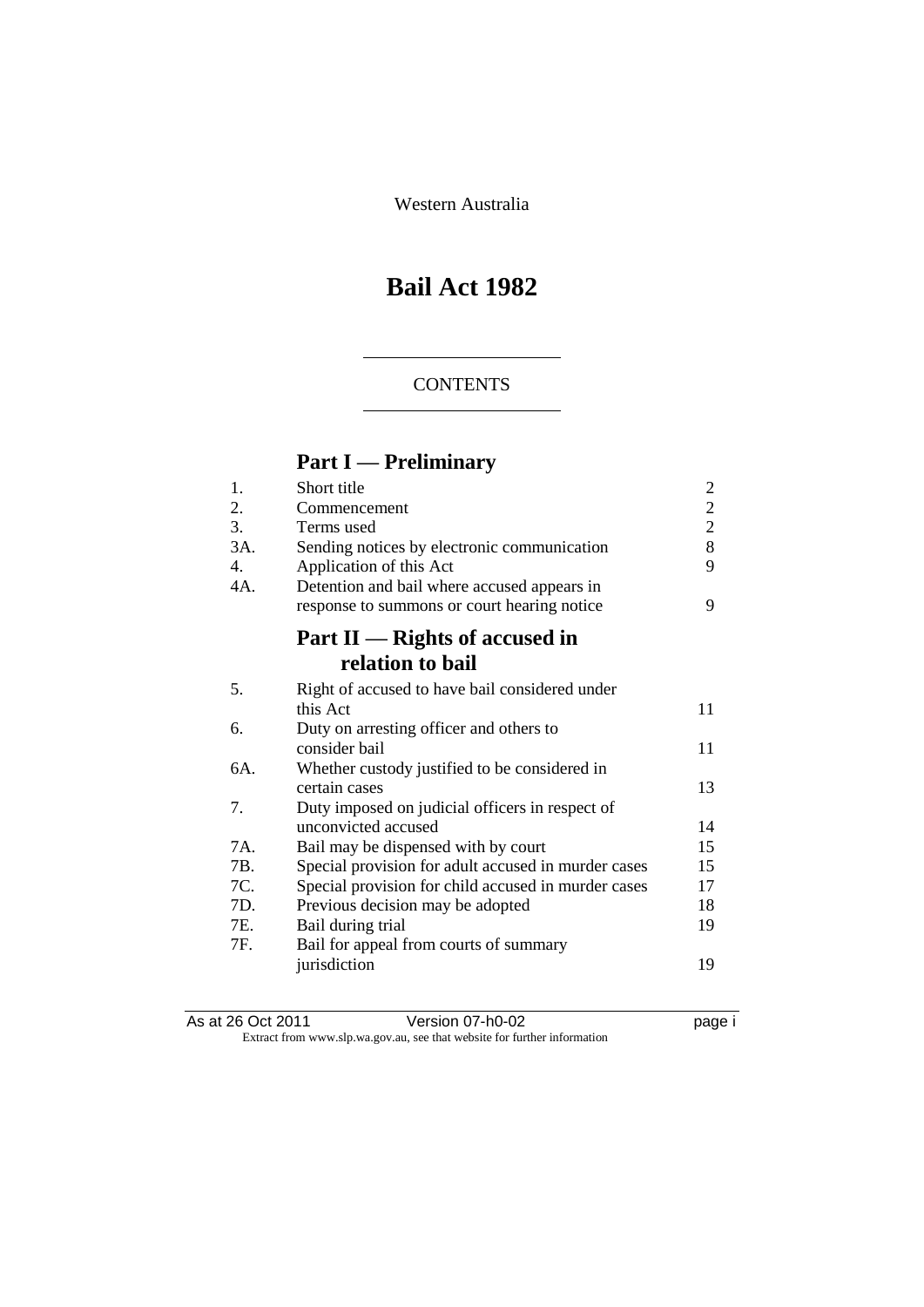| Contents |
|----------|
|----------|

| 8.          | Accused to be given information and approved                                       |          |
|-------------|------------------------------------------------------------------------------------|----------|
|             | forms                                                                              | 20       |
| 9.          | Bail decision may be deferred until further<br>information obtained                | 22       |
| 10.         | Sections 5, 6 and 7 do not apply where accused                                     |          |
|             | imprisoned for other cause                                                         | 22       |
| 11.         | Rights following grant of bail                                                     | 23       |
| 12.         | Further limitation on rights in s. 7A(2) and 11                                    | 24       |
|             | Part III — Jurisdiction relating to                                                |          |
|             | bail                                                                               |          |
| 13.         | Jurisdiction to grant bail                                                         | 25       |
| 13A.        | Jurisdiction to dispense with bail and how                                         |          |
|             | jurisdiction to be exercised                                                       | 25       |
| 13B.<br>14. | Giving and proof of notices under s. 13A(3)                                        | 26<br>27 |
| 15.         | Extent of judge's jurisdiction<br>Exclusive jurisdiction of Supreme Court judge in |          |
|             | murder cases                                                                       | 28       |
| 15A.        | Appeal from decision of judge                                                      | 29       |
| 15B.        | Determination of appeal under s. 15A and related                                   |          |
|             | provisions                                                                         | 30       |
| 16.         | Bail of person arrested on warrant                                                 | 31       |
| 16A.        | Restrictions on powers of authorised officers and                                  |          |
|             | justices in certain cases                                                          | 32       |
| 17.         | Conditions which may be imposed                                                    | 33       |
| 17A.        | Further provisions as to responsible person's                                      |          |
|             | undertaking (Schedule 1 Part C clause 2)                                           | 33       |
|             | Part IV — Hearing of case for bail,                                                |          |
|             | parties, and evidence                                                              |          |
| 20.         | Power to consider bail in camera and to prohibit                                   |          |
|             | publication                                                                        | 35       |
| 21.         | Parties                                                                            | 36       |
| 22.         | Evidence                                                                           | 36       |
| 23.         | Accused not bound to supply information                                            | 36       |
| 24.         | Information may be referred to police officer for                                  |          |
|             | verification or for report                                                         | 37       |
| 24A.        | Information may be referred to community                                           |          |
|             | corrections officer for verification or for report                                 | 37       |
|             |                                                                                    |          |

| яс | ı |  |
|----|---|--|
|    |   |  |
|    |   |  |

page ii Version 07-h0-02 As at 26 Oct 2011 Extract from www.slp.wa.gov.au, see that website for further information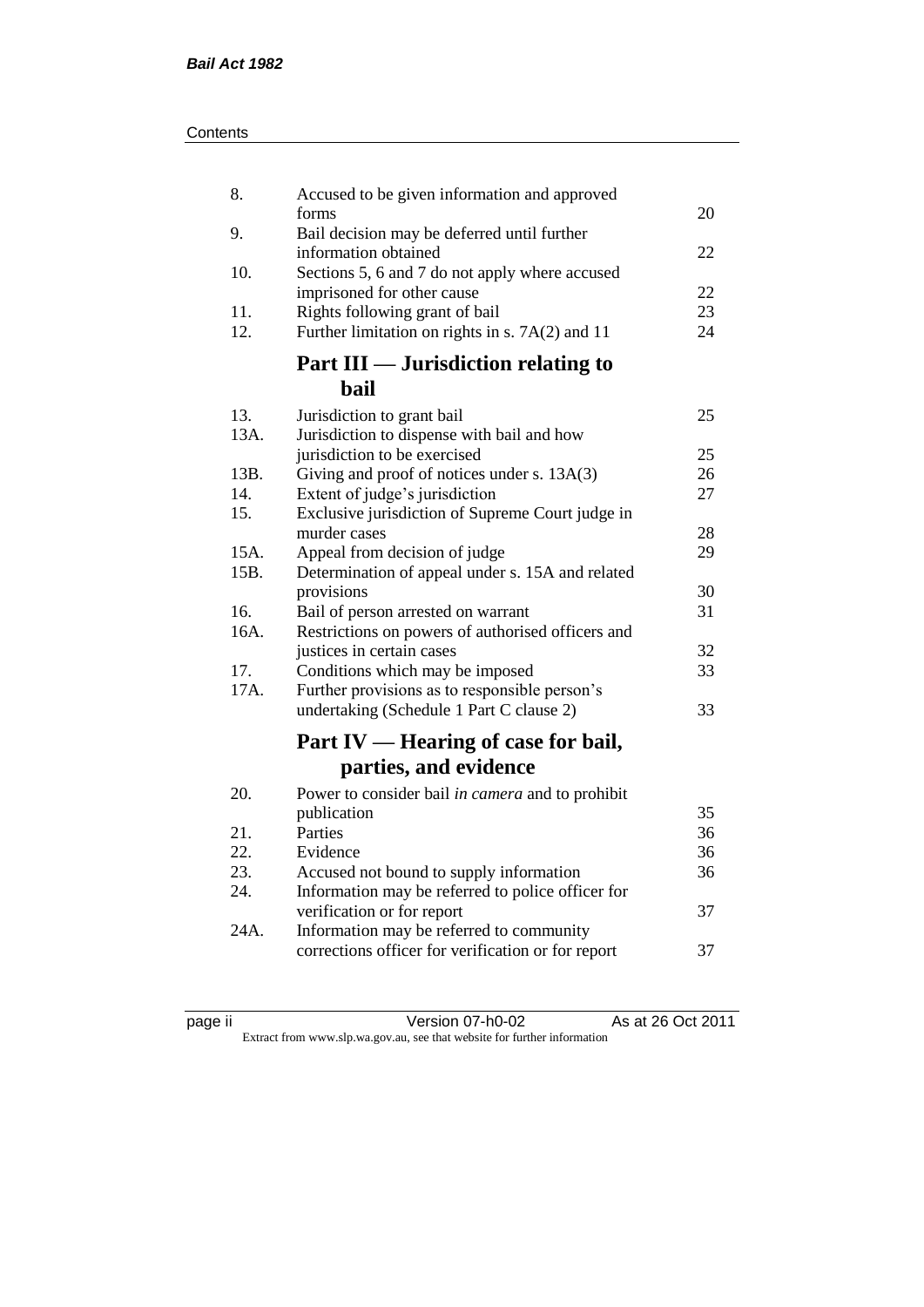| 25.  | Protection of accused as to information given for<br>bail purposes | 38 |
|------|--------------------------------------------------------------------|----|
| 26.  | Record of decision and reasons                                     | 38 |
| 27.  | Transmission of relevant papers to court                           | 39 |
| 27A. | Transmission of papers to CEO (corrections)                        | 40 |
|      | <b>Part V</b> — Bail undertakings                                  |    |
| 28.  | Bail undertaking                                                   | 41 |
| 29.  | Before whom bail undertaking may be entered into                   | 42 |
| 30.  | Duties of person before whom bail undertaking is<br>entered into   | 42 |
| 31.  |                                                                    |    |
|      | Different time and place for appearance may be<br>substituted      | 43 |
| 31A. | Amendment of conditions during trial                               | 45 |
| 32.  | Giving and proof of notices under s. 31                            | 47 |
| 33.  | Judicial officer may order accused to enter into bail              |    |
|      | undertaking                                                        | 48 |
| 34.  | Cessation and suspension of bail undertaking                       | 49 |
|      | <b>Part VI</b> — Sureties and surety                               |    |
|      | undertakings                                                       |    |
| 35.  | Surety and surety undertaking                                      | 50 |
| 36.  | Authority to approve sureties                                      | 50 |
| 37.  | Proposed surety to receive certain information and                 |    |
|      | prescribed form for completion                                     | 51 |
| 38.  | Persons disqualified from being sureties                           | 51 |
| 39.  | Matters relevant to approval of sureties                           | 52 |
| 40.  | Decision on application by proposed surety                         | 52 |
| 41.  | Finality of decision to refuse approval                            | 53 |
| 42.  | Before whom surety undertaking may be entered                      |    |
|      | into                                                               | 53 |
| 43.  | Duties of persons before whom surety undertaking                   |    |
|      | is entered into                                                    | 54 |
| 43A. | Use of video link and electronic communication                     |    |
|      | where proposed surety is interstate                                | 54 |
| 44.  | When surety undertaking extends to different time                  |    |
|      | or different time and place substituted under s. 31                | 56 |
| 45.  | Giving and proof of notices under s. 44                            | 57 |
| 46.  | Power of surety to apprehend accused                               | 59 |
| 47.  | Cessation and suspension of surety undertaking                     | 59 |
|      |                                                                    |    |

| As at 26 Oct 2011 | Version 07-h0-02                                                         | <br>page III |
|-------------------|--------------------------------------------------------------------------|--------------|
|                   | Extract from www.slp.wa.gov.au, see that website for further information |              |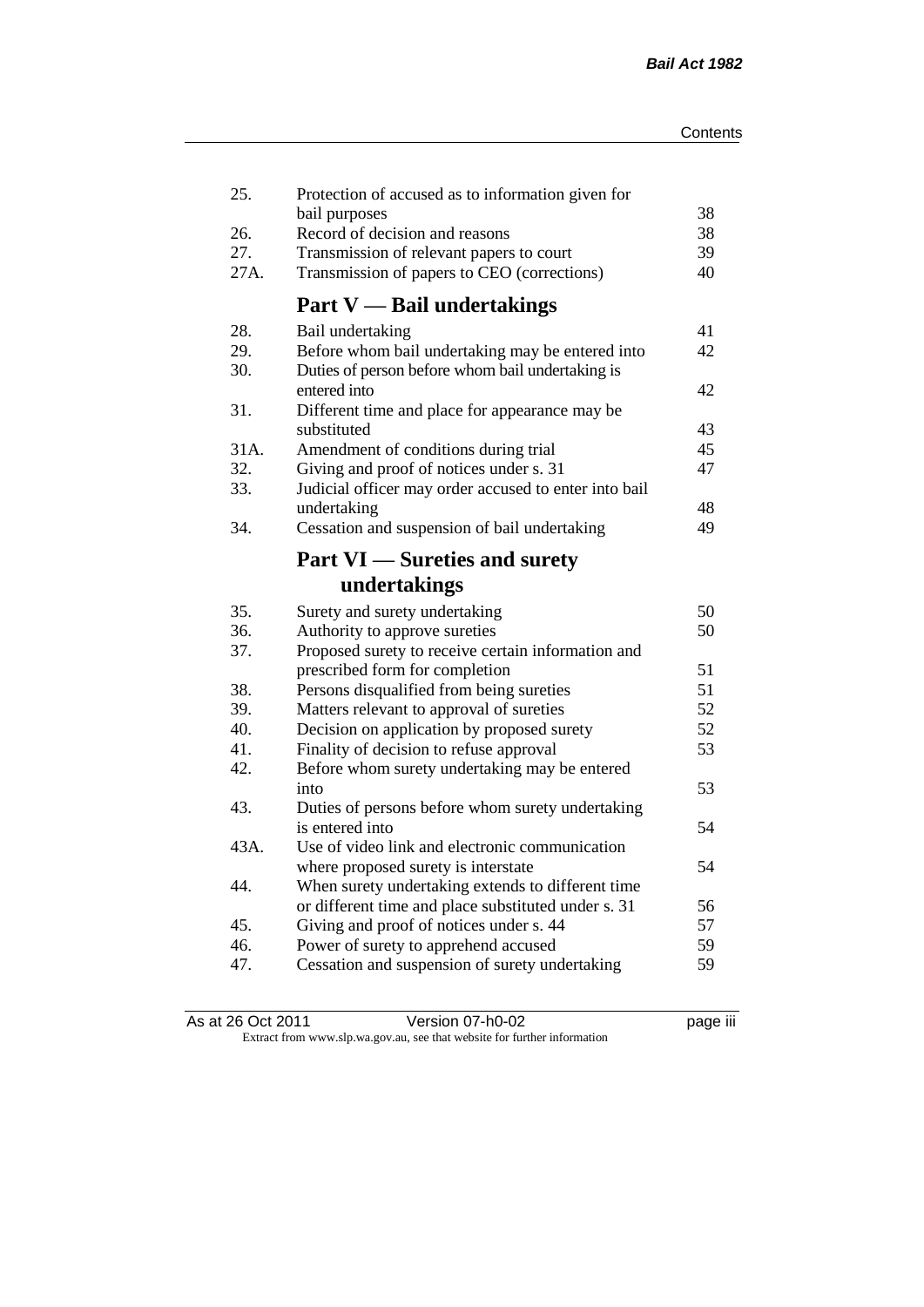| 48.  | Surety may apply for cancellation of his                                                     |    |
|------|----------------------------------------------------------------------------------------------|----|
|      | undertaking                                                                                  | 60 |
| 49.  | Forfeiture of money under surety's undertaking                                               | 61 |
| 50.  | Offence to indemnify surety                                                                  | 63 |
|      | <b>Part VIA — Administration of home</b>                                                     |    |
|      | detention conditions                                                                         |    |
| 50A. | Powers of CEO (corrections)                                                                  | 65 |
| 50C. | Powers and duties of community corrections                                                   |    |
|      | officers                                                                                     | 65 |
| 50D. | Powers of members of the Police Force                                                        | 67 |
| 50E. | CEO (corrections) may substitute a different place                                           |    |
|      | of detention and apply conditions                                                            | 67 |
| 50F. | CEO (corrections) may revoke bail                                                            | 68 |
| 50G. | Procedure on arrest after revocation of bail                                                 | 68 |
| 50H. | Exclusion of the rules of natural justice                                                    | 69 |
| 50J. | Delegation by CEO (corrections)                                                              | 69 |
| 50K. | Retrieval of monitoring equipment                                                            | 69 |
| 50L. | Rules                                                                                        | 70 |
|      | <b>Part VII — Enforcement of bail</b>                                                        |    |
|      |                                                                                              |    |
|      | undertakings                                                                                 |    |
|      |                                                                                              | 71 |
| 51.  | Offence to fail to comply with bail undertaking                                              |    |
| 51A. | Proceedings before courts of summary jurisdiction<br>for an offence under s. 51              | 72 |
| 52.  |                                                                                              |    |
|      | Provisions as to summary proceedings before                                                  | 72 |
| 53.  | superior courts for an offence under s. 51                                                   | 74 |
| 54.  | Appeals against decisions made under s. 52<br>Accused on bail may be taken before a judicial |    |
|      | officer for variation or revocation of bail                                                  | 75 |
| 54A. | Accused on committal may be taken before court                                               |    |
|      | by which committed                                                                           | 77 |
| 55.  | Powers of judicial officer to revoke or vary bail                                            | 78 |
| 57.  | Forfeiture of money under bail undertaking                                                   | 79 |
| 58.  | Automatic forfeiture on expiration of one year after                                         |    |
|      | absconding                                                                                   | 80 |
|      | <b>Part VIII — Miscellaneous</b>                                                             |    |
|      |                                                                                              |    |
| 59.  | Further power of judicial officer in relation to<br>enforcement of undertakings              | 81 |

| د، |  |
|----|--|
| ж. |  |
|    |  |
|    |  |
|    |  |

page iv Version 07-h0-02 As at 26 Oct 2011

Extract from www.slp.wa.gov.au, see that website for further information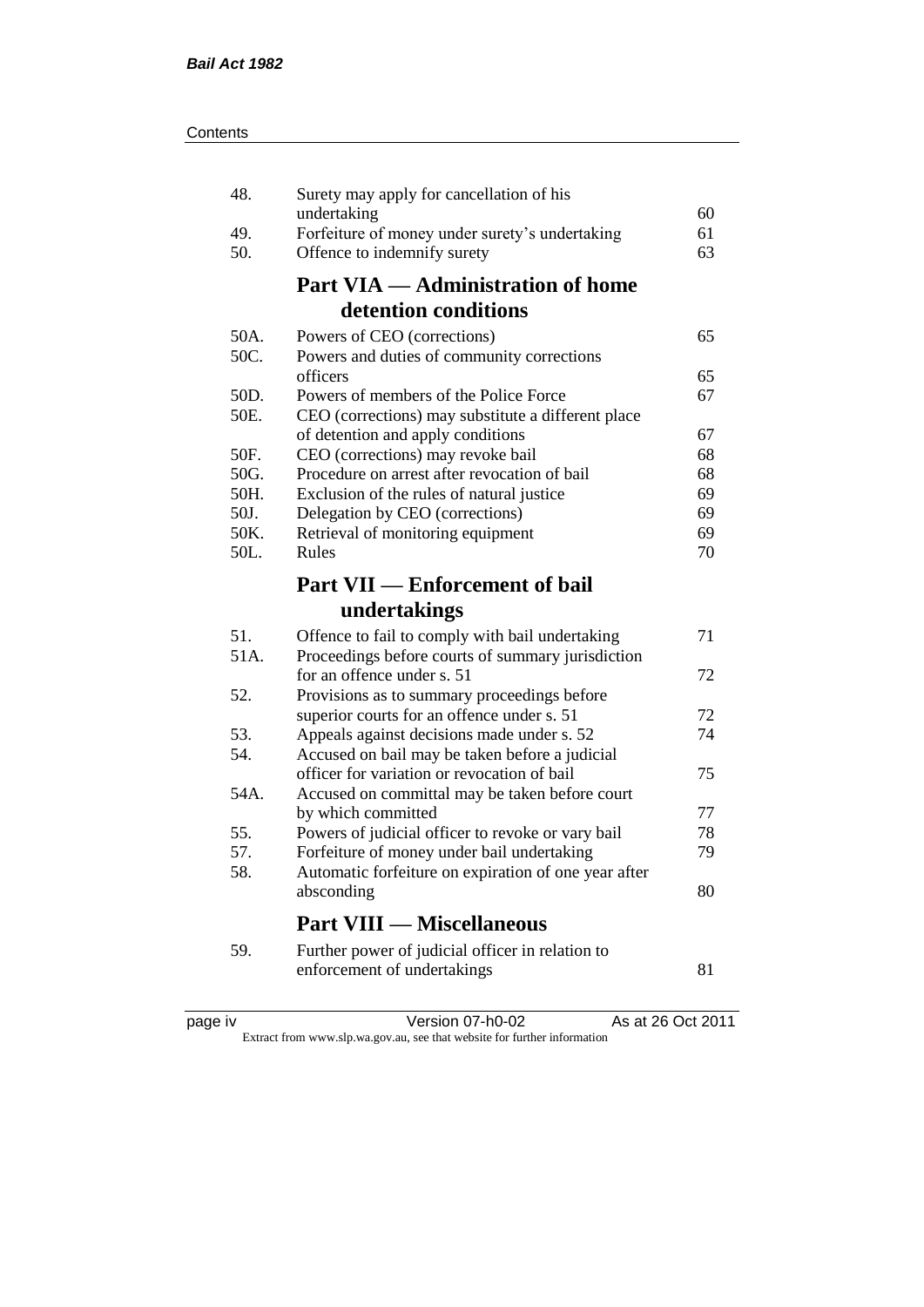| 59A. | Where bail dispensed with, accused may be taken                                                |          |
|------|------------------------------------------------------------------------------------------------|----------|
| 59B. | before judicial officer for reconsideration of matter                                          | 81<br>82 |
| 60.  | Warrant for arrest of absconding accused<br>Accused and surety to notify any change of address | 83       |
| 61.  | Offence of failing to bring arrested person before                                             |          |
|      | court or person able to grant bail                                                             | 83       |
| 62.  | Offence to give false information for bail purposes                                            | 84       |
| 63.  | Protection of persons carrying out this Act                                                    | 84       |
| 64.  | Evidence of non-appearance etc. by an accused                                                  | 84       |
| 65.  | Bail undertakings by minors                                                                    | 85       |
| 66.  | Abolition of other powers to grant bail                                                        | 85       |
| 66A. | Delegation by registrar                                                                        | 85       |
| 66B. | Use of video link or audio link                                                                | 86       |
| 67.  | Regulations                                                                                    | 87       |
|      | Schedule 1 — Jurisdiction as to bail                                                           |          |
|      | and related matters                                                                            |          |
|      | Part $A$ — Jurisdiction relating to bail                                                       |          |
| 1.   | Initial appearance                                                                             | 89       |
| 2.   | Appearance after adjournment                                                                   | 89       |
| 3.   | Appearance on committal to Supreme Court or                                                    |          |
|      | <b>District Court</b>                                                                          | 90       |
| 4.   | Appearance in connection with appeal etc.                                                      | 90       |
| 5.   | Appearance prescribed by regulation                                                            | 91       |
| 6.   | Appearances not otherwise provided for                                                         | 91       |
| 7.   | Term used: proceedings for an offence                                                          | 91       |
|      | Part B — Cessation of powers relating to bail                                                  |          |
| 1.   | Upon decision by judge, power of other officers                                                |          |
|      | ceases                                                                                         | 91       |
| 1A.  | Upon decision by Court of Appeal, other powers                                                 |          |
|      | cease                                                                                          | 92       |
| 2.   | Upon decision by judicial officer, his power and                                               |          |
|      | that of his peers ceases                                                                       | 92       |
| 3.   | Cessation of power upon refusal of bail for initial                                            |          |
|      | appearance                                                                                     | 92       |
| 4.   | Judicial officer's powers where accused proves                                                 |          |
|      | new facts or changed circumstances                                                             | 93       |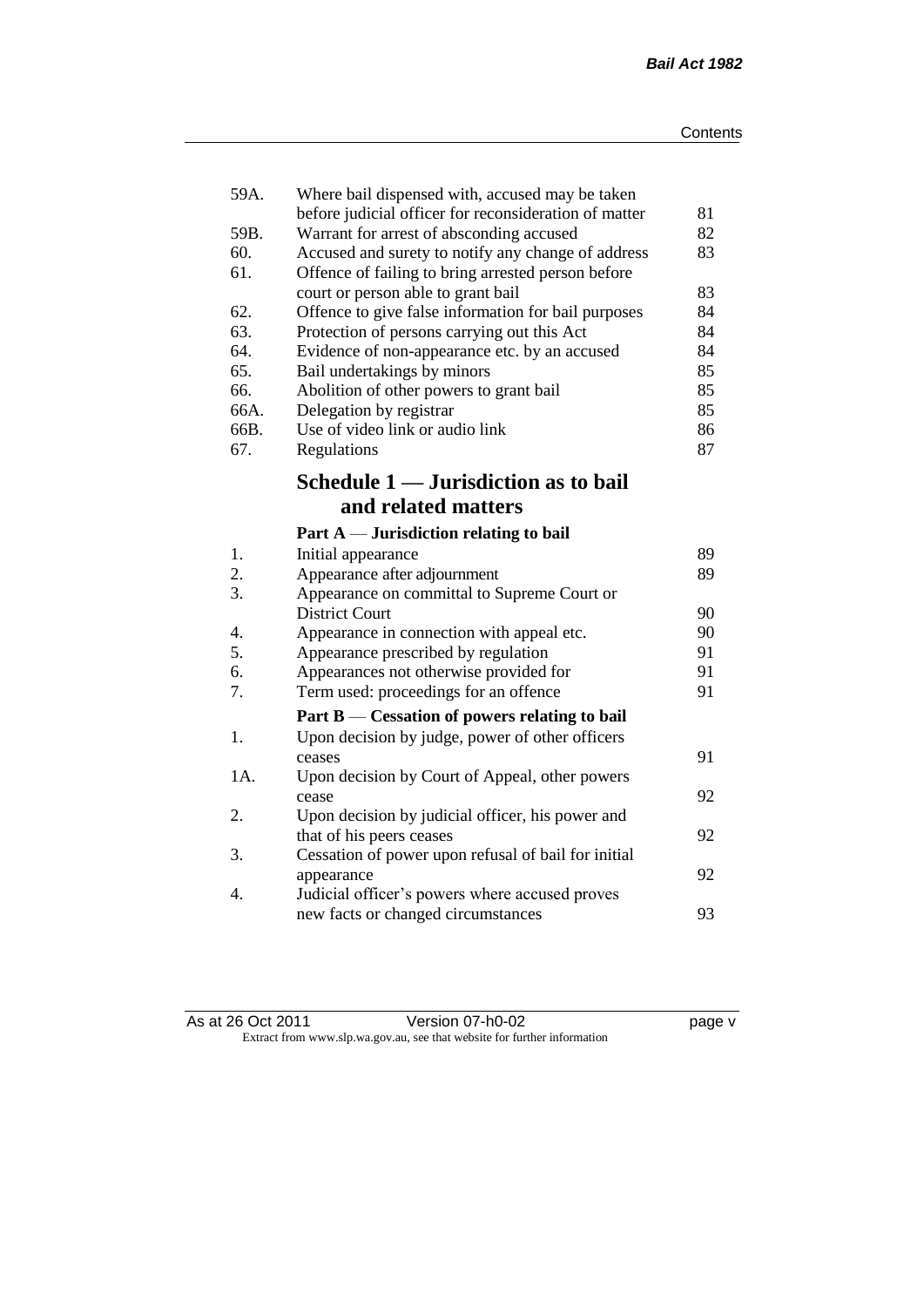#### **Contents**

#### **Part C — Manner in which jurisdiction to be exercised**

| 1.  | Bail before conviction to be at discretion of bail  |     |
|-----|-----------------------------------------------------|-----|
|     | authority, except for a child                       | 93  |
| 2.  | Child to have qualified right to bail               | 95  |
| 3.  | Matters relevant to consideration of clause $1(a)$  | 96  |
| 3A. | Bail where serious offence committed while          |     |
|     | accused on bail for another serious offence         | 97  |
| 3B. | Determination of exceptional reasons under          |     |
|     | clause $3A(1)$                                      | 98  |
| 3C. | Bail in murder cases                                | 100 |
| 4.  | Bail after conviction: accused awaiting sentence    | 100 |
| 4A. | Bail after conviction: accused awaiting disposal of |     |
|     | appeal                                              | 101 |
| 5.  | Exception for bail for an appeal under the Criminal |     |
|     | Appeals Act 2004 Part 2                             | 101 |
| 6.  | Bail of people on community orders etc.             | 101 |
| 7.  | Bail for initial appearance to be for not more than |     |
|     | 30 days                                             | 102 |
| 8.  | Bail on adjournment in court of summary             |     |
|     | jurisdiction to be for not more than 30 days except |     |
|     | by consent                                          | 102 |
| 9.  | Provision as to calculation of time                 | 102 |
|     | Part D — Conditions which may be imposed on         |     |
|     | a grant of bail                                     |     |
| 1.  | Conditions as to forfeiture and giving security may |     |
|     | be imposed on the accused and sureties              | 102 |
| 2.  | Other conditions which may be imposed               | 104 |
| 3.  | Home detention condition may be imposed             | 107 |
|     | <b>Schedule 2 — Serious offences</b>                |     |
|     | <b>Notes</b>                                        |     |
|     | Compilation table                                   | 112 |
|     |                                                     |     |

### Provisions that have not come into operation 116 **Defined Terms**

page vi Version 07-h0-02 As at 26 Oct 2011 Extract from www.slp.wa.gov.au, see that website for further information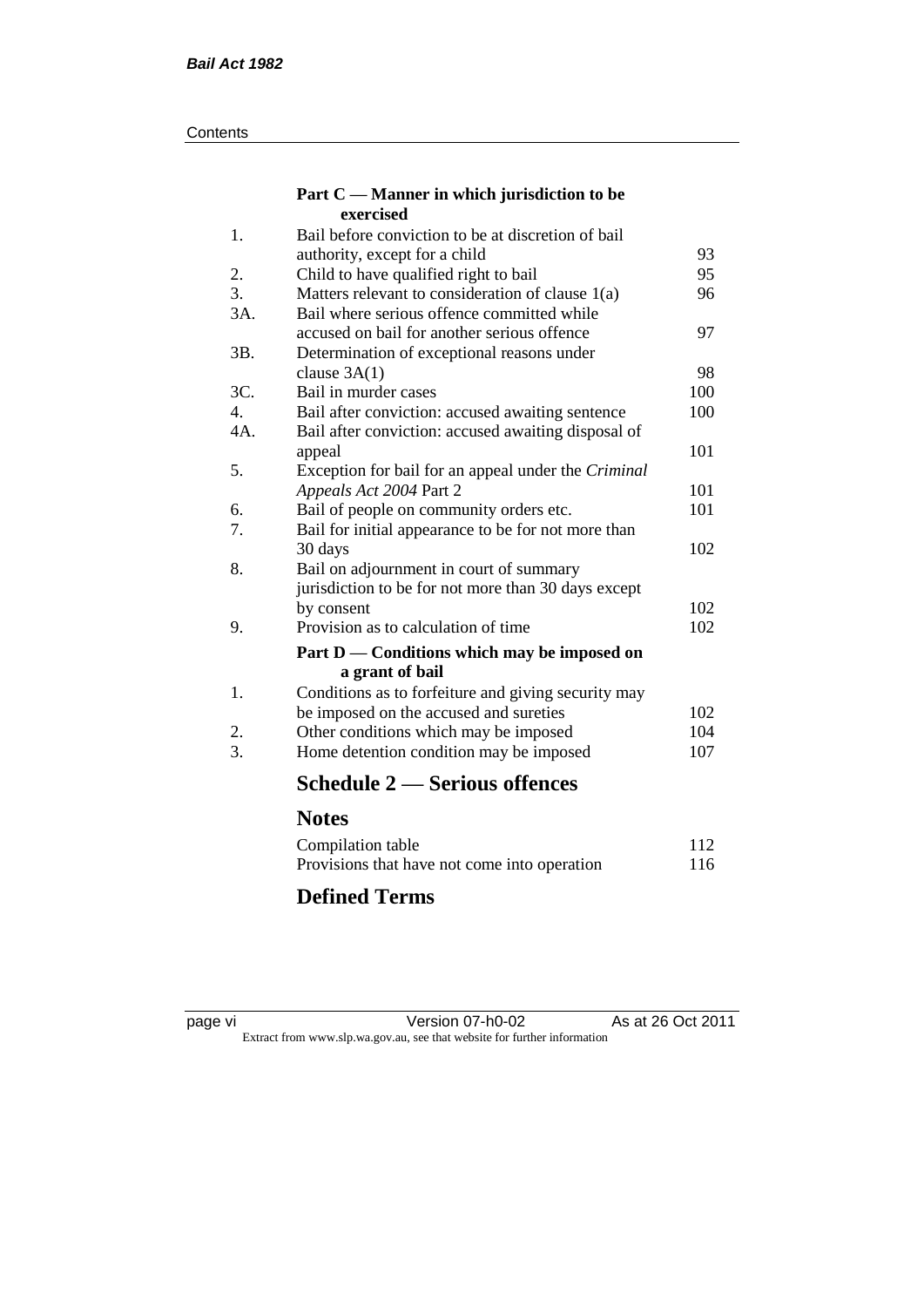Western Australia

# **Bail Act 1982**

**An Act to make better provision for bail in criminal proceedings.** 

As at 26 Oct 2011 **Details University Propriate University** Propriate 26 Oct 2011 Extract from www.slp.wa.gov.au, see that website for further information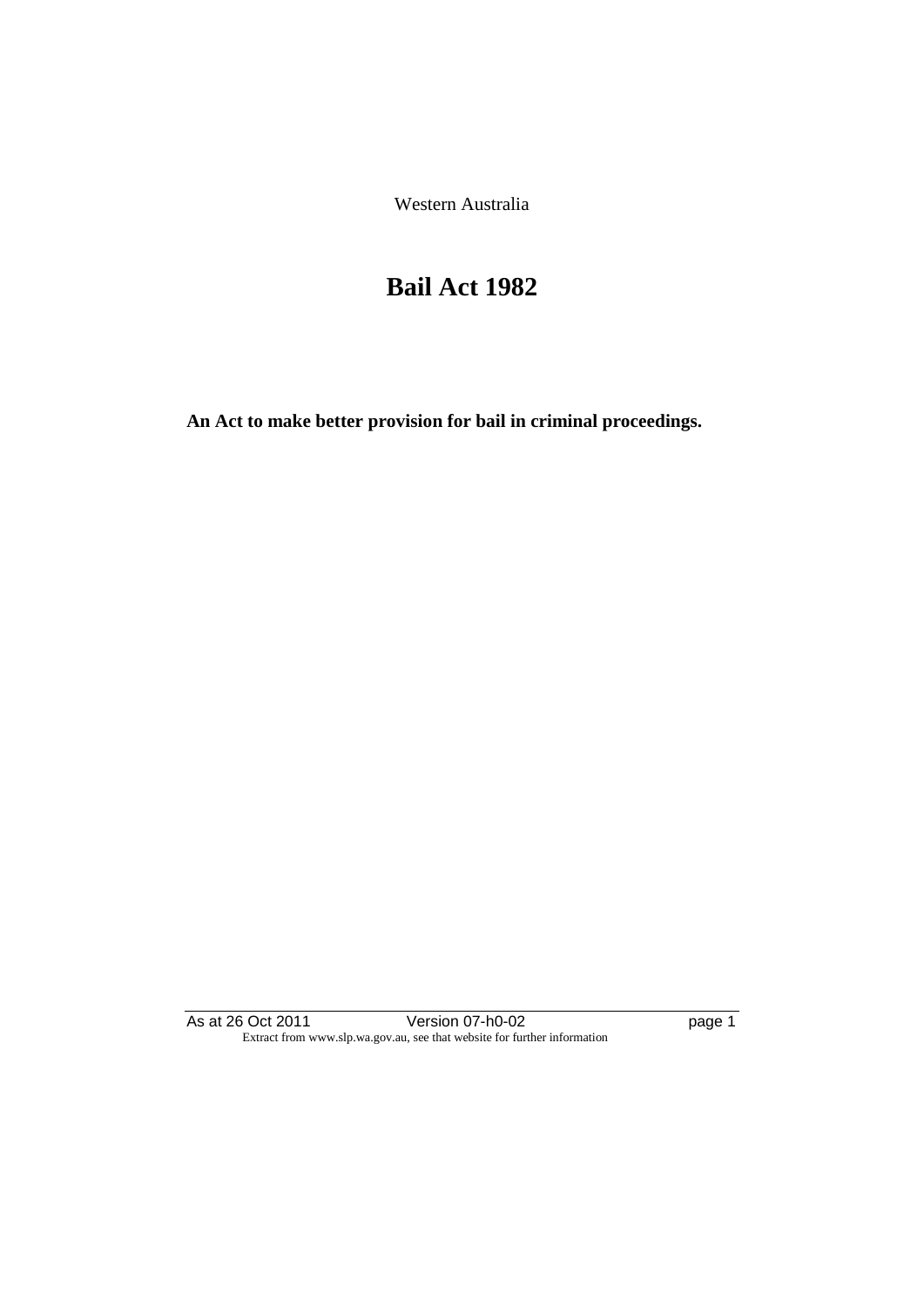**s. 1**

# **Part I — Preliminary**

#### **1. Short title**

This Act may be cited as the *Bail Act* 1982<sup>1</sup>.

#### **2. Commencement**

This Act shall come into operation on a day to be fixed by proclamation  $<sup>1</sup>$ .</sup>

#### **3. Terms used**

(1) In this Act, unless a contrary intention appears —

*accused* includes —

- (a) a person charged with, convicted of, or found guilty of an offence;
- (b) a person whose conviction for an offence is stayed;
- (c) a person in respect of whom an appeal relating to an offence is pending;
- (d) a person in respect of whom a new trial for an offence has been ordered;

#### *adjournment* —

- (a) means any order of a court by which proceedings for an offence are postponed or interrupted or are to be held at a different time or place before the same court; and
- (b) is deemed to include any order of a court, other than a committal to the Supreme Court or District Court, by which the venue of any proceedings for an offence is changed to another court or a court at another place whether by way of a remand, referral, or recommittal of the accused or otherwise;

*appeal* includes an application for leave to appeal;

#### *appropriate judicial officer* means —

(a) subject to paragraphs (b), (c) and (d), a judicial officer who is empowered to exercise jurisdiction in the court

| page 2 | Version 07-h0-02                                                         | As at 26 Oct 2011 |
|--------|--------------------------------------------------------------------------|-------------------|
|        | Extract from www.slp.wa.gov.au, see that website for further information |                   |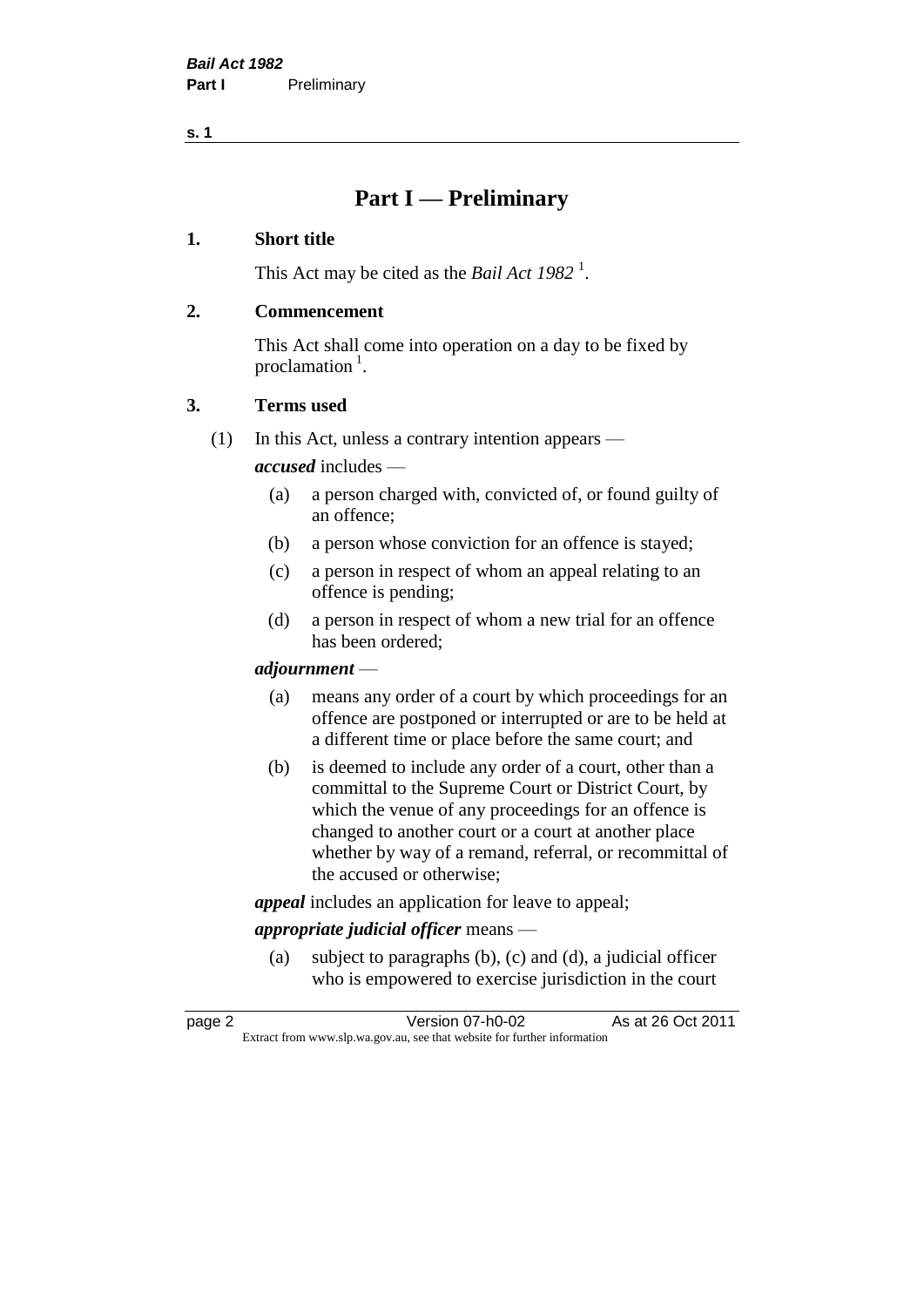before which the accused is required to appear pursuant to his bail undertaking; or

- (b) if the court is the Court of Appeal, a judge of appeal; or
- (c) except in section 49, a judge of the Supreme Court or of the Children's Court, as the case may require, in any case where —
	- (i) under section 15 only a judge of the Supreme Court or of the Children's Court has power to grant bail; or
	- (ii) a judicial officer has exercised the power contained in section 31(2)(d),

for the appearance in question; or

(d) except in section 49, a judge of the Supreme Court, of the District Court, or of the Children's Court, as the case may require, in any case where such a judge has granted bail under section 14 for the appearance in question;

*approved*, in relation to a form, means approved by the chief executive officer of the department of the Public Service principally assisting in the administration of this Act;

*as soon as is practicable* means as soon as is reasonably practicable;

*authorised community services officer* means any of the following persons —

- (a) the CEO (corrections) or a delegate of the CEO (corrections) under subsection (5);
- (b) a registrar of the Children's Court;
- (c) a superintendent of a detention centre under the *Young Offenders Act 1994*;
- (d) the officer for the time being in charge of any detention centre under the *Young Offenders Act 1994*;

*authorised officer* means an authorised police officer or an authorised community services officer;

*authorised police officer* means —

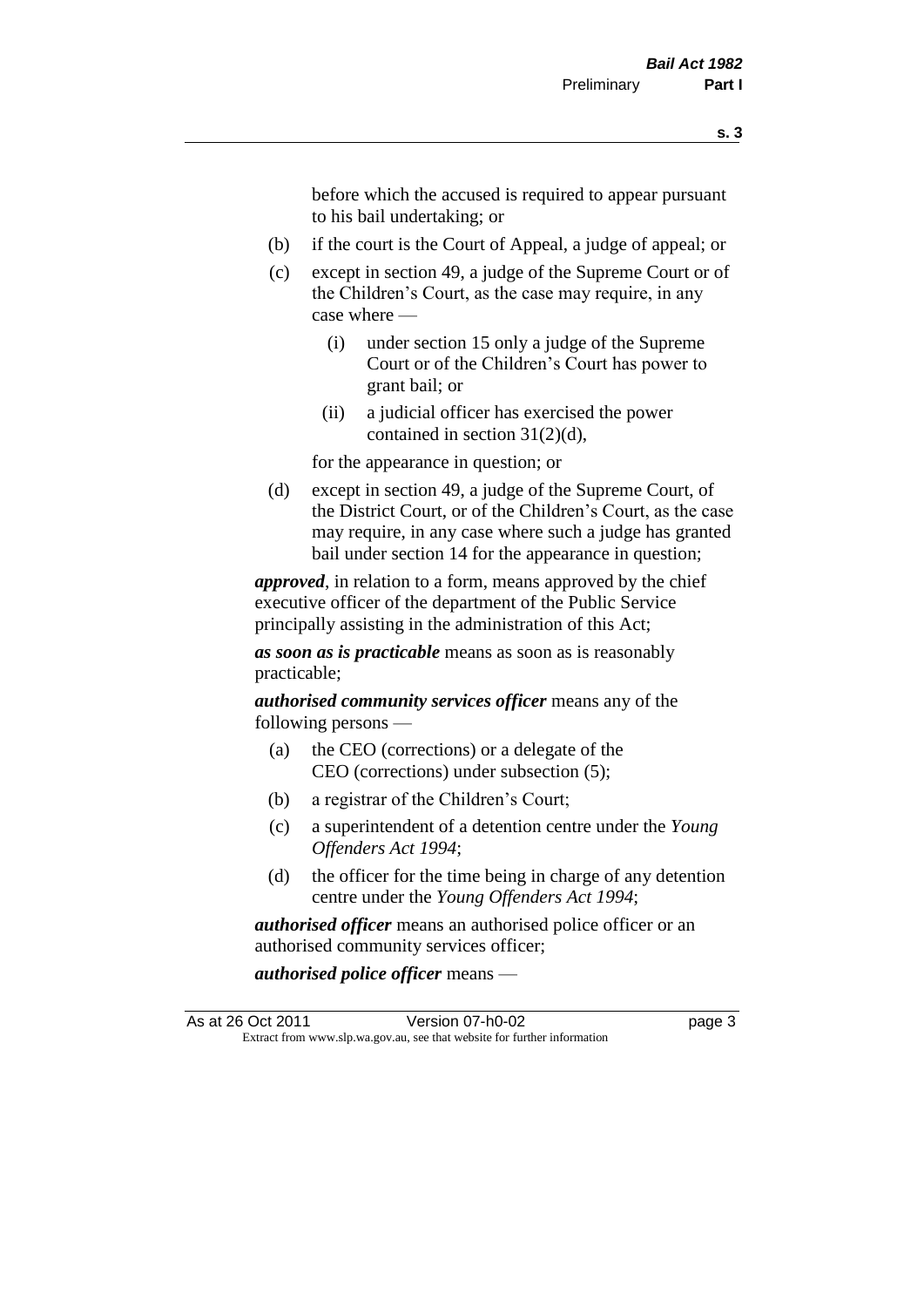- (a) a police officer who holds the rank of sergeant, or a higher rank;
- (b) the police officer who is for the time being in charge of a police station;
- (c) whichever of these officers is for the time being in charge of a lock-up —
	- (i) a police officer;
	- (ii) a special constable appointed under the *Police Act 1892* Part III whose powers, duties and obligations are or include those of an authorised police officer under this Act;
	- (iii) a police auxiliary officer appointed under the *Police Act 1892* Part IIIB whose powers, duties and obligations are or include those of an authorised police officer under this Act;

*bail undertaking* means an undertaking described in section 28(2);

*CEO (corrections)* means the chief executive officer of the Public Sector agency principally assisting the Minister administering Part 8 of the *Sentence Administration Act 2003* in its administration;

*Chief Judge* means the Chief Judge of the District Court;

*Chief Justice* means the Chief Justice of Western Australia;

*child* has the same meaning as "young person" has in the *Young Offenders Act 1994*;

*community corrections officer* has the same meaning as in the *Sentence Administration Act 2003*;

*court* means each of the following —

- (a) the Magistrates Court;
- (b) the Children's Court;
- (c) the Coroner's Court of Western Australia;
- (d) the District Court;

**s. 3**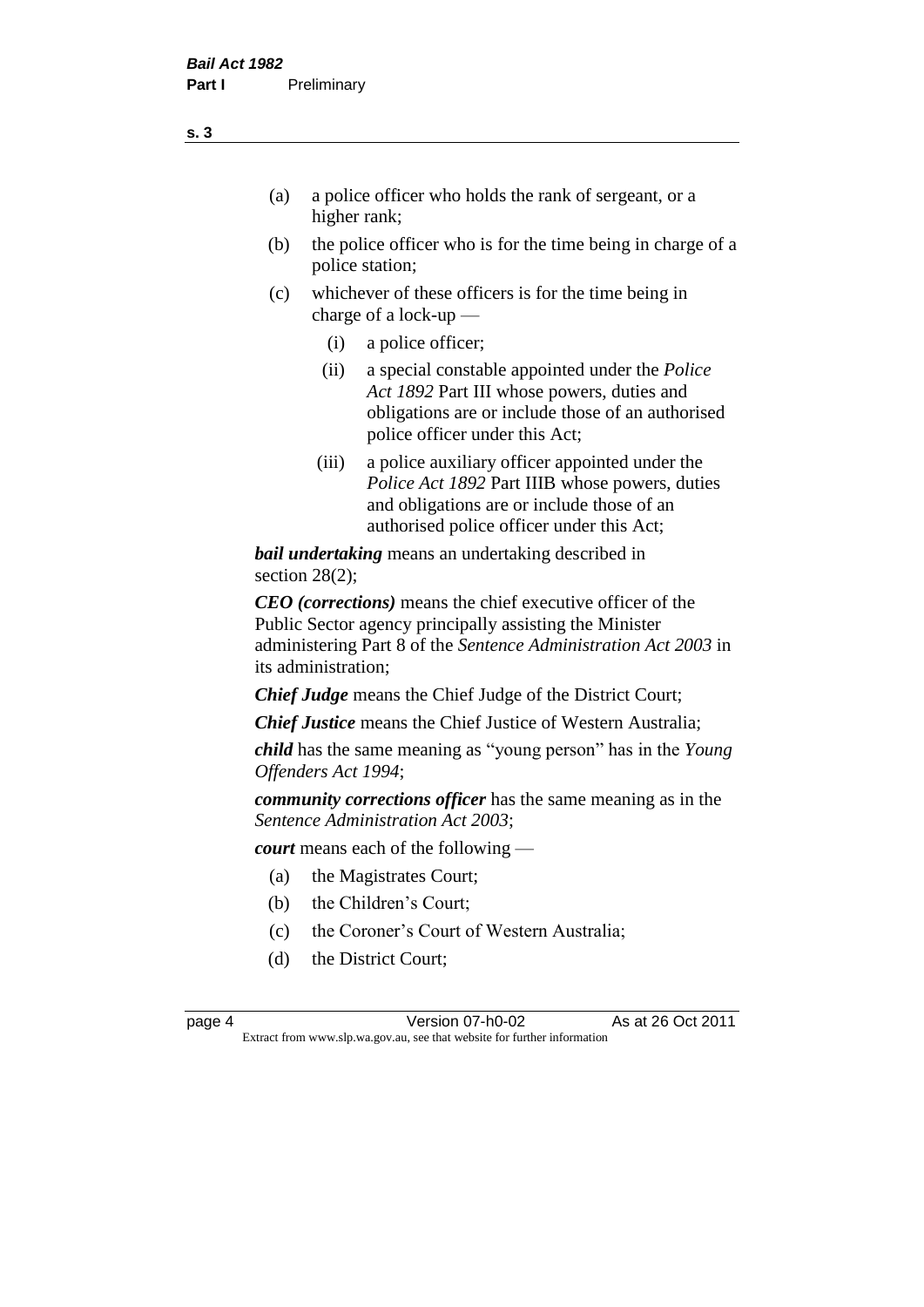**s. 3**

- (e) the Supreme Court;
- (f) the Court of Appeal;

*court custody centre* has the meaning given in the *Court Security and Custodial Services Act 1999* section 3;

*Director of Public Prosecutions* means —

- (a) the Director of Public Prosecutions for the State; or
- (b) the officer in charge in the State of the Commonwealth Office of the Director of Public Prosecutions,

as the case requires;

*early release order* means an early release order made under the *Sentence Administration Act 1995* <sup>2</sup> or *Sentence Administration Act 2003*;

*electronic address* means a facsimile number, email address or other electronic address, as the case requires;

*electronic communication* means facsimile transmission, email or other form of electronic communication as defined in the *Electronic Transactions Act 2003* section 5;

*home detention condition* means a home detention condition imposed under clause 3 of Part D of Schedule 1;

*judge of appeal* has the meaning given in the *Supreme Court Act 1935* section 4(1);

*judicial officer* means any person empowered to exercise jurisdiction in a court whether or not he is sitting as a court, and includes a single justice and, where the context so requires, the Court of Appeal exercising jurisdiction under this Act;

*lock-up* includes a place prescribed as a lock-up for the purposes of the *Court Security and Custodial Services Act 1999*;

*offence* means any act, omission or conduct which renders the person doing the act, making the omission or engaging in the conduct liable to any punishment, and includes an alleged offence; but nothing in this definition shall limit the operation of subsection (4);

*prosecutor* includes —

As at 26 Oct 2011 Version 07-h0-02 page 5 Extract from www.slp.wa.gov.au, see that website for further information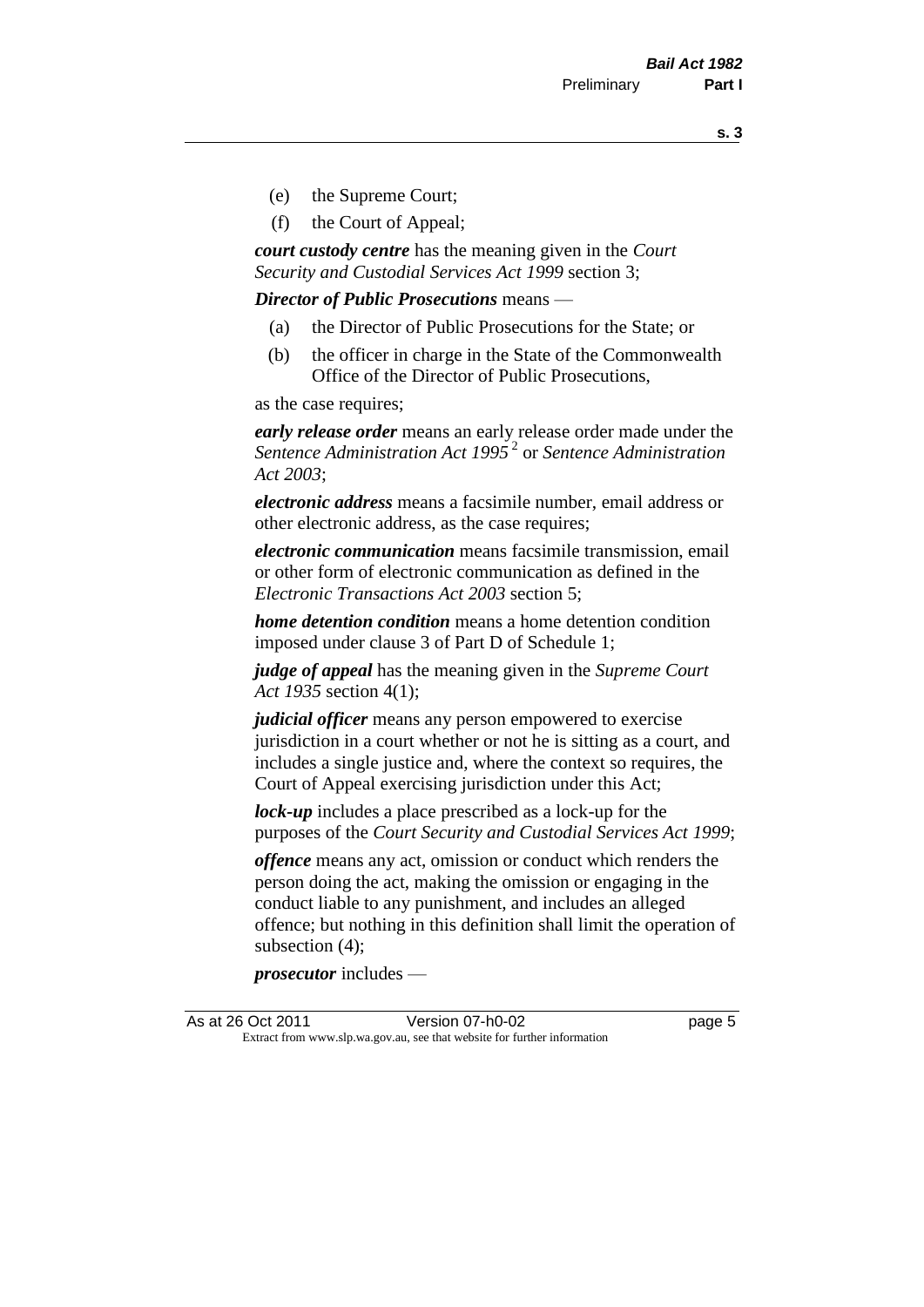- (a) in the case of an offence charged in a prosecution notice, the prosecutor;
- (b) in the case of an offence charged in an indictment, the State or the Commonwealth, as the case may be;

*registrar* of a court means —

- (a) for a court other than the Coroner's Court of Western Australia, the principal registrar, a registrar or a deputy registrar of the court; or
- (b) for the Coroner's Court of Western Australia, a coroner's registrar as defined in the *Coroners Act 1996* section 3;

*serious offence* means —

- (a) an offence against section 51(2a); and
- (b) an offence described in Schedule 2;

*surety* and *surety undertaking* have the meanings assigned to them by section 35;

*surety approval officer* means a person who is authorised by section 36 to decide whether an applicant should be approved as a surety;

*trial* means all proceedings for an offence between —

- (a) the time when the accused is called upon to plead to the prosecution notice or the indictment; and
- (b) the time when the accused is found not guilty or is sentenced.
- (2) A reference in this Act
	- (a) to a power to grant bail includes a reference to a power to refuse bail;
	- (b) to a grant of bail includes a reference to a grant of bail by the exercise of a power in section 31(2).

**s. 3**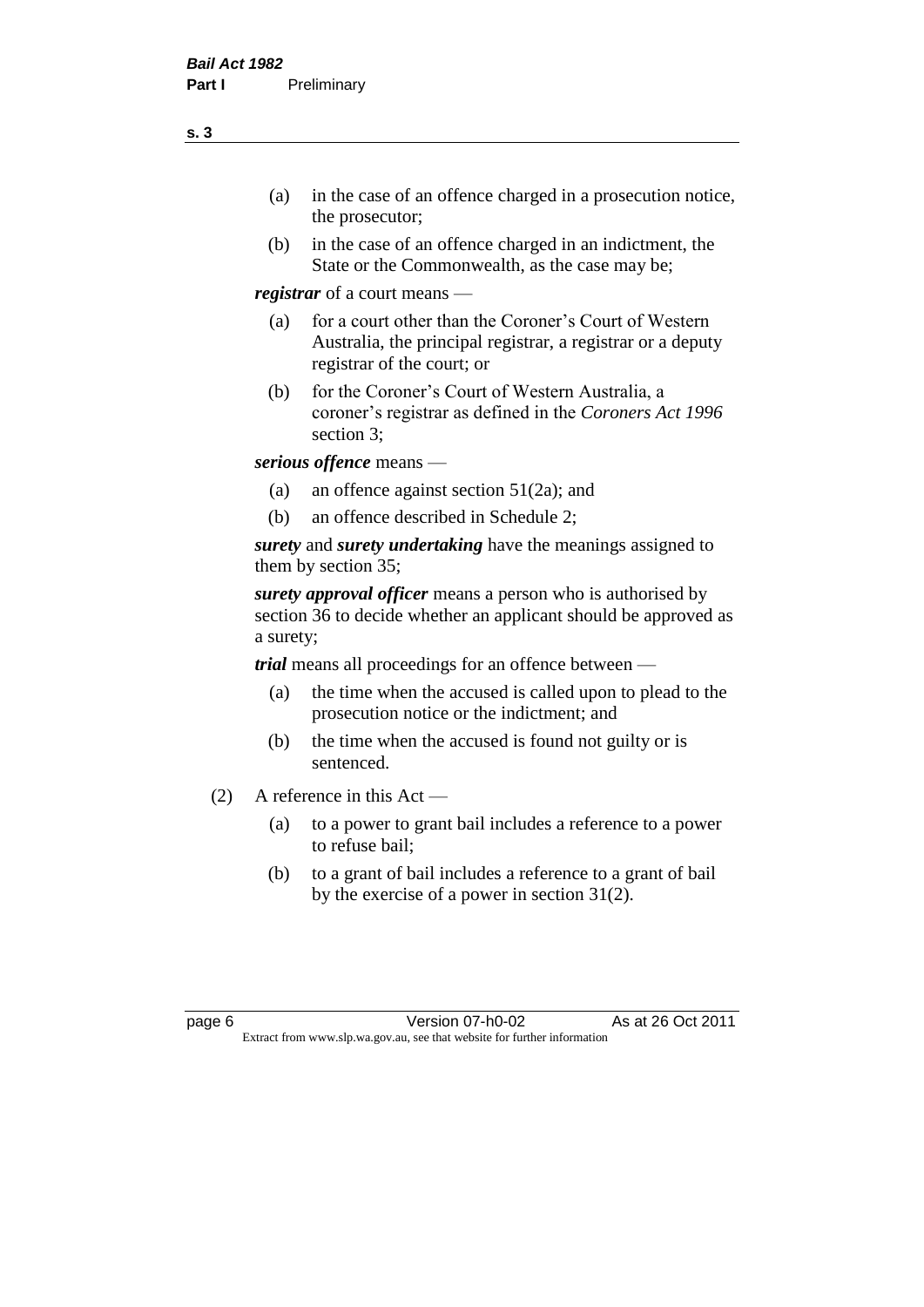- **s. 3**
- (3) Where in this Act there is a reference to a requirement that an accused appear in court, the reference is to a requirement, unless a contrary intention appears, that the accused —
	- (a) surrender himself into the custody of the court or, in the case of a bail undertaking, of the court specified therein, or of such person as the court may direct, to be dealt with according to law;
	- (b) submit himself to a search of his person and any property then in his possession (which is hereby authorised) and allow to be taken from him, to be dealt with according to the relevant law and procedures, anything so found; and
	- (c) remain in custody until authorised to be released therefrom.
- (4) If a person is arrested under a warrant issued
	- (a) under section 50, 79, 84E or 129 of the *Sentencing Act 1995* in connection with a possible breach of a conditional release order, a sentence of suspended imprisonment or conditional suspended imprisonment, or a community order imposed under that Act; or
	- (b) under section 43 of the *Young Offenders Act 1994* in respect of an alleged breach of a youth community based order, an intensive youth supervision order or a conditional release order made under that Act,
	- then
		- (c) the person is to be taken as having been arrested and to be in custody awaiting an appearance in court for the offence for which the sentence was imposed;
		- (d) the first appearance in court after the arrest is to be taken, for the purposes of sections  $5(1)$  and  $8(1)$  and clause 1 of Part A and clause 7 of Part C of Schedule 1, to be the initial appearance for that offence; and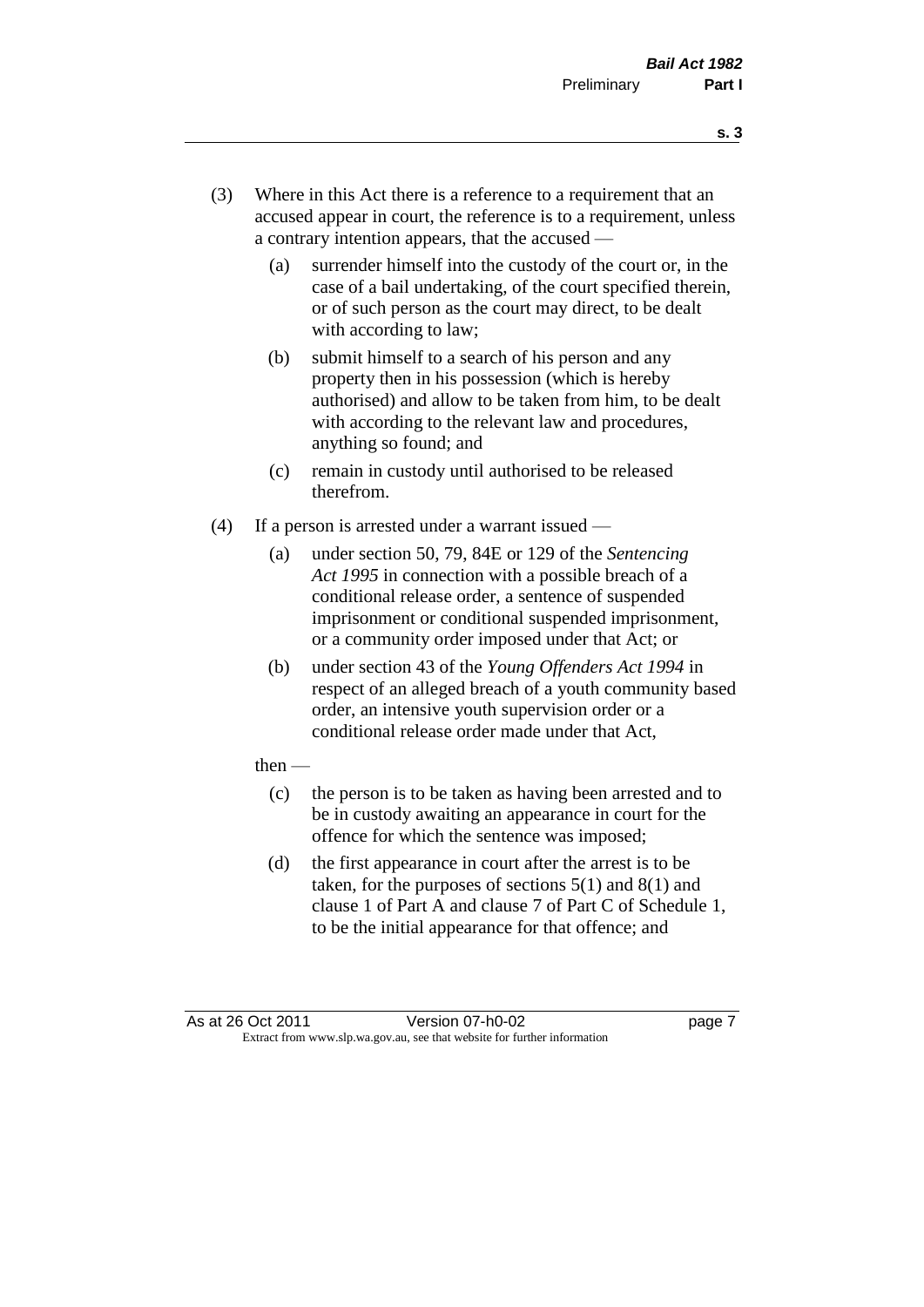- (e) the proceedings following the arrest are to be taken to be proceedings for that offence and to be a trial for the purpose of the definition in subsection (1) of "trial".
- (5) The CEO (corrections) may by writing signed by him delegate to any officer of the department of which he is the chief executive officer any function he has under this Act as an authorised community services officer.

*[Section 3 amended by No. 74 of 1984 s. 3; No. 15 of 1988 s. 4; No. 49 of 1988 s. 78; No. 61 of 1990 s. 4; No. 31 of 1993 s. 6; No. 45 of 1993 s. 4 and 12; No. 78 of 1995 s. 7; No. 57 of 1997 s. 21(1); No. 54 of 1998 s. 4 and 14; No. 47 of 1999 s. 7; No. 50 of 2003 s. 29(3); No. 65 of 2003 s. 121(2); No. 27 of 2004 s. 13(2); No. 34 of 2004 s. 251; No. 45 of 2004 s. 28(4); No. 59 of 2004 s. 141; No. 84 of 2004 s. 11, 82 and 83(2); No. 65 of 2006 s. 51 and 53; No. 6 of 2008 s. 4 and 24(2).]* 

*[Section 3. Modifications to be applied in order to give effect to Cross-border Justice Act 2008: section altered 1 Nov 2009. See endnote 1M; amended by No. 42 of 2009 s. 12.]*

#### **3A. Sending notices by electronic communication**

- (1) A reference in this Act, however expressed, to a notice being sent to a person (the *addressee*) by electronic communication is a reference to the notice being sent by electronic communication —
	- (a) to an electronic address provided by the addressee for the purpose of being served with the notice; and
	- (b) in an electronic format that enables it to be printed or otherwise generated by the addressee.
- (2) If a notice is sent in accordance with subsection (1), the notice is to be presumed, unless the contrary is shown, to have been received at the time when, in the ordinary course of events, the electronic communication would have entered the information system, as defined in the *Electronic Transactions Act 2003* section 5, of the addressee.

**s. 3A**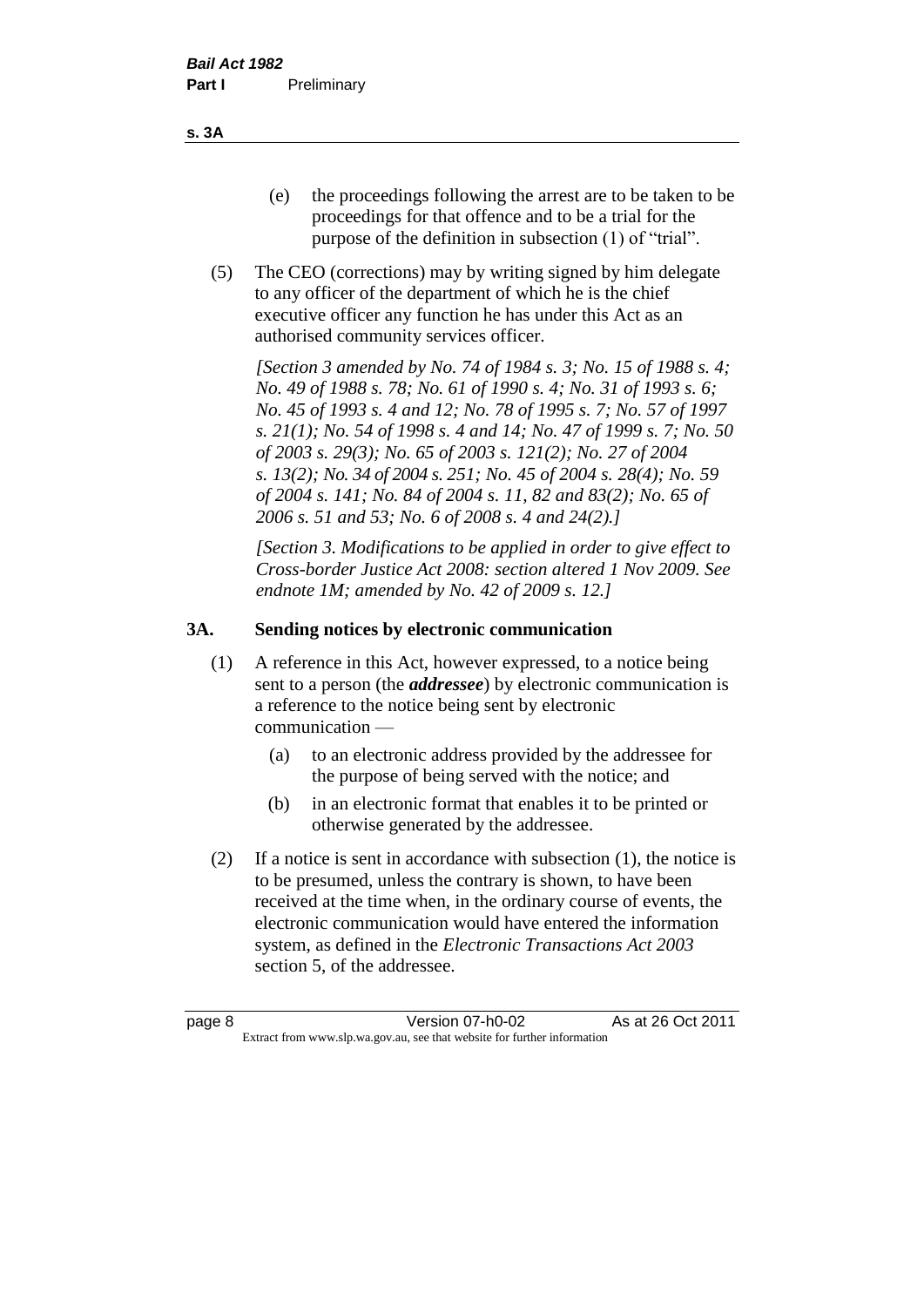*[Section 3A inserted by No. 6 of 2008 s. 5.]*

#### **4. Application of this Act**

The operation of this Act extends to any appearance in a court for an offence —

- (a) except to the extent that in this Act, or in the law creating the offence or applicable thereto, express provision is made excluding or limiting the operation of this Act in respect of that appearance;
- (b) whether or not that law contains a reference to the granting of bail;
- (c) however any reference in that law to the granting of bail may be expressed; and
- (d) as if any reference therein to the taking of a recognizance were to a requirement that, except where bail is dispensed with under this Act, the accused enter into a bail undertaking.

*[Section 4 amended by No. 84 of 2004 s. 82.]*

*[4AA.* 1M *Modifications to be applied in order to give effect to Crossborder Justice Act 2008: section inserted 1 Nov 2009. See endnote 1M.]*

#### **4A. Detention and bail where accused appears in response to summons or court hearing notice**

- $(1)$  Where
	- (a) an accused has appeared in court for an offence pursuant to a summons or court hearing notice issued under the *Criminal Procedure Act 2004*; and
	- (b) a judicial officer adjourns the proceedings,

the accused is not to be detained in custody to further appear before the court for that offence unless the judicial officer so orders.

As at 26 Oct 2011 Version 07-h0-02 page 9 Extract from www.slp.wa.gov.au, see that website for further information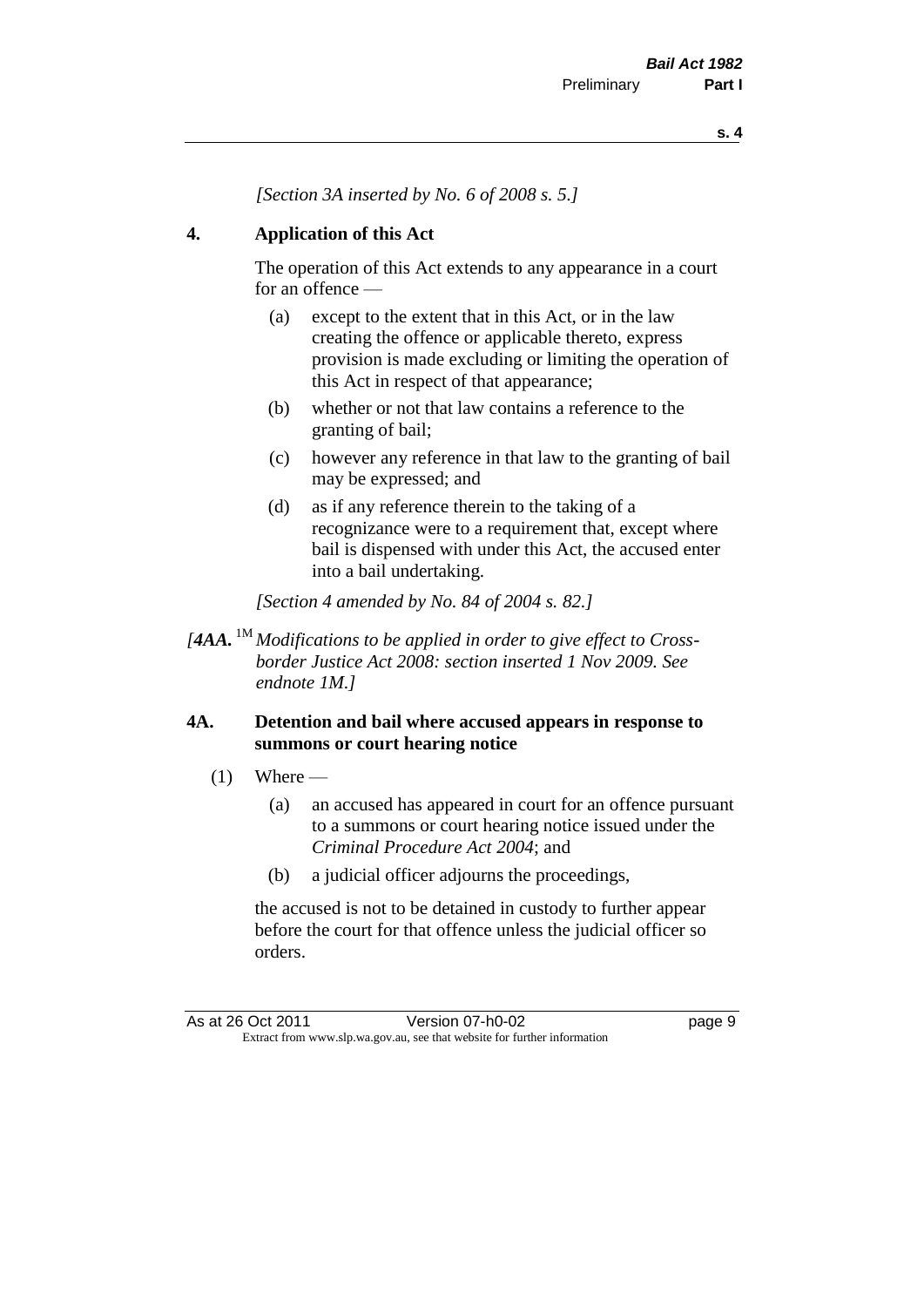#### **s. 4A**

- (2) If an order is made under subsection (1), the duty described in section 7(1) applies.
- (3) On any appearance in court by the accused a judicial officer to whom section 7(1) applies may revoke an order made under subsection (1).

*[Section 4A inserted by No. 6 of 2008 s. 6(1).]*

page 10 Version 07-h0-02 As at 26 Oct 2011 Extract from www.slp.wa.gov.au, see that website for further information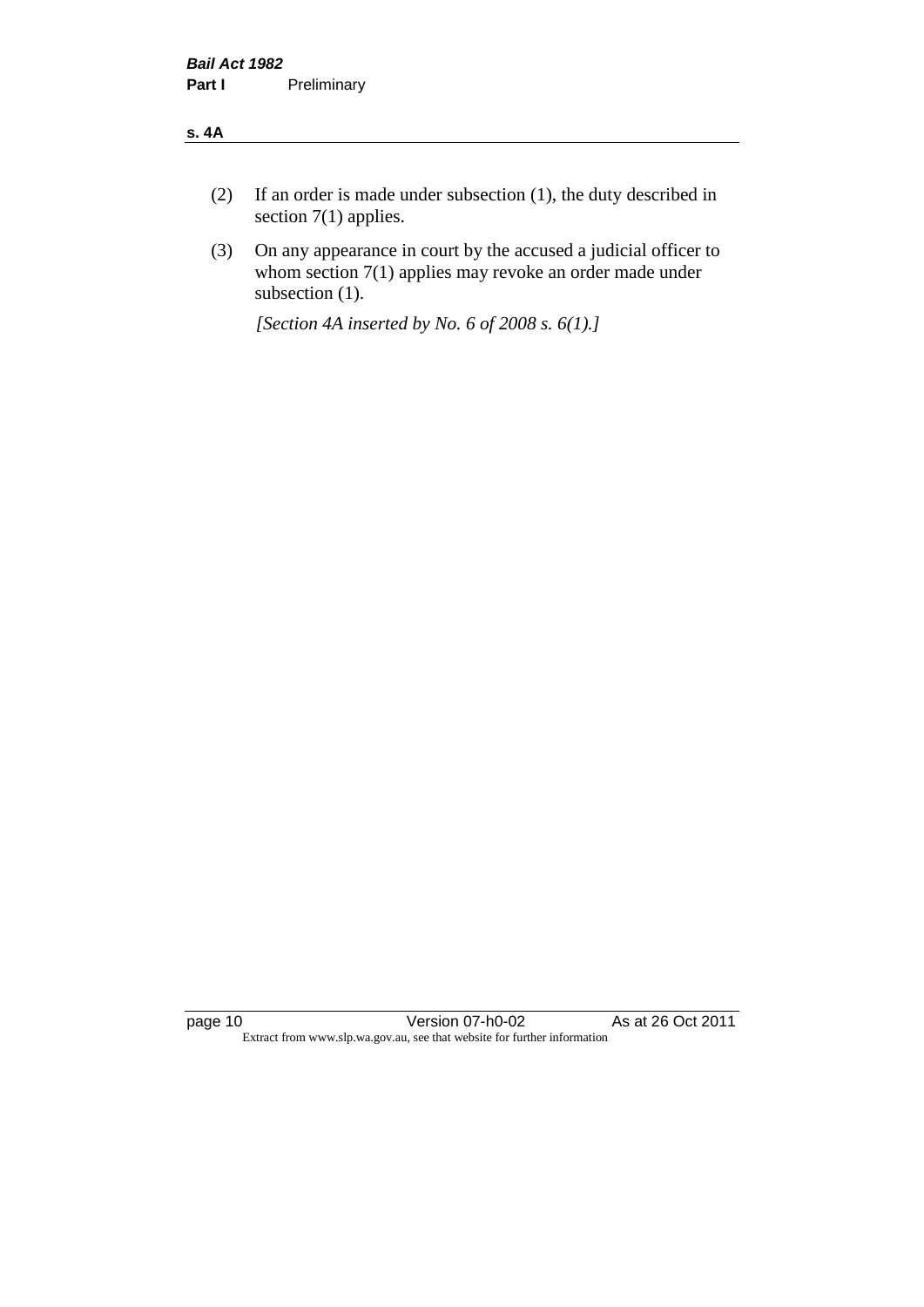## **Part II — Rights of accused in relation to bail**

*[Heading amended by No. 84 of 2004 s. 82.]* 

#### **5. Right of accused to have bail considered under this Act**

- (1) An accused who is in custody for an offence awaiting his initial appearance in court therefor is entitled —
	- (a) subject to sections 9, 10, 12 and 16(2), to have his case for bail for that appearance considered under and in accordance with this Act as soon as is practicable;
	- (b) if his case is not so considered, or if he is refused bail or is not released on bail, to be brought before a court as soon as is practicable.
- (2) An accused who is in custody awaiting any appearance in court for an offence, other than an initial appearance, is entitled, subject to sections 7B, 7C, 7E, 9 and 10, to have his case for bail for that appearance considered under and in accordance with this Act.

*[Section 5 amended by No. 74 of 1984 s. 4; No. 84 of 2004 s. 82; No. 6 of 2008 s. 7.]* 

#### **6. Duty on arresting officer and others to consider bail**

- (1) This section applies to a police officer or other person (the *arrester*) who —
	- (a) charges a person who is under arrest (the *accused*) with an offence; and
	- (b) does not release the accused unconditionally under section 142 of the *Criminal Investigation Act 2006*,

or who arrests a person under a warrant.

- (2) This section is subject to  $-$ 
	- (a) the exercise of the power conferred by section 9; and
	- (b) sections 10, 12 and 16 and clause 3A of Part C of Schedule 1.

As at 26 Oct 2011 Version 07-h0-02 page 11 Extract from www.slp.wa.gov.au, see that website for further information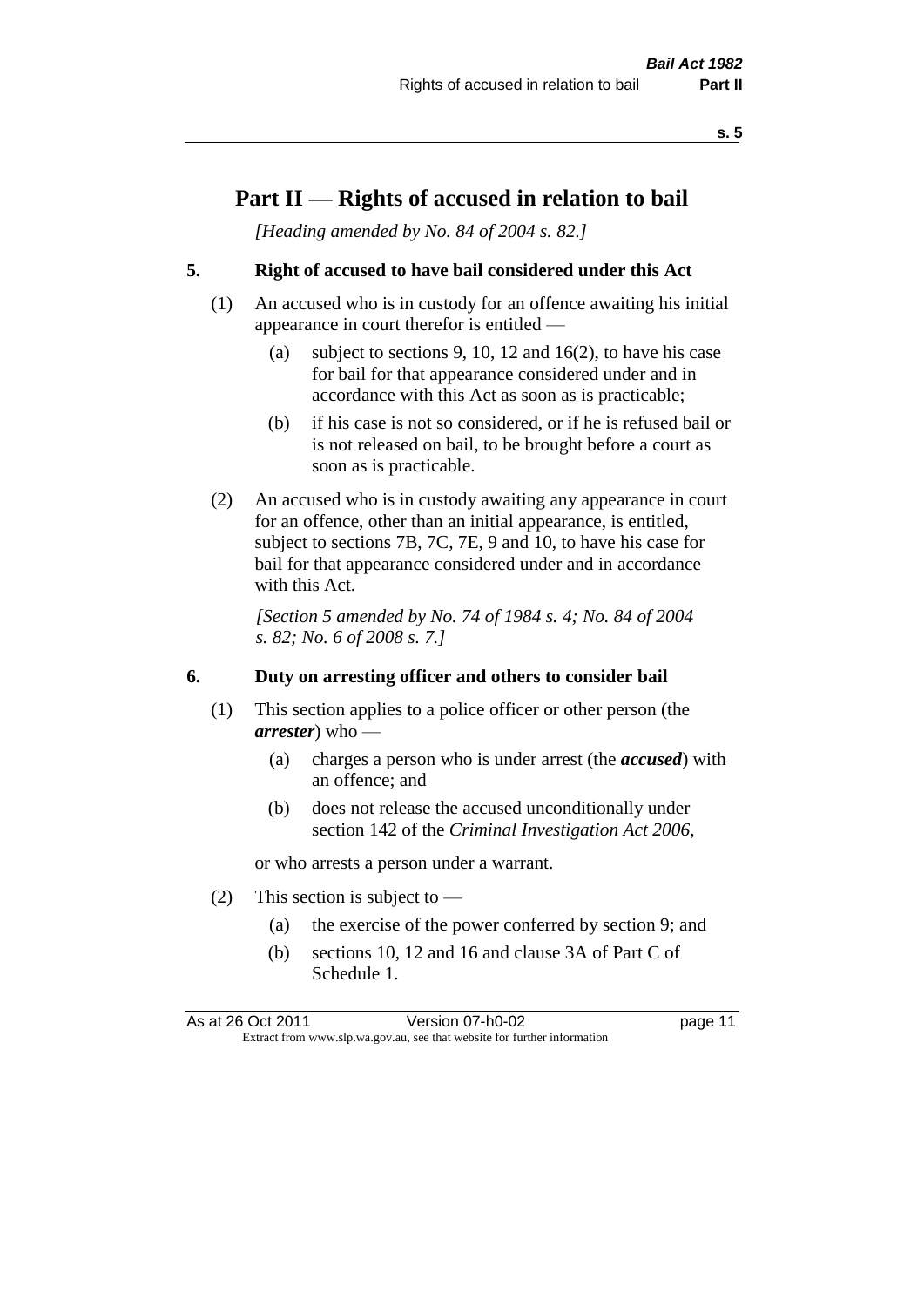- (3) The duties in this section shall be performed whether or not an application for bail is made by or on behalf of the accused.
- (4) As soon as is practicable after the accused is charged, or arrested under a warrant, as the case may be, the arrester shall either —
	- (a) bring the accused or cause the accused to be brought before a court; or
	- (b) perform the other duties of the arrester under this section.
- (5) If the arrester has power to grant the accused bail, the arrester shall consider the accused's case for bail.
- (6) If the arrester does not have power to grant the accused bail, the arrester shall, unless subsection (8), (9) or (10) applies, bring or cause the accused to be brought before an authorised police officer or a justice or, in the case of a child, any authorised officer or a justice, who shall consider the accused's case for bail as soon as is practicable.
- (7) Even if the arrester has power to grant the accused bail, the arrester may, instead of complying with subsection (5), comply with subsection  $(6)$  as if the arrester did not.
- (8) If under section 15 only a judge of the Supreme Court or a judge of the Children's Court has power to grant the accused bail, the arrester shall bring the accused or cause the accused to be brought before a judge of the Supreme Court or a judge of the Children's Court, as the case requires, who shall consider the accused's case for bail as soon as is practicable.
- (9) If under section 16 only a justice has power to grant the accused bail, the arrester shall bring the accused or cause the accused to be brought before a justice, who shall consider the accused's case for bail as soon as is practicable.
- (10) If section 16A applies, the arrester shall bring the accused or cause the accused to be brought before a court or judge referred

| page 12                                                                  | Version 07-h0-02 | As at 26 Oct 2011 |
|--------------------------------------------------------------------------|------------------|-------------------|
| Extract from www.slp.wa.gov.au, see that website for further information |                  |                   |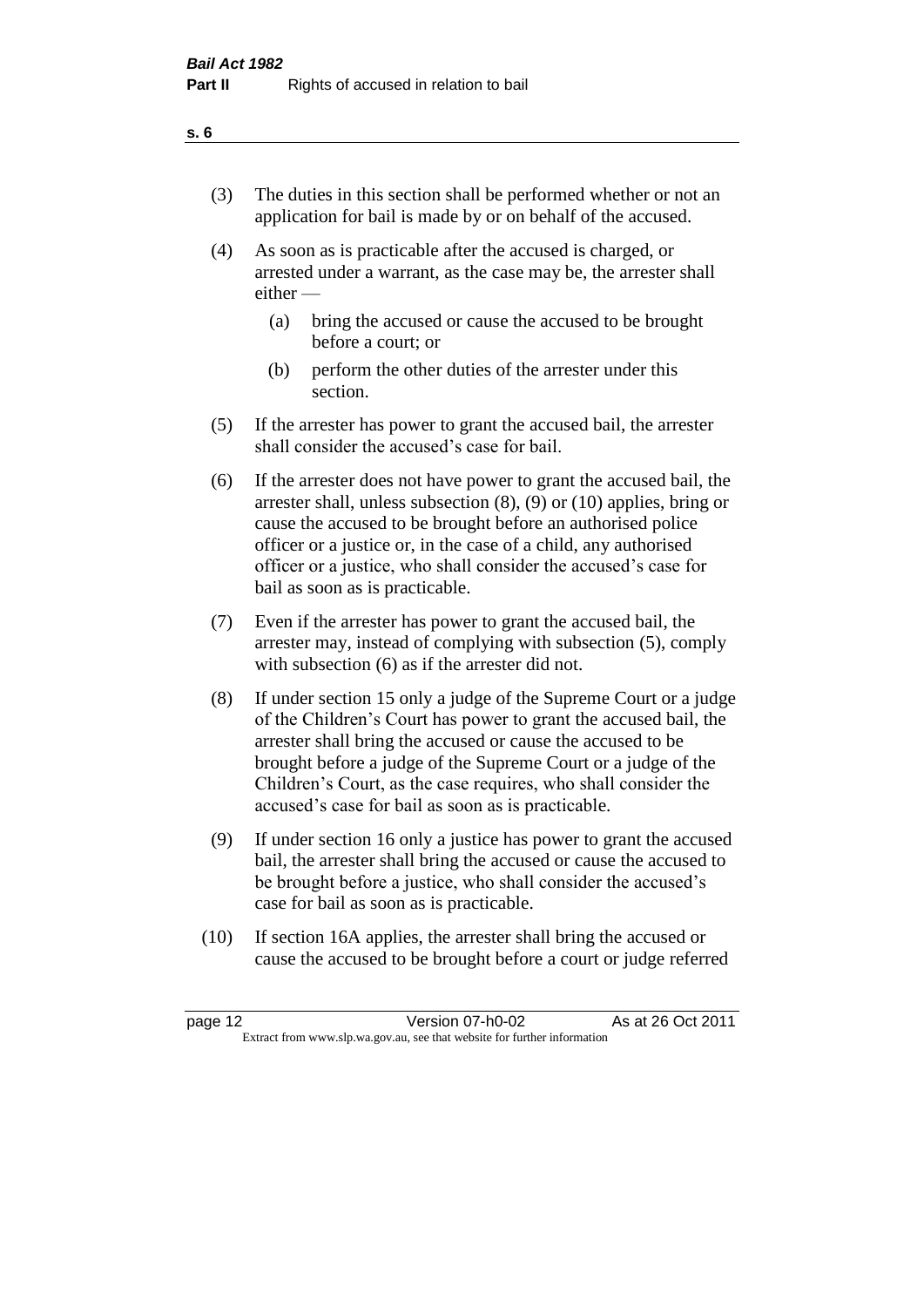to in section 16A(1), who shall consider the accused's case for bail as soon as is practicable.

*[Section 6 inserted by No. 59 of 2006 s. 4(1).]* 

#### **6A. Whether custody justified to be considered in certain cases**

 $(1)$  In this section —

*accused* means an accused who is under arrest, other than pursuant to a warrant;

*released* means released from custody without being required to enter into, or without having entered into, a bail undertaking;

*serious offence* means an indictable offence the penalty specified by a written law for which is or includes imprisonment for 5 years or more or life;

*summary court* means the Magistrates Court or the Children's Court.

- (2) An authorised officer or justice who is considering an accused's case for bail for an initial appearance in a summary court on a charge of an indictable offence that is not a serious offence may order that the accused be served with a summons under the *Criminal Procedure Act 2004*, and released, in respect of the charge unless satisfied —
	- (a) that there are reasonable grounds to suspect the accused would not obey the summons if served with it; or
	- (b) that not releasing the accused is justified under subsection (4) or for any other reason.
- (3) An authorised officer or justice who is considering an accused's case for bail for an initial appearance in a summary court on a charge of a simple offence must order that the accused be served with a court hearing notice under the *Criminal Procedure Act 2004*, and released, in respect of the charge unless satisfied —
	- (a) that the presence of the accused when the charge is dealt with is likely to be necessary for any reason or for sentencing purposes; or

|                                                                          | As at 26 Oct 2011 | Version 07-h0-02 | page 13 |
|--------------------------------------------------------------------------|-------------------|------------------|---------|
| Extract from www.slp.wa.gov.au, see that website for further information |                   |                  |         |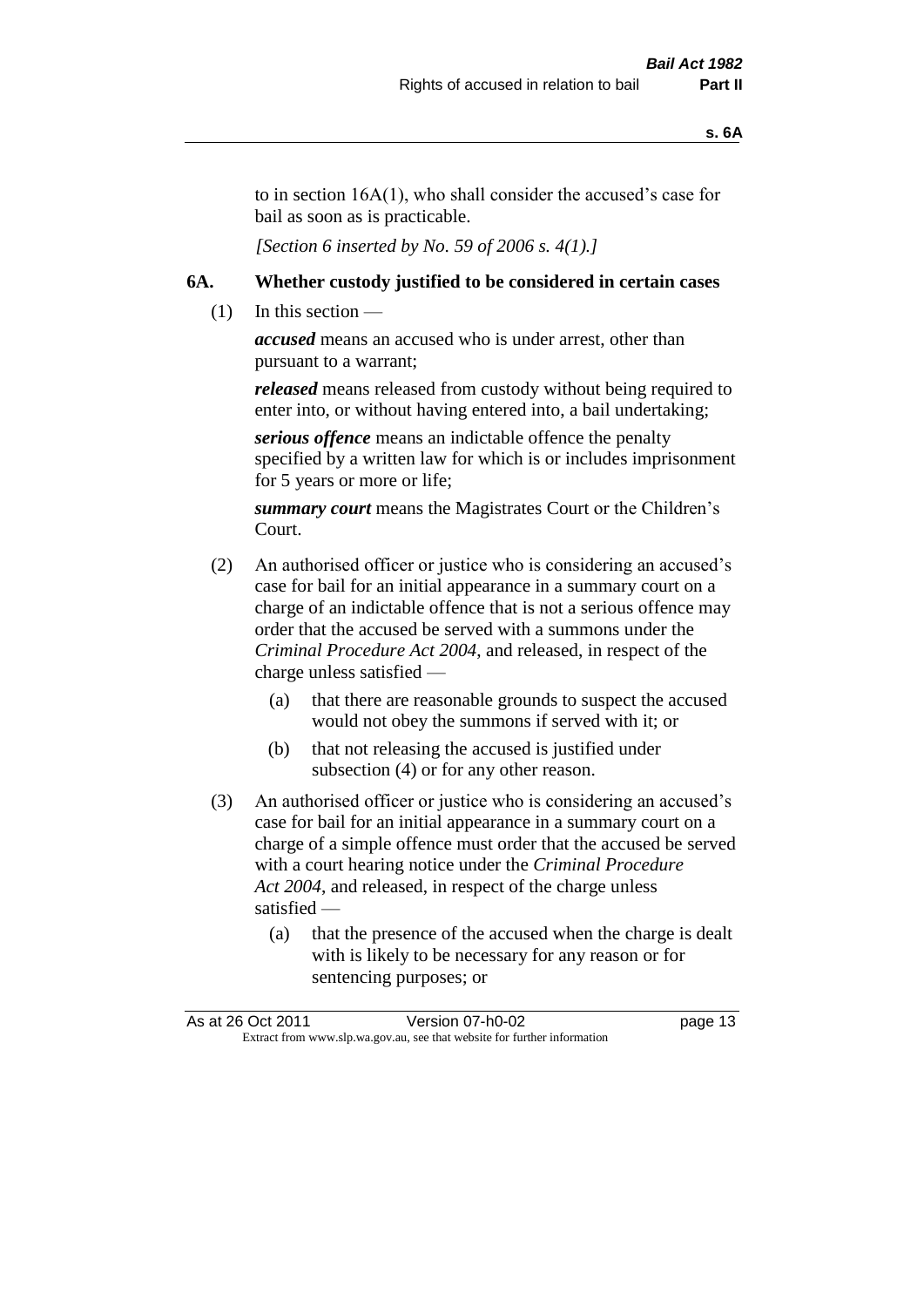#### **s. 7**

- (b) that not releasing the accused is justified under subsection (4) or for any other reason.
- (4) Not releasing an accused is justified if there are reasonable grounds to suspect that if the accused were released —
	- (a) the accused
		- (i) would commit an offence;
		- (ii) would continue or repeat an offence with which he or she is charged;
		- (iii) would endanger another person's safety or property; or
		- (iv) would interfere with witnesses or otherwise obstruct the course of justice, whether in relation to the accused or any other person;

or

- (b) the accused's safety would be endangered.
- (5) This section does not affect the operation of section 28 or 30 of the *Criminal Procedure Act 2004*.

*[Section 6A inserted by No. 59 of 2006 s. 5.]* 

#### **7. Duty imposed on judicial officers in respect of unconvicted accused**

(1) Upon and following an accused's initial appearance in court for an offence every judicial officer who may thereafter order his detention or continued detention in custody before conviction for the offence is under a duty, unless section 7B, 7C or 7E applies, to consider the accused's case for bail, whether or not an application for bail is made by the accused or on his behalf.

*[(2)-(4) deleted]*

page 14 Version 07-h0-02 As at 26 Oct 2011 Extract from www.slp.wa.gov.au, see that website for further information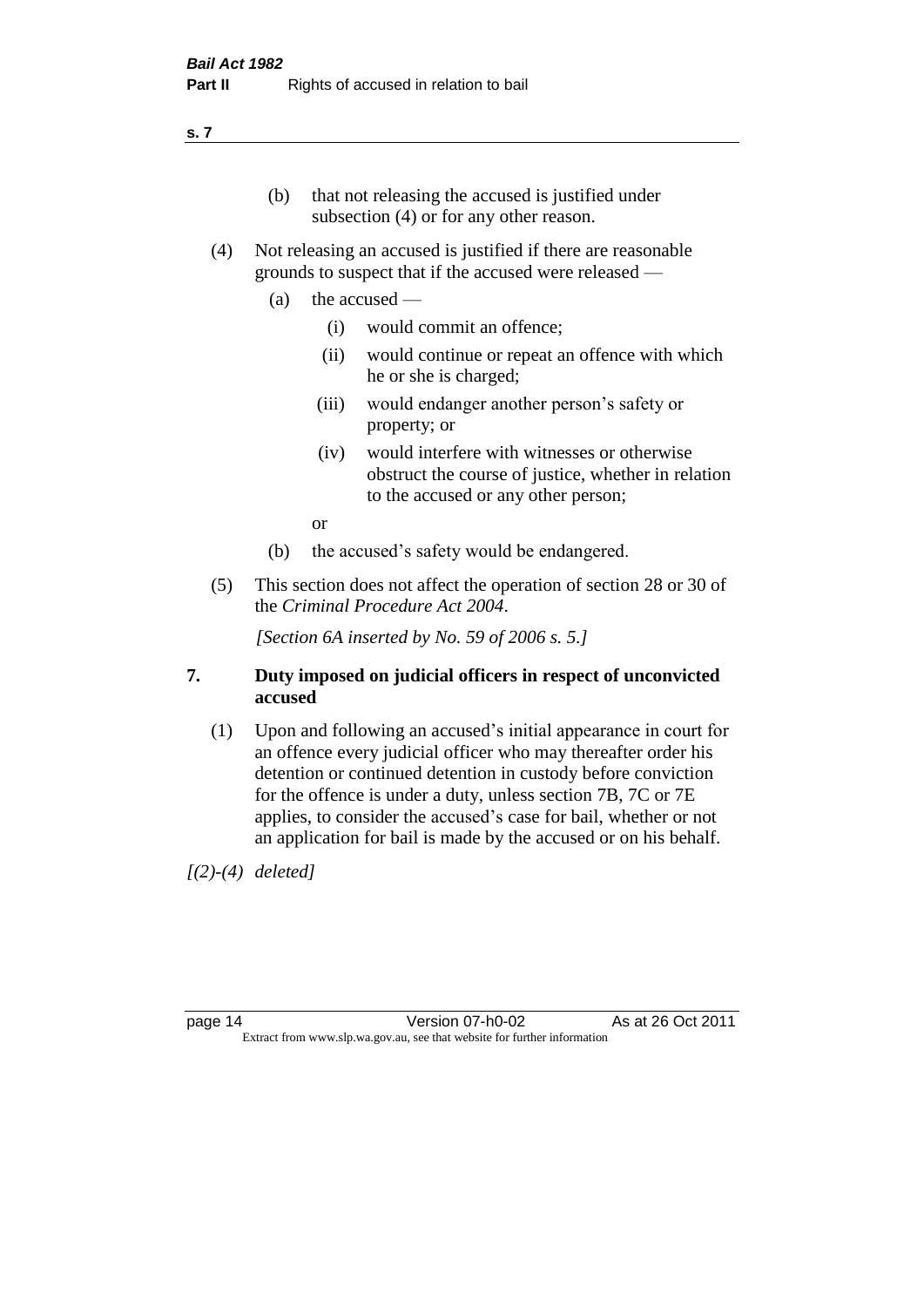(5) The operation of this section is subject to the exercise of the powers conferred by sections 7A and 9 and to the provisions of sections 10, 12 and 16(2) and clause 3A of Part C of Schedule 1.

*[Section 7 amended by No. 74 of 1984 s. 5; No. 49 of 1988 s. 80; No. 45 of 1993 s. 6; No. 84 of 2004 s. 82; No. 59 of 2006 s. 4(2); No. 6 of 2008 s. 8.]* 

#### **7A. Bail may be dispensed with by court**

- (1) A judicial officer referred to in section 7(1) may, instead of discharging the duty imposed by that subsection, dispense with the requirement for bail for an appearance in court for an offence by an accused if the judicial officer —
	- (a) has jurisdiction to do so under section 13A(1); and
	- (b) may properly do so under section 13A(2).
- (2) Where the requirement for bail is dispensed with under this section, the accused has a right to be at liberty until the accused is required to appear before a court for the offence, but subject  $\mathrm{to}$  —
	- (a) section 59A; and
	- (b) any requirement that the accused be in custody for some other offence or reason.

*[Section 7A inserted by No. 6 of 2008 s. 9(1).]*

#### **7B. Special provision for adult accused in murder cases**

 $(1)$  In this section —

*judge* means a judge of the Supreme Court.

- (2) This section applies where
	- (a) an accused is in custody for an offence of murder so that under section 15 only a judge has power to grant bail; and
	- (b) the accused is not a child.

As at 26 Oct 2011 Version 07-h0-02 page 15 Extract from www.slp.wa.gov.au, see that website for further information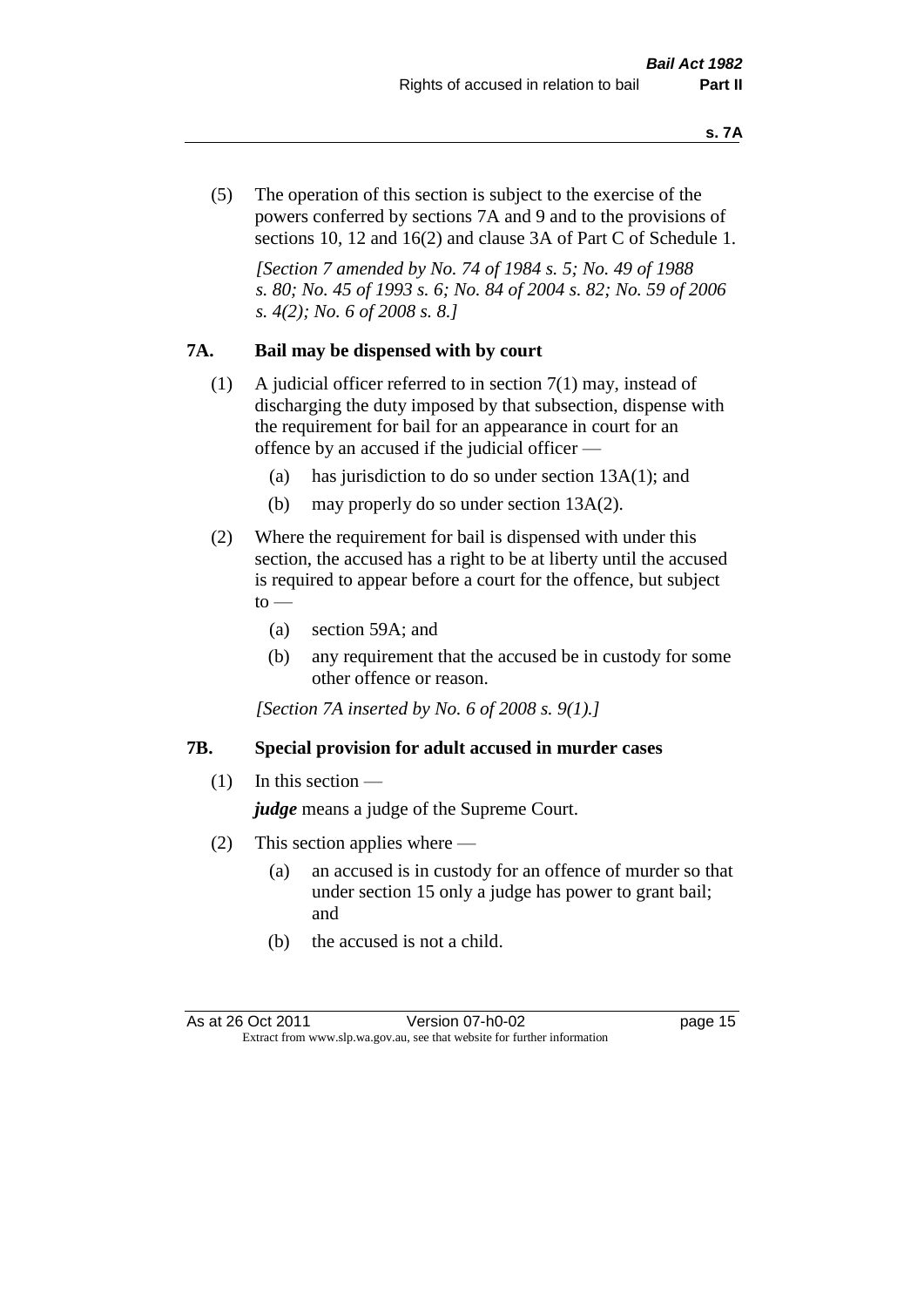#### **s. 7B**

- (3) Where this section applies the accused, or a person on the accused's behalf, may make an application to a judge for bail at any time before conviction for the offence.
- (4) Upon an accused's initial appearance in court for an offence of murder, the judicial officer who may order the accused's detention in custody is under a duty to inform the accused of the right conferred by subsection (3).
- $(5)$  Where
	- (a) an accused's case for bail has been considered by a judge on an application under subsection (3); and
	- (b) bail has been refused,

the accused's case for bail shall not be considered on any subsequent occasion in the same case when the accused's continued detention may be ordered unless subsection (6) applies.

- (6) The accused's case for bail shall again be considered by a judge if the accused, or a person on the accused's behalf, applies to a judge and satisfies the judge that —
	- (a) new facts have been discovered, new circumstances have arisen or the circumstances have changed since bail was refused; or
	- (b) the accused failed to adequately present the accused's case for bail on the previous occasion.
- $(7)$  Where
	- (a) an accused's case for bail has been considered by a judge on an application under subsection (3); and
	- (b) bail has been granted,

on any subsequent appearance in the same case a judicial officer may order, notwithstanding section 15, that bail is to continue on the same terms and conditions.

page 16 Version 07-h0-02 As at 26 Oct 2011 Extract from www.slp.wa.gov.au, see that website for further information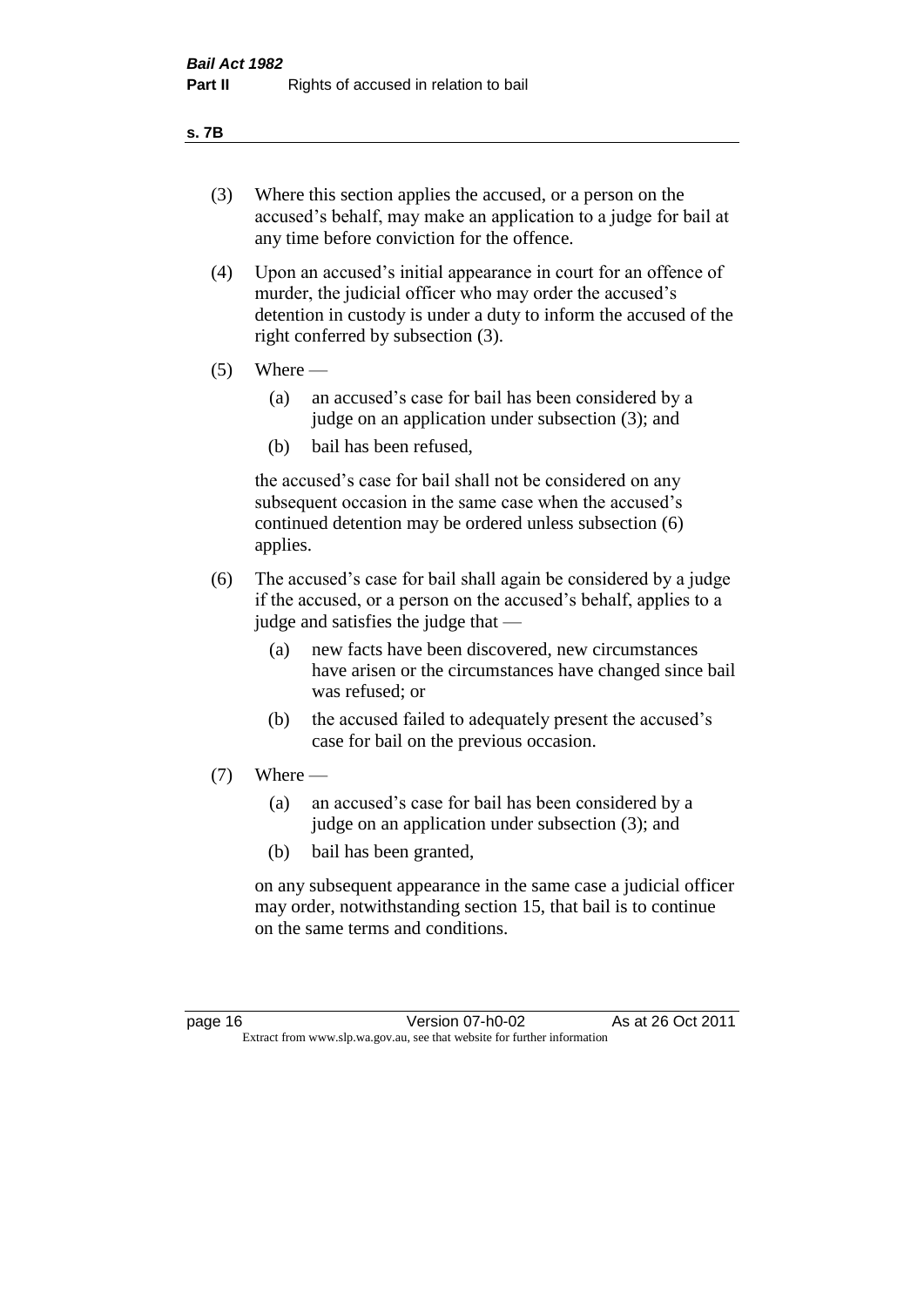(8) The accused is to be taken before a judge for the purposes of an application under this section only if the judge so orders.

*[Section 7B inserted by No. 6 of 2008 s. 9(1); amended by No. 29 of 2008 s. 24(2) and (3).]*

#### **7C. Special provision for child accused in murder cases**

- (1) This section applies where a child accused is in custody for an offence of murder so that under section 15 only a judge of the Children's Court has power to grant bail.
- (2) Where this section applies, the judicial officer referred to in section 7(1) other than a judge of the Children's Court, shall, whether or not an application for bail is made by the accused or on the accused's behalf, cause the accused to be taken as soon as is practicable before a judge of the Children's Court for the purpose of having the accused's case for bail considered by the judge.
- (3) Notwithstanding subsection (2), where
	- (a) the duty described in that subsection has been discharged once in relation to a child accused's case for bail; and
	- (b) bail has on that occasion been refused by a judge of the Children's Court,

the accused's case for bail need not be considered on any subsequent occasion in the same case when the accused's continued detention may be ordered unless subsection (4) applies.

- (4) On a subsequent occasion the accused may apply to the judicial officer who may order the accused's continued detention for a reconsideration of the accused's case for bail on the ground  $that -$ 
	- (a) new facts have been discovered, new circumstances have arisen or the circumstances have changed since bail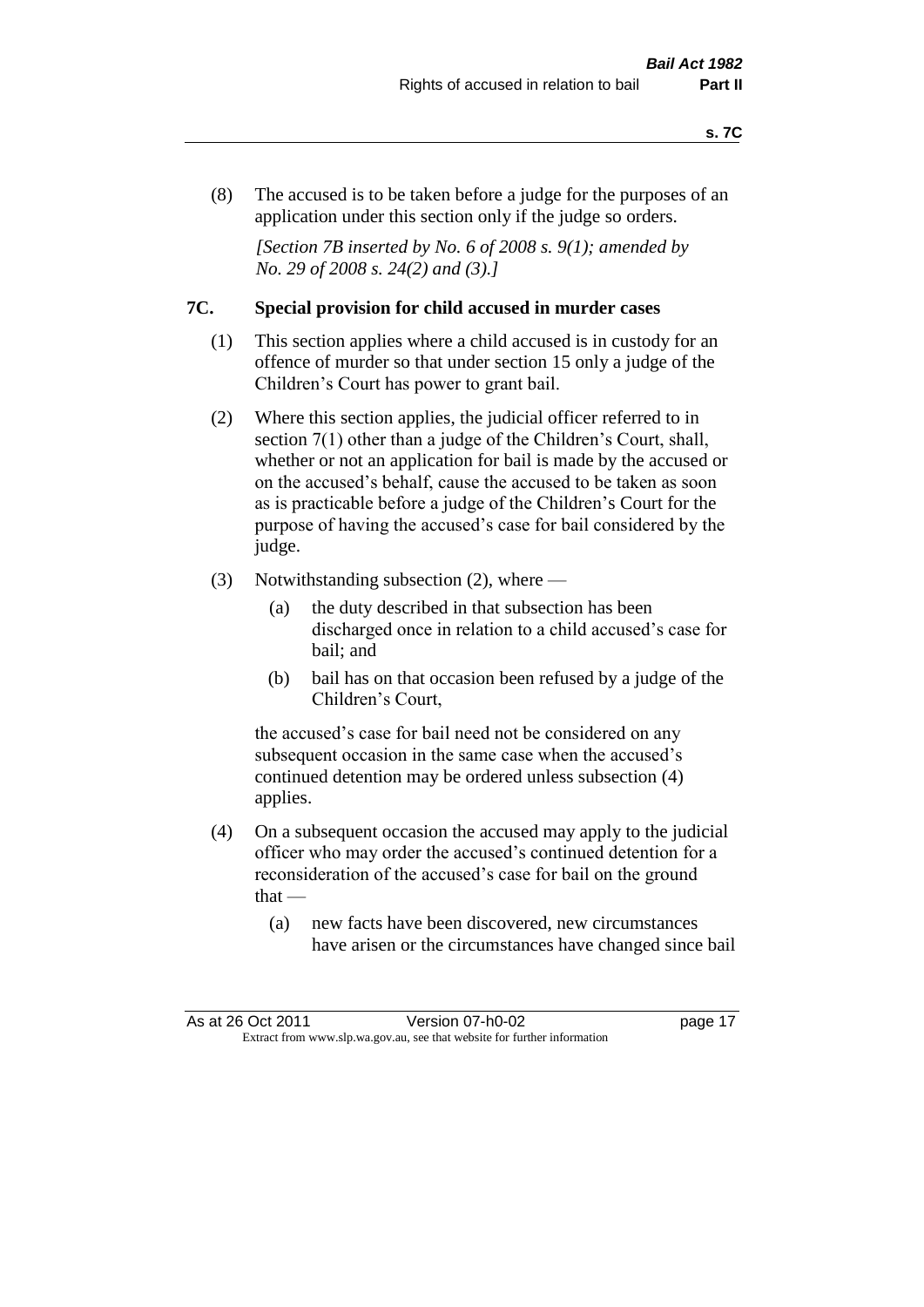#### **s. 7D**

was refused on the occasion mentioned in subsection (3); or

- (b) the accused failed to adequately present the accused's case for bail on that occasion.
- (5) If the judicial officer is satisfied as to one or more of those grounds the judicial officer shall cause the accused to be taken as soon as is practicable before a judge of the Children's Court for the purpose of having the accused's case for bail considered by the judge.

*[Section 7C inserted by No. 6 of 2008 s. 9(1); amended by No. 29 of 2008 s. 24(4).]*

#### **7D. Previous decision may be adopted**

- (1) Notwithstanding section 7(1), after
	- (a) the duty described in that subsection has been discharged once in relation to an accused's case for bail; or
	- (b) a judge of the Children's Court has considered the case under section 15,

it is sufficient on any subsequent consideration of bail in the same case for a judicial officer, including a judge of the Children's Court acting under section 15, to make inquiry of the accused in terms of subsection (2).

- (2) The inquiry to be so made is  $-$ 
	- (a) whether any new fact has been discovered or new circumstance has arisen, or whether the circumstances have changed, since bail was previously granted or refused; and
	- (b) whether the accused considers that the accused failed to adequately present the accused's case for bail on a previous occasion.
- (3) Unless the judicial officer is satisfied that there is any reason of the kind mentioned in subsection (2) for not doing so, the

| page 18                                                                  | Version 07-h0-02 | As at 26 Oct 2011 |
|--------------------------------------------------------------------------|------------------|-------------------|
| Extract from www.slp.wa.gov.au, see that website for further information |                  |                   |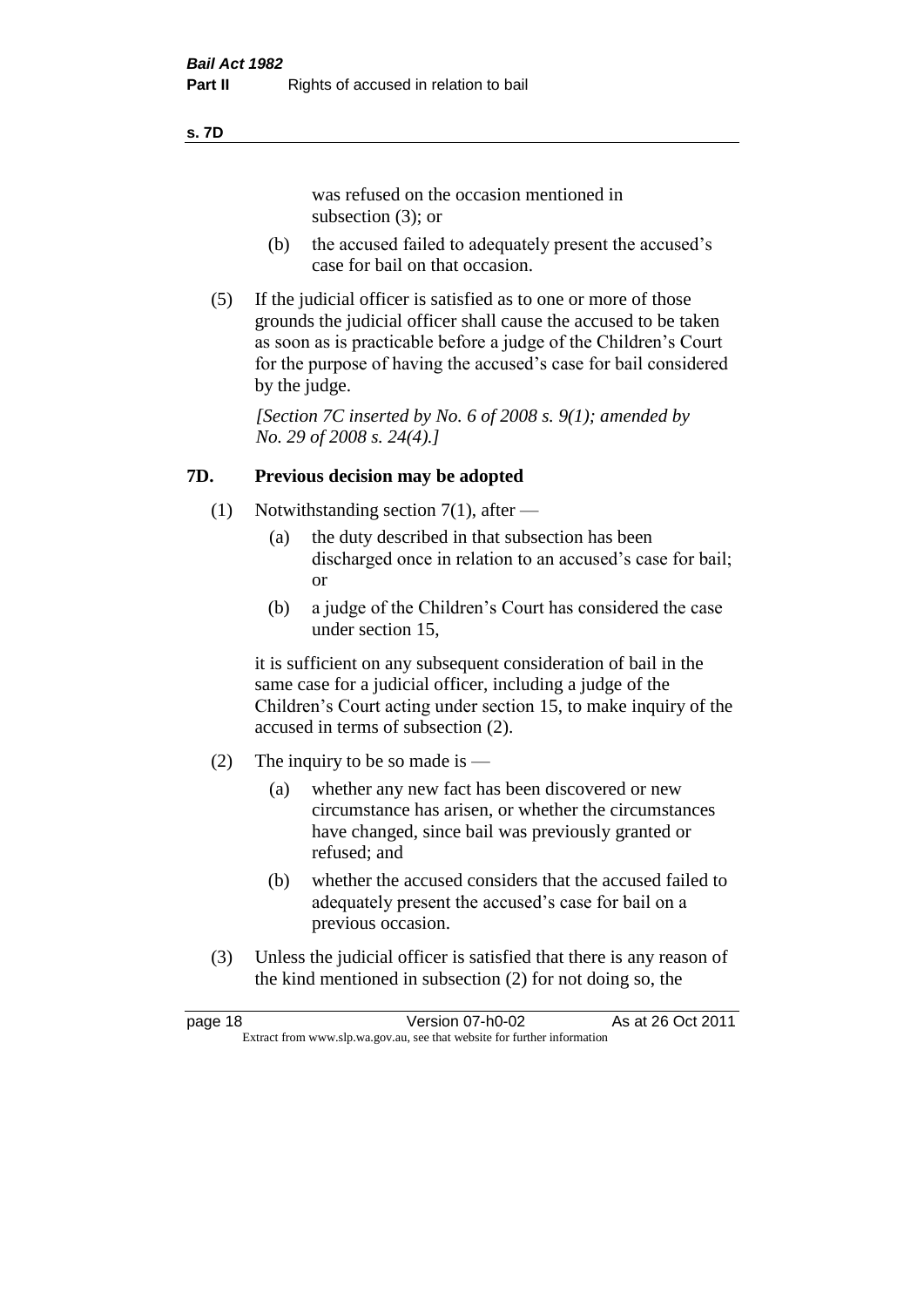judicial officer may adopt the decision previously made in the case, but with power to make such variations of the terms and conditions of bail as the judicial officer thinks fit.

*[Section 7D inserted by No. 6 of 2008 s. 9(1).]*

#### **7E. Bail during trial**

- $(1)$  Where
	- (a) an accused has been refused bail for the accused's appearance for trial for an offence; and
	- (b) the trial extends beyond one day,

a judicial officer referred to in section 7(1) need not comply with that subsection unless the accused, or a person on the accused's behalf, applies for bail.

(2) In subsection  $(1)$  —

*trial* means that part of proceedings for an offence when evidence is being received by the court in respect of the offence and also extends to any time when —

- (a) legal argument is being heard; or
- (b) a judicial officer or a jury is deliberating.

*[Section 7E inserted by No. 6 of 2008 s. 9(1).]*

#### **7F. Bail for appeal from courts of summary jurisdiction**

- (1) If a person is in custody and an appeal has been commenced under the *Criminal Appeals Act 2004* Part 2 in connection with the decision by virtue of which the person is in custody, the person may apply for bail —
	- (a) if the appeal is to be heard and determined by the Court of Appeal or if an application has been made to the Court of Appeal for leave to appeal to the Court of Appeal — to a judge of appeal; or
	- (b) in any other case to a judge of the Supreme Court.

As at 26 Oct 2011 Version 07-h0-02 page 19 Extract from www.slp.wa.gov.au, see that website for further information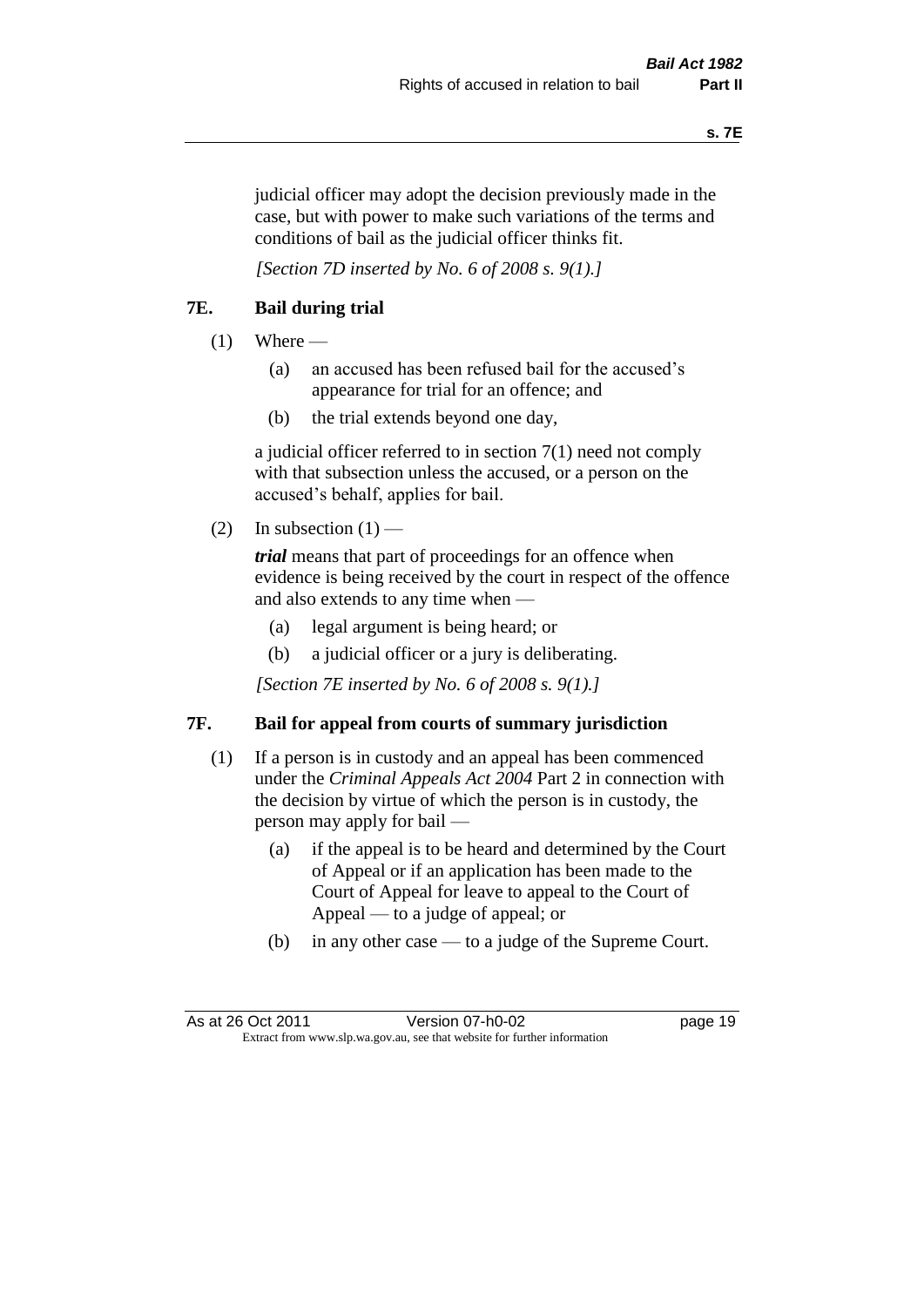- (2) Bail shall not be granted to an applicant for bail under subsection (1) unless —
	- (a) the applicant has given notice of the application for bail  $to -$ 
		- (i) the Director of Public Prosecutions; or
		- (ii) the State Solicitor,
		- as the case may require; and
	- (b) that official has been given an opportunity to be heard on the application.

*[Section 7F inserted by No. 6 of 2008 s. 9(1).]*

#### **8. Accused to be given information and approved forms**

- (1) Subject to subsection (4), a judicial officer or authorised officer who is called upon to consider an accused's case for bail, on the first occasion when it arises in relation to an offence or group of offences for which an accused is required to appear, shall ensure that the accused is, or has been, given —
	- (a) such information in writing as to the effect of this Act as is prescribed for the purposes of this paragraph;
	- (b) an approved form for completion, designed to disclose to the judicial officer or authorised officer all information relevant to the decision; and
	- (c) where the accused is unable or insufficiently able, to read, speak or write English, such assistance as he may reasonably require in order to have communicated to him the information mentioned in paragraph (a) and complete the form referred to in paragraph (b).
- (2) After an accused case for bail has been considered once, a judicial officer or authorised officer on any subsequent consideration of bail in the same case shall —
	- (a) comply with subsection  $(1)(a)$ ; and

**s. 8**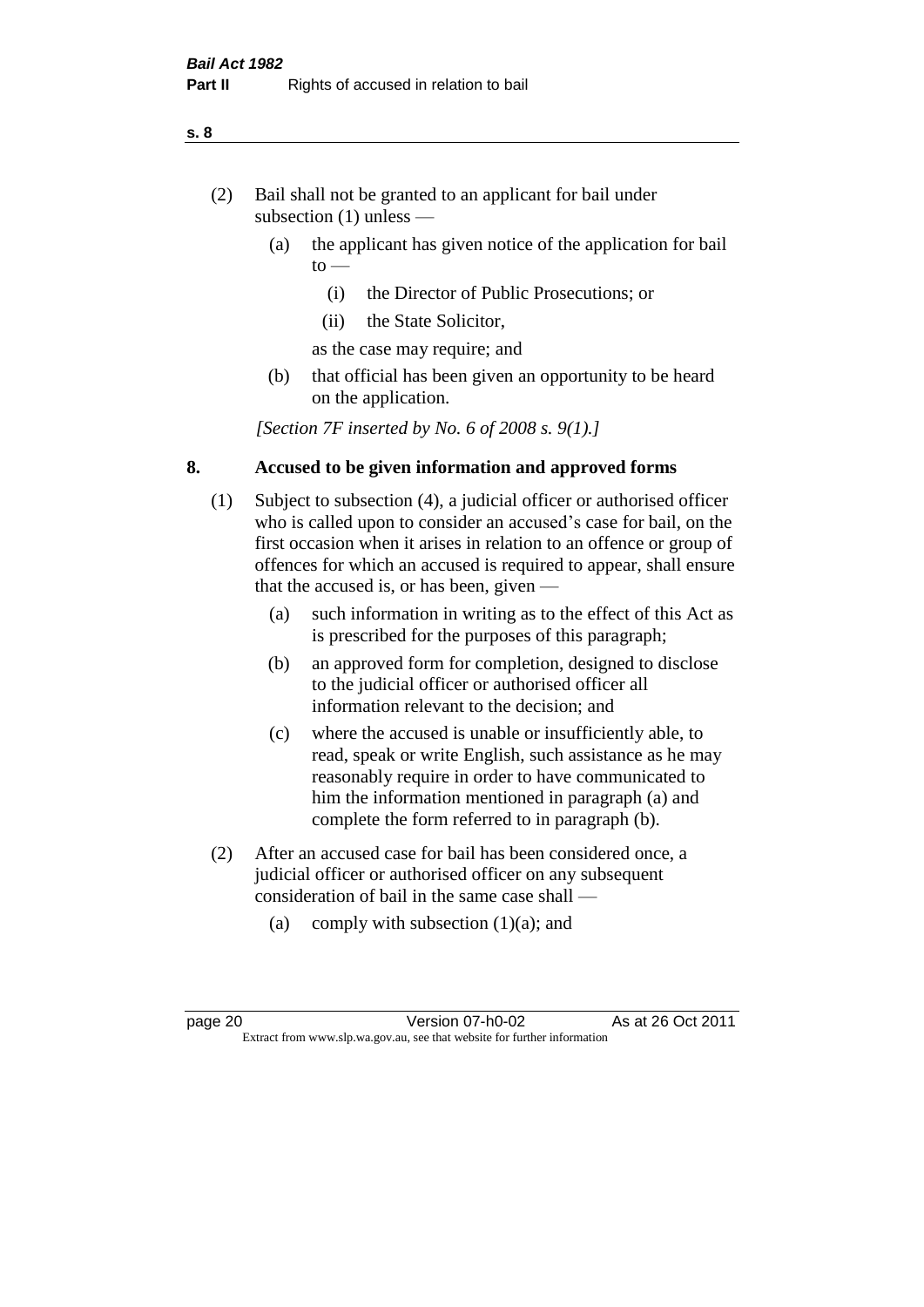- (b) either comply with subsection  $(1)(b)$  or obtain the form previously completed for the purposes of that paragraph, if any, and ensure that —
	- (i) the form is revised in order to show any changes which he is informed have occurred since it was completed; and
	- (ii) any assistance, of the kind referred to in subsection  $(1)(c)$  is given to the accused for the purpose of completing or revising the form, as the case may be.
- (3) Nothing in this section shall be read as limiting section 23.
- (3a) Notwithstanding subsection  $(1)(a)$  or  $(2)(a)$  a judicial officer or authorised officer need not comply with that paragraph if it appears to him that the accused's case for bail is such that bail is likely to be granted to him in accordance with this Act; but if it subsequently appears to him that bail will not be granted or that the accused is dissatisfied with any condition imposed on the grant of bail he shall then comply with that paragraph.
- (4) Notwithstanding subsection (1)(b) or (2)(b), a judicial officer or an authorised officer may dispense with completion or revision of the form referred to in those paragraphs if it appears to him  $that -$ 
	- (a) the accused's case for bail is such that bail is likely to be granted to him in accordance with this Act; and
	- (b) the information in the possession of the judicial officer or authorised officer is sufficient for his consideration of the case.
- (5) Where a person has applied for bail for an appeal as mentioned in section 7F(1), this section applies as if the consideration of bail for the appeal were a first consideration of bail for an offence.

*[Section 8 amended by No. 74 of 1984 s. 6; No. 15 of 1988 s. 6; No. 33 of 1989 s. 18; No. 84 of 2004 s. 82; No. 6 of 2008 s. 9(2) and 43(1).]*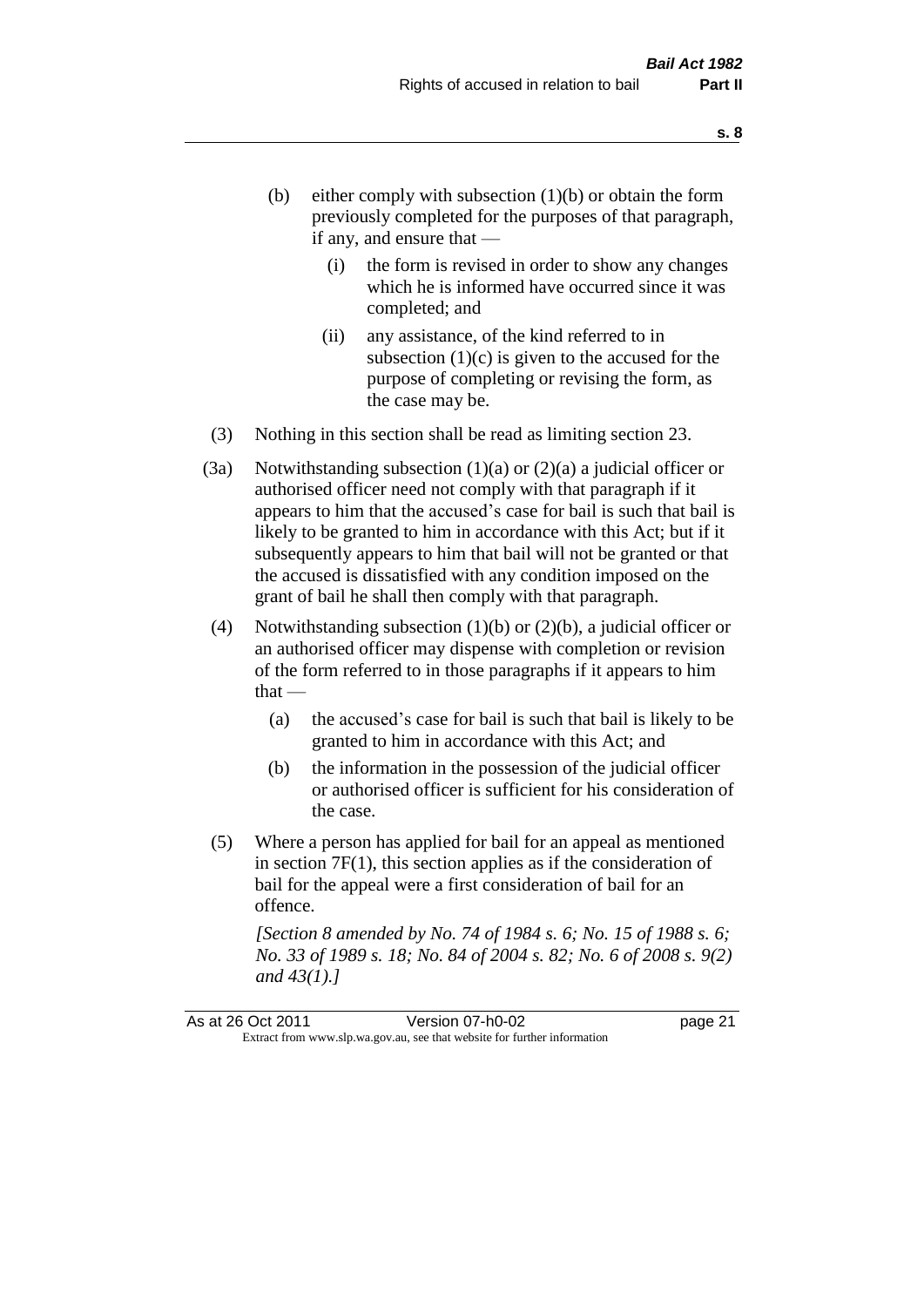#### **9. Bail decision may be deferred until further information obtained**

- (1) Subject to section 26(2) of the *Young Offenders Act 1994*, a judicial officer or authorised officer who is called upon to consider a case for bail may defer consideration of the case for a period not exceeding 30 days if he thinks it is necessary —
	- (a) to obtain more information for the purpose of making a decision in accordance with this Act; or
	- (b) to take any step authorised by section  $24(1)$  or  $24A(1)$ or (2).
- (2) Nothing in this section shall be taken to limit the right of an accused to be brought before a court as soon as is practicable if he is not released on bail.

*[Section 9 amended by No. 57 of 1997 s. 21(2); No. 84 of 2004 s. 82; No. 6 of 2008 s. 10(1).]*

#### **10. Sections 5, 6 and 7 do not apply where accused imprisoned for other cause**

Notwithstanding sections 5, 6 and 7, the rights conferred on an accused and the duties imposed on police officers, authorised officers and judicial officers by those sections in respect of an appearance in court for an offence do not arise where —

- (a) the accused is in custody for some other offence or reason (including the non-payment of a sum of money); and
- (b) the police officer, authorised officer or judicial officer is satisfied that the accused is likely to remain in custody for that other offence or reason until or beyond the time for the appearance for the first-mentioned offence.

*[Section 10 amended by No. 84 of 2004 s. 82.]*

page 22 Version 07-h0-02 As at 26 Oct 2011 Extract from www.slp.wa.gov.au, see that website for further information

**s. 9**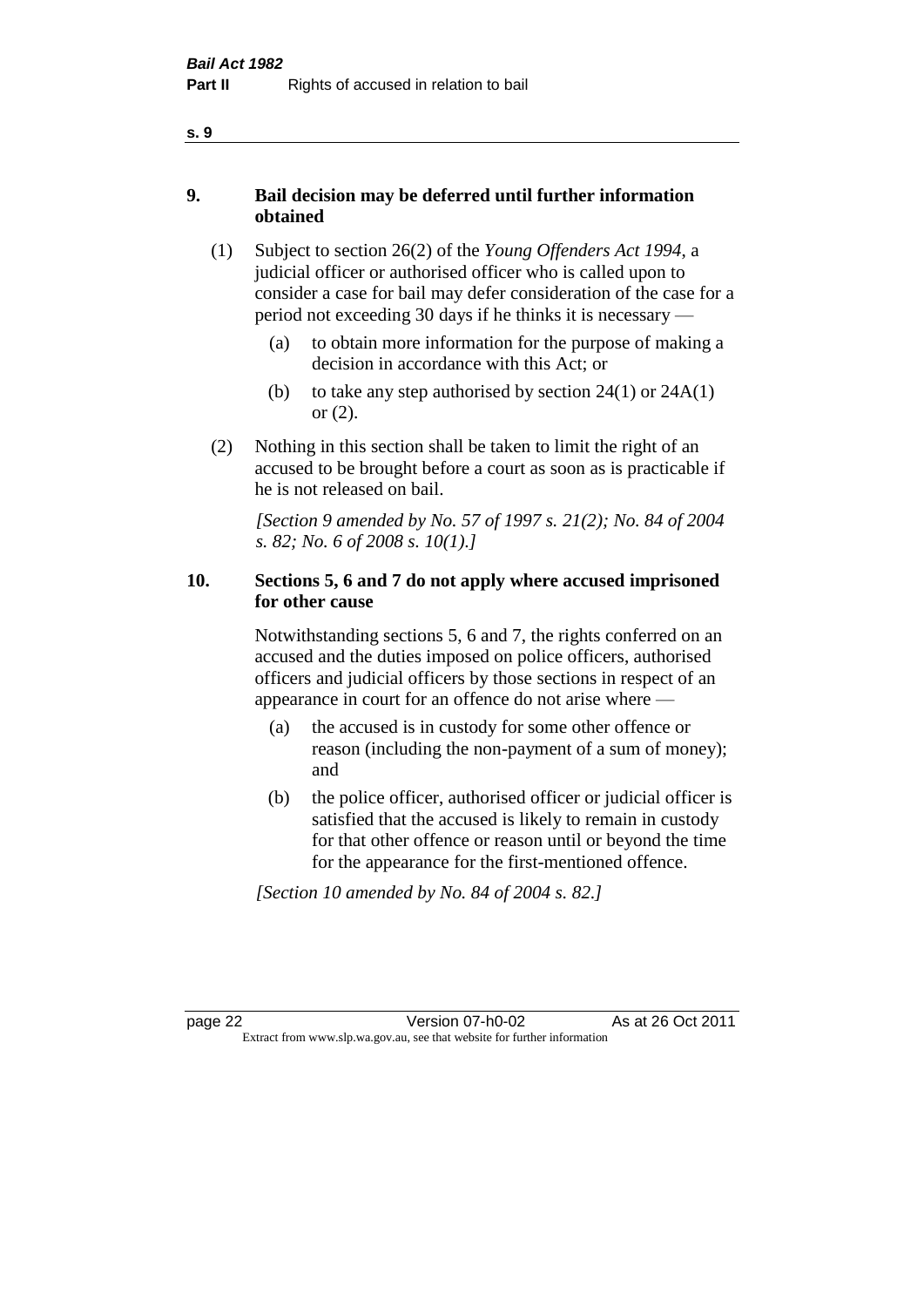#### **11. Rights following grant of bail**

- $(1)$  When
	- (a) bail has been granted to an accused for an appearance in court;
	- (b) all conditions which are to be complied with before the release of the accused have been complied with; and
	- (c) he has entered into a bail undertaking for that appearance or his bail undertaking is deemed to be amended under section 31(3),

the accused has a right to be at liberty until he is required to appear, or to next appear, before a court, but subject to —

- (d) any requirement that he be in custody for some other reason;
- (e) the exercise of the powers in sections 14(3), 17A, 46, 50F, 54 and 55; and
- (f) the limitation mentioned in section 12.
- (2) Where the accused is in custody in a lock-up, court custody centre or prison, the right conferred by subsection (1) is also subject to the person in charge of the lock-up, court custody centre or prison either —
	- (a) signing a certificate under subsection (3); or
	- (b) receiving notice that a certificate has been signed by another person under that subsection.
- (3) After an accused becomes entitled to be at liberty as provided in subsection (1), a person referred to in section 29 may sign a certificate to that effect in the prescribed form.
- (4) The person in charge of a lock-up, court custody centre or prison in which the accused is in custody shall release the accused from custody as soon as is practicable after —
	- (a) the person in charge signs the certificate; or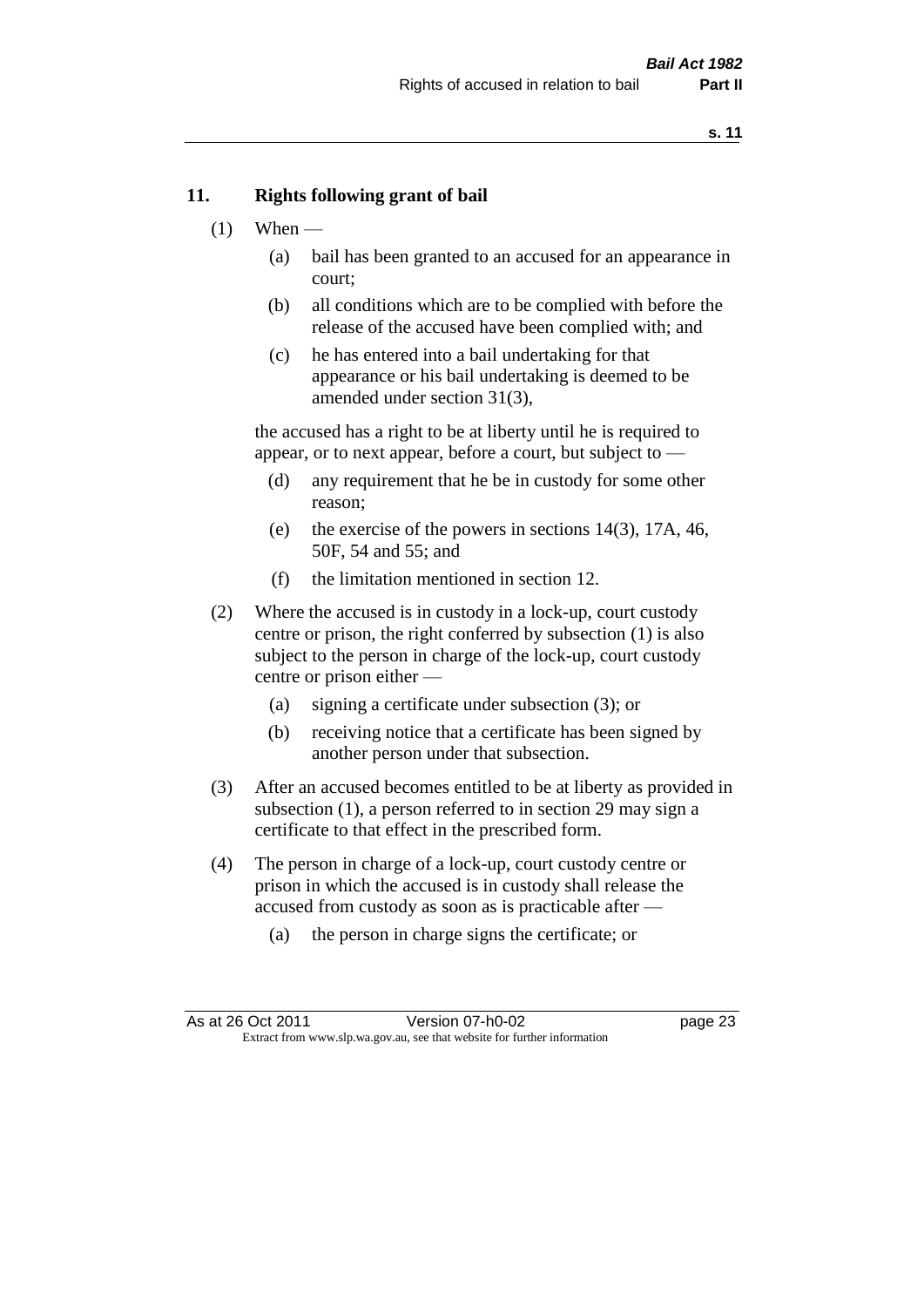(b) if the certificate is signed by a person other than the person in charge, the person in charge receives notice as described in subsection (2)(b).

*[Section 11 amended by No. 74 of 1984 s. 7; No. 15 of 1988 s. 7; No. 49 of 1988 s. 81; No. 45 of 1993 s. 7; No. 47 of 1999 s. 8; No. 59 of 2004 s. 141; No. 84 of 2004 s. 82; No. 6 of 2008 s. 11(1) and (2).]* 

#### **12. Further limitation on rights in s. 7A(2) and 11**

The right of an accused to have his case for bail considered as soon as is practicable, his right to be at liberty as mentioned in sections 7A(2) and 11(1), and the corresponding duties created by this Part, are limited so far as is reasonably necessary for the exercise or performance by a person of any statutory power or function vested in him which requires or permits the continued custody of the accused, including the exercise of the powers set out in Part 12 of the *Criminal Investigation Act 2006* and Parts 6 and 7 of the *Criminal Investigation (Identifying People) Act 2002*.

*[Section 12 amended by No. 6 of 2002 s. 96; No. 84 of 2004 s. 82; No. 59 of 2006 s. 6; No. 6 of 2008 s. 12.]*

page 24 Version 07-h0-02 As at 26 Oct 2011 Extract from www.slp.wa.gov.au, see that website for further information

**s. 12**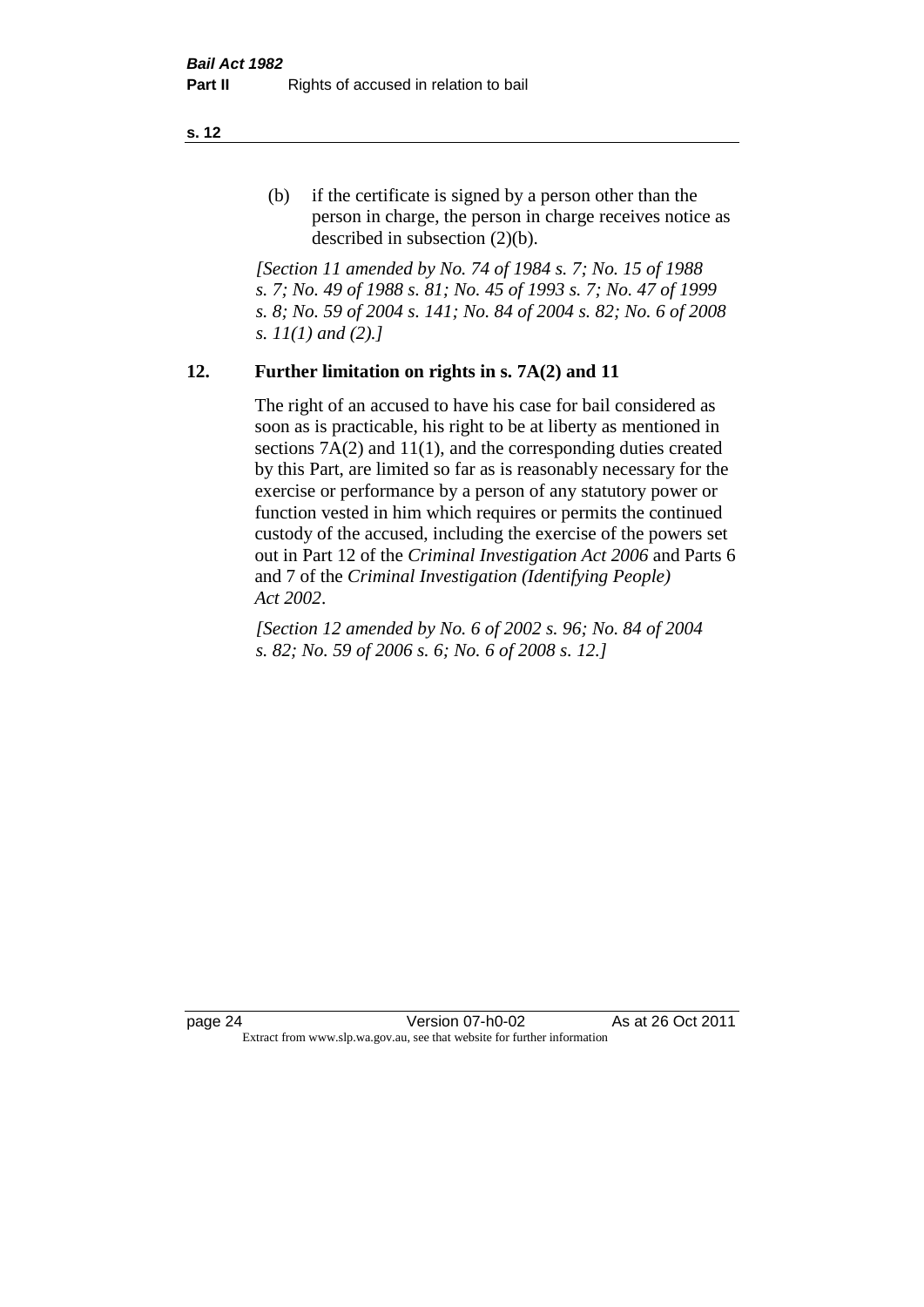# **Part III — Jurisdiction relating to bail**

*[Heading inserted by No. 6 of 2008 s. 13.]*

#### **13. Jurisdiction to grant bail**

- (1) Jurisdiction to grant bail for any appearance described in the first column of Part A of Schedule 1 is vested in the judicial officer or authorised officer specified in the second column of that Part opposite thereto and shall be exercised subject to and in accordance with this Part and the further provisions in Parts B, C and D of Schedule 1.
- (2) A home detention condition shall not be imposed as a condition of bail except by a judicial officer.

*[Section 13 amended by No. 61 of 1990 s. 5; No. 45 of 1993 s. 12.]* 

#### **13A. Jurisdiction to dispense with bail and how jurisdiction to be exercised**

- (1) Jurisdiction to dispense with the requirement for bail under section 7A for any appearance described in the first column of Schedule 1 Part A clause 2 or 3 is vested, subject to Schedule 1 Part B, in the judicial officer specified in the second column of that clause opposite that description, but Schedule 1 Part A clause 7 does not apply for the purposes of this subsection.
- (2) The jurisdiction referred to in subsection (1) is exercisable  $only$ —
	- (a) in respect of an appearance in court before conviction for an offence; and
	- (b) if it appears to the judicial officer that bail would be granted in accordance with Schedule 1 Part C clause 1 or 2 but that in the circumstances the completion of bail papers is an unnecessary imposition.
- (3) Where a judicial officer dispenses with the requirement for bail for an appearance by an accused the registrar of the court shall,

| As at 26 Oct 2011                                                        | Version 07-h0-02 | page 25 |
|--------------------------------------------------------------------------|------------------|---------|
| Extract from www.slp.wa.gov.au, see that website for further information |                  |         |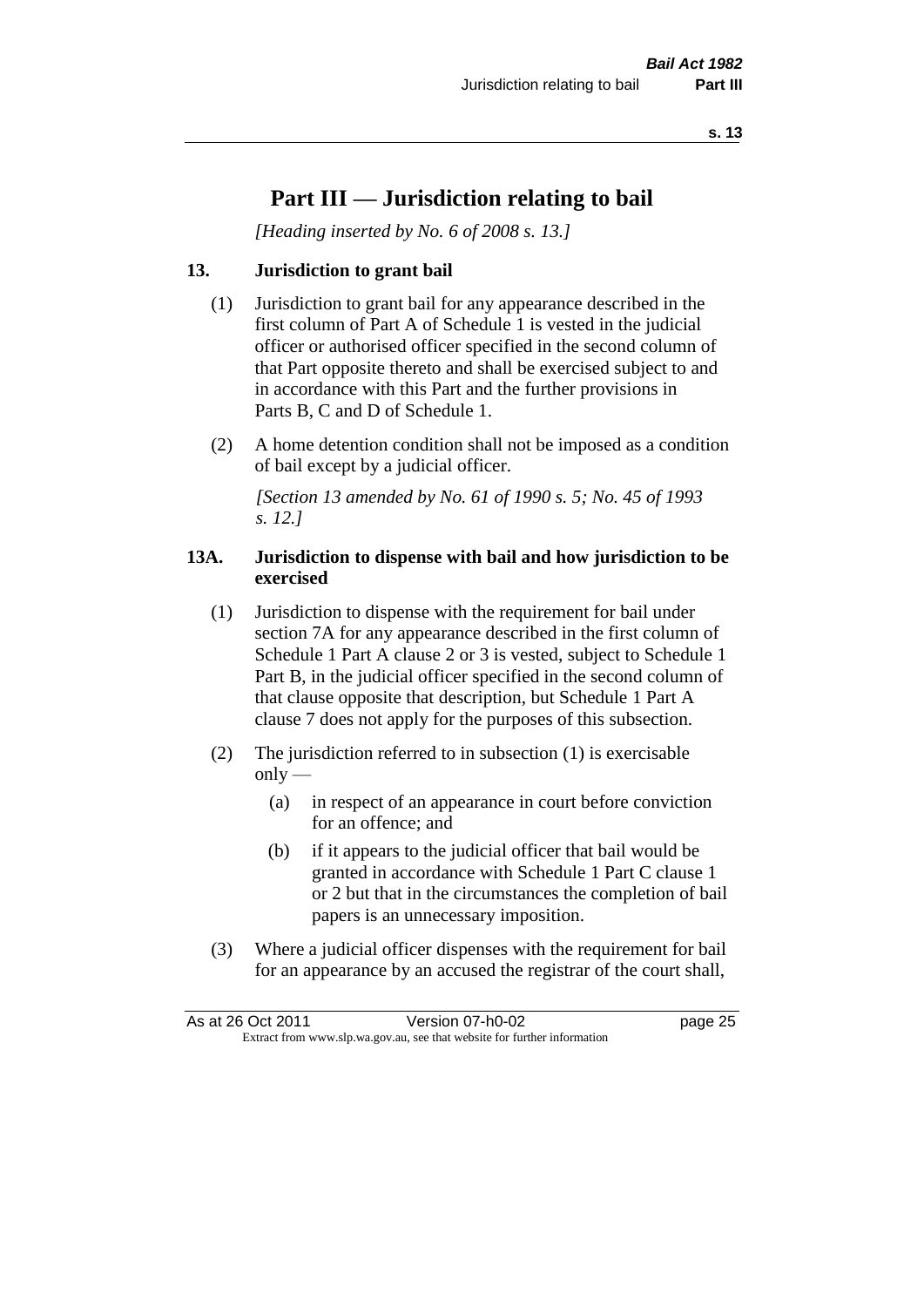#### **s. 13B**

in accordance with section 13B, give written notice to the accused of the time and place for the appearance.

*[Section 13A inserted by No. 6 of 2008 s. 14.]*

#### **13B. Giving and proof of notices under s. 13A(3)**

- (1) A written notice to an accused under section 13A(3) shall be
	- (a) given to the accused personally; or
	- (b) sent to the accused
		- (i) by post to the accused's address appearing in the records of the court; or
		- (ii) in urgent cases or with the accused's consent, by electronic communication.
- (2) A person who gives or sends a notice in accordance with subsection (1) shall endorse on a file copy of the notice a certificate showing —
	- (a) that the person has done so; and
	- (b) the time of doing so.
- (3) If a notice is sent by post under subsection  $(1)(b)(i)$ , the notice is to be presumed, unless the contrary is shown, to have been received at the time when, in the ordinary course of events, it would have been delivered.
- (4) In any proceedings
	- (a) a document purporting to be a copy of a notice referred to in subsection (1) is evidence of the terms of the notice; and
	- (b) an endorsement on a copy of a notice referred to in subsection (2) purporting to be a certificate referred to in that subsection is evidence of the matters appearing in the certificate without proof of the signature of the person who made the endorsement.

*[Section 13B inserted by No. 6 of 2008 s. 14.]*

page 26 Version 07-h0-02 As at 26 Oct 2011 Extract from www.slp.wa.gov.au, see that website for further information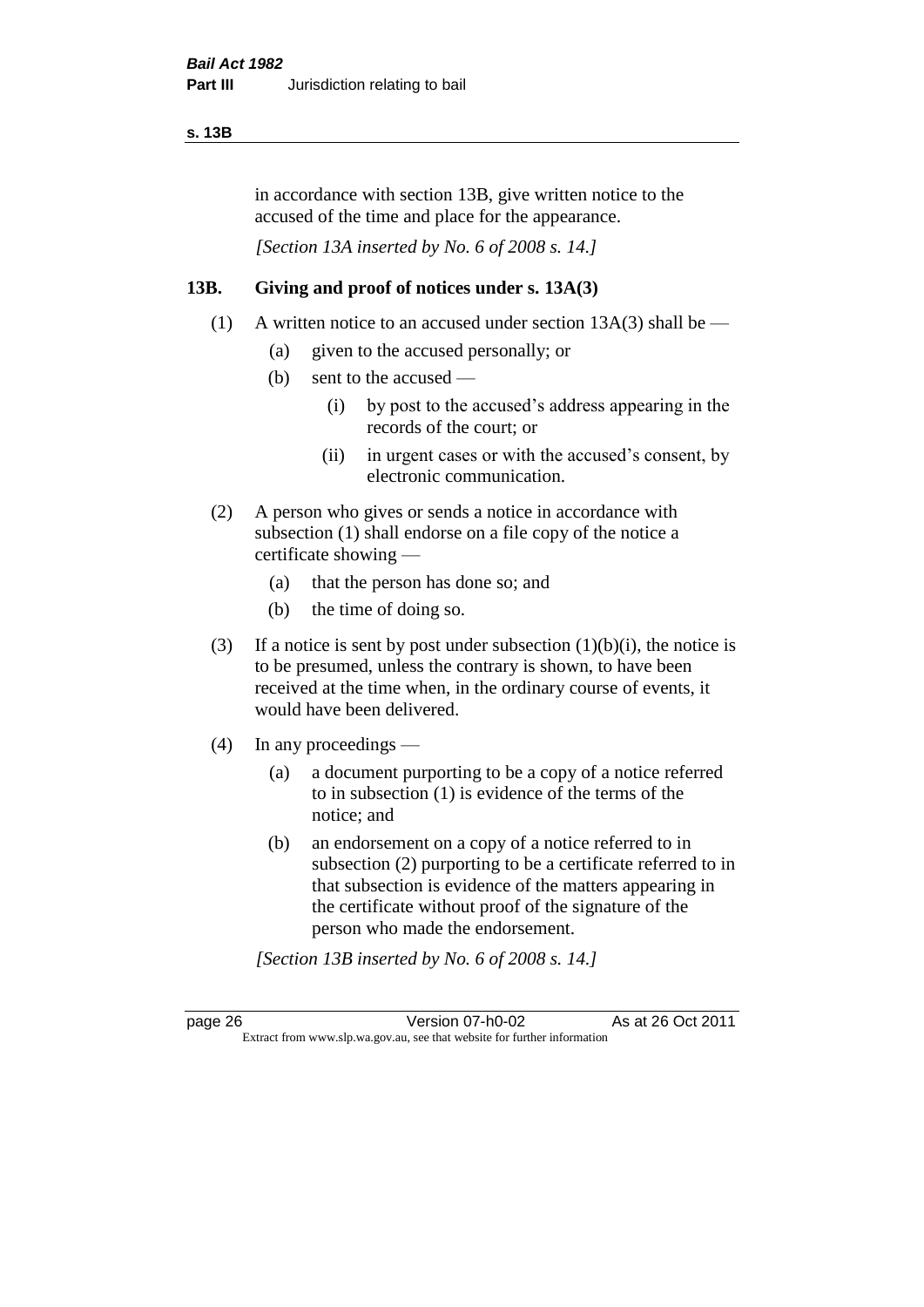#### **14. Extent of judge's jurisdiction**

- (1) A judge may, in accordance with this  $Act -$ 
	- (a) exercise a power to grant bail which is conferred upon any other judicial officer or any authorised officer by this Act; and
	- (b) revoke or vary any bail previously granted by any other such officer; and
	- (c) under section 7A dispense with the requirement for bail or revoke an existing dispensation.
- (2) Subject to subsection (2a), the jurisdiction of a judge under subsection (1) in respect of an appearance by an accused may be invoked by application made by either the prosecutor or the accused, and whether or not any other judicial officer has —
	- (a) previously granted, refused or dispensed with bail; or
	- (b) exercised any power conferred on him by section 55,

in respect of that appearance.

- (2a) After the jurisdiction under subsection (1) has been invoked once by an accused in relation to an offence or group of offences for which he is required to appear, it may not be further invoked by that accused in relation to that offence or group of offences unless the accused satisfies a judge that —
	- (a) new facts have been discovered, new circumstances have arisen or the circumstances have changed since the occasion when the jurisdiction was invoked; or
	- (b) he failed to adequately present his case for bail on that occasion.
- (3) Where under subsection (1) a judge
	- (a) revokes the bail of an accused who is at liberty, he may order that the accused be returned to custody to await the appearance for which the bail was granted;

As at 26 Oct 2011 Version 07-h0-02 page 27 Extract from www.slp.wa.gov.au, see that website for further information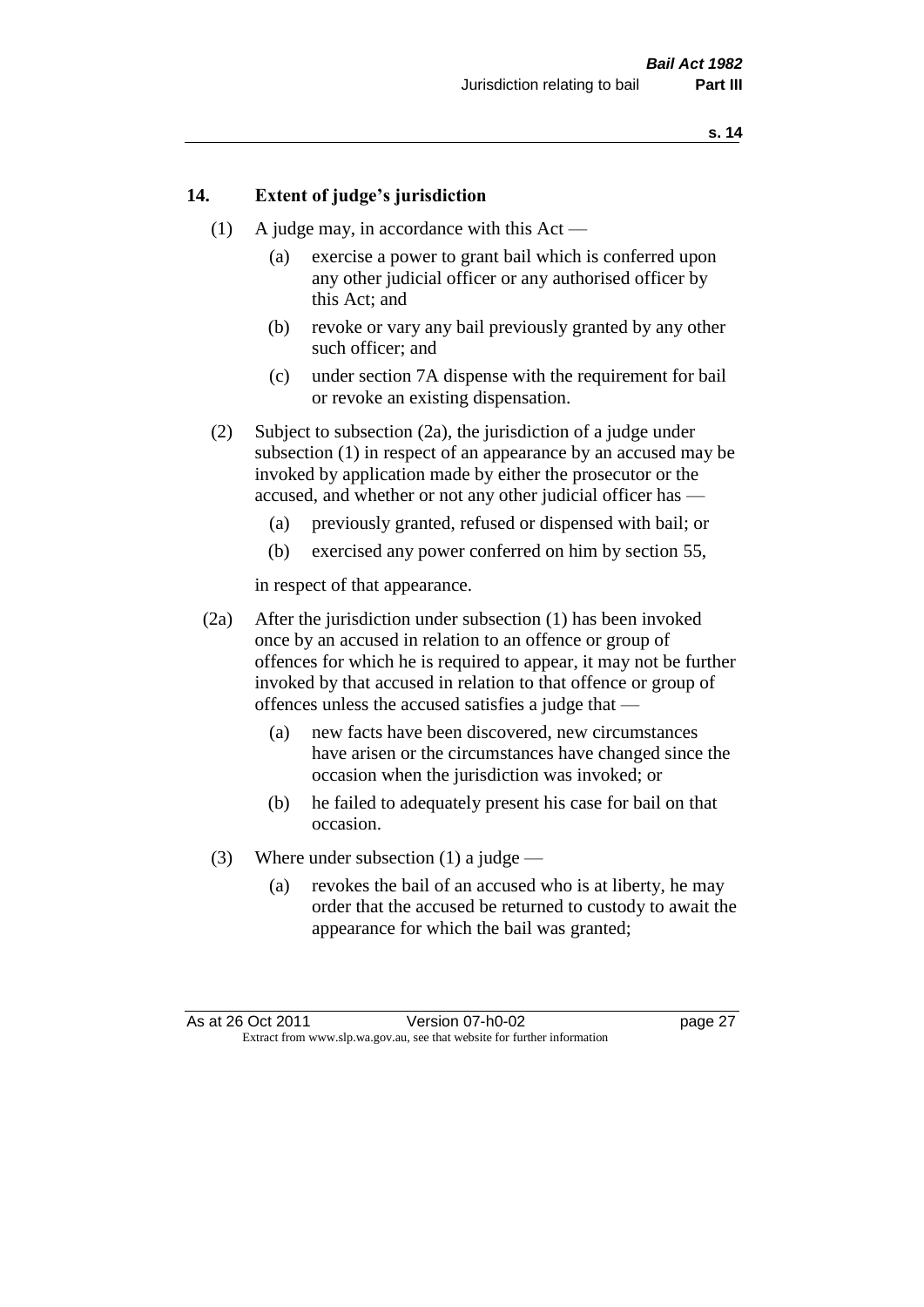#### **s. 15**

(b) varies the bail of such an accused, he may order that the accused be returned to custody until he becomes entitled to be at liberty pursuant to section 11,

and the judge may issue any warrant which may be necessary to carry such an order into effect.

- $(4)$  In this section
	- (a) references to a judge are references
		- (i) in the case of a child charged with an offence before the Children's Court, to a judge of that Court; and
		- (ii) in the case of an accused committed for trial or sentence to the District Court, to a judge of that Court; and
		- (iii) in any other case, to a judge of the Supreme Court;

and

- (b) references to any other judicial officer
	- (i) in relation to the exercise of powers under this section by a judge, are references to any judicial officer whose jurisdiction is inferior to that of the judge; but
	- (ii) in relation to the exercise of powers under this section by a judge of the Supreme Court, do not include a judge of the Children's Court or a judge of the District Court.

*[Section 14 amended by No. 74 of 1984 s. 8; No. 49 of 1988 s. 82; No. 84 of 2004 s. 82; No. 6 of 2008 s. 15(1)-(4).]* 

#### **15. Exclusive jurisdiction of Supreme Court judge in murder cases**

(1) Where an accused is in custody for murder, the power to grant bail shall be exercised only by a judge of the Supreme Court, or

page 28 Version 07-h0-02 As at 26 Oct 2011 Extract from www.slp.wa.gov.au, see that website for further information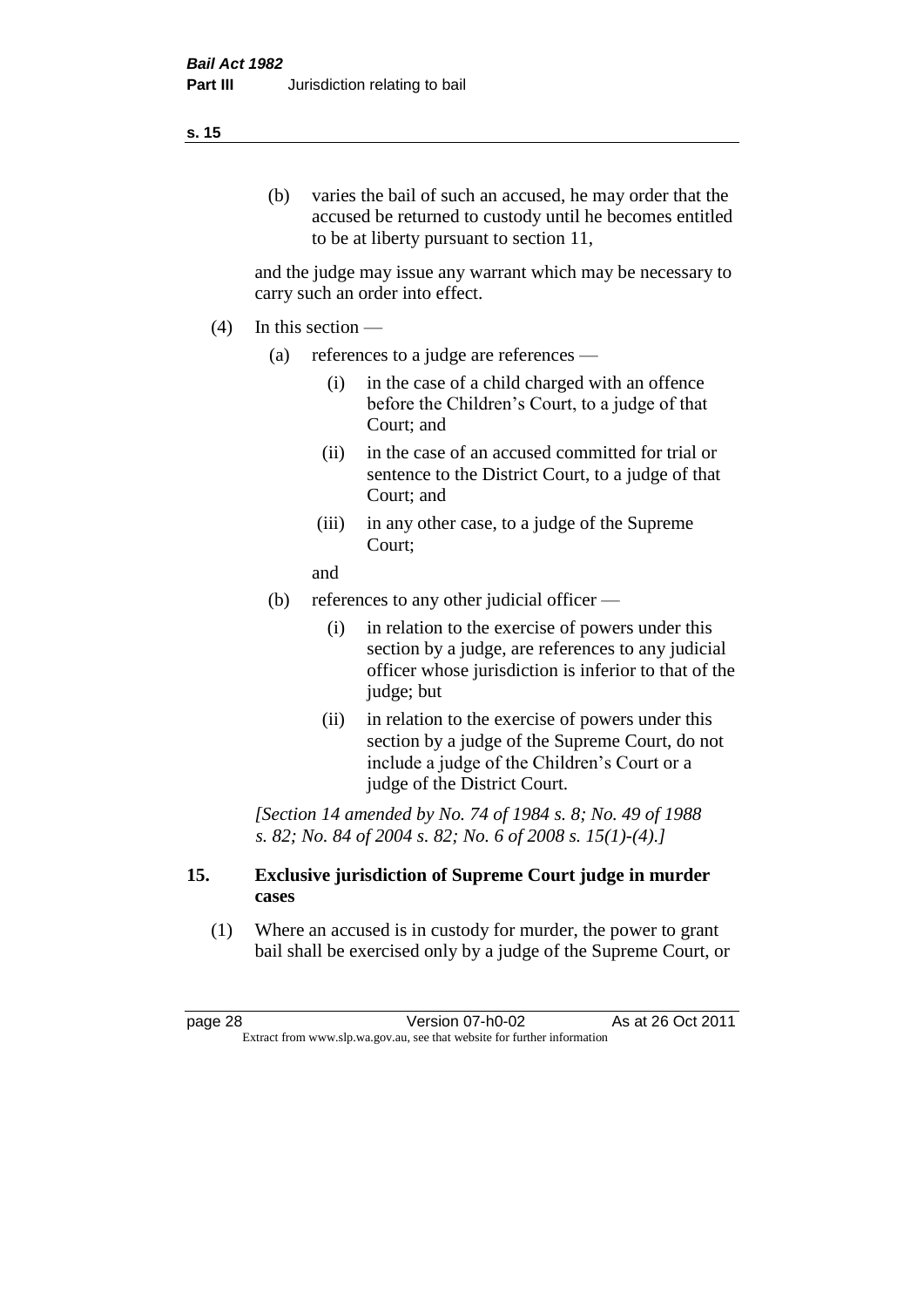#### **s. 15A**

in the case of an accused who is a child by a judge of the Children's Court, except —

- (a) where section  $31(2)(d)$  applies; or
- (b) to the extent that the Court of Appeal exercises its powers under Part A of Schedule 1.
- *[(2) deleted]*

*[Section 15 amended by No. 52 of 1984 s. 35; No. 74 of 1984 s. 9; No. 49 of 1988 s. 83; No. 70 of 1988 s. 45; No. 45 of 1993 s. 12; No. 45 of 2004 s. 28(4); No. 84 of 2004 s. 82; No. 29 of 2008 s. 24(5).]* 

#### **15A. Appeal from decision of judge**

(1) In this section —

*bail decision* means a decision —

- (a) to grant or refuse bail; or
- (b) to vary or revoke bail; or
- (c) to dispense with the requirement for bail; or
- (d) to impose any condition on a grant of bail,

and includes a decision under section 55 or 59A(4).

- (2) The prosecutor or the accused may appeal to the Court of Appeal against a bail decision of —
	- (a) a judge of the Children's Court; or
	- (b) a judge of the District Court; or
	- (c) a judge of the Supreme Court.
- (3) The leave of the Court of Appeal is required for each ground of appeal in an appeal under this section.
- (4) The *Criminal Appeals Act 2004* section 27(2), (3) and (4) apply, with necessary modifications, as if an appeal under this section were an appeal under Part 3 of that Act.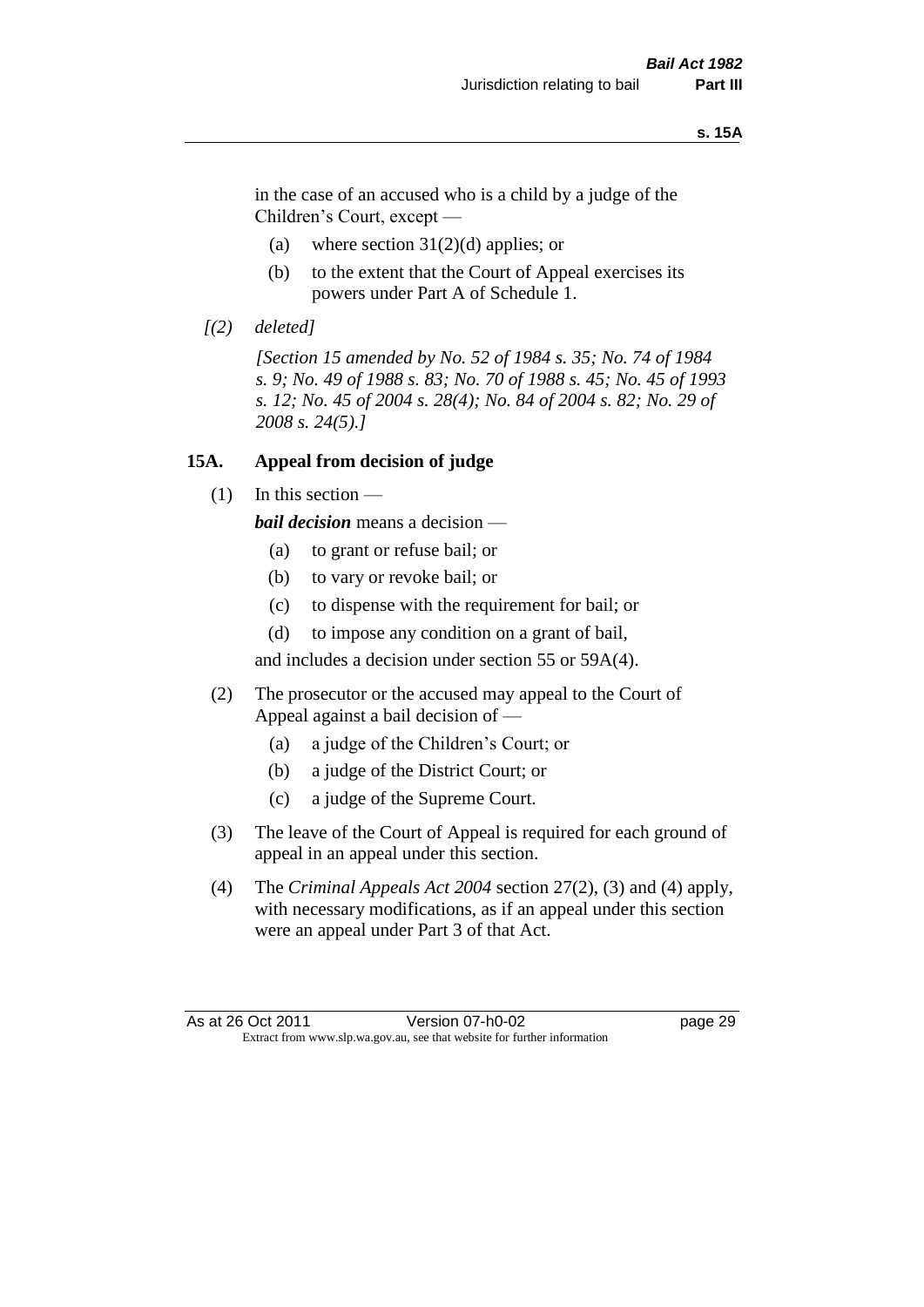#### **s. 15B**

- (5) An appeal under this section shall be commenced and conducted in accordance with this section, section 15B and rules of court made by the Supreme Court.
- (6) An appeal under this section shall be commenced by lodging with the Court of Appeal an application for leave to appeal that sets out the grounds of the appeal.
- (7) An appeal under this section cannot be commenced later than 21 days after the date of the bail decision unless the Court of Appeal orders otherwise.
- (8) An accused who is a party to an appeal under this section and who is in custody is entitled to be present at the hearing of the appeal if the accused so requests, and any official responsible for that custody who is informed of such a request shall do what is necessary to give effect to it.
- (9) For the purposes of giving effect to a request referred to in subsection (8), arrangements may be made for the accused to appear before the Court of Appeal by means of a video link or an audio link in accordance with section 66B, unless the Court of Appeal has ordered that the accused appear before it in person.

*[Section 15A inserted by No. 6 of 2008 s. 16(1).]*

#### **15B. Determination of appeal under s. 15A and related provisions**

- (1) The Court of Appeal has jurisdiction to hear and determine an appeal under section 15A.
- (2) The Court of Appeal shall determine an appeal on the material and evidence that was before the judge whose decision is the subject of the appeal.
- (3) Any decision of the Court of Appeal in relation to bail shall be made in accordance with the relevant provisions of sections 13A and 17 and Schedule 1.

page 30 Version 07-h0-02 As at 26 Oct 2011 Extract from www.slp.wa.gov.au, see that website for further information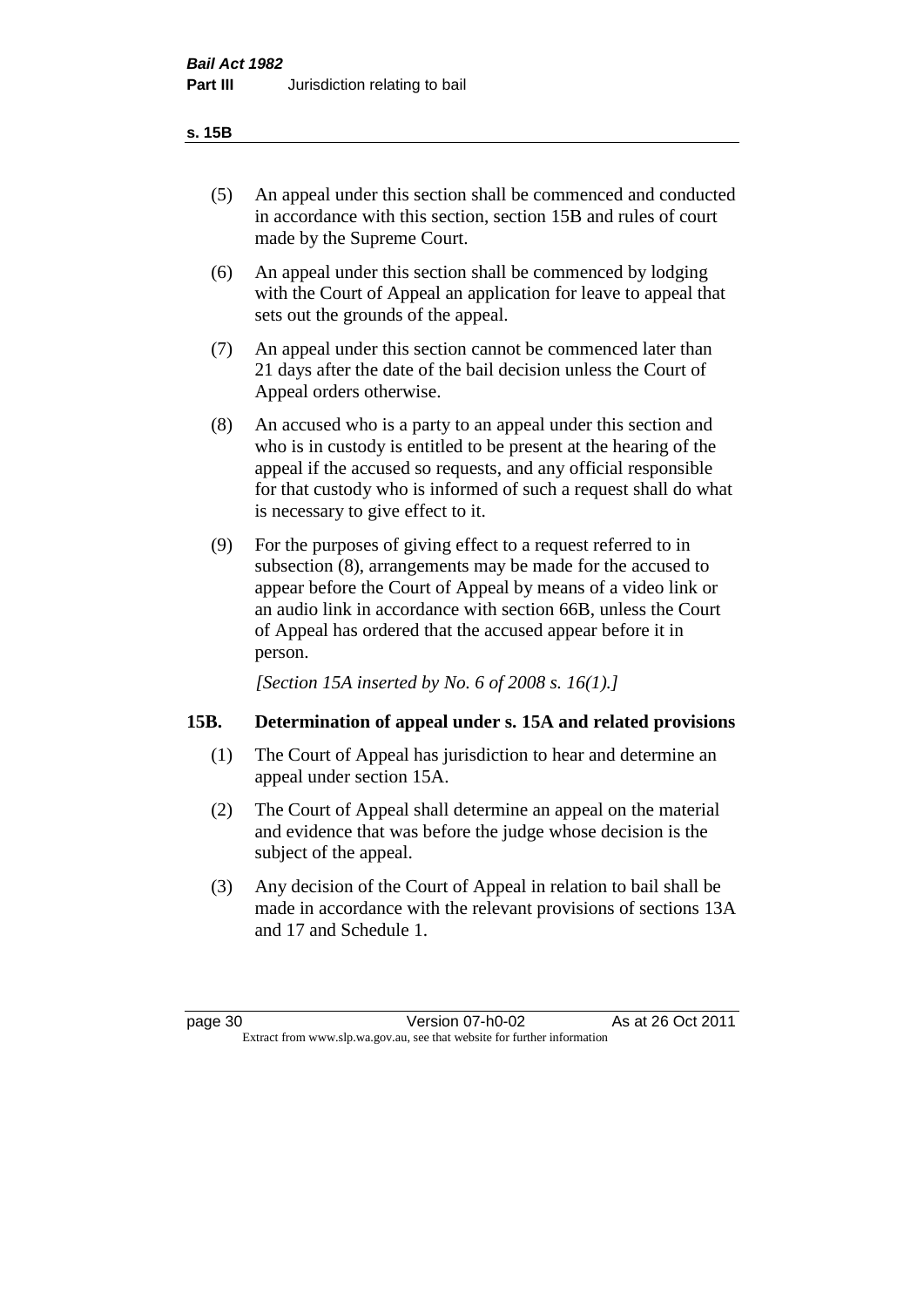- (4) Where in determining an appeal the Court of Appeal revokes the bail of an accused who is at liberty, it may order that the accused be returned to custody to await the appearance for which the bail was granted.
- (5) Where in determining an appeal the Court of Appeal varies the bail of an accused who is at liberty, it may order that the accused be returned to custody until the accused becomes entitled to be again at liberty pursuant to section 11.
- (6) A judge of appeal may issue any warrant that may be necessary to carry into effect an order under subsection (4) or (5).

*[Section 15B inserted by No. 6 of 2008 s. 16(1).]*

#### **16. Bail of person arrested on warrant**

- (1) Subject to sections 14 and 15 where the arrest of an accused for an offence is made pursuant to a warrant he shall not be granted bail before he is brought before a court or judicial officer as commanded by the warrant, except by a justice acting in terms of section 6(9).
- (2) Notwithstanding subsection (1) or any other provision of this Act, an accused who has been arrested pursuant to a warrant —
	- (a) issued under section 59B; or
	- (b) issued under the *Criminal Procedure Act 2004* for an offence against section 51(1) or (2),

shall not have a right to have his case for bail considered, and shall not be granted bail, before he is brought before the court as commanded by the warrant.

*[Section 16 amended by No. 59 of 2004 s. 141; No. 84 of 2004 s. 11 and 82; No. 59 of 2006 s. 4(3); No. 6 of 2008 s. 36(2).]*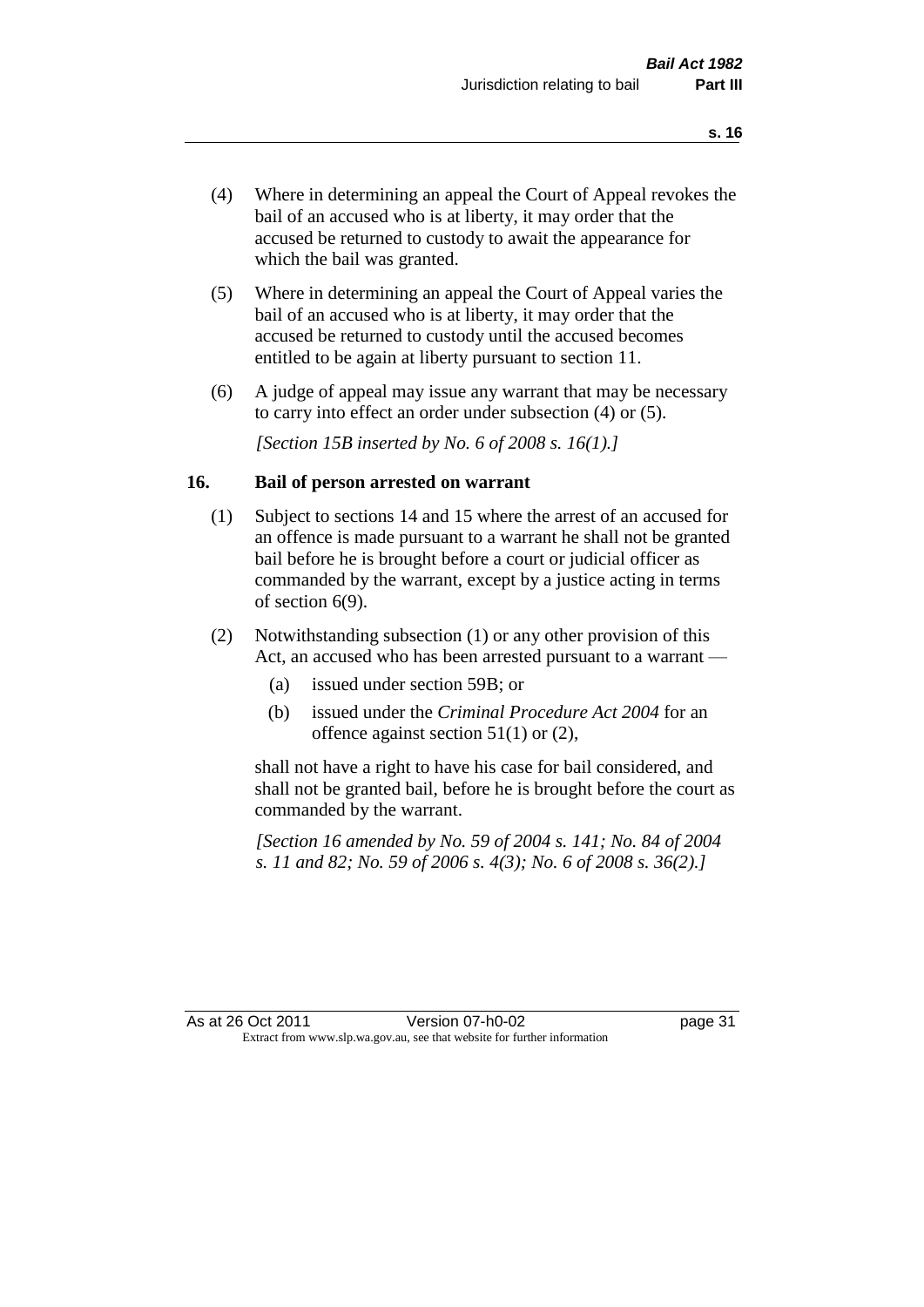#### **16A. Restrictions on powers of authorised officers and justices in certain cases**

- (1) Where this section applies to a person who has been arrested for an offence jurisdiction does not arise under section 13 until the person is brought before —
	- (a) a court constituted by or so as to include a magistrate; or
	- (b) where section 15 applies, a judge of the Supreme Court or a judge of the Children's Court as the case may require.
- (2) This section applies where
	- (a) a person has been arrested in an urban area for a serious offence; and
	- (b) the serious offence is alleged to have been committed while the accused was —
		- (i) on bail for; or
		- (ii) at liberty under an early release order made in respect of,

another serious offence.

- (3) This section also applies where a person has been arrested in an urban area for an offence against section 61(1) of the *Restraining Orders Act 1997* (which creates offences for breaches of violence restraining orders).
- (4) In this section —

*urban area* means —

- (a) the metropolitan region as defined in the *Planning and Development Act 2005* and any prescribed area that adjoins that region; and
- (b) any other prescribed area of the State, being the whole or part of, or an area adjoining, a local government district under the *Local Government Act 1995* that is designated under that Act as a city or a town.

*[Section 16A inserted by No. 54 of 1998 s. 6(1); amended by No. 38 of 2004 s. 59; No. 84 of 2004 s. 82; No. 38 of 2005 s. 15.]*

page 32 Version 07-h0-02 As at 26 Oct 2011 Extract from www.slp.wa.gov.au, see that website for further information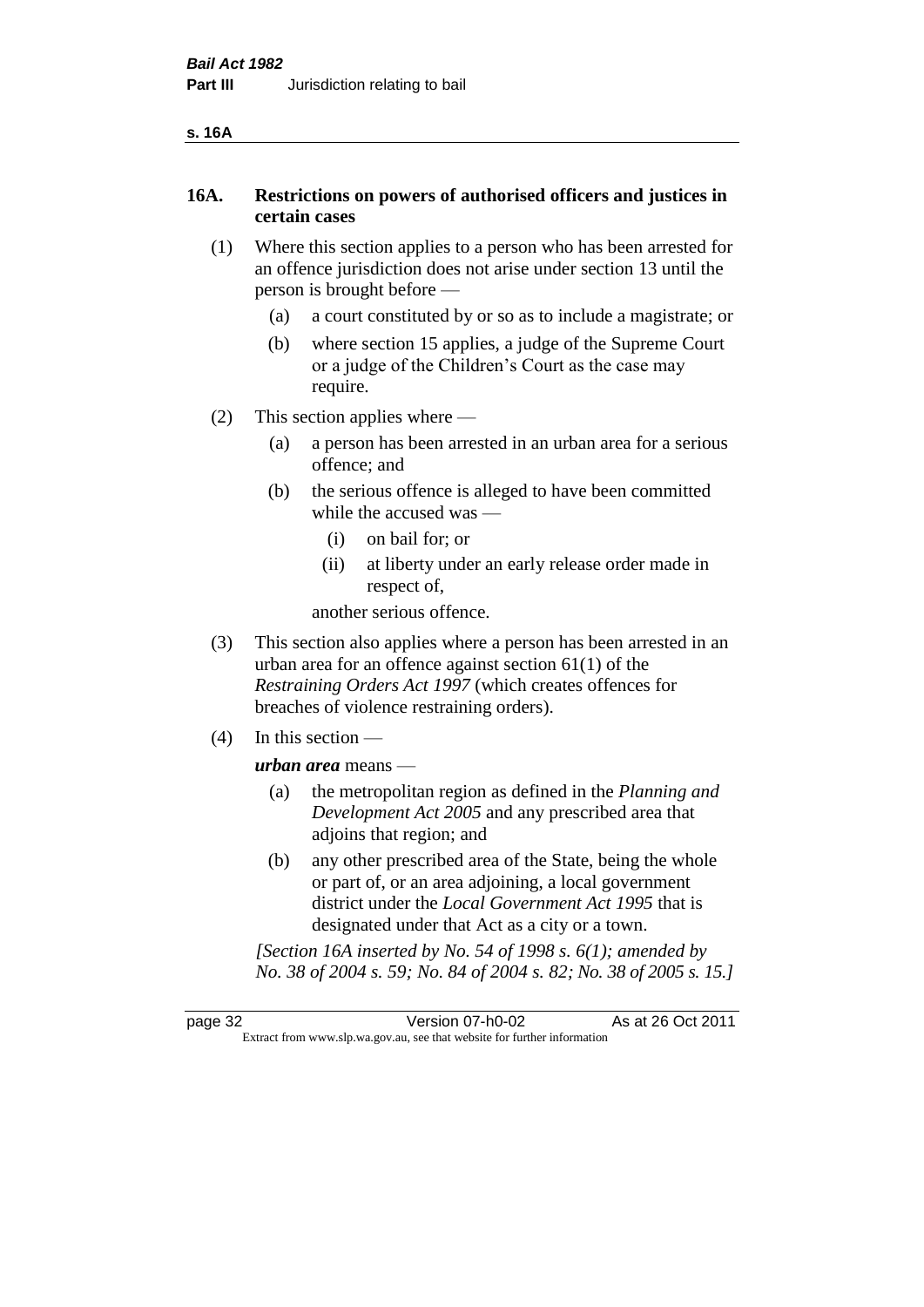#### **17. Conditions which may be imposed**

- (1) A judicial officer or authorised officer may impose conditions on a grant of bail only to the extent that he is authorised to do so by clause 2(3)(c) of Part C and Part D of Schedule 1.
- (2) Conditions imposed on a grant of bail shall not be any more onerous on the accused than the judicial officer or authorised officer considers is required in the public interest having regard to the nature of the offence for which the accused is in custody and the circumstances of the accused.

*[Section 17 amended by No. 45 of 1993 s. 8 and 12; No. 84 of 2004 s. 82.]* 

#### **17A. Further provisions as to responsible person's undertaking (Schedule 1 Part C clause 2)**

- (1) Where this section applies, an authorised police officer may
	- (a) cancel an undertaking of the kind described in clause 2(3)(c) of Part C of Schedule 1;
	- (b) approve of another person as a responsible person within the meaning in that clause; and
	- (c) detain the accused or order his detention until the person so approved enters into an undertaking of the kind mentioned in paragraph (a).
- (2) Subsection (1) applies where
	- (a) a person has entered into an undertaking referred to in paragraph (a) of that subsection;
	- (b) a judicial officer when granting bail ordered that the person may under this section be released from the undertaking by an authorised police officer; and
	- (c) the person wishes to be so released.
- (3) A police officer may, for the purpose of the exercise of the powers in subsection (1), take into custody a child accused who has been released on bail.

| As at 26 Oct 2011 | Version 07-h0-02                                                         | page 33 |
|-------------------|--------------------------------------------------------------------------|---------|
|                   | Extract from www.slp.wa.gov.au, see that website for further information |         |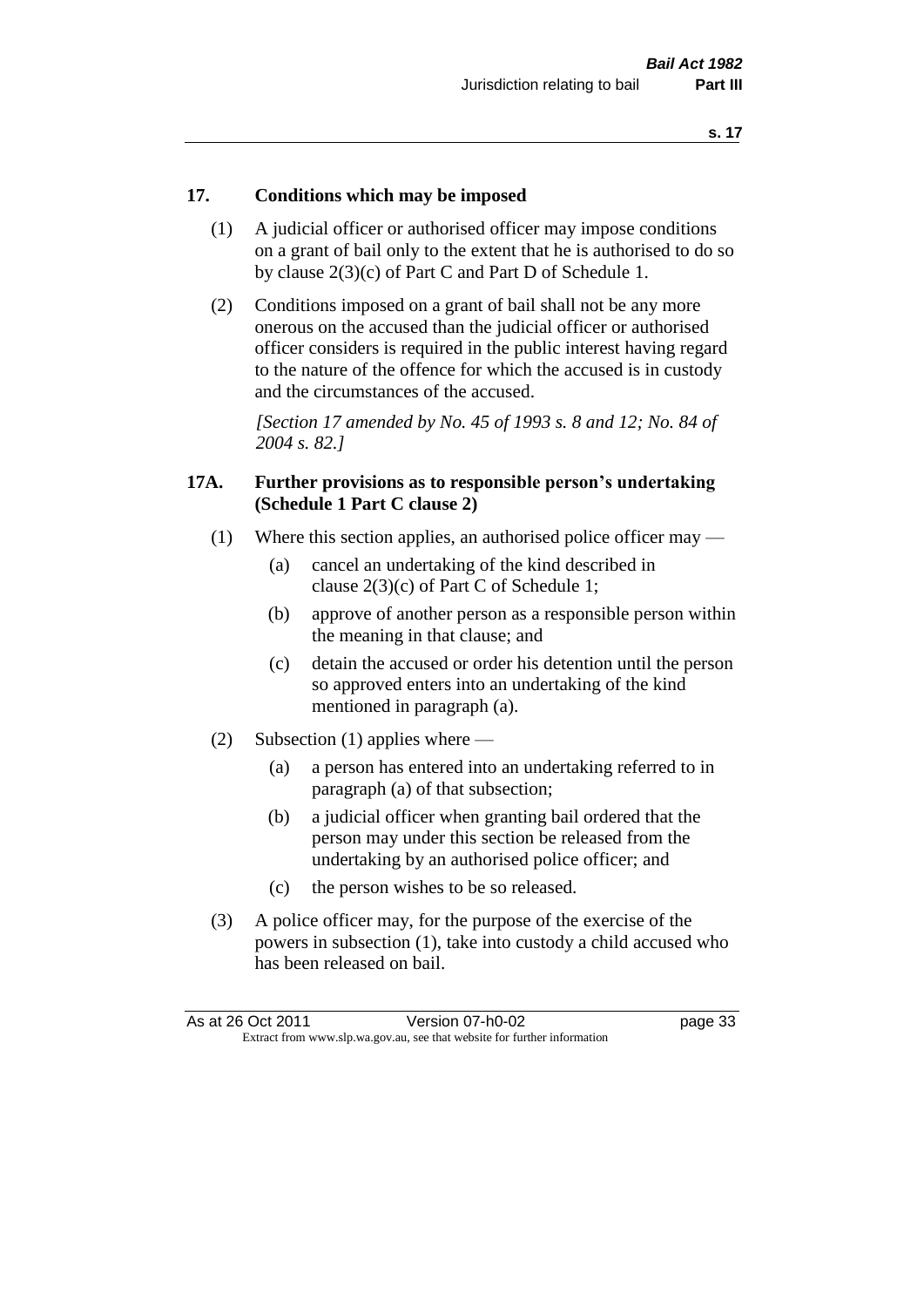#### **s. 17A**

- (4) If the police officer is not an authorised police officer he shall, as soon as is practicable, bring the accused before an authorised police officer for the purpose referred to in subsection (3).
- (5) After an undertaking has been entered into as mentioned in subsection  $(1)(c)$ , the accused, subject to this Act, has a right to be at liberty until he is required to appear before a court.

*[Section 17A inserted by No. 45 of 1993 s. 9; amended by No. 84 of 2004 s. 82.]* 

*[18-19. Deleted by No. 59 of 2006 s. 7(1).]*

page 34 Version 07-h0-02 As at 26 Oct 2011 Extract from www.slp.wa.gov.au, see that website for further information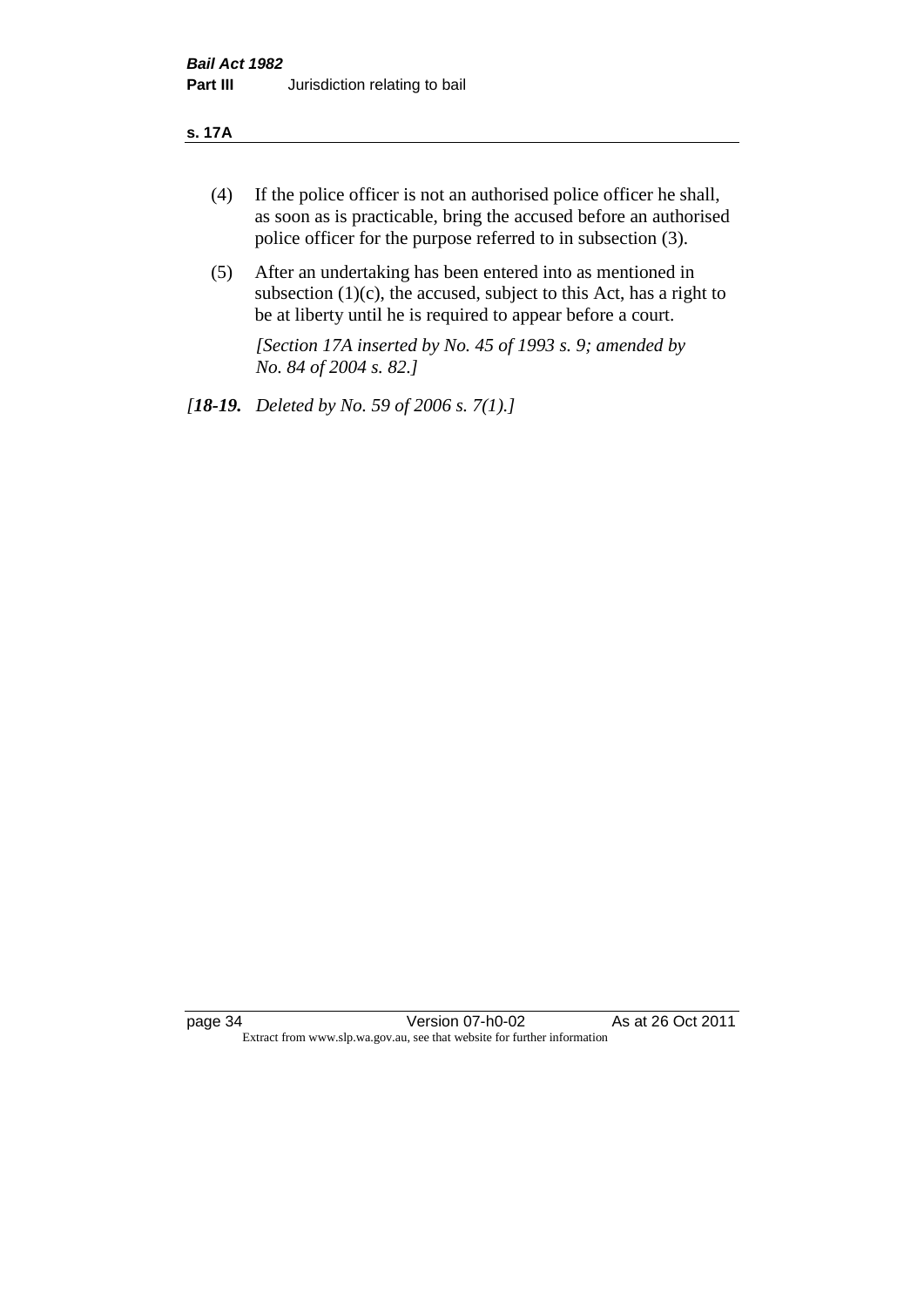## **Part IV — Hearing of case for bail, parties, and evidence**

#### **20. Power to consider bail** *in camera* **and to prohibit publication**

- (1) On the consideration by a judicial officer of a case for bail of an accused who is charged with an offence triable by jury, the judicial officer may, to avoid prejudice to either party, exercise the powers described in subsection (2), but shall only exercise the power in paragraph (b) thereof if he considers that the exercise of the power in paragraph (a) is not, on its own, likely to be sufficient to avoid prejudice.
- (2) The powers referred to in subsection (1) are to order
	- (a) that no report, or summary, of any statement, or of any specified statement, made or furnished at the hearing shall be published by any means;
	- (b) that the bail application be heard *in camera*.
- (3) Where an order is made under subsection (2)(a), no report, or summary, of any statement referred to in that paragraph shall be published by any means —
	- (a) if the offence is one that may be tried on indictment, before a court decides that it is to be tried on indictment;
	- (b) if the accused is discharged from further proceedings upon the prosecution notice or indictment brought against him for the offence, before he is so discharged; or
	- (c) if the accused is tried on indictment for the offence, before the trial is ended.
- (4) A person who, except with lawful excuse, fails to comply with an order made under this section commits an offence.

Penalty: \$1 000.

*[Section 20 amended by No. 50 of 2003 s. 37(2); No. 4 of 2004 s. 58; No. 84 of 2004 s. 11 and 82.]*

As at 26 Oct 2011 Version 07-h0-02 page 35 Extract from www.slp.wa.gov.au, see that website for further information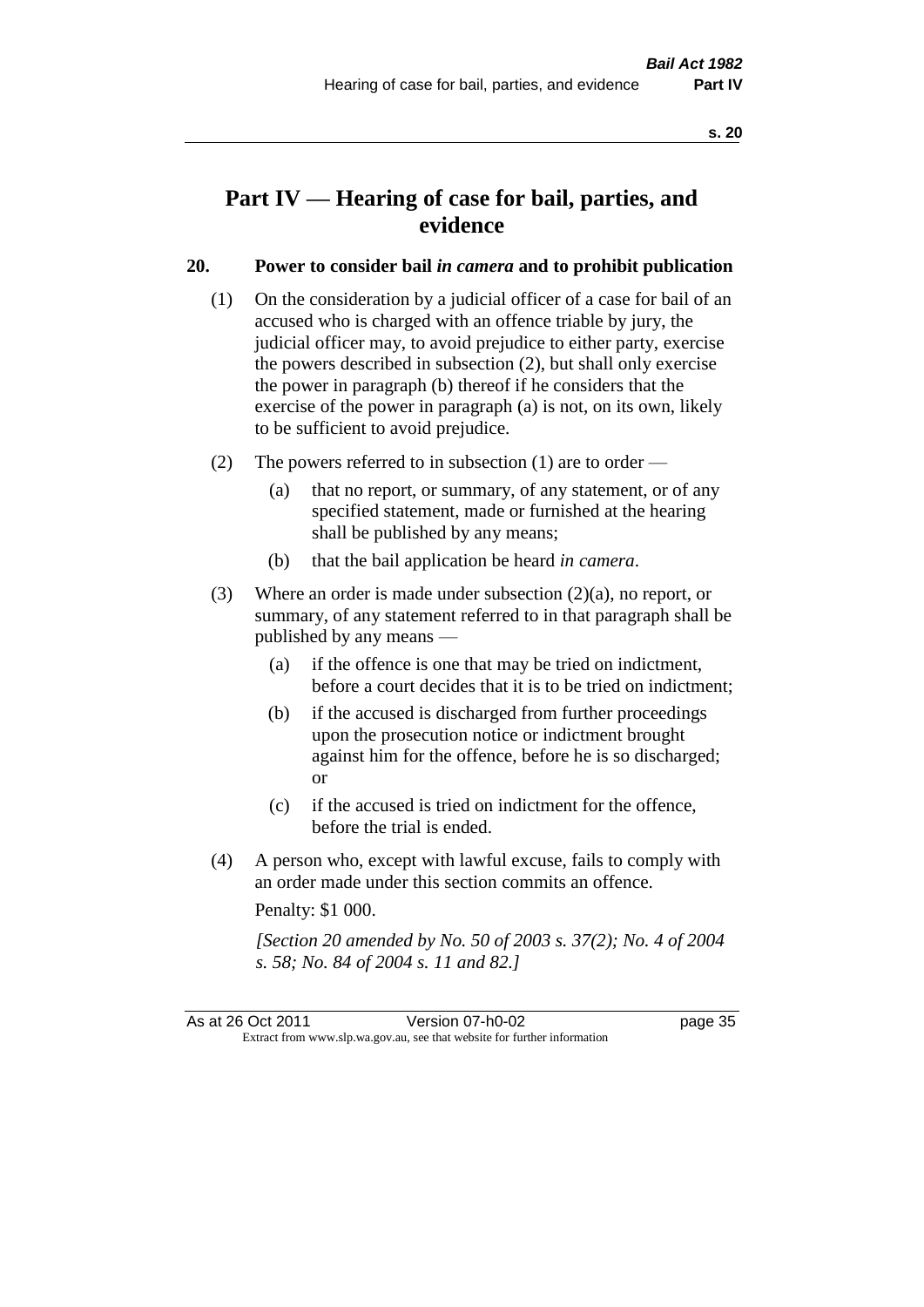#### **s. 21**

#### **21. Parties**

- (1) The parties to proceedings on a case for bail are the prosecutor and the accused and, subject to subsection (2), no other person shall be a party to, or be represented at, the proceedings.
- (2) Nothing in subsection (1) affects the right of
	- (a) the Attorney General to apply for leave, or be an appellant, under Part 2 of the *Criminal Appeals Act 2004*; or
	- (b) the Director of Public Prosecutions or the State Solicitor to receive notice and be heard under section 7F(2); or
	- (c) an officer referred to in section 33 of the *Children's Court of Western Australia Act 1988* to be present at and participate in proceedings concerning a child under that section.

*[Section 21 amended by No. 15 of 1988 s. 9; No. 49 of 1988 s. 84; No. 33 of 1989 s. 18; No. 31 of 1993 s. 7; No. 65 of 2003 s. 88(3); No. 59 of 2004 s. 141; No. 84 of 2004 s. 11 and 82; No. 6 of 2008 s. 9(3).]* 

#### **22. Evidence**

A judicial officer or authorised person may in considering any case for bail receive and take into account such information as he thinks fit whether or not the same would normally be admissible in a court of law.

#### **23. Accused not bound to supply information**

An accused is not obliged to complete, or furnish information for, the form referred to in section  $8(1)(b)$ , or for any revision thereof, or to furnish any information, whether on oath or otherwise, for the purpose of having his case for bail considered.

*[Section 23 amended by No. 84 of 2004 s. 82; No. 6 of 2008 s. 43(2).]*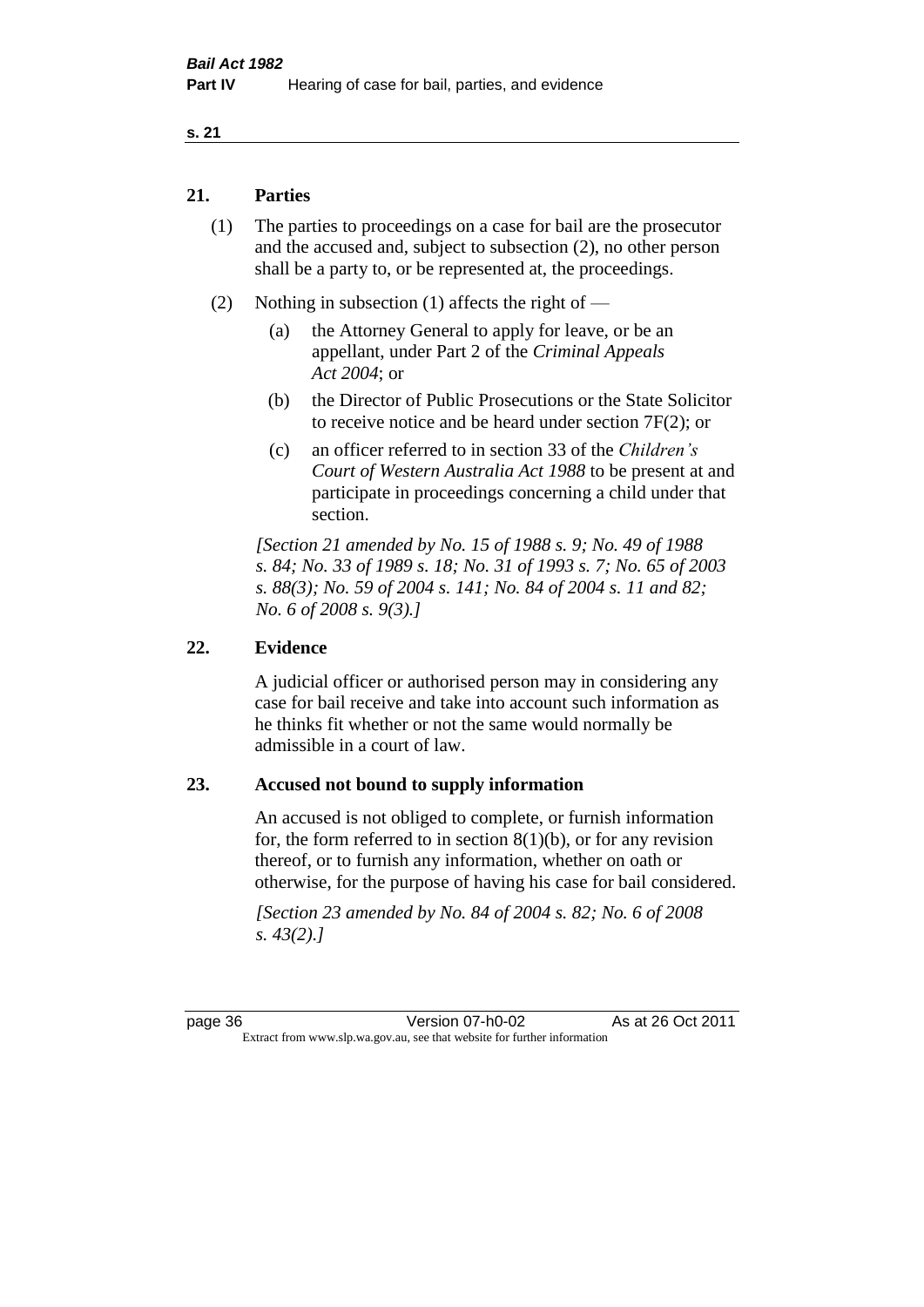#### **24. Information may be referred to police officer for verification or for report**

- (1) A judicial officer or authorised officer who is called upon to consider a case for bail may —
	- (a) request that any information placed before the judicial officer or authorised officer by the accused for the purposes of the case be verified by a police officer, and to that end may refer to a police officer the form mentioned in section 8(1)(b), after it has been completed or revised;
	- (b) request that a report on any matter mentioned in Part C of Schedule 1, so far as it applies to an accused whose case is being or to be considered, be made by a police officer.
- (2) Where a reference or request is made under subsection (1) a police officer shall, as soon as is practicable —
	- (a) make a report to the judicial officer or the authorised officer accordingly; and
	- (b) furnish a copy of the report to the accused or his solicitor or counsel.

*[Section 24 inserted by No. 61 of 1990 s. 6; amended by No. 45 of 1993 s. 12; No. 84 of 2004 s. 82; No. 6 of 2008 s. 43(2).]* 

#### **24A. Information may be referred to community corrections officer for verification or for report**

- (1) A judicial officer who is called upon to consider a case for bail may refer to a community corrections officer any matter referred to in section 24(1) and may request a community corrections officer to do any matter referred to in that section.
- (2) A judicial officer who is called upon to consider a case for bail and who desires to impose a home detention condition as a condition on a grant of bail, shall request that a report be made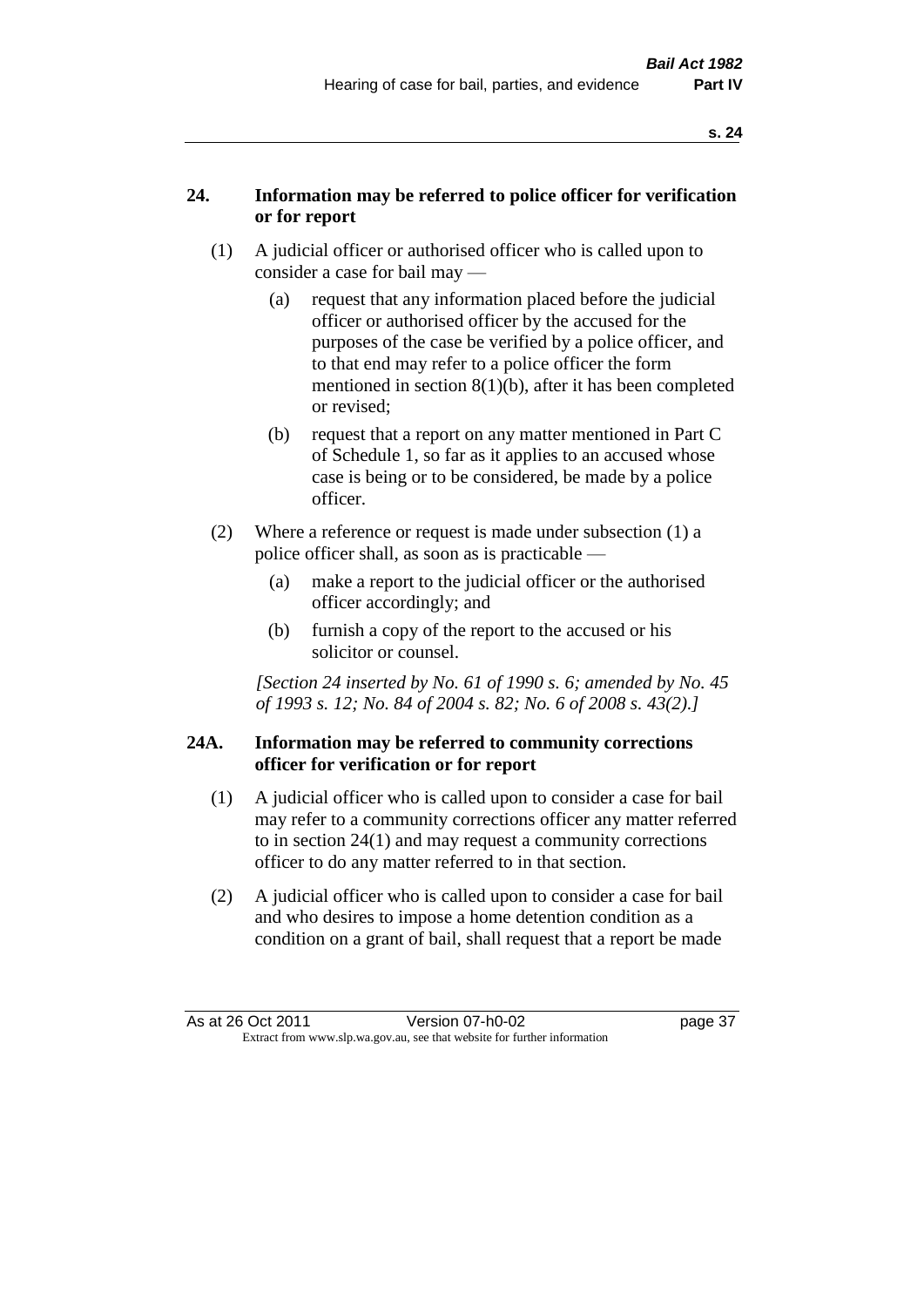**s. 25**

by a community corrections officer about the suitability of the accused to be subject to a home detention condition.

- (3) Where a reference or a request is made under subsection (1) or a report is requested under subsection (2) a community corrections officer shall, as soon as is practicable, make a report to the judicial officer and, at the discretion of the judicial officer, copies may be made available to the prosecution or to the accused or his solicitor or counsel.
- (4) Where a community corrections officer makes a report that an accused is suitable to be subject to a home detention condition, the officer shall annex to the report and provide to the accused or his solicitor or counsel, a list of those conditions in rules made under section 50L that may be applied to the accused by the CEO (corrections) while the accused is subject to the home detention condition.

*[Section 24A inserted by No. 61 of 1990 s. 7; amended by No. 31 of 1993 s. 9; No. 84 of 2004 s. 82; No. 65 of 2006 s. 53.]* 

### **25. Protection of accused as to information given for bail purposes**

A statement made by an accused to a judicial officer or authorised officer for the purpose of a decision whether bail should be granted to him for any appearance in court for an offence shall not be admissible in evidence against him at his trial for that offence.

*[Section 25 amended by No. 84 of 2004 s. 82.]* 

### **26. Record of decision and reasons**

- (1) A bail record form shall be completed by an authorised officer or a justice if he —
	- (a) refuses to grant bail to an accused; or
	- (b) grants bail to an accused in the circumstances referred to in clause 3 of Part B of Schedule 1; or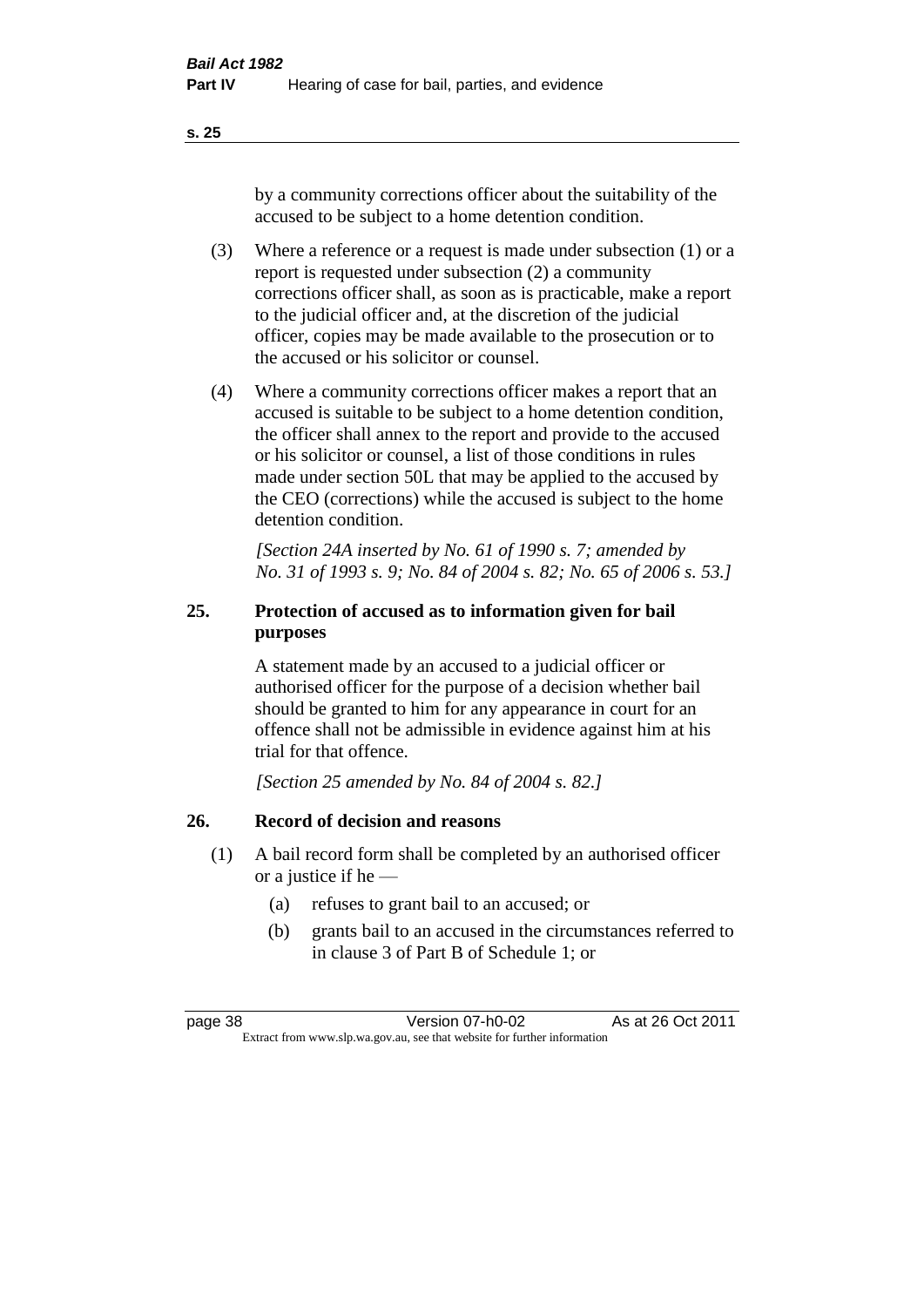- (ba) grants bail to an accused for a serious offence to which Schedule 1 Part C clause 3A applies; or
- (c) imposes any condition on a grant of bail and it appears to him that the accused is dissatisfied with the condition.
- (2) Where a judicial officer, other than a justice
	- (a) refuses to grant bail to an accused; or
	- (aa) grants bail to an accused for a serious offence to which Schedule 1 Part C clause 3A applies; or
	- (b) imposes any condition on a grant of bail and it appears to him that the accused is dissatisfied with the condition,

a record of the decision and of the reasons therefor shall be made.

- (3) The accused, the prosecutor or an intending prosecutor shall be entitled, upon request, to be furnished with a copy of the bail record form or, where subsection (2) applies, of the record made.
- (4) For the purposes of this section
	- (a) references to a justice do not include a magistrate or a judge of the District Court or the Supreme Court or the Children's Court who is a justice; and
	- (b) a bail record form is an approved form designed to contain a summary of the matters relevant to the decision as to the bail of an accused, including those matters set out in Part C of Schedule 1, the decision made, and the reasons for the decision.

*[Section 26 inserted by No. 15 of 1988 s. 10; amended by No. 49 of 1988 s. 85; No. 45 of 1993 s. 12; No. 59 of 2004 s. 141; No. 84 of 2004 s. 82; No. 6 of 2008 s. 17 and 43(1).]* 

#### **27. Transmission of relevant papers to court**

(1) An authorised officer and a judicial officer who consider an accused's case for bail for an appearance for an offence and a

| As at 26 Oct 2011 | Version 07-h0-02                                                         | page 39 |
|-------------------|--------------------------------------------------------------------------|---------|
|                   | Extract from www.slp.wa.gov.au, see that website for further information |         |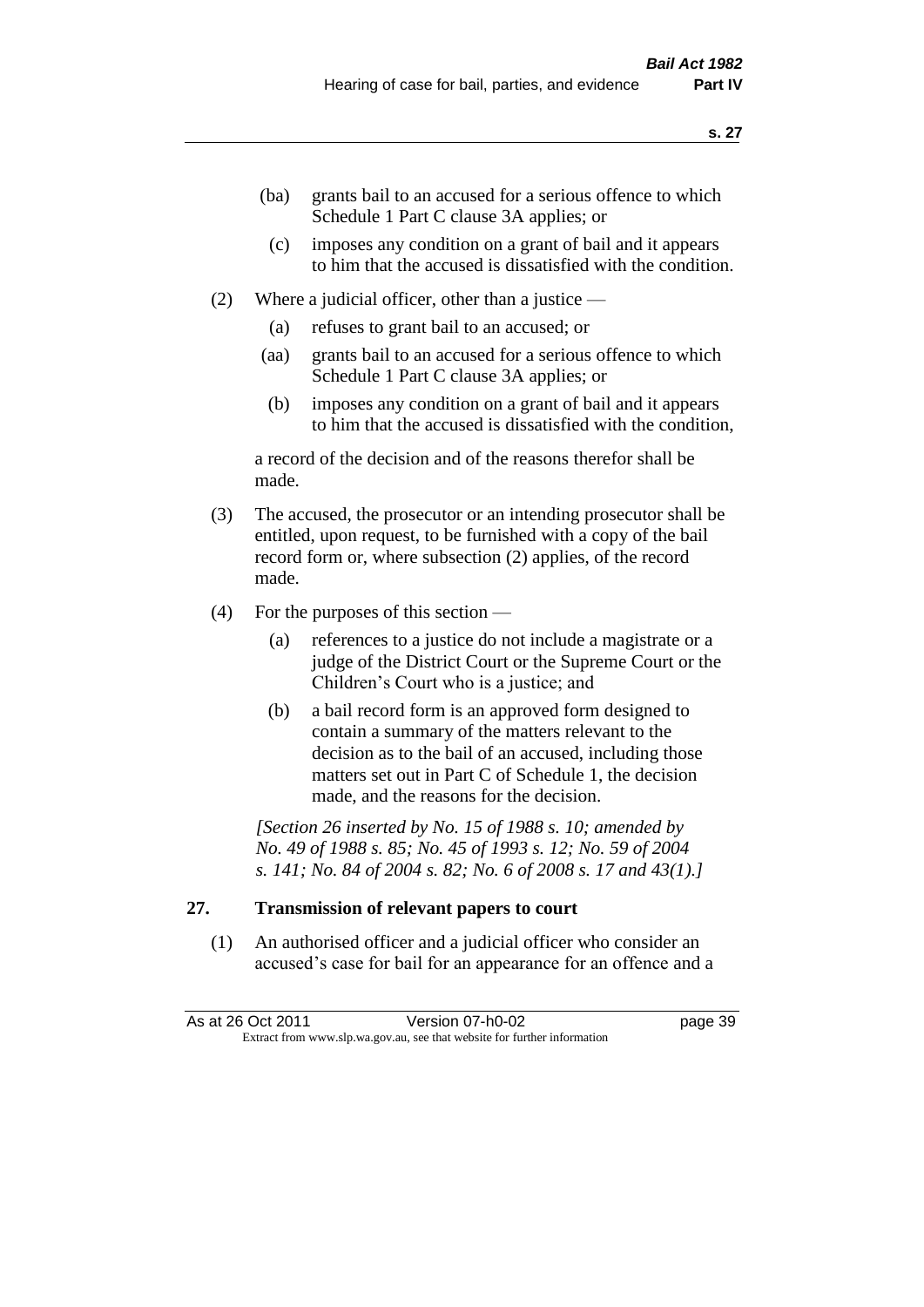**s. 27A**

person before whom a bail undertaking or a surety undertaking is entered into shall ensure that the relevant papers are sent as soon as is practicable, to the court before which the accused is required to appear.

(2) In subsection (1) *the relevant papers* in relation to any particular officer or person means such papers as are prescribed to be sent by that officer or person.

*[Section 27 amended by No. 84 of 2004 s. 82; No. 59 of 2006 s. 7(2).]* 

#### **27A. Transmission of papers to CEO (corrections)**

A judicial officer who grants bail subject to a home detention condition shall ensure that a copy of the bail record form and of the bail undertaking are sent as soon as is practicable to the CEO (corrections).

*[Section 27A inserted by No. 61 of 1990 s. 8; amended by No. 31 of 1993 s. 9; No. 65 of 2006 s. 53.]*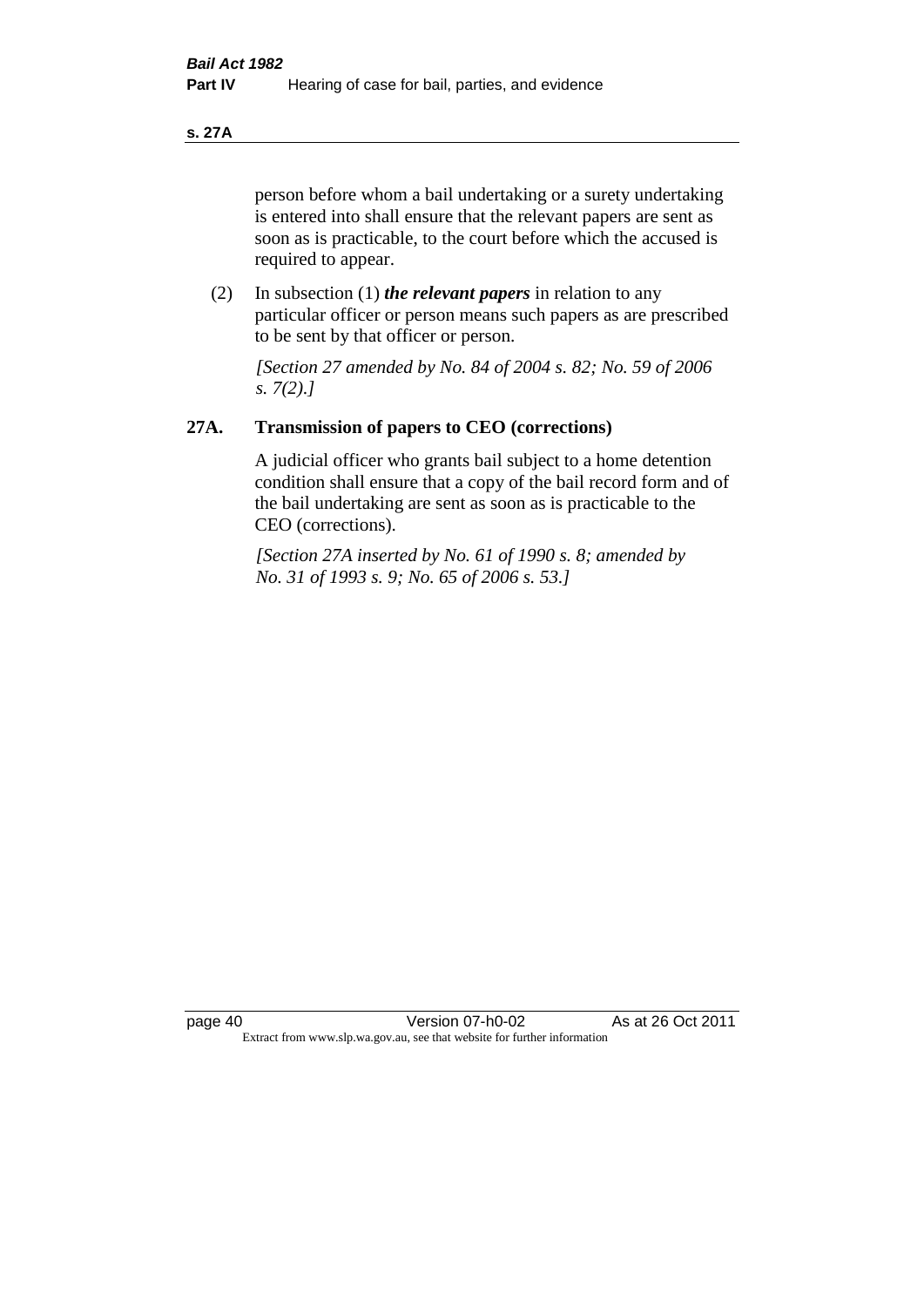# **Part V — Bail undertakings**

#### **28. Bail undertaking**

- (1) A person shall not be released on bail for an appearance in court unless he has entered into a bail undertaking for that appearance or is deemed to have done so under section 31(3).
- (2) A bail undertaking is an undertaking in writing by an accused in the prescribed form —
	- (a) that he will appear at a time and place specified, or deemed by section 31(3) to be specified, in the undertaking; and
	- (b) that if the accused fails to appear at that time and place the accused will, as soon as is practicable, appear at the court at which the accused was required to appear, when that court is sitting; and
	- (c) that he will comply with such conditions as may be imposed on him under clause 2 of Part D of Schedule 1; and
	- (d) that he will comply with any home detention condition which may be imposed as a condition on a grant of bail to him pursuant to clause 3 of Part D of Schedule 1,

and containing any agreement as to forfeiture of money by the accused which may be required pursuant to clause 1 of that Part.

- (3) A bail undertaking for any appearance may be entered into in respect of more than one offence.
- (4) The undertakings mentioned in subsection (2)(a) and (b) are, subject to section 34, enforceable under sections 51, 57 and 58.

*[Section 28 amended by No. 61 of 1990 s. 9; No. 45 of 1993 s. 12; No. 59 of 2004 s. 141; No. 84 of 2004 s. 82; No. 6 of 2008 s. 18(1).]*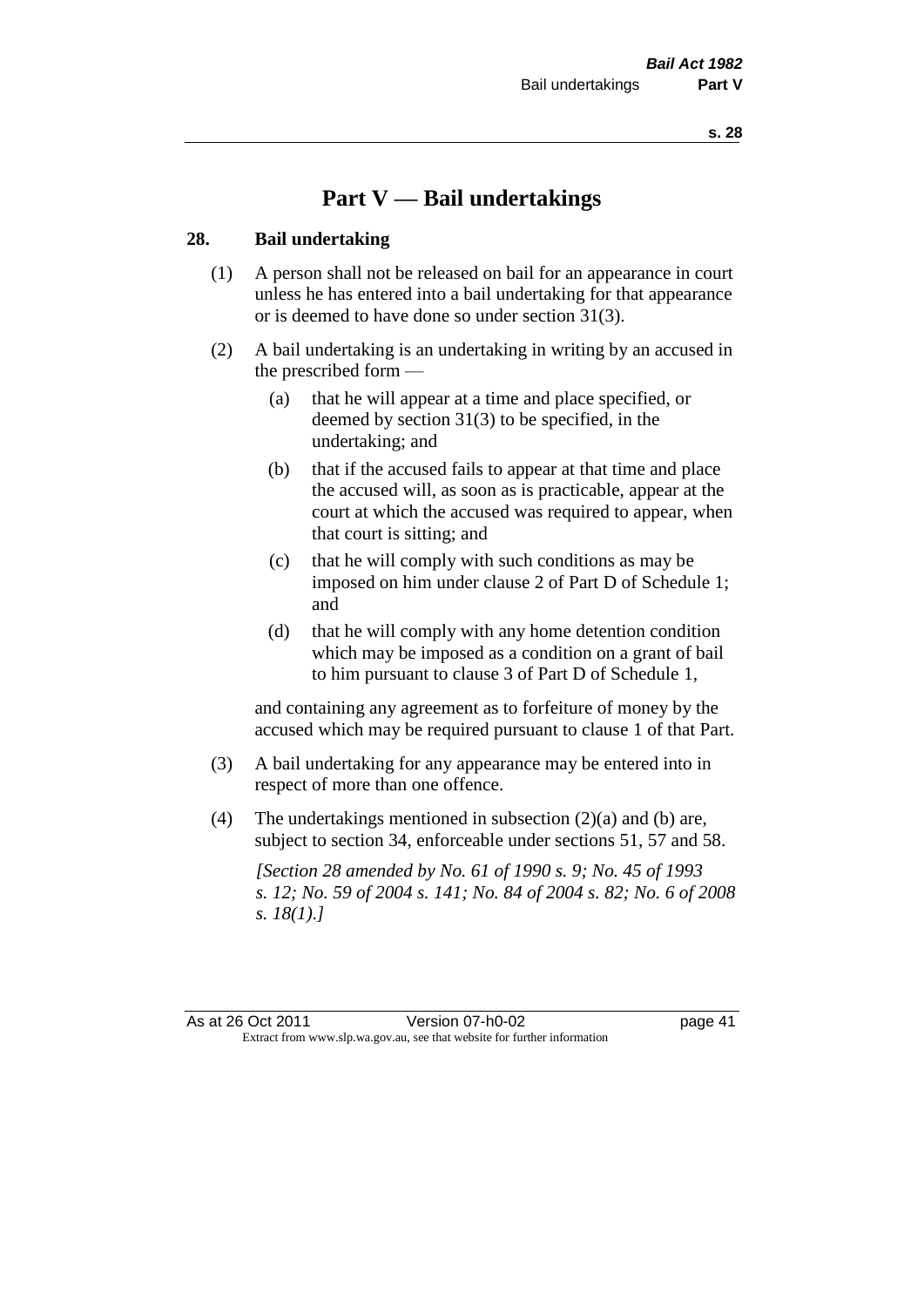# **29. Before whom bail undertaking may be entered into**

A bail undertaking need not be entered into before the judicial officer or authorised officer who granted bail but may be entered into before any of the following persons —

- (a) a judicial officer;
- (b) a registrar of a court, other than a deputy registrar of the Magistrates Court or the Children's Court;
- (c) an authorised police officer;
- (d) an associate of a judge of the Supreme Court, the District Court or the Children's Court;
- (e) where the accused is in a lock-up or prison, any person for the time being in charge of the lock-up or prison;
- (f) where the accused is in a court custody centre, any person for the time being in charge of the centre who is approved for the purposes of this paragraph by the chief executive officer of the department of the Public Service principally assisting in the administration of the *Court Security and Custodial Services Act 1999*;
- (g) where the accused is a child, any authorised community services officer.

*[Section 29 amended by No. 15 of 1988 s. 11; No. 49 of 1988 s. 86; No. 2 of 1996 s. 61; No. 59 of 2004 s. 141; No. 84 of 2004 s. 82; No. 6 of 2008 s. 19.]* 

#### **30. Duties of person before whom bail undertaking is entered into**

- (1) The person before whom a bail undertaking is to be entered into by an accused shall before it is entered into —
	- $(a)$  either
		- (i) read it to the accused; or
		- (ii) be informed by the accused that the accused has read it; or
		- (iii) if necessary, have it translated to the accused; and

page 42 Version 07-h0-02 As at 26 Oct 2011 Extract from www.slp.wa.gov.au, see that website for further information

#### **s. 29**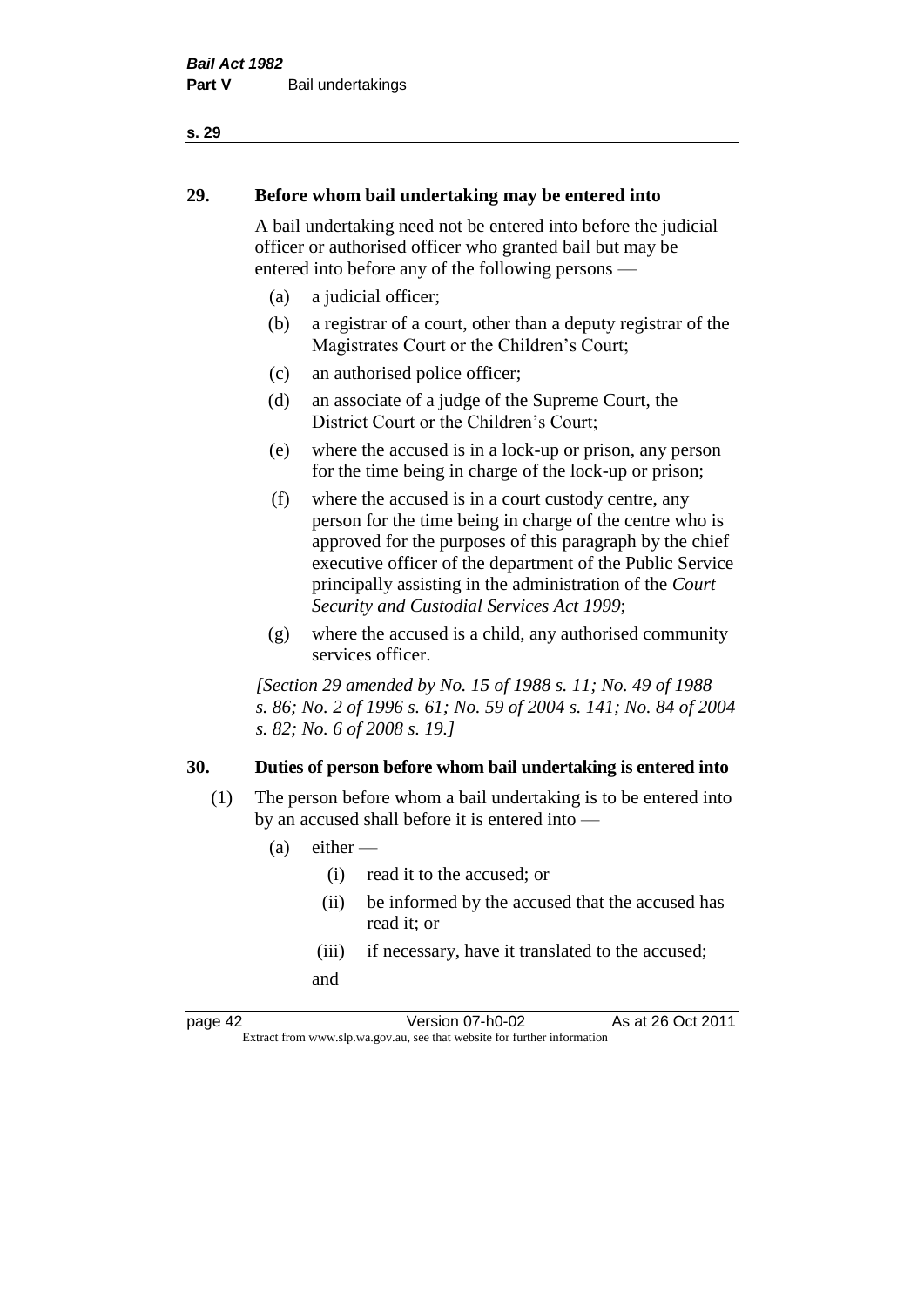- (b) ensure that all conditions which are to be complied with before the release of the accused have been complied with.
- (2) The person before whom a bail undertaking is entered into by an accused shall give to him, or cause to be given to him —
	- (a) a copy of the bail undertaking as duly completed; and
	- (b) a notice in writing in the approved form showing
		- (i) his obligations pursuant to the undertaking; and
		- (ii) the consequences of his failure to comply with them.
- (3) The person before whom a bail undertaking is entered into by an accused shall enquire of the accused whether he requires the notice referred to in subsection (2)(b) to be read or translated to him and shall take such steps as are necessary to comply with any such requirement of the accused.

*[Section 30 inserted by No. 15 of 1988 s. 12; amended by No. 84 of 2004 s. 82; No. 6 of 2008 s. 20 and 43(3).]* 

#### **31. Different time and place for appearance may be substituted**

- (1) A different time or a different time and place may be substituted in accordance with this section for the time and place for appearance specified, or deemed by this section to be specified, in a bail undertaking.
- (2) A different time, or a different time and place, for the appearance by the accused may be substituted as mentioned in subsection  $(1)$  —
	- (a) upon an adjournment of proceedings at which the accused is present, by the judicial officer, if he has power to grant bail for that appearance, fixing a time and place for the resumed proceedings and notifying the accused orally thereof;
	- (b) upon an adjournment of proceedings from which the accused is absent for reasonable cause, by the judicial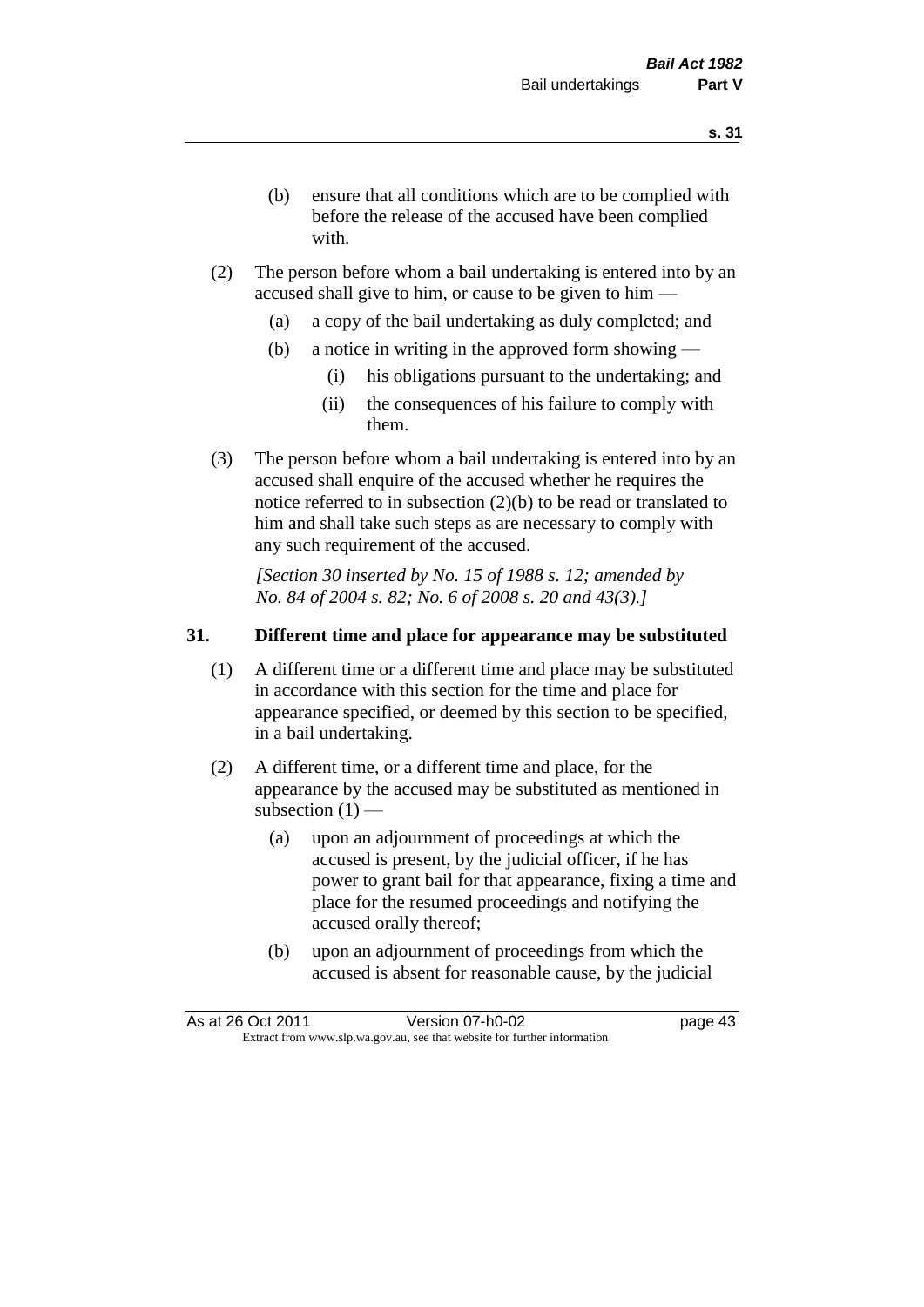officer, if he has power to grant bail for that appearance, fixing a time and place for the resumed proceedings and directing the registrar of the court to cause written notice of the time and place to be given to the accused;

- $(c)$  where
	- (i) a judge of the Supreme Court or a judge of the Children's Court has granted bail to an accused under section 15; and
	- (ii) a judicial officer, other than such a judge, has committed the accused to the Supreme Court,

by a judge of the Supreme Court or a judge of the Children's Court, as the case may require, notifying the accused orally, or directing the registrar of the court to cause written notice to be given to the accused of the time or time and place for the proceedings;

- $(d)$  where
	- (i) a judge of the Supreme Court or a judge of the Children's Court has granted bail to an accused under section 15;
	- *[(ii) deleted]*
	- (iii) the judicial officer is satisfied that there has been no material change in the facts or circumstances which applied on the grant of bail,

by the judicial officer notifying the accused orally, or directing the registrar of the court to cause written notice to be given to the accused, of the time or time and place for the resumed proceedings;

(e) upon a committal to the Supreme Court or District Court, by a judicial officer, if he has power to grant bail for that appearance, fixing a specified day in a specified sitting or session of that court and directing the registrar of the court to cause written notice of the day to be given to the accused;

**s. 31**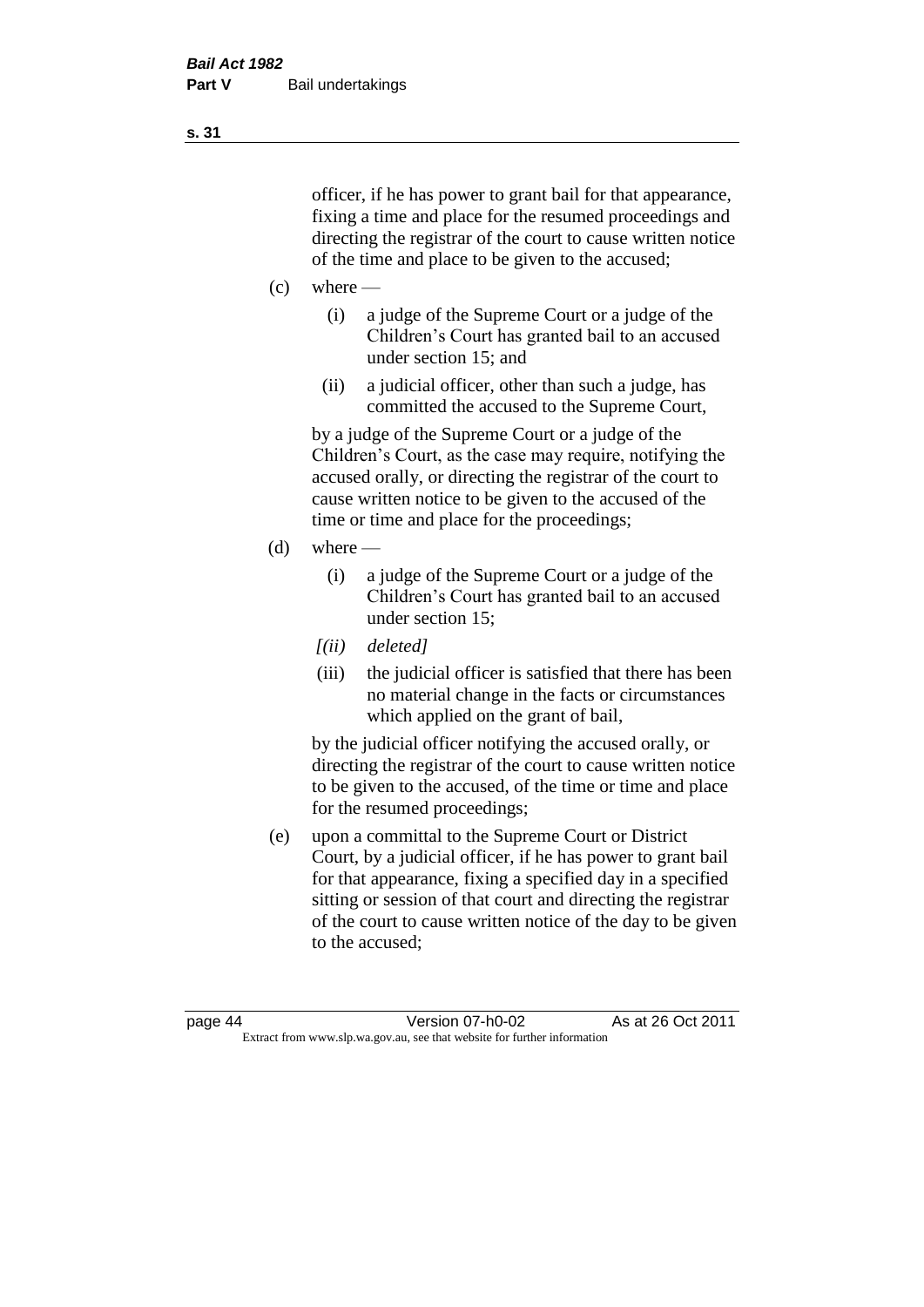- (f) where an accused has been committed for trial in the Supreme Court or the District Court in a specified sitting or session thereof or on a specified day in a specified sitting or session thereof, by an officer of the court, or a person authorised under subsection (5), fixing a time for the trial in that sitting or session and causing written notice of the time to be given to the accused;
- (g) if the parties agree to a different time or a different time and place for the proceedings, by an officer of the court giving written notice thereof to the accused.
- (3) Where a different time or a different time and place is notified to an accused pursuant to subsection (2) the bail undertaking shall be deemed to be amended to specify that time or that time and place for appearance, and the terms and conditions thereof shall continue to apply as so amended as if the accused had entered into the bail undertaking in that form.
- (4) Where the power in subsection (2)(b) is exercised upon an adjournment of proceedings the right of the accused to be at liberty under section 11(1) does not lapse by reason only that there is an interval between the adjournment of the proceedings and the time when he is notified of the time and place for the resumed proceedings.
- (5) The Chief Justice, in respect of committals to the Supreme Court, and the Chief Judge, in respect of committals to the District Court, may authorise a person or persons, by name or office, to perform the functions referred to in subsection (2)(f).

*[Section 31 amended by No. 15 of 1988 s. 13; No. 49 of 1988 s. 87; No. 27 of 2002 s. 21; No. 59 of 2004 s. 141; No. 84 of 2004 s. 82; No. 6 of 2008 s. 21(1) and (2).]*

#### **31A. Amendment of conditions during trial**

(1) In this section —

*amendment* means an addition, variation or cancellation under subsection (2);

| As at 26 Oct 2011 | Version 07-h0-02                                                         | page 45 |
|-------------------|--------------------------------------------------------------------------|---------|
|                   | Extract from www.slp.wa.gov.au, see that website for further information |         |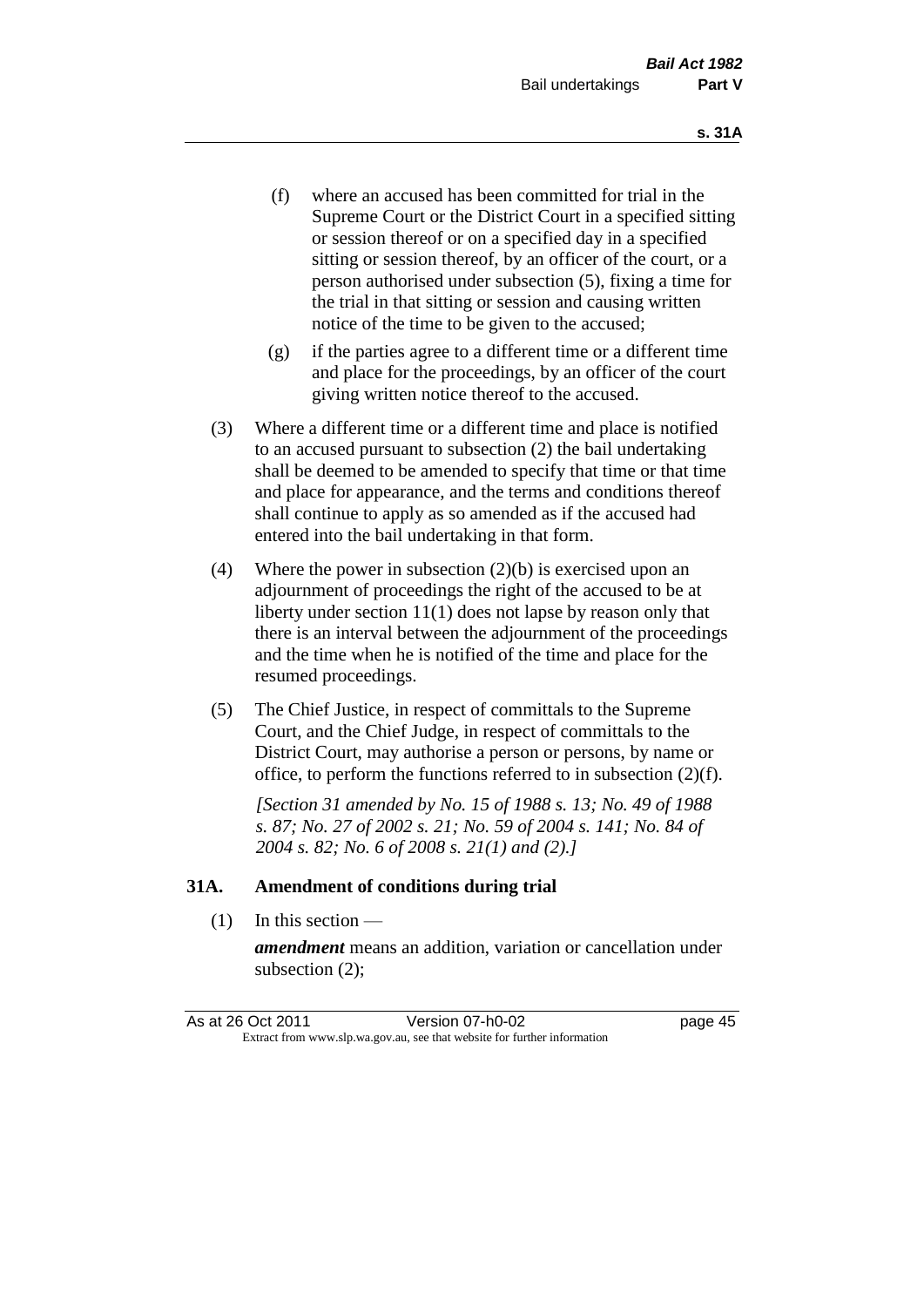#### **s. 31A**

*trial* means that part of proceedings for an offence when evidence is being received by the court in respect of the offence and also extends to any time when —

- (a) legal argument is being heard; or
- (b) a judicial officer or a jury is deliberating.

#### $(2)$  Where —

- (a) an accused has been granted bail for the accused's appearance for trial for an offence; and
- (b) the trial extends beyond one day,

a judicial officer who grants bail for the next appearance by exercising the power in section  $31(2)(a)$  may also do one or more of the following —

- (c) add any condition to the extent that is authorised by clause 2 or 3 of Part D of Schedule 1;
- (d) vary a condition to that extent;
- (e) cancel a condition.
- (3) A judicial officer who adds, varies or cancels a condition under subsection (2) shall cause an officer of the court —
	- (a) to endorse the amendment on the accused's copy of the bail undertaking or, if that copy is not available for endorsement, to give written notice of the amendment to the accused; and
	- (b) to endorse on a file copy of the undertaking a certificate as to the amendment and the action taken under paragraph (a).
- (4) If the judicial officer considers that the amendment is of a minor nature, the judicial officer may, for the purposes of section 44(4), cause the officer of the court to include a statement to that effect in the endorsement or notice under subsection (3)(a) and the certificate under subsection (3)(b).

page 46 Version 07-h0-02 As at 26 Oct 2011 Extract from www.slp.wa.gov.au, see that website for further information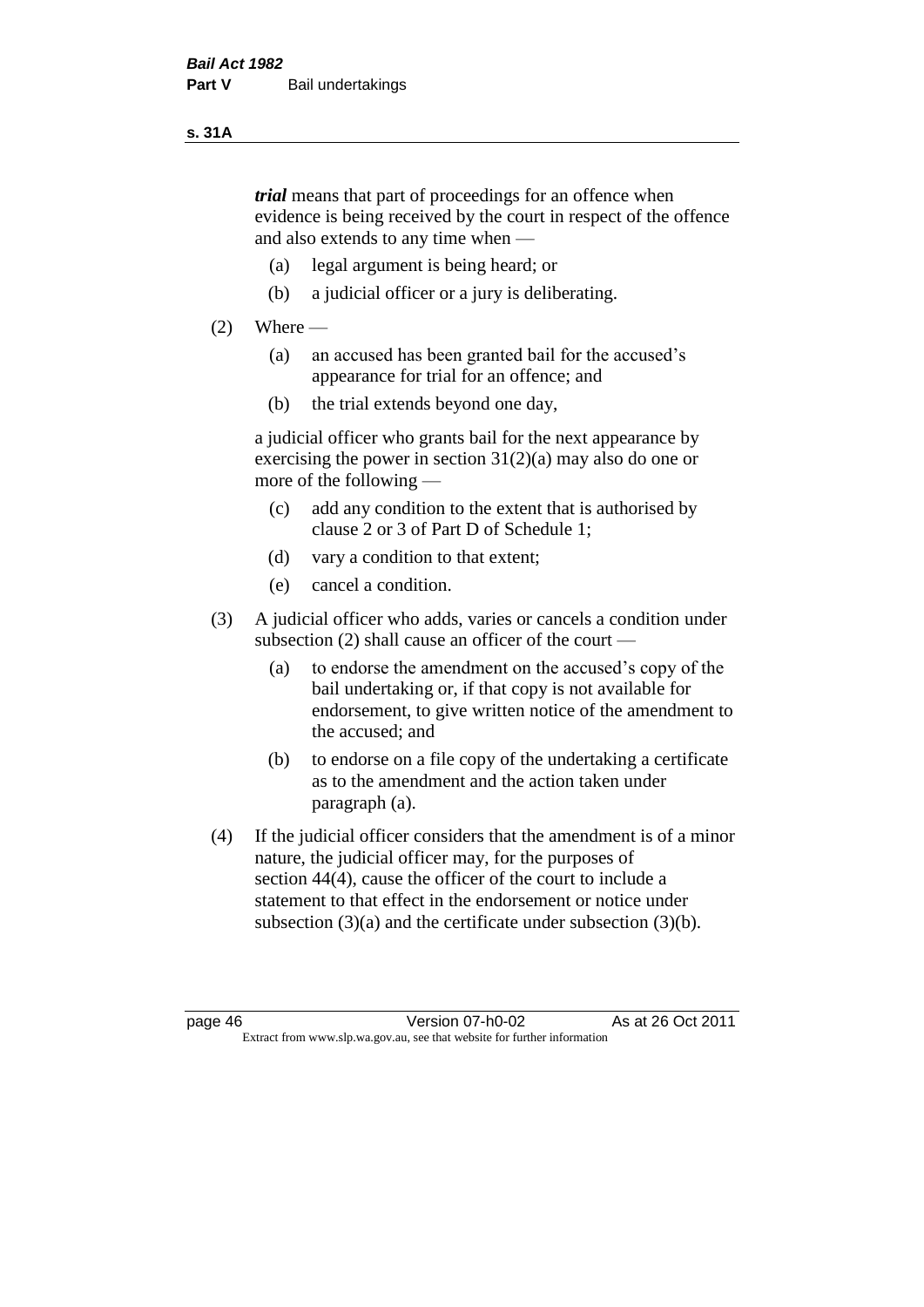- (5) When action is taken under subsection  $(3)(a)$ 
	- (a) the bail undertaking is to be regarded as having been amended as provided in the endorsement or notice, as the case requires; and
	- (b) the terms and conditions of the bail undertaking continue to apply as so amended as if the accused had entered into the bail undertaking in that form.
- (6) In any proceedings an endorsement on a copy of a bail undertaking referred to in subsection (3)(b) purporting to be a certificate referred to in that paragraph is evidence of the matters appearing in it without proof of the signature of the person who made the endorsement.

*[Section 31A inserted by No. 6 of 2008 s. 22(1).]*

#### **32. Giving and proof of notices under s. 31**

- (1) A written notice to an accused under section  $31(2)$ 
	- (a) shall be given to the accused personally; or
	- (b) shall be sent to the accused by post to the accused's address appearing in the records of the court; or
	- (c) in urgent cases or with the accused's consent, shall be sent to the accused by electronic communication.
- (2) A person who gives or sends a notice in accordance with subsection (1) shall endorse on a file copy of the notice a certificate showing —
	- (a) that the person has done so; and
	- (b) the time of doing so.
- (3) If a notice is sent by post under subsection  $(1)(b)$ , the notice is to be presumed, unless the contrary is shown, to have been received at the time when, in the ordinary course of events, it would have been delivered.
- (4) The judicial officer who under section  $31(2)(a)$  notifies an accused of the time and place for resumed proceedings shall

| As at 26 Oct 2011 | Version 07-h0-02                                                         | page 47 |
|-------------------|--------------------------------------------------------------------------|---------|
|                   | Extract from www.slp.wa.gov.au, see that website for further information |         |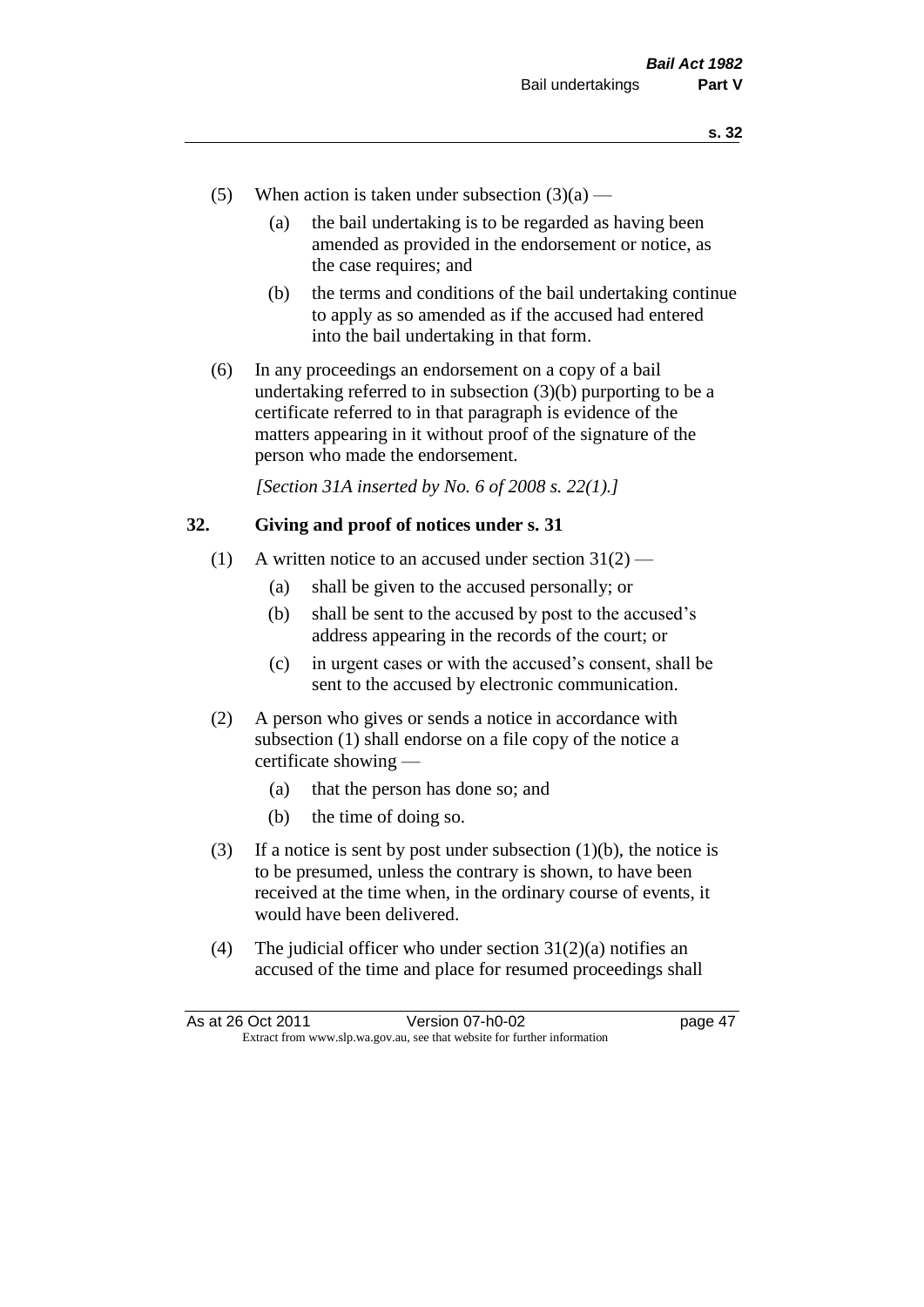cause to be endorsed on the accused's bail undertaking a certificate showing details of such time and place and that the accused has been notified of them.

- (5) In any proceedings
	- (a) a document purporting to be a copy of a notice referred to in subsection (1) shall be evidence of the terms of the notice; and
	- (b) an endorsement
		- (i) on a copy of a notice referred to in subsection (2); or
		- (ii) on a bail undertaking,

purporting to be a certificate referred to in subsection (2) or (4) is evidence of the matters appearing in it without proof of the signature of the person who made the endorsement.

*[Section 32 amended by No. 74 of 1984 s. 12; No. 84 of 2004 s. 82; No. 6 of 2008 s. 23(1)-(3).]* 

#### **33. Judicial officer may order accused to enter into bail undertaking**

- (1) Where bail is granted to an accused by a judicial officer, whether with or without any condition being attached thereto, and the accused fails or refuses to enter into a bail undertaking in terms of the grant, the judicial officer who granted bail may, subject to subsection (3), order that the accused enter into the bail undertaking within such time as he may specify.
- (2) If an accused does not comply with an order under subsection (1), the judicial officer may, subject to subsection (3), further order that a bail undertaking, in such form as the judicial officer may approve, shall be deemed to have been entered into by the accused on the date of such further order, and thereupon that undertaking shall be treated as if it had been duly entered into by the accused for the purposes of this Act.

| page 48 | Version 07-h0-02                                                         | As at 26 Oct 2011 |
|---------|--------------------------------------------------------------------------|-------------------|
|         | Extract from www.slp.wa.gov.au, see that website for further information |                   |

**s. 33**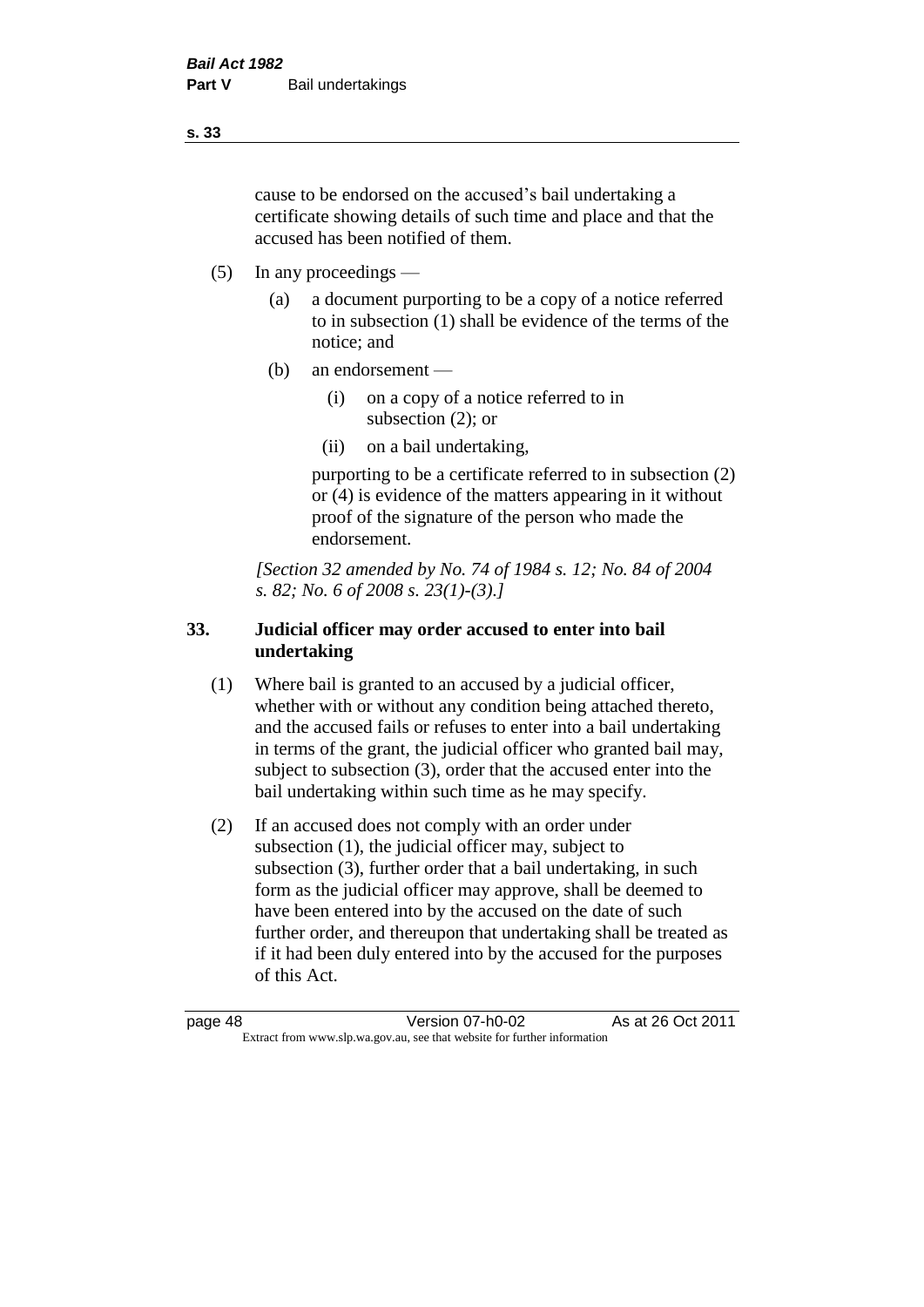- (3) A judicial officer shall not
	- (a) make an order under subsection (2) unless he has personally informed the accused of the terms and effect of the order made under subsection (1);
	- (b) exercise any of the powers conferred on him by this section unless he is satisfied that the accused has the capacity to enter into and comply with the undertaking.

*[Section 33 amended by No. 84 of 2004 s. 82.]* 

#### **34. Cessation and suspension of bail undertaking**

A bail undertaking ceases to have effect —

- (a) upon the revocation of bail under section 55;
- (b) upon the death of the accused, but only if no order has been made under section 57;
- (c) subject to section 31, upon the appearance in court by the accused as required by his bail undertaking;
- (d) upon the discharge of the accused according to law from any further proceedings for the offence, or all of the offences, to which the bail undertaking relates;
- (e) during any period before the time at which the accused is required to appear in court when he is in custody for any other offence or reason.

*[Section 34 amended by No. 84 of 2004 s. 82.]*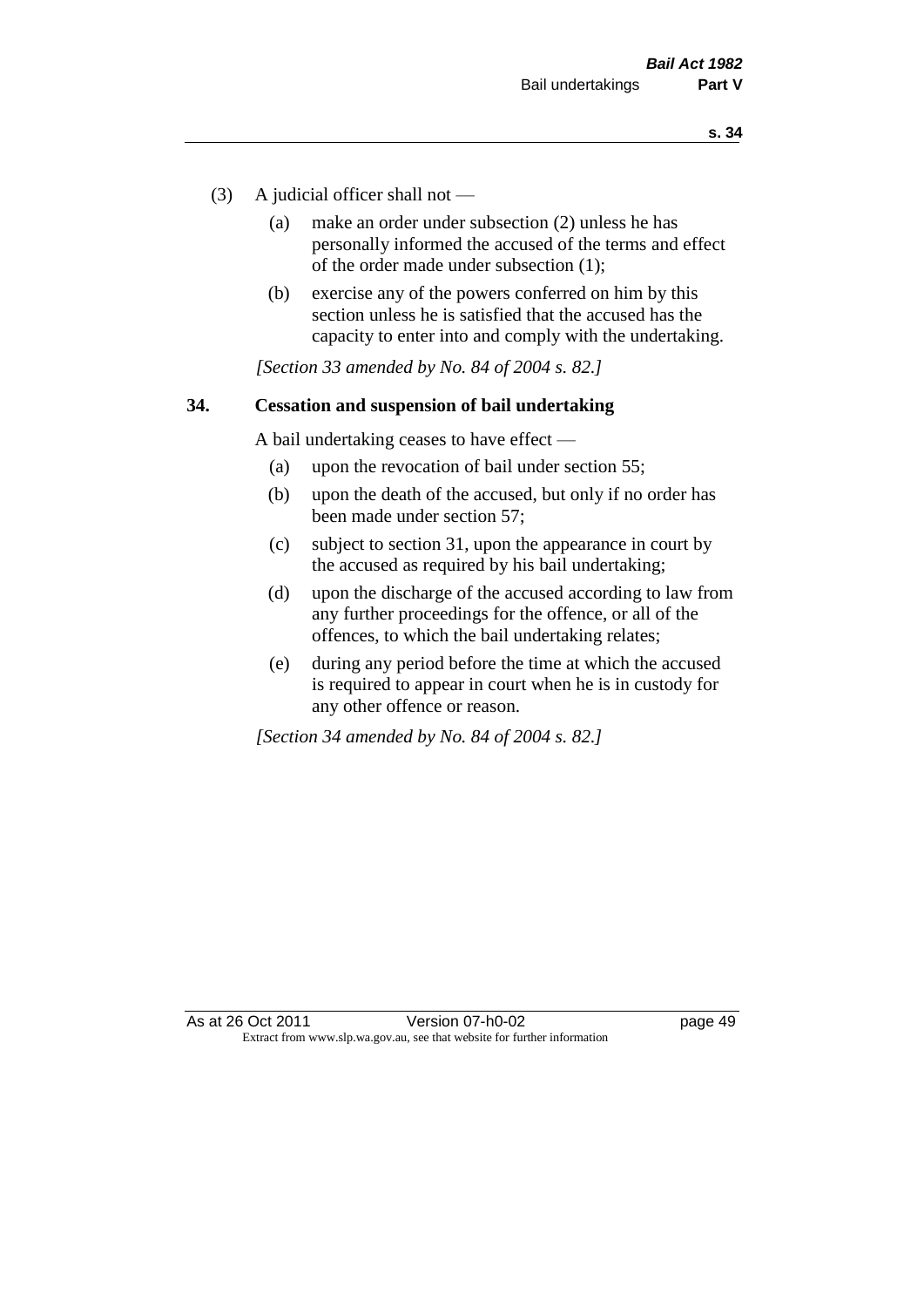**s. 35**

# **Part VI — Sureties and surety undertakings**

#### **35. Surety and surety undertaking**

- (1) A surety is a person who, as a condition of the grant of bail to an accused, enters into a surety undertaking, that is to say, undertakes in writing that he will, subject to this Act, forfeit a specified amount of money if the accused fails to comply with any requirement of his bail undertaking mentioned in section  $28(2)(a)$  and (b).
- (2) A surety is required to be approved under section 40.
- (3) A forfeiture of money by a surety as mentioned in subsection (1) is enforceable as provided in section 49 but not otherwise.

*[Section 35 amended by No. 84 of 2004 s. 82; No. 6 of 2008 s. 18(3).]* 

#### **36. Authority to approve sureties**

- (1) The decision whether an applicant should be approved as a surety in any case is to be made —
	- (a) by a person referred to in section 29(a) to (d); or
	- (b) where the accused to whom bail has been granted is in prison, by a person for the time being in charge of the prison; or
	- (c) where the accused to whom bail has been granted is a child, by an authorised community services officer.
- (2) A judicial officer when granting bail to an accused subject to a requirement for a surety or sureties may make an order as to —
	- (a) the giving of notice to the prosecutor of an application for approval of any surety; or
	- (b) the person or persons who are to, or may, approve any surety,

and subsection (1) has effect subject to any such order. *[Section 36 inserted by No. 6 of 2008 s. 24(1).]*

page 50 Version 07-h0-02 As at 26 Oct 2011 Extract from www.slp.wa.gov.au, see that website for further information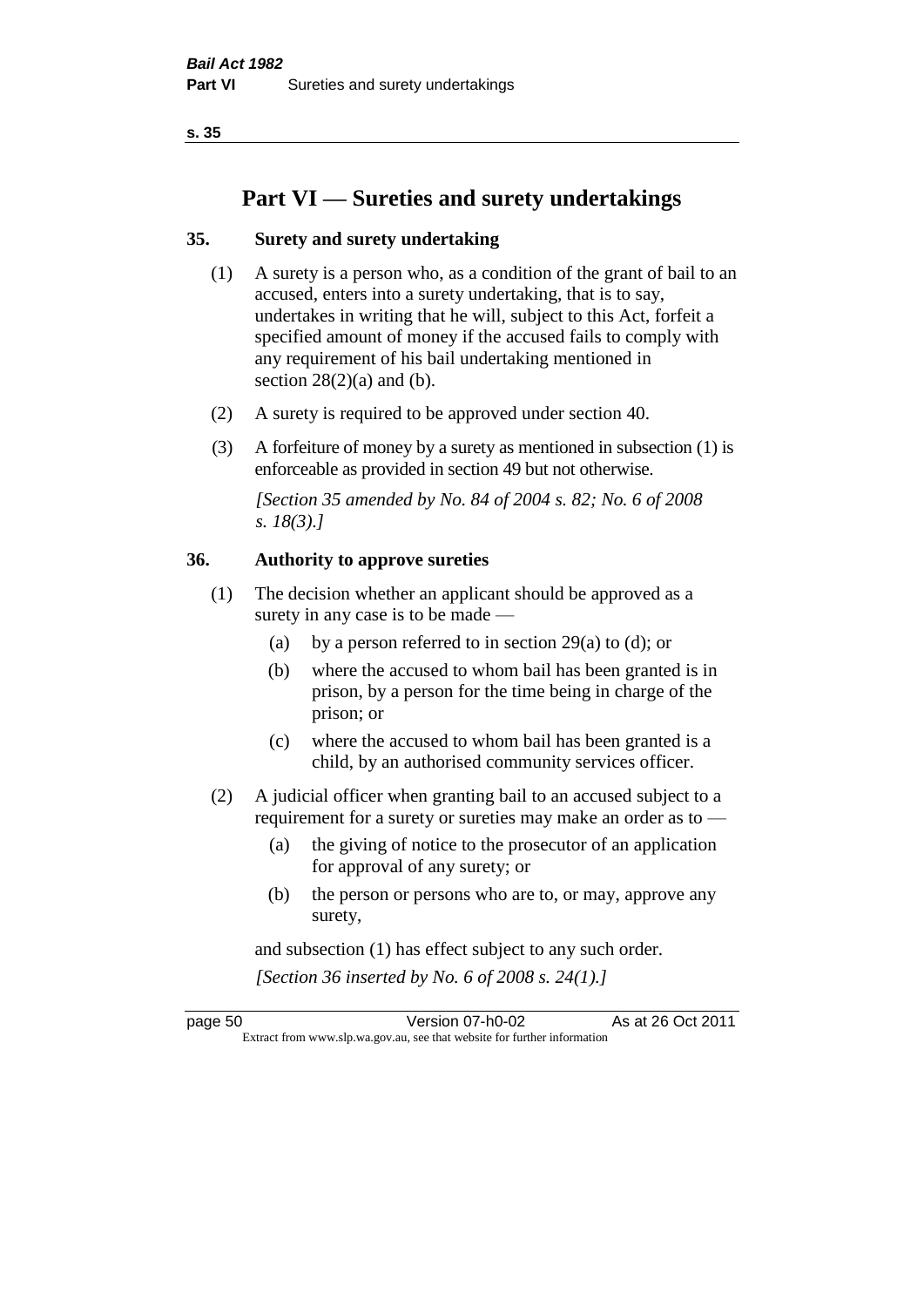#### **37. Proposed surety to receive certain information and prescribed form for completion**

- (1) Whenever a surety approval officer is called upon to decide whether an applicant should be approved as a surety, he shall ensure that the applicant is, or has been, given -
	- (a) a duly completed notice in the prescribed form showing details of the terms and conditions on which bail has been granted to the accused in whose case the surety is required;
	- (b) such information in writing as to the effect of this Act in relation to the rights, obligations and liabilities of sureties as is prescribed for the purposes of this paragraph; and
	- (c) a prescribed form of declaration for completion designed to disclose to the surety approval officer all information relevant to the decision.
- (2) Before he makes his decision, the surety approval officer shall ensure that the applicant furnishes to him the declaration referred to in subsection (1)(c) duly completed.
- (3) For the purposes of this section it is sufficient if  $-$ 
	- (a) the notice, information and declaration referred to in subsection (1) are sent by electronic communication to an electronic address provided by the applicant; and
	- (b) the declaration referred to in subsection  $(1)(c)$  duly completed is sent by electronic communication to an electronic address provided by the surety approval officer.

*[Section 37 amended by No. 84 of 2004 s. 82; No. 6 of 2008 s. 24(4), (5) and 25.]* 

#### **38. Persons disqualified from being sureties**

- (1) A person is not qualified to be approved as a surety if  $-$ 
	- (a) he is under 18 years of age; or

| As at 26 Oct 2011 | Version 07-h0-02                                                         | page 51 |
|-------------------|--------------------------------------------------------------------------|---------|
|                   | Extract from www.slp.wa.gov.au, see that website for further information |         |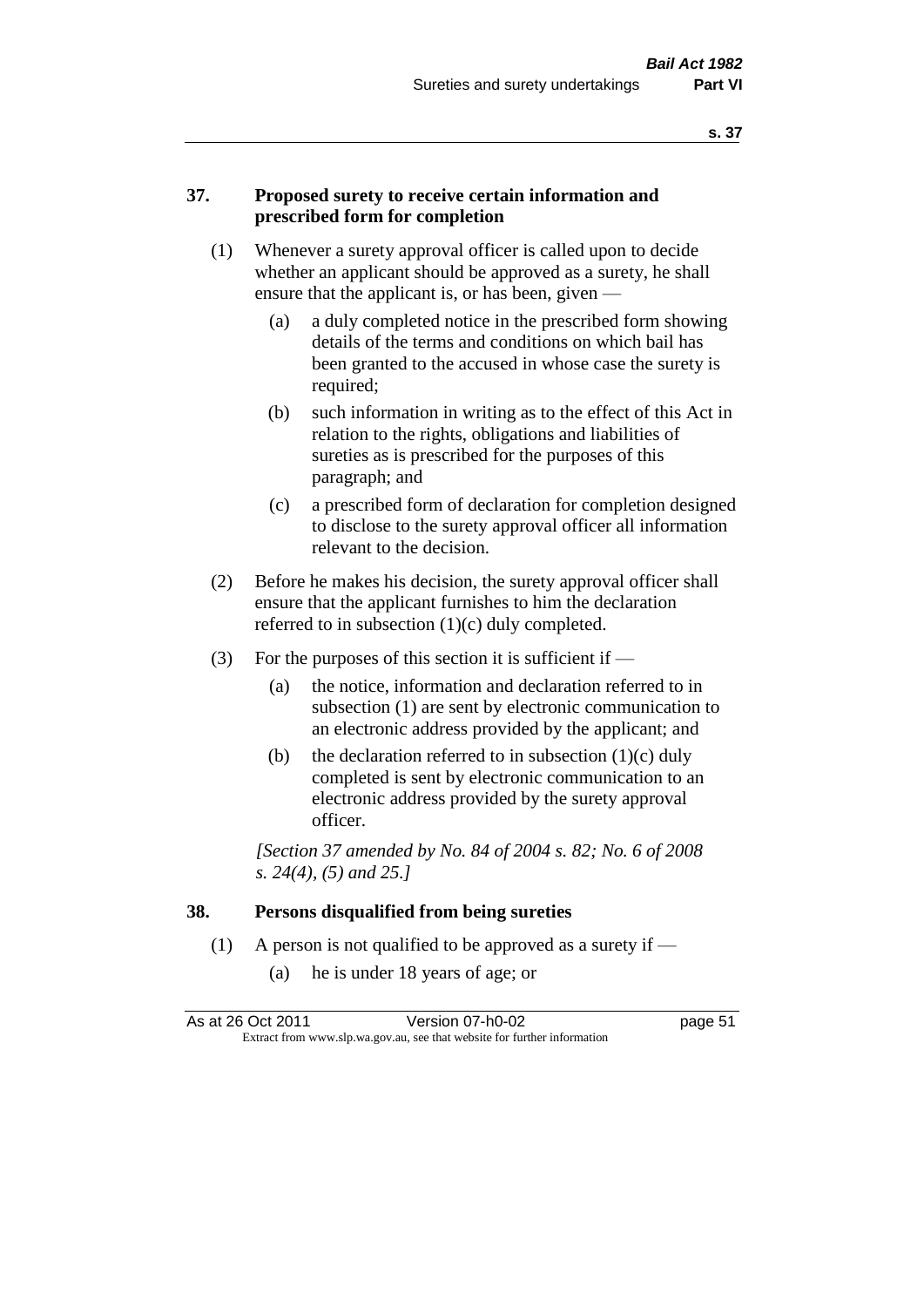(b) subject to subsection (2), the value of his assets, after provision is made for his debts and liabilities, is less than the amount which he might become liable to forfeit under his proposed surety undertaking; or

- (c) there are reasonable grounds for believing that he has been, or will be, indemnified by any person against any forfeiture referred to in paragraph (b).
- (2) Subsection (1)(b) does not apply where the applicant for approval is required to give security sufficient to cover the amount which he might become liable to forfeit.

#### **39. Matters relevant to approval of sureties**

In determining whether an applicant is suitable to be a surety a surety approval officer shall have regard to all matters which appear to him to be relevant including, as well as any others, the following —

- (a) the character and antecedents of the applicant;
- (b) his proximity to or connection with the accused, whether by kinship, place of residence or otherwise; and
- (c) his ability to pay, or give security for, the amount which he might become liable to forfeit under his proposed surety undertaking, without excessive hardship to himself or his dependants.

*[Section 39 amended by No. 84 of 2004 s. 82; No. 6 of 2008 s. 24(4).]* 

### **40. Decision on application by proposed surety**

- (1) Upon receipt of the duly completed declaration referred to in section  $37(1)(c)$ , the surety approval officer shall, after making any enquiries which he thinks desirable, make a decision, as soon as is practicable, either to approve or not to approve of the applicant as a surety in that case.
- (2) If the surety approval officer does not approve of the applicant as a surety he shall record the reasons for his doing so and

page 52 Version 07-h0-02 As at 26 Oct 2011 Extract from www.slp.wa.gov.au, see that website for further information

#### **s. 39**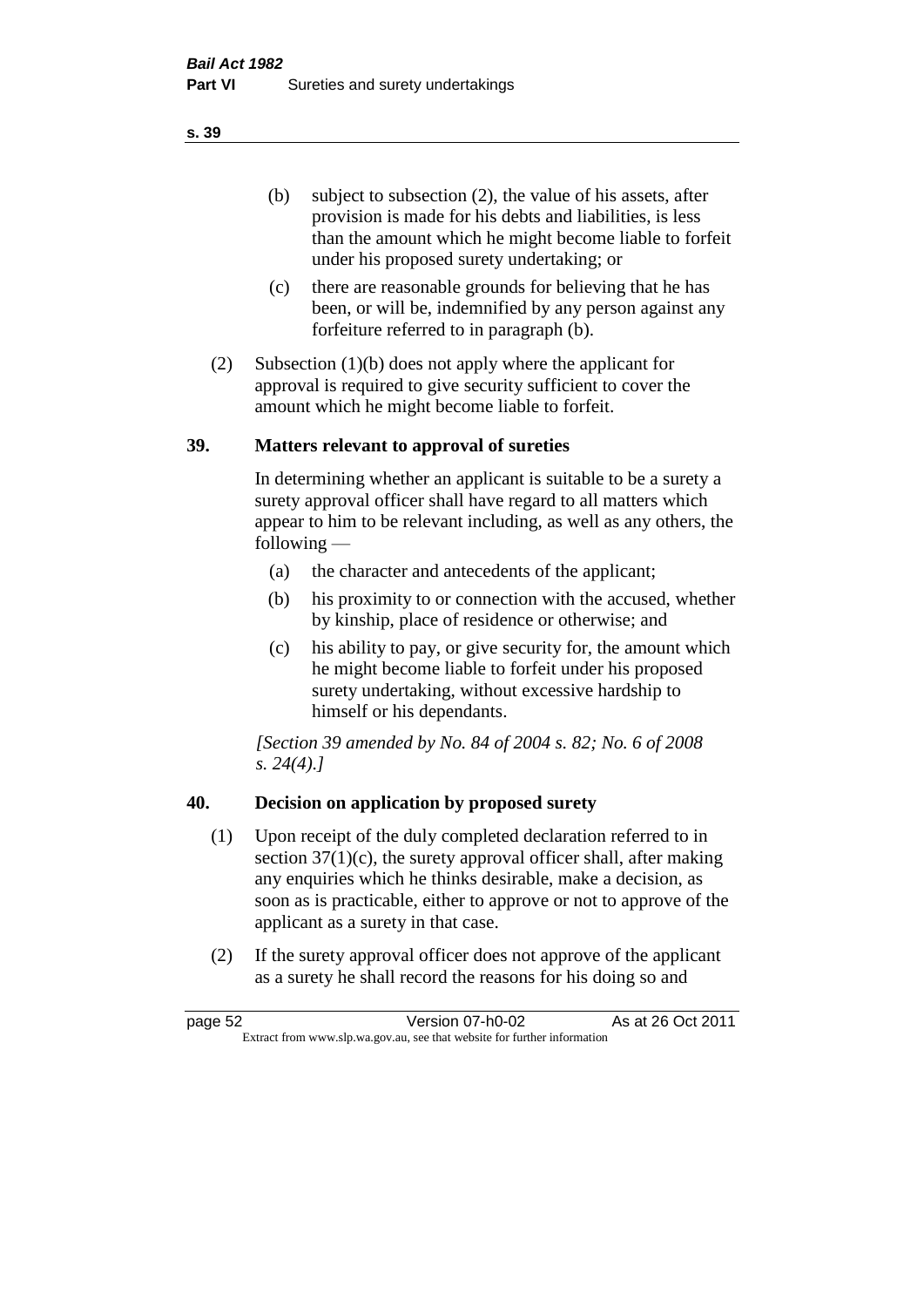inform the applicant and the accused thereof, or cause them to be so informed.

*[Section 40 amended by No. 15 of 1988 s. 15; No. 84 of 2004 s. 82; No. 6 of 2008 s. 24(5).]* 

#### **41. Finality of decision to refuse approval**

- (1) A decision by a surety approval officer not to approve of the applicant as a surety is final unless the applicant becomes entitled to re-apply under subsection (2).
- (2) An applicant who is refused approval as a surety may re-apply for approval to the surety approval officer who made that decision, or if that officer is absent or unavailable to another surety approval officer, on the ground that —
	- (a) new facts have been discovered, new circumstances have arisen or the circumstances have changed since he was refused approval; or
	- (b) he failed to adequately present his case for approval on his previous application,

and the provisions of this Act, except section 37, shall, with necessary modifications, apply to any such further application and the decision thereon.

*[Section 41 amended by No. 6 of 2008 s. 24(3) and (4).]*

#### **42. Before whom surety undertaking may be entered into**

A surety undertaking need not be entered into before the surety approval officer who approved the surety but may be entered into before any person before whom the accused for whose appearance the surety is approved might enter into his bail undertaking under section 29.

*[Section 42 amended by No. 84 of 2004 s. 82; No. 6 of 2008 s. 24(5).]* 

As at 26 Oct 2011 Version 07-h0-02 page 53 Extract from www.slp.wa.gov.au, see that website for further information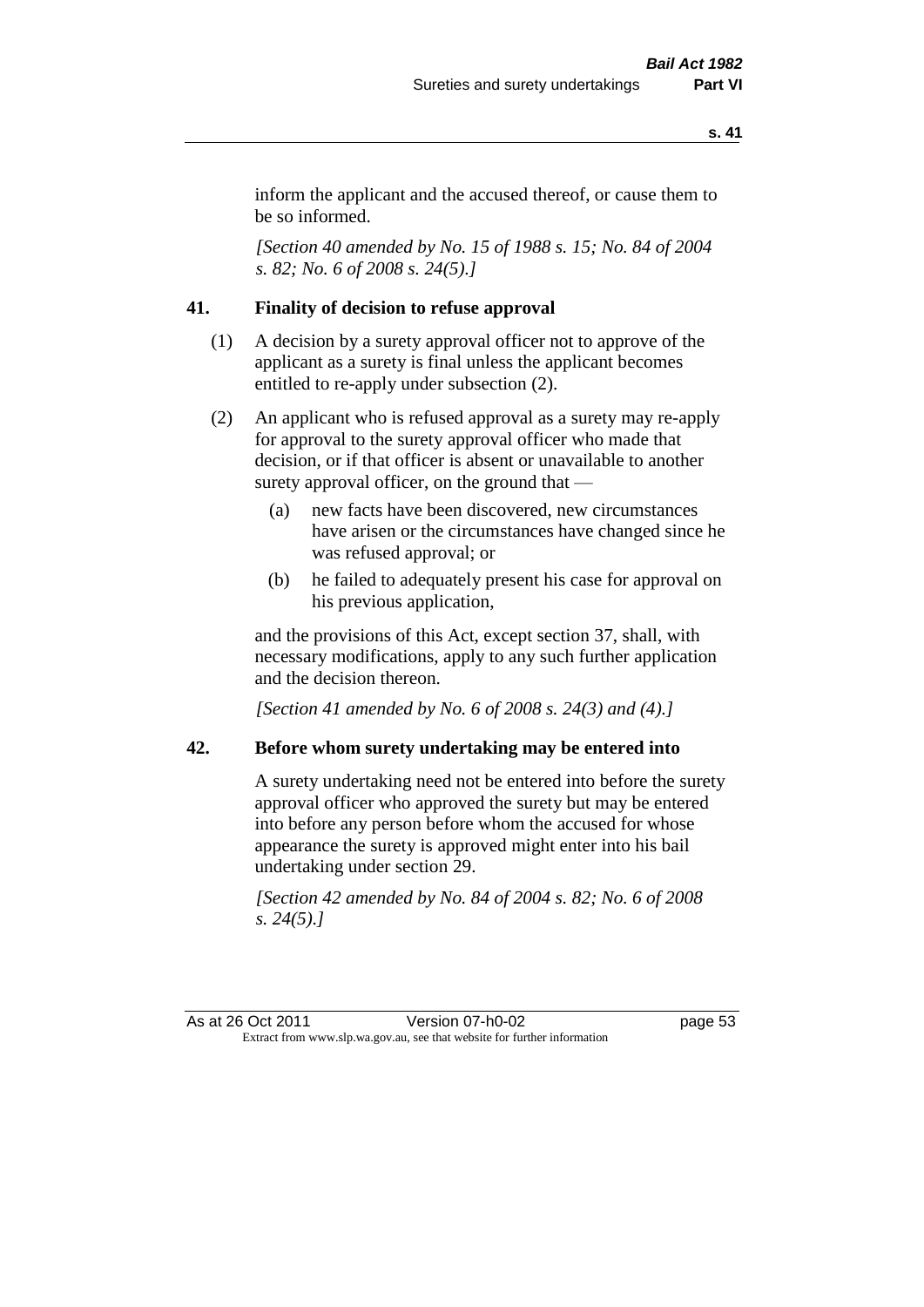#### **s. 43**

#### **43. Duties of persons before whom surety undertaking is entered into**

A person before whom a surety undertaking is to be entered into —

- $(a)$  shall
	- (i) read to the surety;
	- (ii) be informed by the surety that he has read; or
	- (iii) if necessary, have translated to the surety,

the documents described in section  $37(1)(a)$  and (b), and the surety undertaking, before the surety enters into the undertaking;

- (b) shall ensure that all conditions which are to be complied with by the surety have been complied with before the surety enters into his undertaking; and
- (c) shall give to the surety a copy of his surety undertaking as duly completed.

*[Section 43 amended by No. 74 of 1984 s. 13.]* 

### **43A. Use of video link and electronic communication where proposed surety is interstate**

 $(1)$  In this section —

*proposed surety* means a person who is to enter into a surety undertaking;

*relevant official* means the person before whom the surety undertaking is to be entered into or was entered into, as the case requires;

*video link* means facilities (including closed circuit television) that enable, at the same time —

- (a) the relevant official to see and hear the proposed surety; and
- (b) the proposed surety to see and hear the relevant official.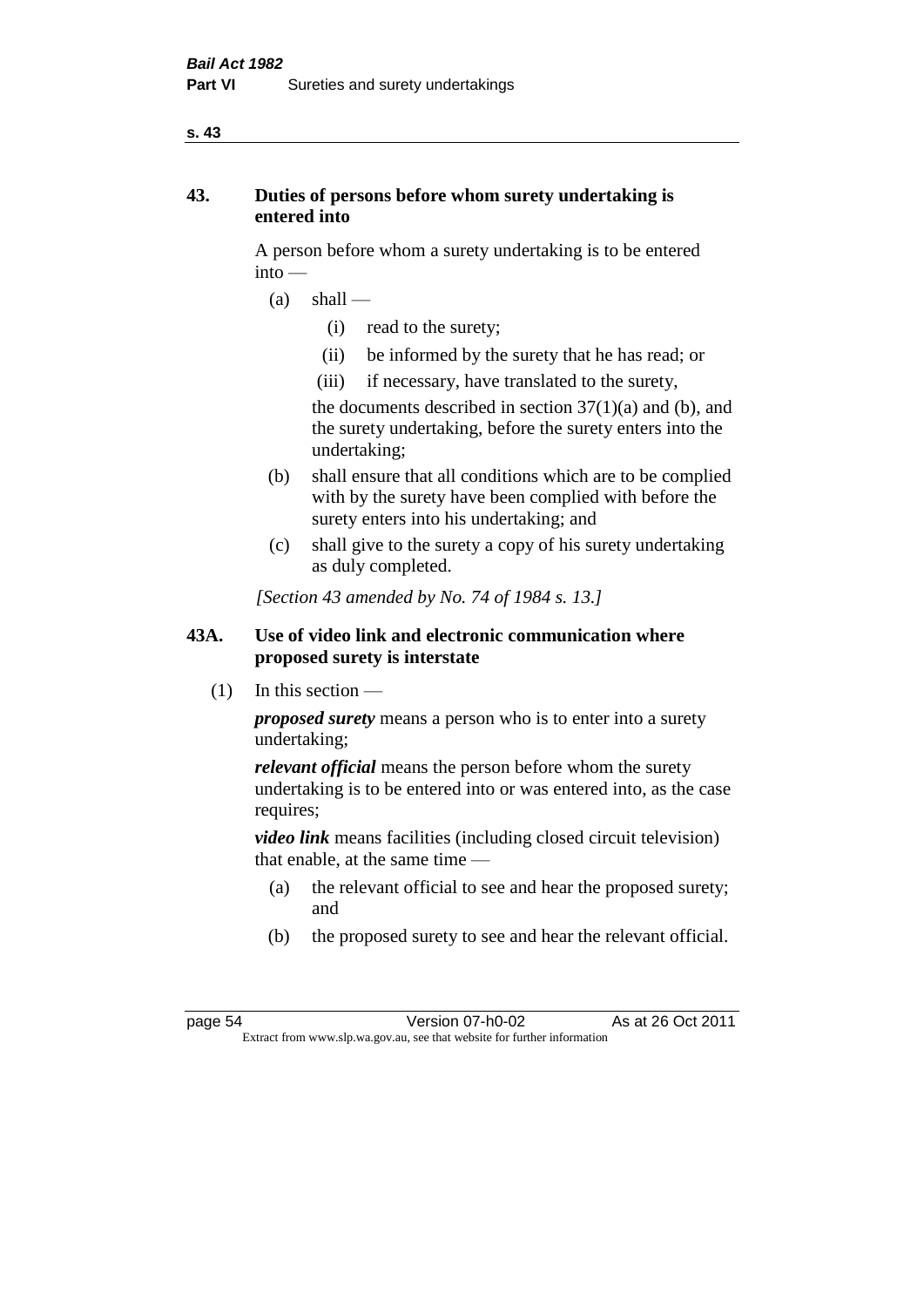- (2) This section applies if a proposed surety is in another State or a Territory.
- (3) The relevant official may comply with section  $43(a)$  and (b) by means of a video link.
- (4) The relevant official may send the surety undertaking to the proposed surety by electronic communication for completion.
- (5) The proposed surety may enter into the surety undertaking by sending the completed surety undertaking to the relevant official by electronic communication.
- (6) If the surety undertaking is sent by electronic communication under subsection (4) or (5), any requirement for the proposed surety or the relevant official to sign it is to be taken to have been complied with if the full name of the proposed surety or the relevant official, as the case requires, appears in the appropriate place in the undertaking.
- (7) The relevant official may comply with section  $43(c)$  by sending a copy of the surety undertaking as duly completed to the surety by electronic communication.
- (8) A surety undertaking that is entered into in accordance with this section is to be taken to have been entered into before the relevant official.
- (9) In any proceedings a document purporting to be a copy of a surety undertaking and purporting to be certified by the relevant official to be a copy of a surety undertaking entered into in accordance with this section is evidence of the surety undertaking without proof of the signature of the relevant official.
- (10) A reference in this section to sending a surety undertaking or copy of a surety undertaking to a person by electronic communication is a reference to sending the undertaking or copy by electronic communication to an electronic address provided by the person.

*[Section 43A inserted by No. 6 of 2008 s. 26.]*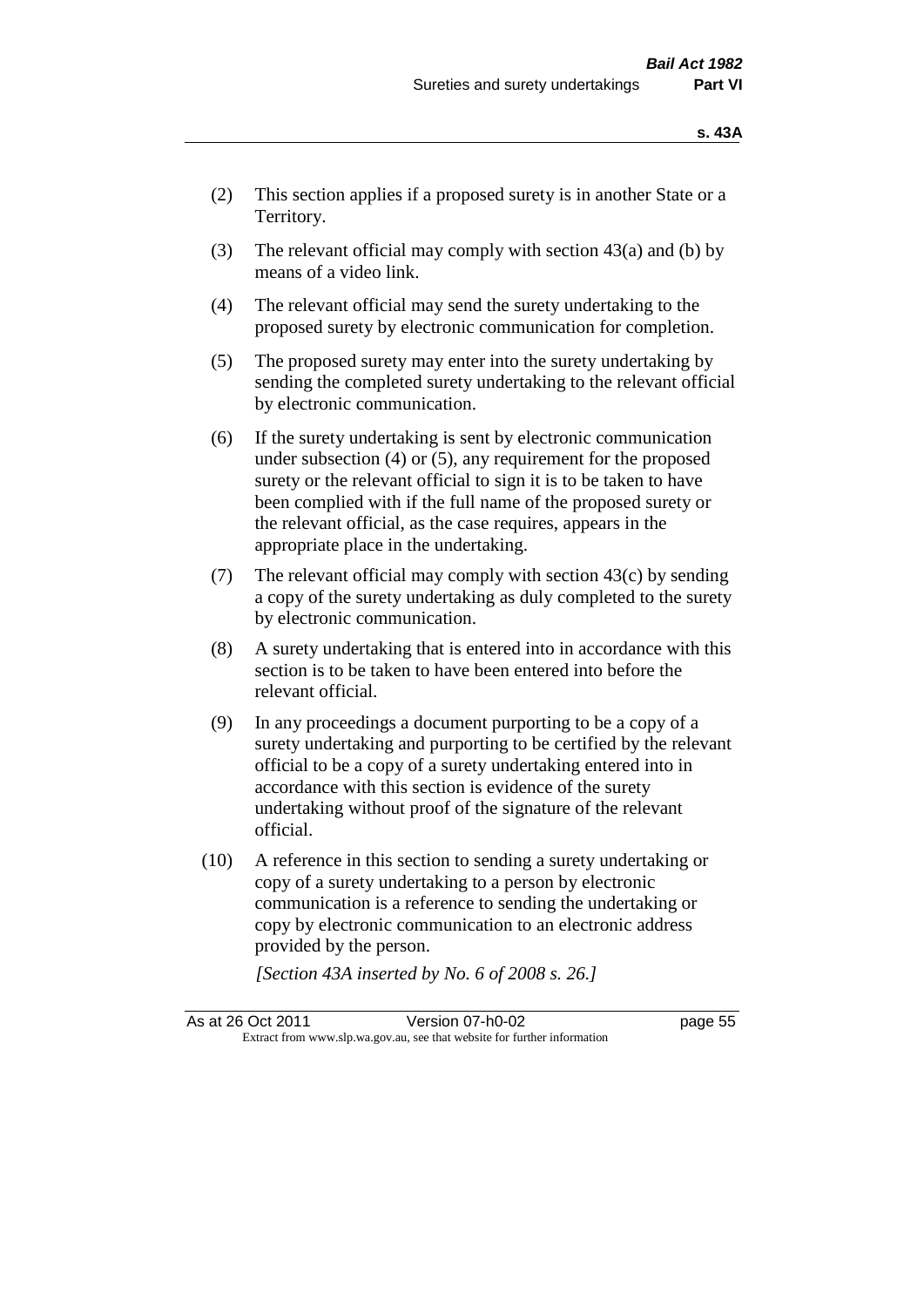#### **s. 44**

#### **44. When surety undertaking extends to different time or different time and place substituted under s. 31**

- (1) A surety undertaking does not extend to the failure by the accused to appear at a different time or a different time and place substituted pursuant to section 31 unless —
	- (a) the surety undertaking contains a provision stating that it does so extend and, where applicable under subsection (5), the surety has received notice as mentioned in that subsection; or
	- (b) subsection (2) applies.
- (2) A surety undertaking extends to the failure by the accused to appear at a different time substituted pursuant to section 31 during a trial if, at the option of the surety, the undertaking contains a provision stating —
	- (a) that it does so extend; and
	- (b) the effect of subsection (4).
- (3) In subsection  $(2)$  —

*trial* means that part of proceedings for an offence when evidence is being received by the court in respect of the offence and also extends to any time when —

- (a) legal argument is being heard; or
- (b) a judicial officer or a jury is deliberating.
- (4) Subsection (2) applies despite any amendment as defined in section 31A(1) if the endorsement or notice under section 31A(3)(a) in respect of the amendment includes a statement referred to in section 31A(4).
- (5) A surety undertaking may, at the option of the surety, also contain a provision stating that where —
	- (a) a different time or a different time and place for the accused's appearance is substituted pursuant to section 31; and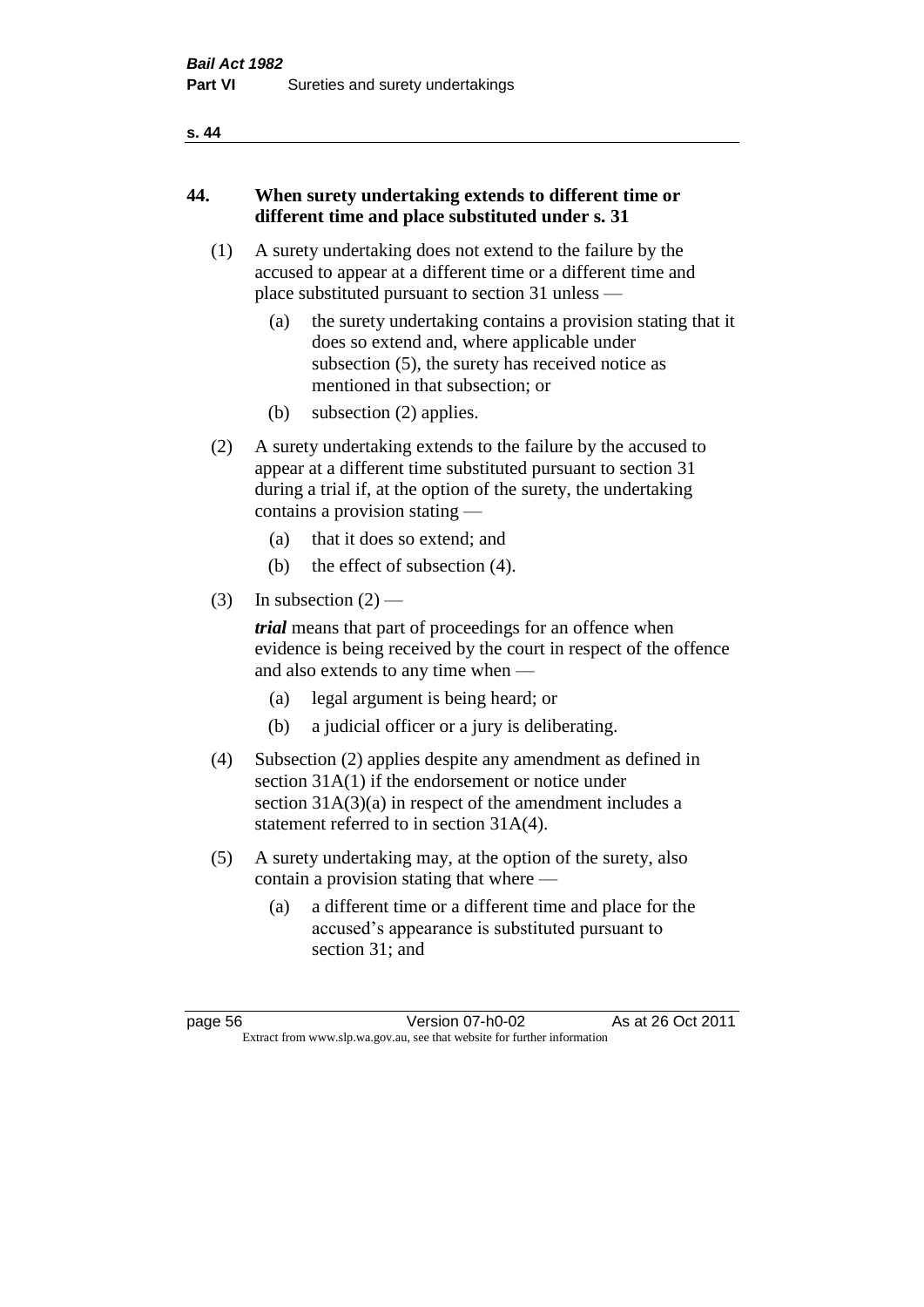(b) subsection (2) does not apply,

the surety's liability only arises if the surety is given notice, as soon as is practicable, of the different time or the different time and place.

(6) Where, by operation of this section, a surety undertaking would extend to the failure by the accused to appear at a different time or a different time and place substituted pursuant to section 31, that extension is not affected by a reduction in the number of offences to which the accused's bail undertaking relates.

*[Section 44 inserted by No. 6 of 2008 s. 27(1).]*

#### **45. Giving and proof of notices under s. 44**

- (1) For the purposes of section 44(5) notice to a surety may be  $given -$ 
	- (a) orally to the surety by the judicial officer when he fixes a time and place for the proceedings or the resumed proceedings; or
	- (b) in the approved form to the surety personally; or
	- (c) by a person authorised under subsection (5) sending or causing to be sent the approved form to the surety —
		- (i) by post to the surety's address appearing in the records of the court; or
		- (ii) in urgent cases or with the surety's consent, by electronic communication.
- (2) A person who gives a notice in accordance with subsection (1)(b) or (c) shall endorse on a file copy of the notice a certificate showing —
	- (a) that the person has done so; and
	- (b) the time of doing so.
- (2a) If a notice is sent by post under subsection  $(1)(c)$ , the notice is to be presumed, unless the contrary is shown, to have been

| As at 26 Oct 2011 | Version 07-h0-02                                                         | page 57 |
|-------------------|--------------------------------------------------------------------------|---------|
|                   | Extract from www.slp.wa.gov.au, see that website for further information |         |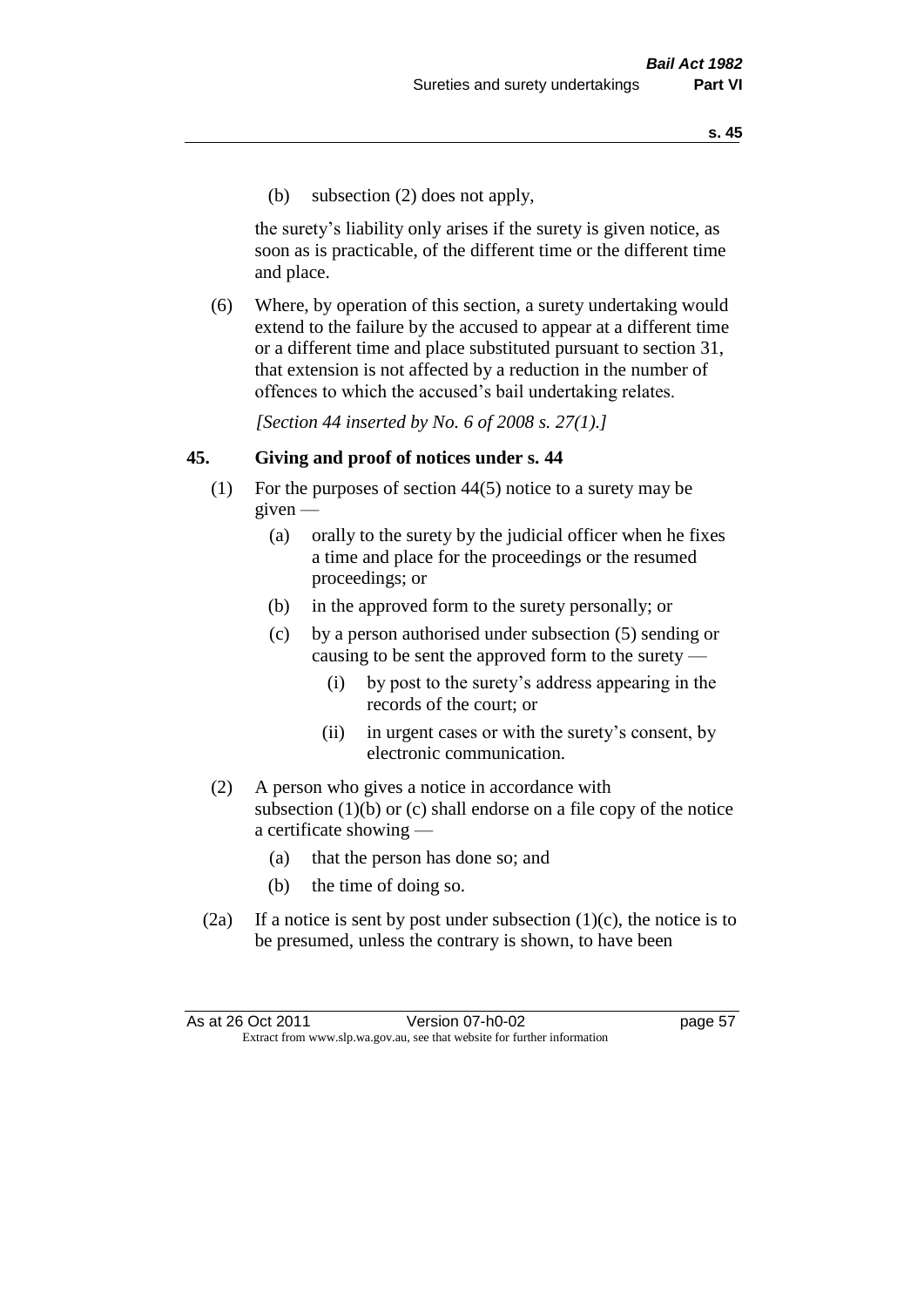received at the time when, in the ordinary course of events, it would have been delivered.

- (3) A judicial officer who, under subsection  $(1)(a)$ , notifies a surety of the time and place for the proceedings or the resumed proceedings shall cause to be endorsed on a file copy of the surety's undertaking a certificate showing details of such time and place and that the surety has been notified of them.
- (4) In any proceedings
	- (a) a document purporting to be a copy of a notice referred to in section 44(5) shall be evidence of the terms of the notice; and
	- (b) an endorsement
		- (i) on a file copy of a notice given under subsection  $(1)(b)$  or  $(c)$  purporting to be a certificate referred to in subsection (2); or
		- (ii) on a file copy of a surety undertaking purporting to be a certificate referred to in subsection (3),

is evidence of the matters appearing in the certificate without proof of the signature of the person who made the endorsement.

- (5) A registrar of the court, other than a deputy registrar of the Magistrates Court or the Children's Court, is an authorised person for the purposes of subsection (1)(c) and in addition —
	- (a) in respect of committals to the Supreme Court, the Chief Justice; and
	- (b) in respect of committals to the District Court, the Chief Judge,

may authorise a person or persons, by name or office, to perform the function referred to in subsection (1)(c).

*[Section 45 amended by No. 74 of 1984 s. 15; No. 59 of 2004 s. 141; No. 6 of 2008 s. 28(1)-(5).]* 

page 58 Version 07-h0-02 As at 26 Oct 2011 Extract from www.slp.wa.gov.au, see that website for further information

#### **s. 45**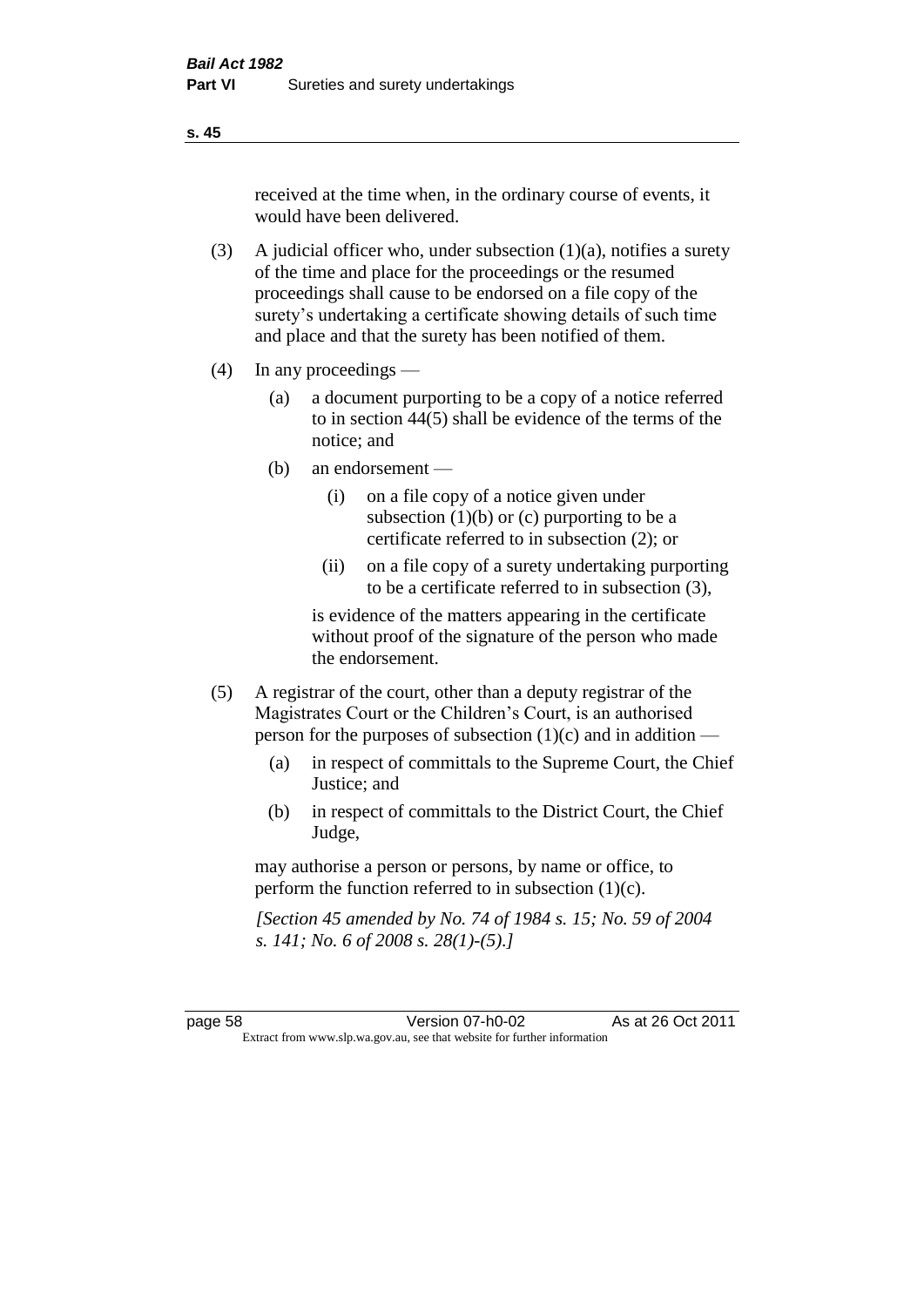#### **46. Power of surety to apprehend accused**

- (1) A surety may arrest an accused for whose appearance in court he has entered into a surety undertaking if the surety has reasonable grounds to believe that —
	- (a) the accused
		- (i) is not likely to comply with the requirements of his bail undertaking mentioned in section  $28(2)(a)$  or (b):
		- (ii) is, or has been, in breach of any condition of his bail undertaking mentioned in section 28(2)(c); or
		- (iii) is, or has been, in breach of a home detention condition mentioned in section 28(2)(d);

and

- (b) it is not expedient to invoke the assistance of the relevant officer under section 54(1) because the delay occasioned by doing so would defeat the purpose of that section.
- (2) A surety who arrests an accused under subsection (1) shall, as soon as is practicable, deliver him into the custody of a police officer and thereafter he shall be dealt with under section 54(4) and section 55, and those provisions shall apply, as if he had been arrested by a police officer under section 54(2).

*[Section 46 amended by No. 74 of 1984 s. 16; No. 61 of 1990 s. 10; No. 84 of 2004 s. 82; No. 6 of 2008 s. 33(5).]* 

#### **47. Cessation and suspension of surety undertaking**

A surety undertaking ceases to have effect —

- (a) upon the revocation of bail under section 55(1);
- (b) upon the release of an accused under section 55(2) if the surety does not consent to the continuance in force of his surety undertaking;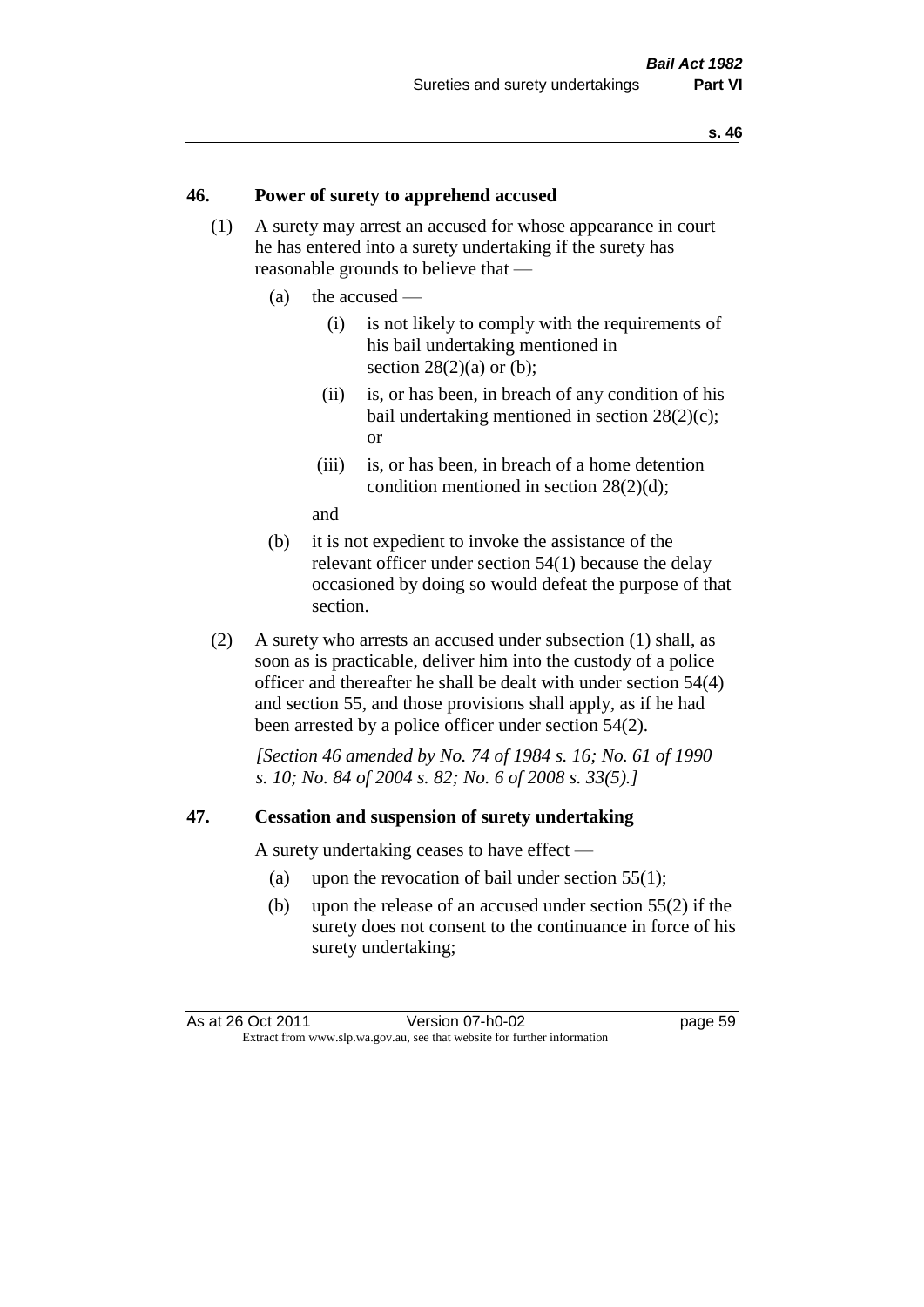officer;

- (d) upon the death of the surety, but only if no order under section 49(1) has been made before then;
- (e) subject to sections 31 and 44, upon the appearance in court by the accused as required by his bail undertaking;
- (f) upon the discharge of the accused according to law from any further proceedings for the offence, or all of the offences, to which the surety undertaking relates; or
- (g) during any period before the time at which the accused is required to appear in court when he is in custody for any other offence or reason.

*[Section 47 amended by No. 84 of 2004 s. 82.]* 

### **48. Surety may apply for cancellation of his undertaking**

- (1) A surety may apply to an appropriate judicial officer for cancellation of his undertaking.
- (2) An application under subsection (1) may be made at any time before that specified, or deemed by section 31(3) to be specified, in the accused's bail undertaking for his appearance in court.
- (3) Upon an application being made under subsection (1) an appropriate judicial officer shall cause the accused to appear before him or another such officer and may issue a warrant or summons for that purpose.
- (4) Upon the appearance of the accused before the time mentioned in subsection (2) an appropriate judicial officer shall —
	- (a) cancel the surety undertaking; and
	- (b) exercise one of the powers set out in section  $55(1)(d)$ or (e).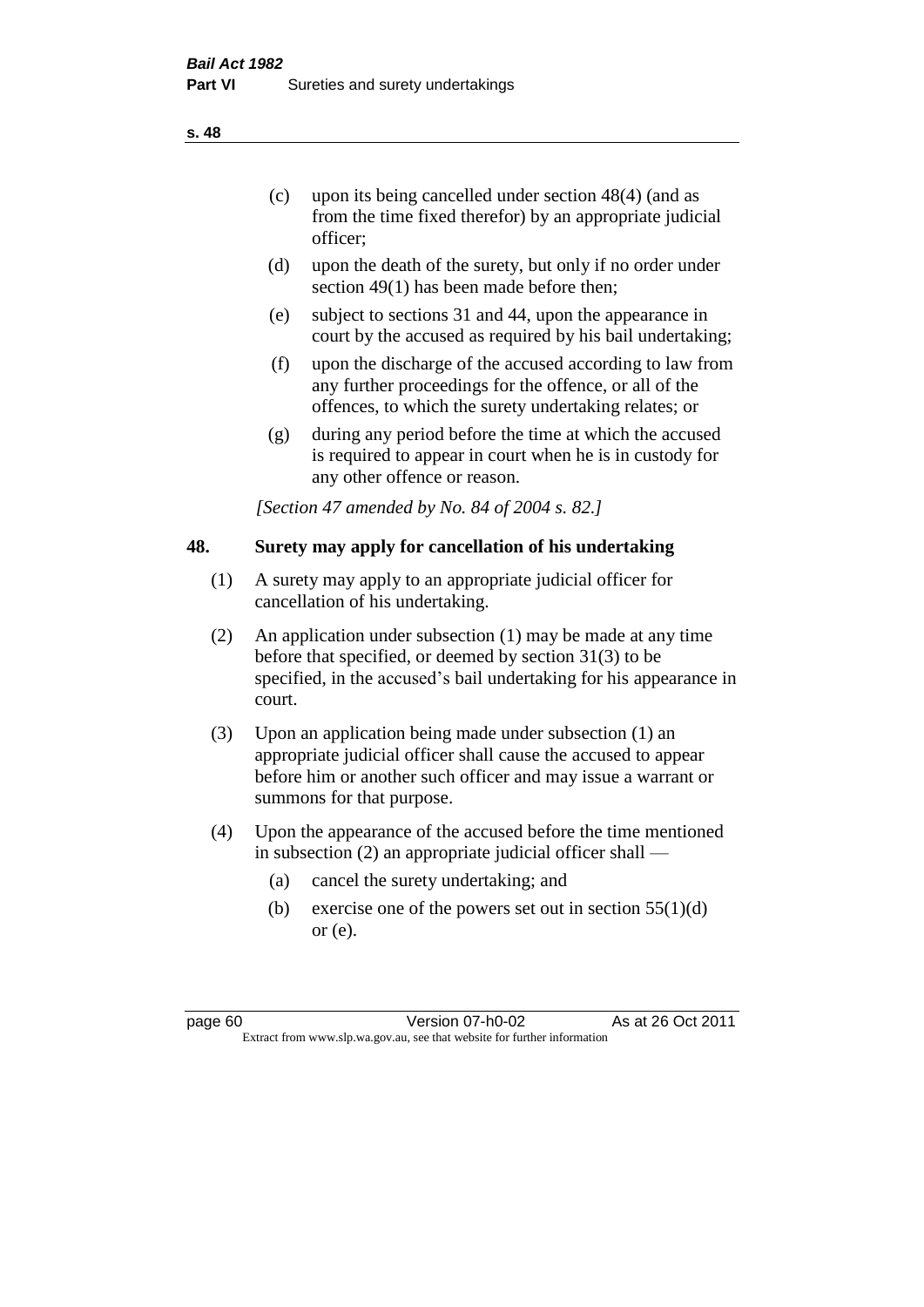- (5) An application under subsection (1) must be made, and proceedings on it are to be conducted —
	- (a) in a court of summary jurisdiction in accordance with the regulations;
	- (b) in the Supreme Court or the District Court  $-\text{in}$ accordance with rules of court.

*[Section 48 amended by No. 59 of 2004 s. 141; No. 84 of 2004 s. 7 and 82; No. 6 of 2008 s. 29.]* 

#### **49. Forfeiture of money under surety's undertaking**

- (1) Where an accused has failed to comply with any requirement of his bail undertaking mentioned in section 28(2)(a) or (b) the following provisions of this section apply for the purpose of enforcing payment to the State of any sum thereupon payable by a surety in terms of his surety undertaking —
	- (a) an application for an order that the sum be paid may be made to an appropriate judicial officer —
		- (i) by the Director of Public Prosecutions where the court before which the accused failed to appear was -
			- (I) the District Court, the Supreme Court or the Court of Appeal; or
			- (II) another court, if the Director of Public Prosecutions is the prosecutor in that court of the case against the accused;
			- or
		- (ii) in other cases, by the State Solicitor or the registrar of the court before which the accused failed to appear;
	- *[(b) deleted]*
	- (c) on the hearing of the application and upon proof of the surety's liability in terms of his undertaking, the judicial officer shall order forfeiture of the full amount specified

As at 26 Oct 2011 Version 07-h0-02 page 61 Extract from www.slp.wa.gov.au, see that website for further information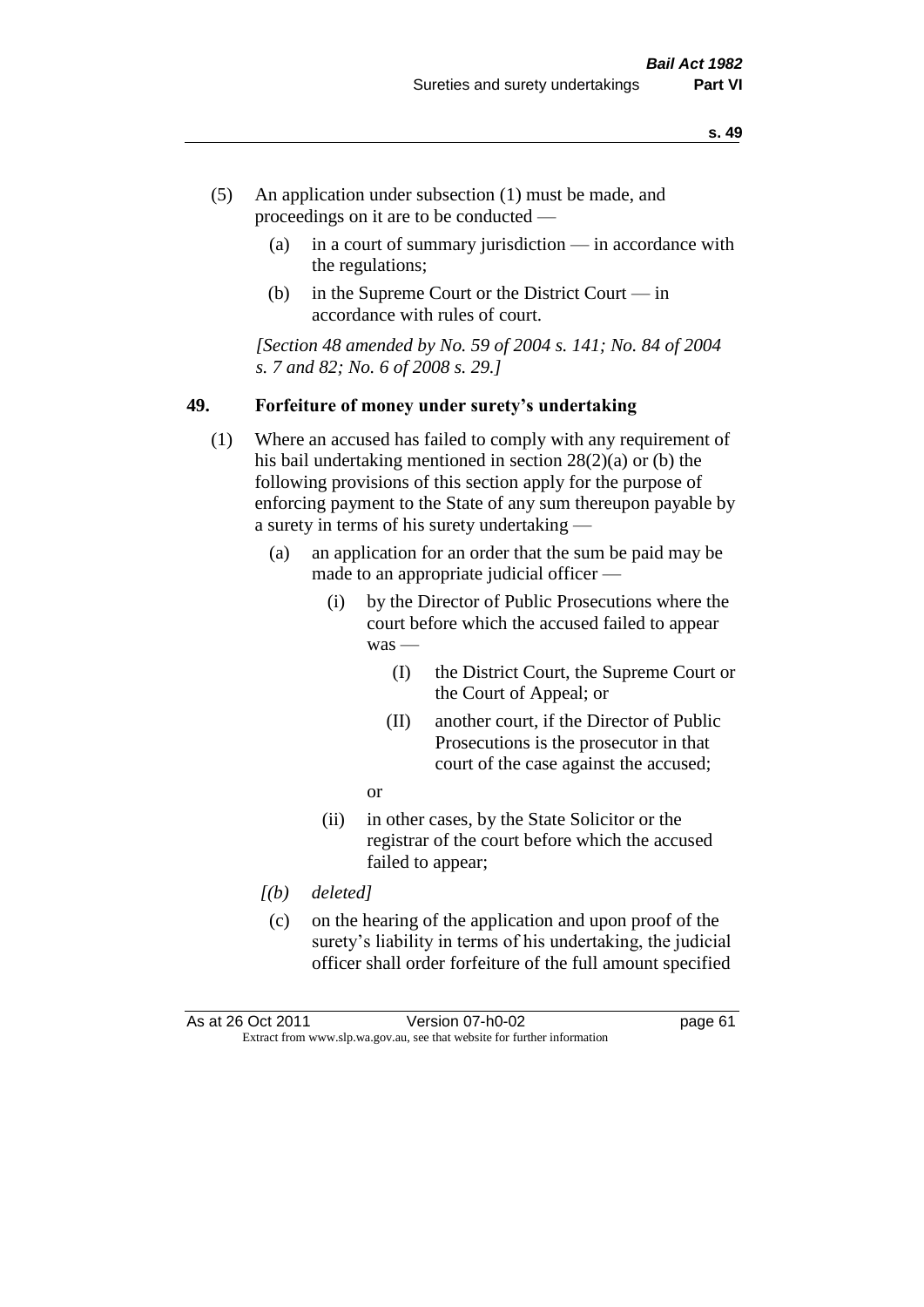in the undertaking unless the surety attends at the hearing and shows to the satisfaction of the judicial officer that there was reasonable cause for the failure of the accused to comply with the requirement to which the application relates;

- (d) notwithstanding paragraph (c), the judicial officer may decline to make an order under that paragraph or may order forfeiture in part only where the surety attends and shows to the satisfaction of the judicial officer —
	- (i) that, by reason of a change of circumstances since the undertaking was entered into, an order for forfeiture, or for forfeiture in full (as the case may be), would cause excessive hardship to the surety or his dependants; and
	- (ii) that such hardship would not be relieved by the exercise of one or more of the powers conferred by section 59;
- (e) an order may be made under this section whether or not the accused has been convicted of an offence against section 51(1) or (2) but if, after an order has been made, the surety satisfies the Governor that new facts have been discovered or new circumstances have arisen which show that there was reasonable cause for the failure of the accused as mentioned in paragraph (c), the Governor may exercise the power in section 139 of the *Sentencing Act 1995* as if the forfeiture were one to which that section applied.
- (2) An application under subsection (1) must be made, and proceedings on it are to be conducted —
	- (a) in a court of summary jurisdiction in accordance with the regulations;
	- (b) in the Supreme Court or the District Court in accordance with rules of court.

page 62 Version 07-h0-02 As at 26 Oct 2011 Extract from www.slp.wa.gov.au, see that website for further information

**s. 49**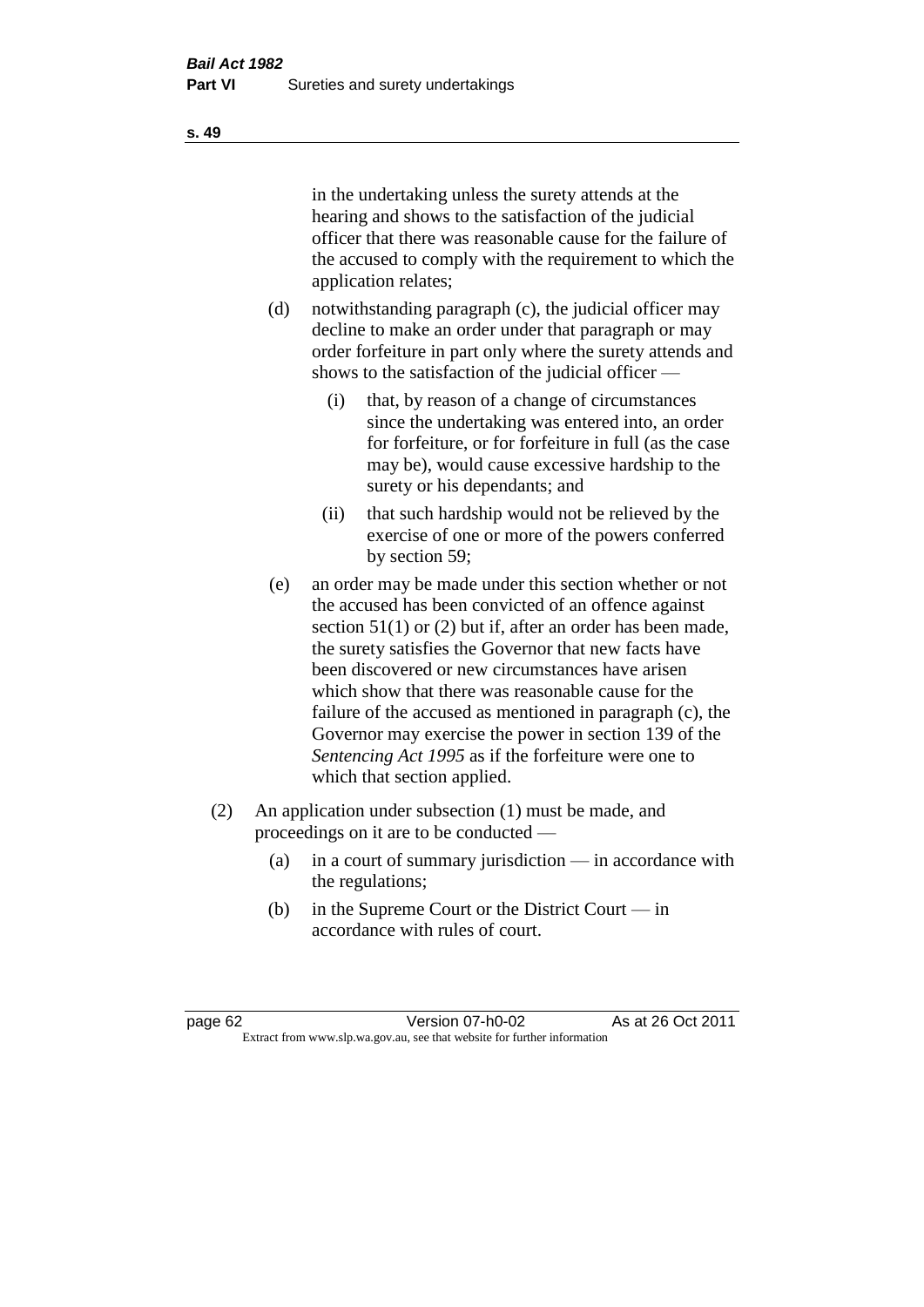- (3) Without prejudice to the recovery of such an amount as a civil debt due to the State, any amount to be paid under an order made under this section is to be paid, and its payment may be enforced under Part 5 of the *Fines, Penalties and Infringement Notices Enforcement Act 1994*, unless an order has been made under subsection (4).
- (4) If under this section the Supreme Court or the District Court makes an order requiring the payment of money, the court may make an order under section 59 of the *Sentencing Act 1995* in respect of the amount payable and for that purpose that section, with any necessary changes, applies as if the amount were a fine imposed on the surety.

*[Section 49 amended by No. 74 of 1984 s. 17; No. 92 of 1994 s. 5; No. 78 of 1995 s. 8; No. 65 of 2003 s. 121(3); No. 74 of 2003 s. 29; No. 59 of 2004 s. 141; No. 84 of 2004 s. 8, 11 and 82; No. 6 of 2008 s. 18(2) and 30(1) and (2).]* 

#### **50. Offence to indemnify surety**

(1) If a person indemnifies, or agrees to indemnify, a surety or proposed surety against any liability which the surety or proposed surety may incur under this Act (including this section) he and the surety or proposed surety and any person with whom he agrees as aforesaid each commits an offence.

Penalty: \$1 000 or imprisonment for 12 months or both.

- (2) An offence is committed under subsection  $(1)$ 
	- (a) whether the agreement is made before or after the surety undertaking is entered into and whether or not a proposed surety actually becomes a surety; and
	- (b) whether the compensation is to be in money or in money's worth.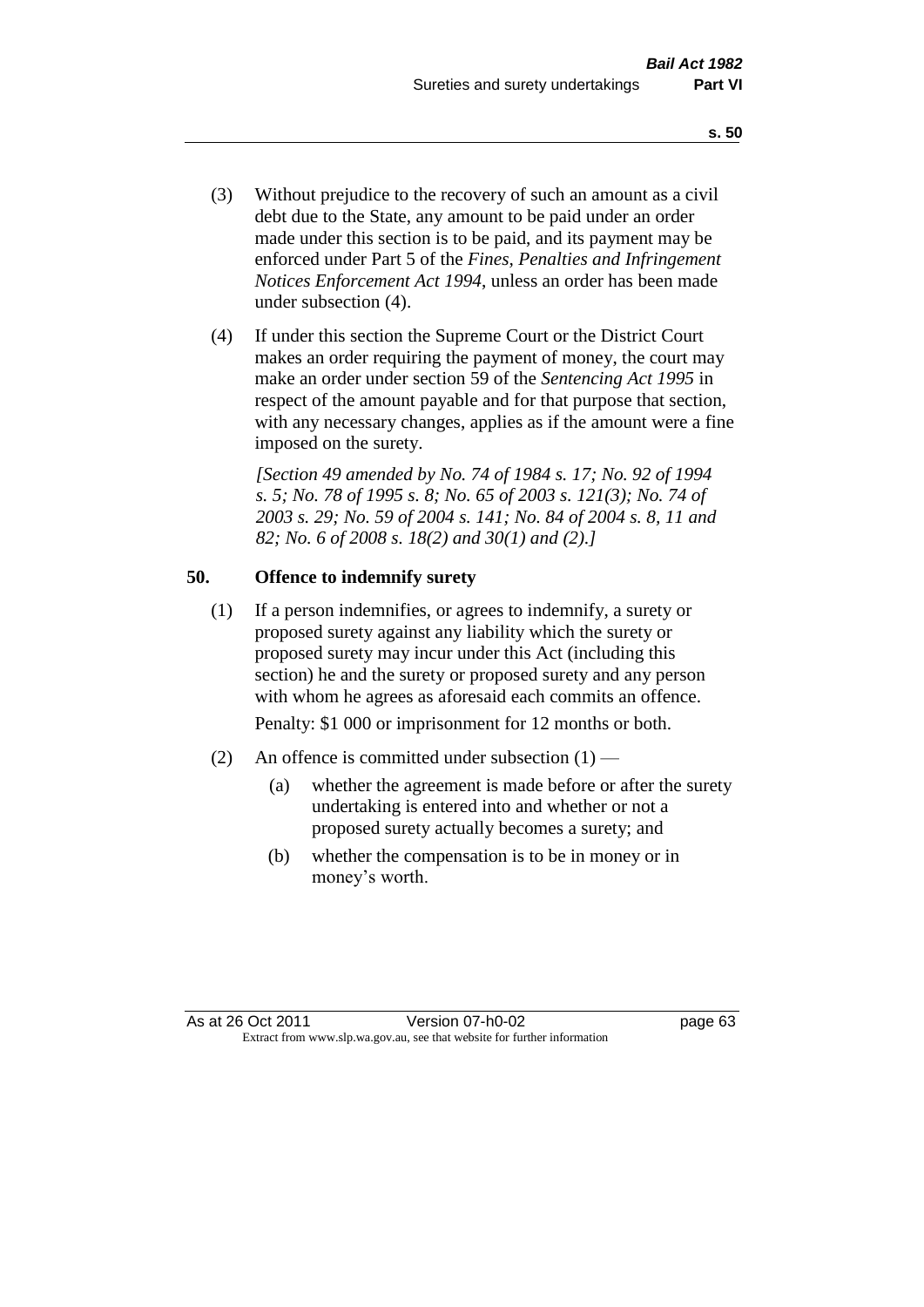| ÷<br>×<br>I<br>. .<br>×<br>۰.<br>×<br>۰.<br>v |
|-----------------------------------------------|
|-----------------------------------------------|

- (3) An offence is not committed under subsection (1) by a surety or proposed surety if he shows —
	- (a) that he had no knowledge of an agreement within the meaning of subsection  $(1)$  proposed to be entered into between 2 other persons; or
	- (b) that having such knowledge he took all steps reasonably available to him to prevent the agreement being entered into.

*[Section 50 amended by No. 74 of 1984 s. 18.]*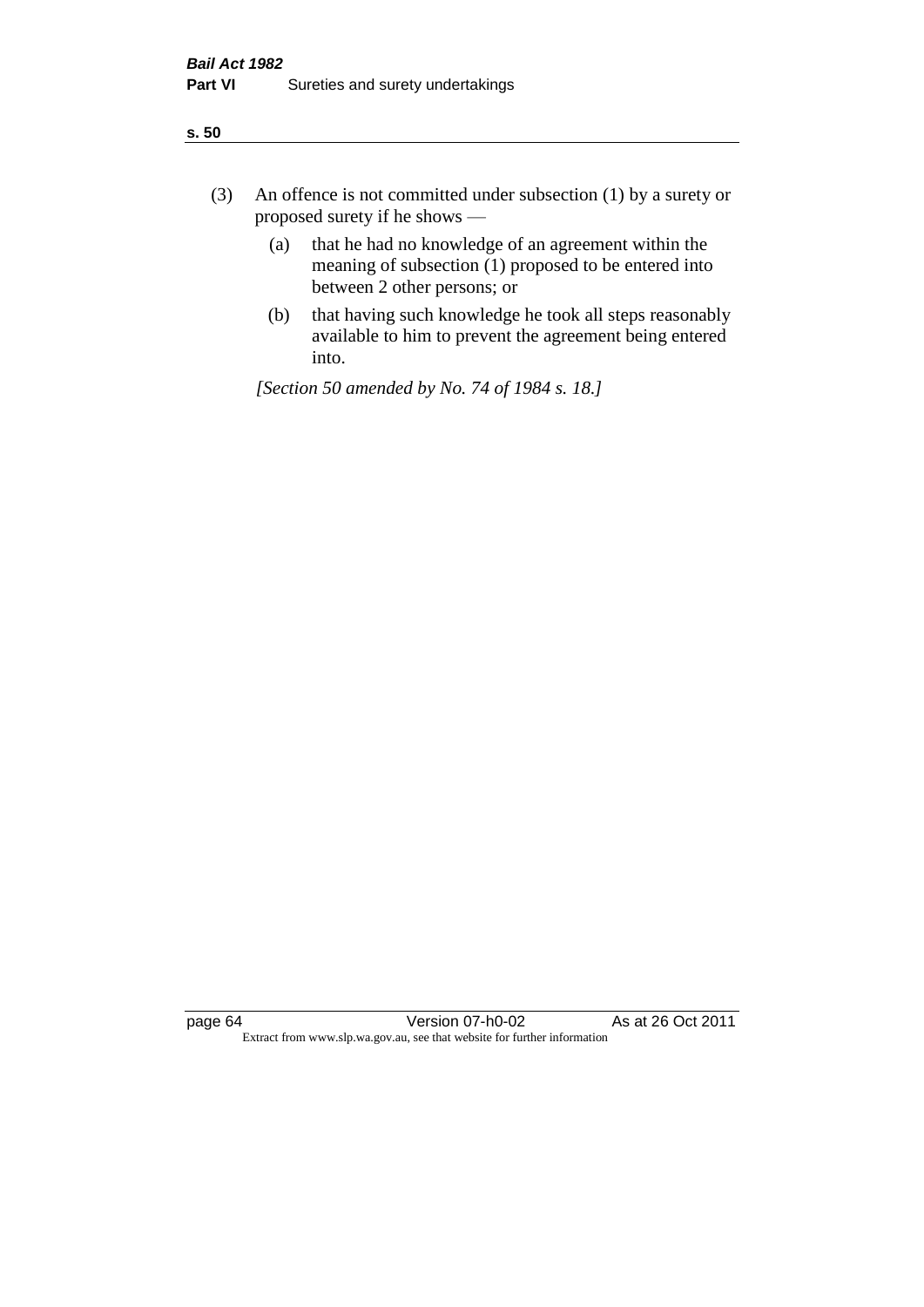#### **s. 50A**

# **Part VIA — Administration of home detention conditions**

*[Heading inserted by No. 61 of 1990 s. 11.]* 

## **50A. Powers of CEO (corrections)**

The CEO (corrections) has all of the powers conferred under this Act on a community corrections officer and may review, vary, or rescind a direction given by a community corrections officer.

*[Section 50A inserted by No. 61 of 1990 s. 11; amended by No. 31 of 1993 s. 9; No. 65 of 2006 s. 53.]* 

*[50B. Deleted by No. 78 of 1995 s. 8.]* 

# **50C. Powers and duties of community corrections officers**

- (1) A community corrections officer may give such reasonable directions to an accused subject to a home detention condition as are necessary for the proper administration of the condition and any other condition imposed on the grant of bail to the accused including, without limiting the generality of the foregoing, directions as to —
	- (a) when the accused may leave the place where he is required by the home detention condition to remain;
	- (b) the period of any authorised absence from the place where he is required by the home detention condition to remain;
	- (c) when the accused shall return to the place where he is required by the home detention condition to remain;
	- (d) the method of travel to be used by the accused during any absence from the place where he is required by the home detention condition to remain; and
	- (e) the manner in which the accused shall report his whereabouts.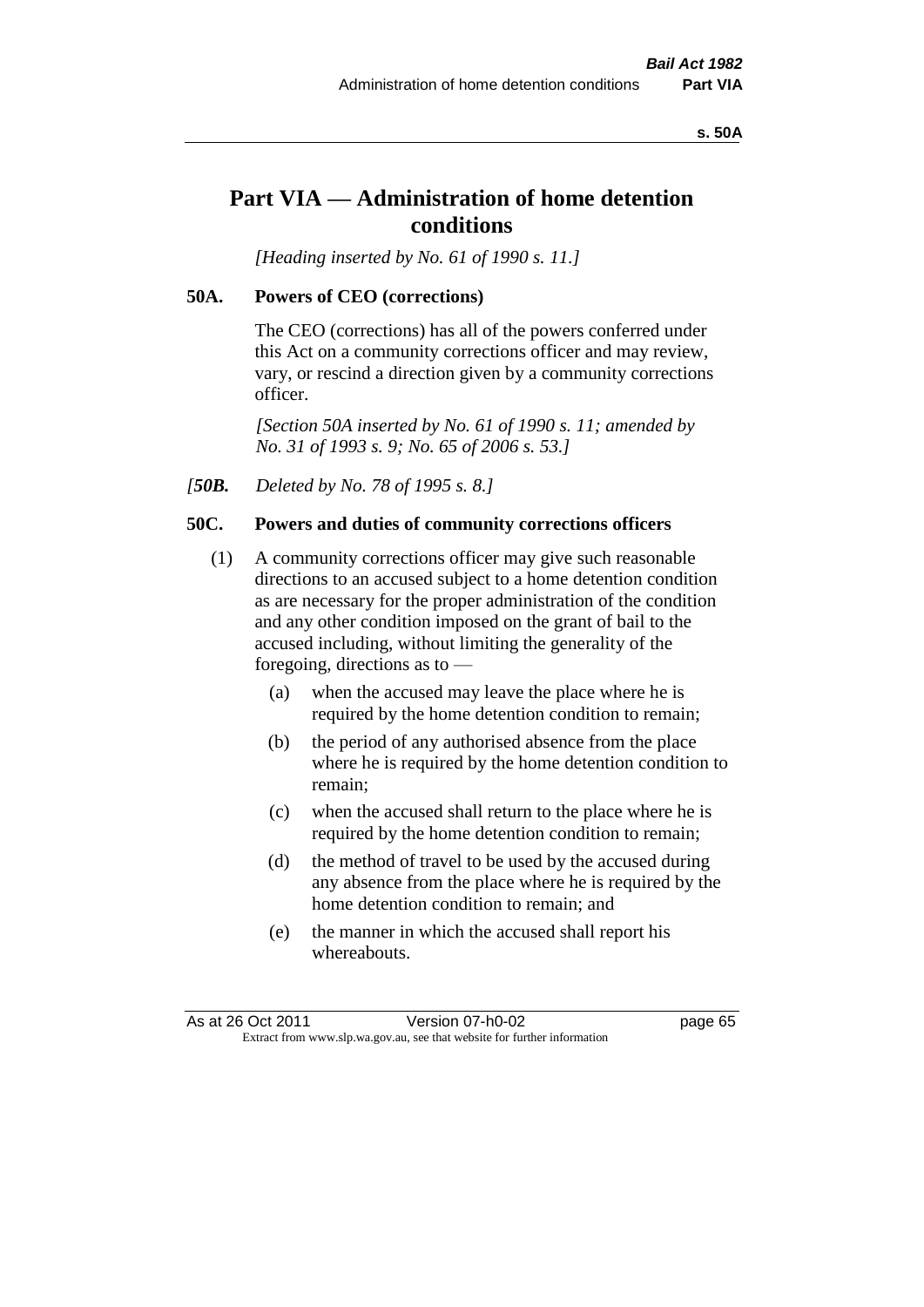**s. 50C**

| (2)     | For the purpose of ascertaining whether or not an accused is<br>complying with a home detention condition or any direction<br>given pursuant to subsection (1), a community corrections<br>officer may, at any time — |                                                                                                                                                                                              |  |
|---------|-----------------------------------------------------------------------------------------------------------------------------------------------------------------------------------------------------------------------|----------------------------------------------------------------------------------------------------------------------------------------------------------------------------------------------|--|
|         | (a)                                                                                                                                                                                                                   | enter or telephone the place where the accused is<br>required by a home detention condition to remain;                                                                                       |  |
|         | (b)                                                                                                                                                                                                                   | enter or telephone the accused's place of employment or<br>any other place where the accused is permitted or<br>required to attend; or                                                       |  |
|         | (c)                                                                                                                                                                                                                   | question any person at any place referred to in<br>paragraph $(a)$ or $(b)$ .                                                                                                                |  |
| (3)     |                                                                                                                                                                                                                       | A person who $-$                                                                                                                                                                             |  |
|         | (a)                                                                                                                                                                                                                   | hinders a person exercising powers under subsection (2);<br><sub>or</sub>                                                                                                                    |  |
|         | (b)                                                                                                                                                                                                                   | fails to answer a question put pursuant to<br>subsection $(2)(c)$ or gives an answer that the person<br>knows is false or misleading in a material particular,                               |  |
|         |                                                                                                                                                                                                                       | commits an offence.                                                                                                                                                                          |  |
|         |                                                                                                                                                                                                                       | Penalty: \$2 000 and imprisonment for 12 months.                                                                                                                                             |  |
| (4)     |                                                                                                                                                                                                                       | A community corrections officer -                                                                                                                                                            |  |
|         | (a)                                                                                                                                                                                                                   | shall keep such records and make such returns and<br>reports in relation to accused persons subject to home<br>detention conditions as the CEO (corrections) directs;<br>and                 |  |
|         | (b)                                                                                                                                                                                                                   | shall make any records relating to an accused subject to<br>a home detention condition available on the request of<br>the CEO (corrections) to him.                                          |  |
|         |                                                                                                                                                                                                                       | [Section 50C inserted by No. 61 of 1990 s. 11; amended by<br>No. 31 of 1993 s. 9; No. 50 of 2003 s. 37(3); No. 84 of 2004<br>s. 82 and 83(3); No. 65 of 2006 s. 53; No. 2 of 2008 s. 56(2).] |  |
|         |                                                                                                                                                                                                                       |                                                                                                                                                                                              |  |
| page 66 |                                                                                                                                                                                                                       | Version 07-h0-02<br>As at 26 Oct 2011<br>Extract from www.slp.wa.gov.au, see that website for further information                                                                            |  |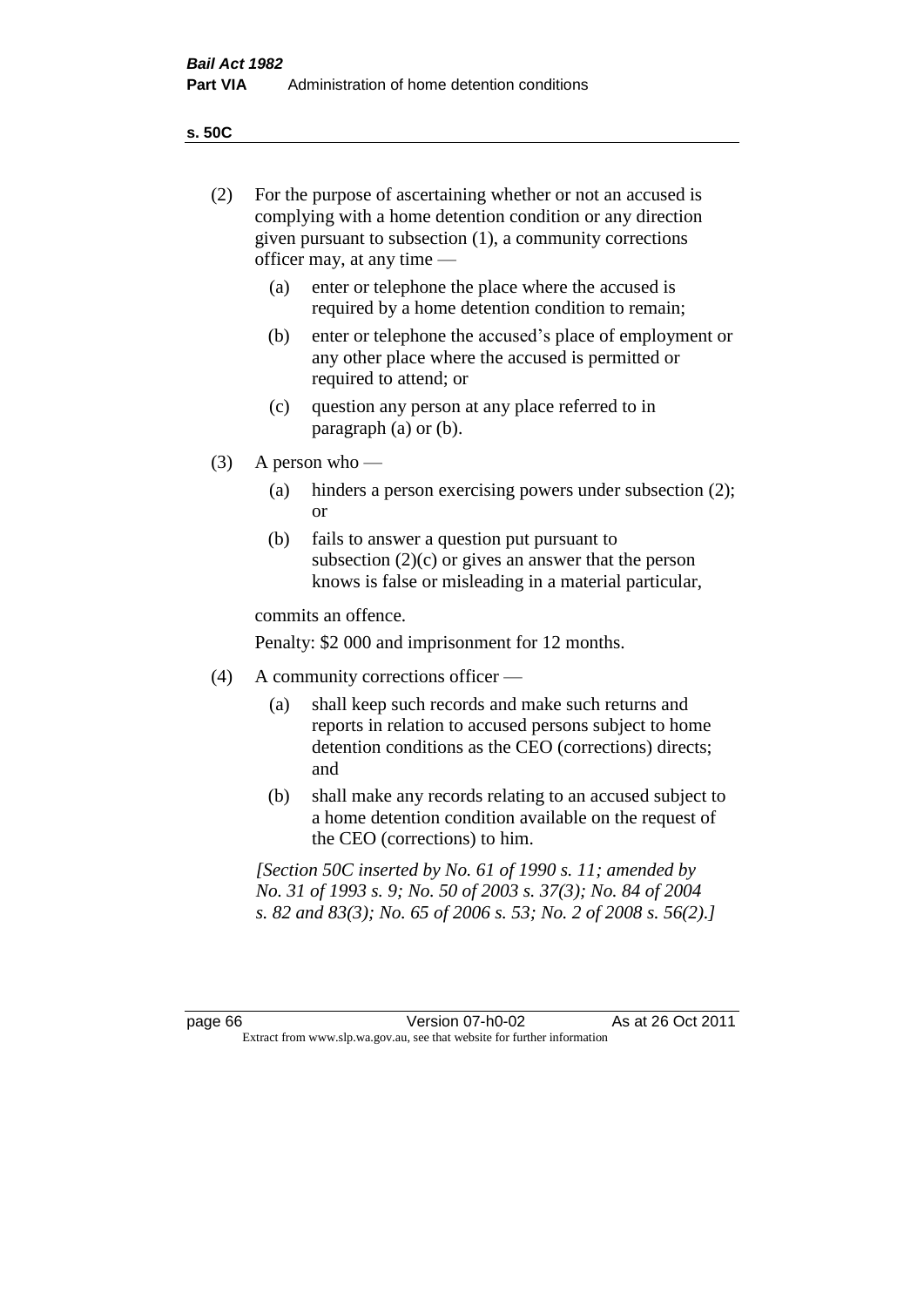# **50D. Powers of members of the Police Force**

- (1) For the purpose of ascertaining whether or not an accused is complying with a home detention condition, a member of the Police Force may —
	- (a) require the accused to produce a copy of his bail undertaking and any notice by the CEO (corrections) under section 50E(a) for inspection; and
	- (b) require the accused to explain why he is absent from the place where he is required by the home detention condition to remain.
- (2) An accused who fails to comply with subsection  $(1)(a)$  or who fails to explain when required to do so under subsection  $(1)(b)$ or who gives an explanation that the accused knows is false or misleading in a material particular, commits an offence.

Penalty: \$2 000.

*[Section 50D inserted by No. 61 of 1990 s. 11; amended by No. 31 of 1993 s. 9; No. 50 of 2003 s. 37(4); No. 84 of 2004 s. 82; No. 65 of 2006 s. 53.]* 

# **50E. CEO (corrections) may substitute a different place of detention and apply conditions**

The CEO (corrections) may, at any time, by notice in writing given to an accused granted bail subject to a home detention condition —

- (a) substitute a different place for the place where an accused is required by a home detention condition to remain;
- (b) require the accused to comply with such of the conditions specified in the list provided to the accused under section 24A(4) as are specified in the notice.

*[Section 50E inserted by No. 61 of 1990 s. 11; amended by No. 31 of 1993 s. 9; No. 84 of 2004 s. 82; No. 65 of 2006 s. 53.]*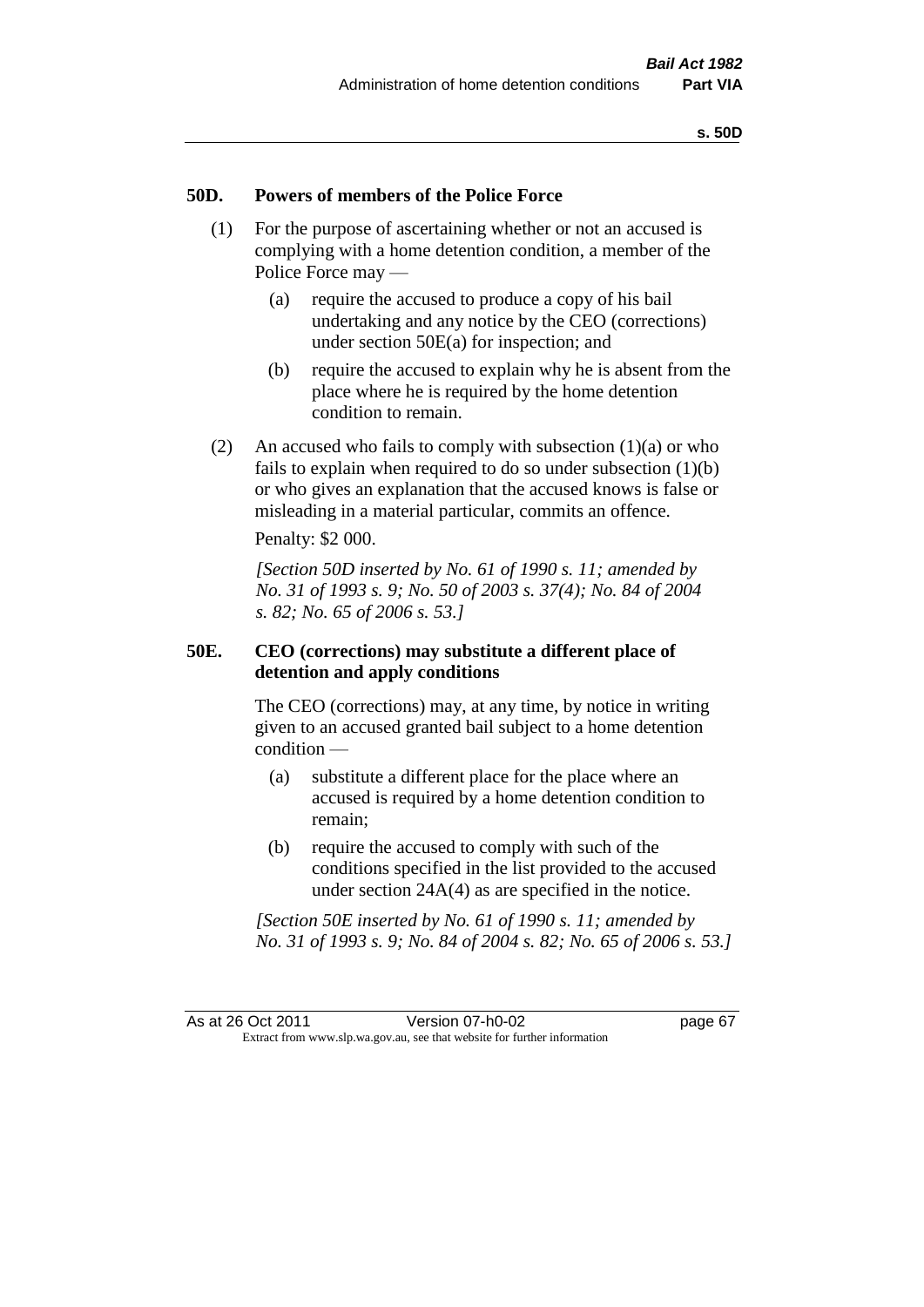| ۰.<br>۰,<br>۰.<br>×<br>× |
|--------------------------|
|--------------------------|

## **50F. CEO (corrections) may revoke bail**

- (1) Where a home detention condition has been imposed as a condition on a grant of bail to an accused the CEO (corrections) may, in his absolute discretion, by instrument signed by him and if practicable, given to the accused, revoke the bail.
- (2) Without limiting the generality of subsection (1), the power to revoke bail may be exercised where the accused —
	- (a) is not likely to comply with any requirement of his bail undertaking mentioned in section  $28(2)(a)$  or (b); or
	- (b) is, or has been, or is likely to be in breach of any condition of his bail undertaking mentioned in section  $28(2)(c)$ .
- (3) Subject to subsection (4), where the CEO (corrections) revokes bail he shall include a statement of his reasons for the cancellation in the instrument cancelling the bail.
- (4) Where the CEO (corrections) is of the opinion that it would be in the interest of the accused or any other person, or the public, to withhold from the accused any or all of the reasons referred to in subsection (3), the CEO (corrections) may so withhold the reason or reasons.
- (5) Where the CEO (corrections) revokes bail, he may, whenever necessary, issue a warrant directed to all members of the Police Force to have the accused arrested and brought before an appropriate judicial officer.

*[Section 50F inserted by No. 61 of 1990 s. 11; amended by No. 31 of 1993 s. 9; No. 84 of 2004 s. 82; No. 65 of 2006 s. 53.]* 

#### **50G. Procedure on arrest after revocation of bail**

(1) An accused arrested pursuant to a warrant issued under section 50F shall be taken as soon as is practicable before an appropriate judicial officer unless he is arrested less than 24 hours before the time at which he is due to appear in

page 68 Version 07-h0-02 As at 26 Oct 2011 Extract from www.slp.wa.gov.au, see that website for further information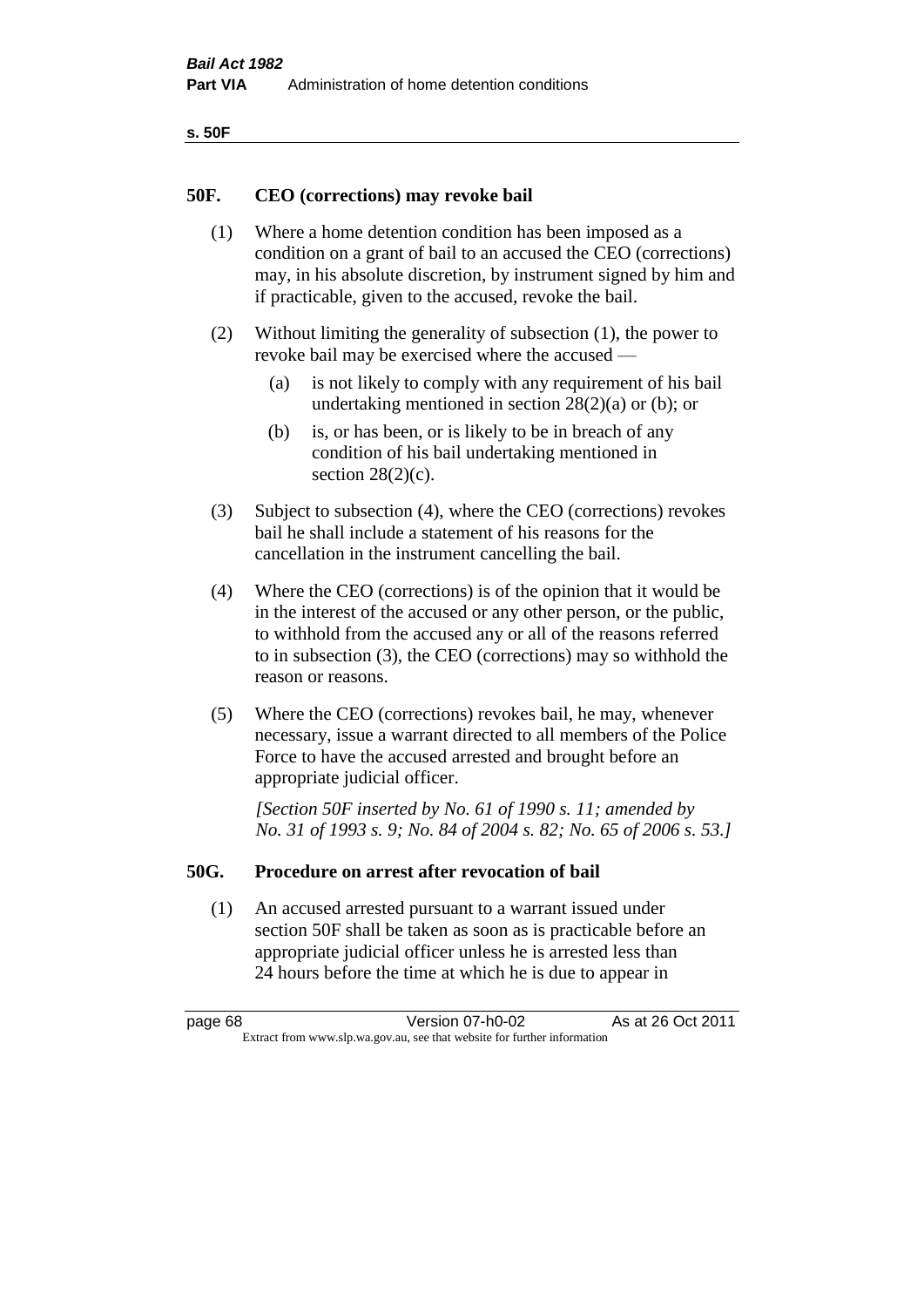accordance with his bail undertaking, in which case he shall be held in custody and brought before an appropriate judicial officer at that time.

- (2) The judicial officer before whom an accused appears under this section may —
	- (a) remand the accused in custody to appear at the time and place specified, or deemed by section 31(3) to be specified, in his bail undertaking; or
	- (b) grant fresh bail to the accused in accordance with this Act, other than clause 2 of Part B of Schedule 1.

*[Section 50G inserted by No. 61 of 1990 s. 11; amended by No. 45 of 1993 s. 12; No. 84 of 2004 s. 82.]* 

# **50H. Exclusion of the rules of natural justice**

The rules known as the rules of natural justice (including any duty of procedural fairness) do not apply to or in relation to the doing or omission of any act, matter or thing under this Part by the CEO (corrections).

*[Section 50H inserted by No. 61 of 1990 s. 11; amended by No. 31 of 1993 s. 9; No. 65 of 2006 s. 53.]* 

# **50J. Delegation by CEO (corrections)**

The CEO (corrections) may, either generally or as otherwise provided by the instrument of delegation, by writing signed by him, delegate to any person any power or duty under this Part, other than this power of delegation.

*[Section 50J inserted by No. 61 of 1990 s. 11; amended by No. 31 of 1993 s. 9; No. 65 of 2006 s. 53.]* 

# **50K. Retrieval of monitoring equipment**

If under rules made under section 50L any device or equipment has been installed at the place where an accused is required by a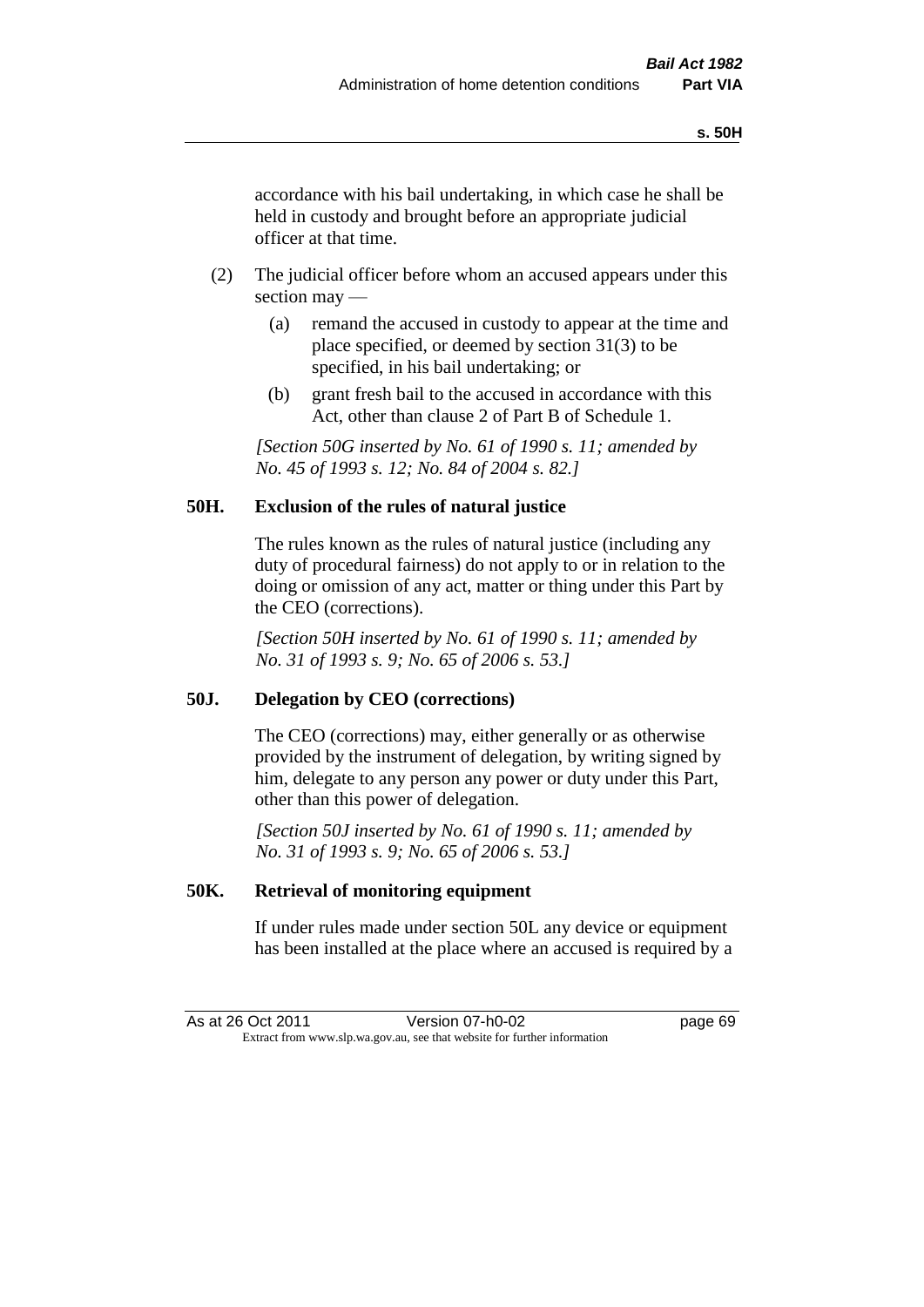#### **s. 50L**

home detention condition to remain, section 118 of the *Sentence Administration Act 2003* applies.

*[Section 50K inserted by No. 78 of 1995 s. 8; amended by No. 50 of 2003 s. 29(3); No. 84 of 2004 s. 82.]* 

# **50L. Rules**

- (1) The CEO (corrections) may, with the approval of the Minister, make rules for the purposes of this Part which may provide for the manner of ensuring that accused persons are complying with home detention conditions and for conditions to be applied to accused persons granted bail subject to home detention conditions including conditions —
	- (a) requiring an accused to wear any device;
	- (b) requiring an accused to permit the CEO (corrections) to install any device or equipment at the place where the accused is required by a home detention condition to remain.
- (2) Rules made under this section may confer a discretionary authority on any person or class of persons.
- (3) Sections 41 and 42 of the *Interpretation Act 1984* do not apply to rules made under this section.

*[Section 50L inserted by No. 61 of 1990 s. 11; amended by No. 31 of 1993 s. 9; No. 84 of 2004 s. 82 and 83(3); No. 65 of 2006 s. 53; No. 2 of 2008 s. 56(3) and (4).]*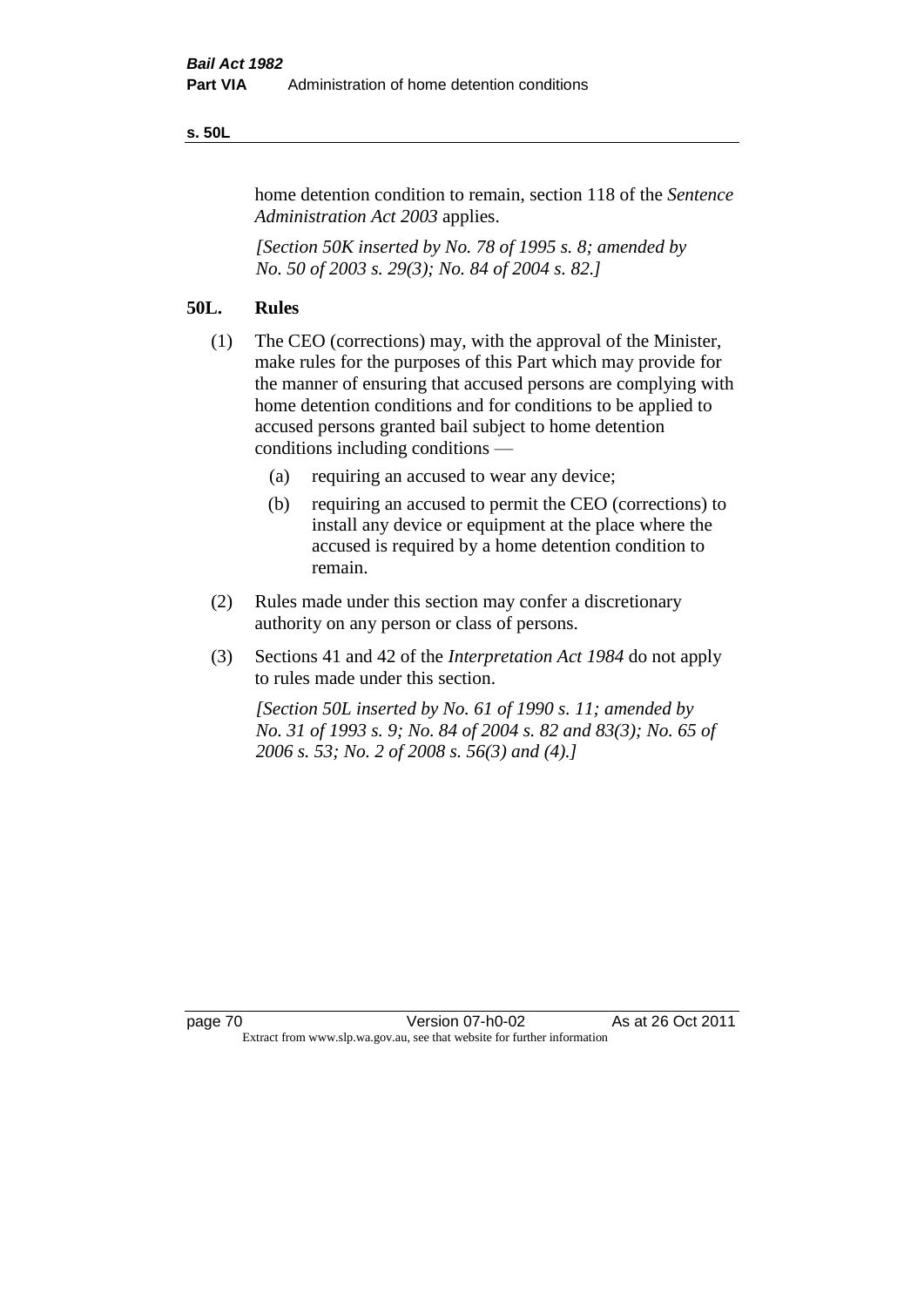# **Part VII — Enforcement of bail undertakings**

# **51. Offence to fail to comply with bail undertaking**

- (1) An accused who, without reasonable cause, fails to comply with the requirement of his bail undertaking mentioned in section 28(2)(a) commits an offence.
- (2) An accused who fails to comply with the requirement of his bail undertaking mentioned in section 28(2)(b) commits an offence.
- $(2a)$  An accused
	- (a) whose bail undertaking includes any condition imposed for a purpose mentioned in clause  $2(2)(c)$  or (d) of Part D of Schedule 1; and
	- (b) who fails to comply with the condition,

commits an offence.

- (3) An accused shall not be convicted in his absence of an offence against this section.
- (4) An accused who is charged with an offence against subsection (1) or (2) may be convicted of the other of those offences if that other offence is proved by the evidence.
- (5) A prosecution for an offence against subsection (1), (2) or (2a) may be brought at any time.
- (6) A person who is convicted of an offence against subsection (1), (2) or (2a) is liable to a fine not exceeding \$10 000 or imprisonment for a term not exceeding 3 years, or both.
- (7) A court which convicts an accused of an offence against this section may, in addition to any penalty which it may impose, order that the accused pay such sum as it may fix in or towards defraying the costs and expenses of and consequent upon his apprehension following the failure to comply with his bail undertaking for which he was convicted.

As at 26 Oct 2011 Version 07-h0-02 page 71 Extract from www.slp.wa.gov.au, see that website for further information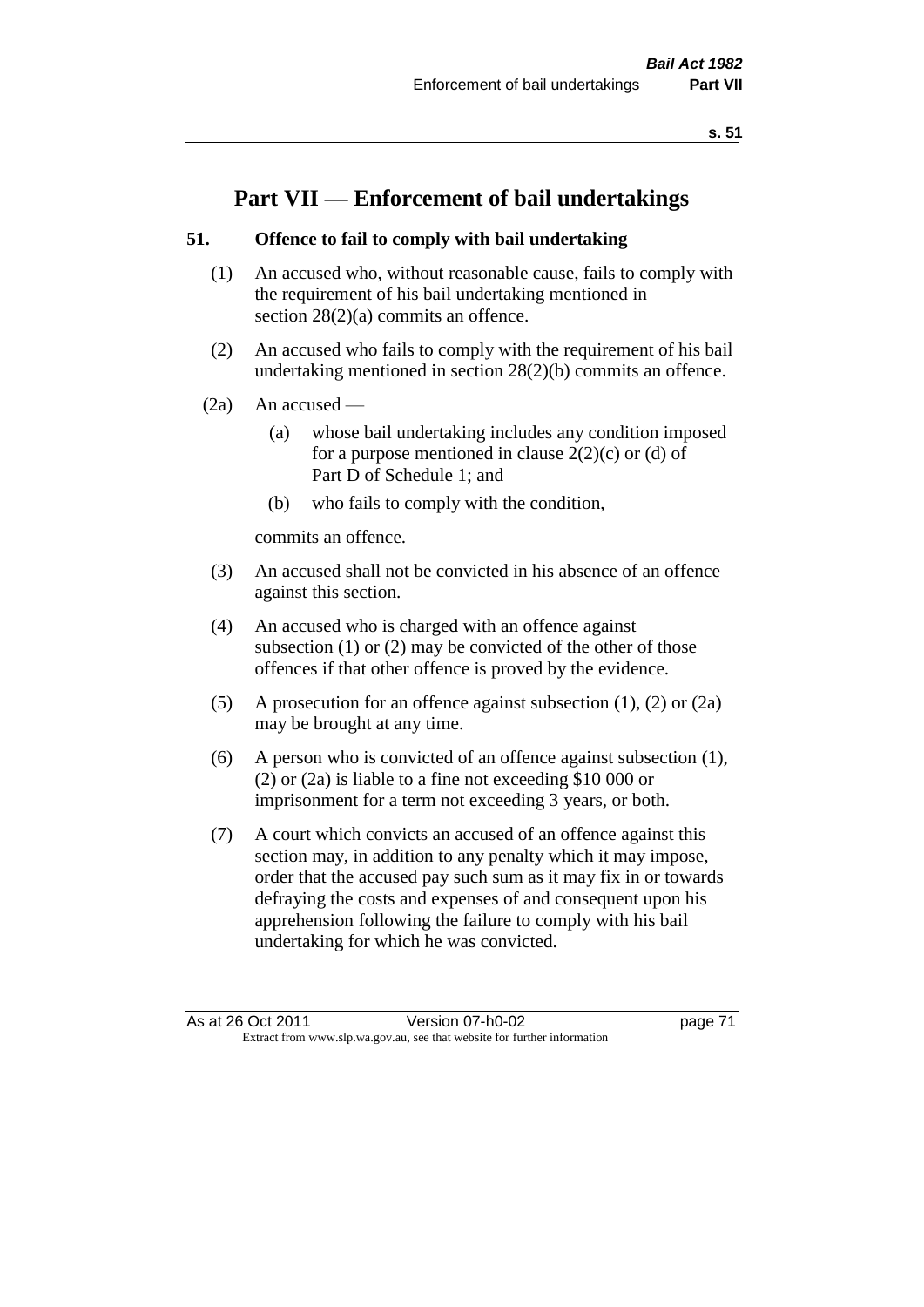#### **s. 51A**

- (8) An order made under subsection (7)
	- (a) shall specify to whom and in what manner the sum shall be paid; and
	- (b) may be enforced as though the sum were a penalty imposed under this section.

*[Section 51 amended by No. 54 of 1998 s. 9; No. 59 of 2004 s. 141; No. 84 of 2004 s. 11 and 82; No. 6 of 2008 s. 18(3).]*

# **51A. Proceedings before courts of summary jurisdiction for an offence under s. 51**

- (1) This section applies for the purpose of prosecuting an offence against section  $51(1)$ ,  $(2)$  or  $(2a)$  where the court before which the accused is bound to appear at the time when the accused fails to comply with the accused's bail undertaking is a court of summary jurisdiction.
- (2) Where this section applies, the prosecution shall be commenced and conducted by the person who was conducting the proceedings in which the accused failed to comply with the accused's bail undertaking or by a police officer.
- (3) Where this section applies, the registrar of the court before which the accused was bound to appear shall cause to be issued to the Commissioner of Police a certificate under section 64 as to the accused's failure to appear.

*[Section 51A inserted by No. 6 of 2008 s. 31(1).]*

# **52. Provisions as to summary proceedings before superior courts for an offence under s. 51**

(1) This section applies, notwithstanding any other Act, for the purpose of prosecuting an offence against section 51(1), (2) or (2a) where the court before which the accused is bound to appear at the time when he fails to comply with his bail undertaking is the Supreme Court or the District Court.

page 72 Version 07-h0-02 As at 26 Oct 2011 Extract from www.slp.wa.gov.au, see that website for further information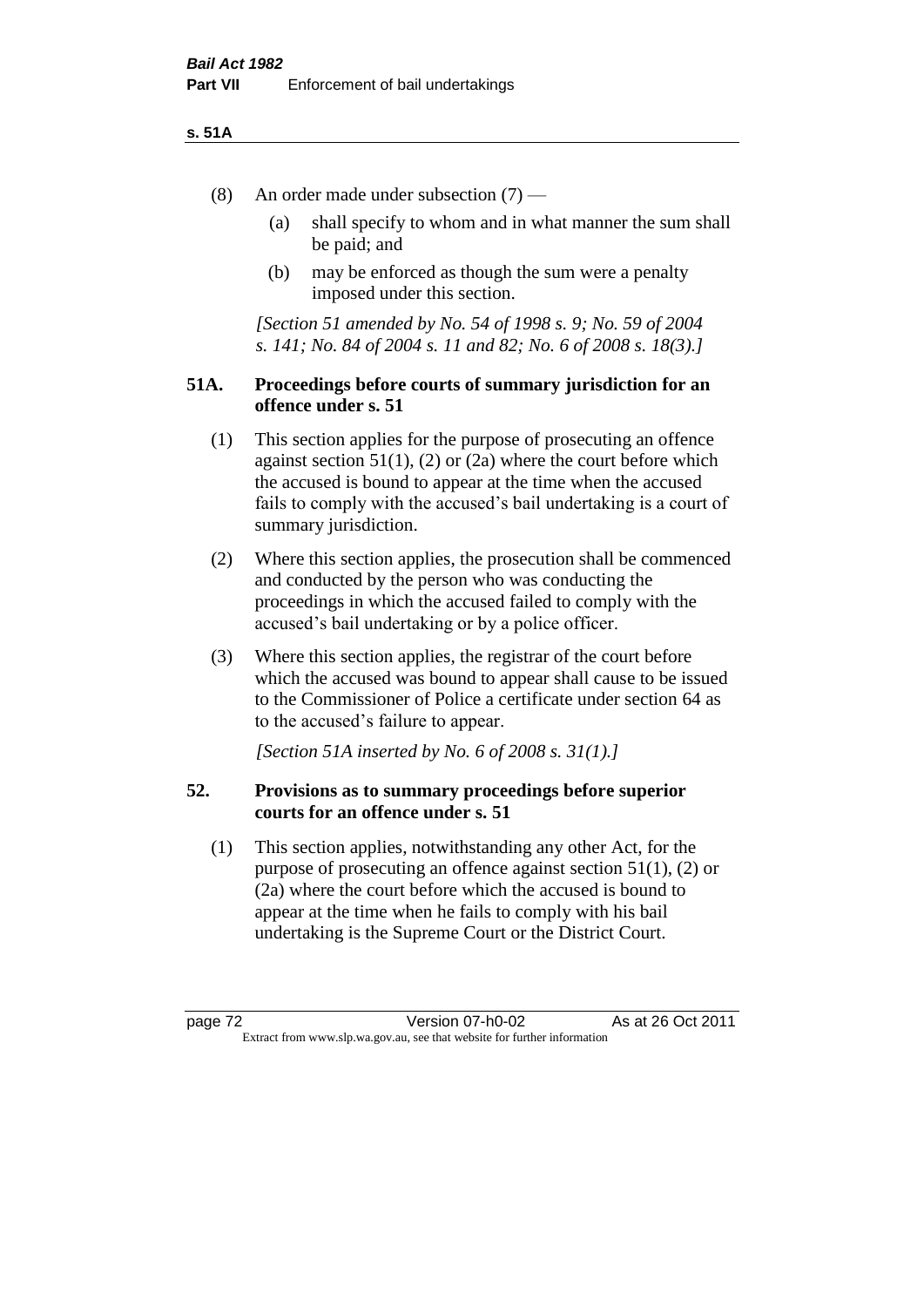- (2) Where this section applies, the accused shall be dealt with summarily for the offence and shall be so dealt with —
	- (a) by a judge of the Supreme Court in any case where the accused was bound to appear before the General Division of the Supreme Court;
	- (ab) by a judge of appeal in any case where the accused was bound to appear before the Court of Appeal;
	- (b) by a judge of the District Court in any case where the accused was bound to appear before that Court.
- (3) A prosecution for an offence which is to be dealt with under this section shall be commenced by the authorised officer (as defined in section 80 of the *Criminal Procedure Act 2004*) who was conducting the proceedings in which the accused failed to comply with his bail undertaking or by a police officer —
	- (a) where subsection  $(2)(a)$  or (ab) applies, in the Supreme Court; and
	- (b) where subsection (2)(b) applies, in the District Court.
- (3a) Where this section applies, a person authorised under subsection (3b) shall cause to be issued to the Commissioner of Police a certificate under section 64 as to the accused's failure to appear.
- (3b) The Chief Justice, in respect of cases where the court before which the accused was bound to appear is the Supreme Court, and the Chief Judge, in respect of cases where the court before which the accused was bound to appear is the District Court, may authorise a person or persons, by name or office, to perform the function referred to in subsection (3a).
- (3c) A prosecution that has been commenced under subsection (3) by a police officer shall be conducted by the Director of Public Prosecutions.
- (4) Subject to section 51(3) and (5), a prosecution for an offence which is to be dealt with under this section is to be commenced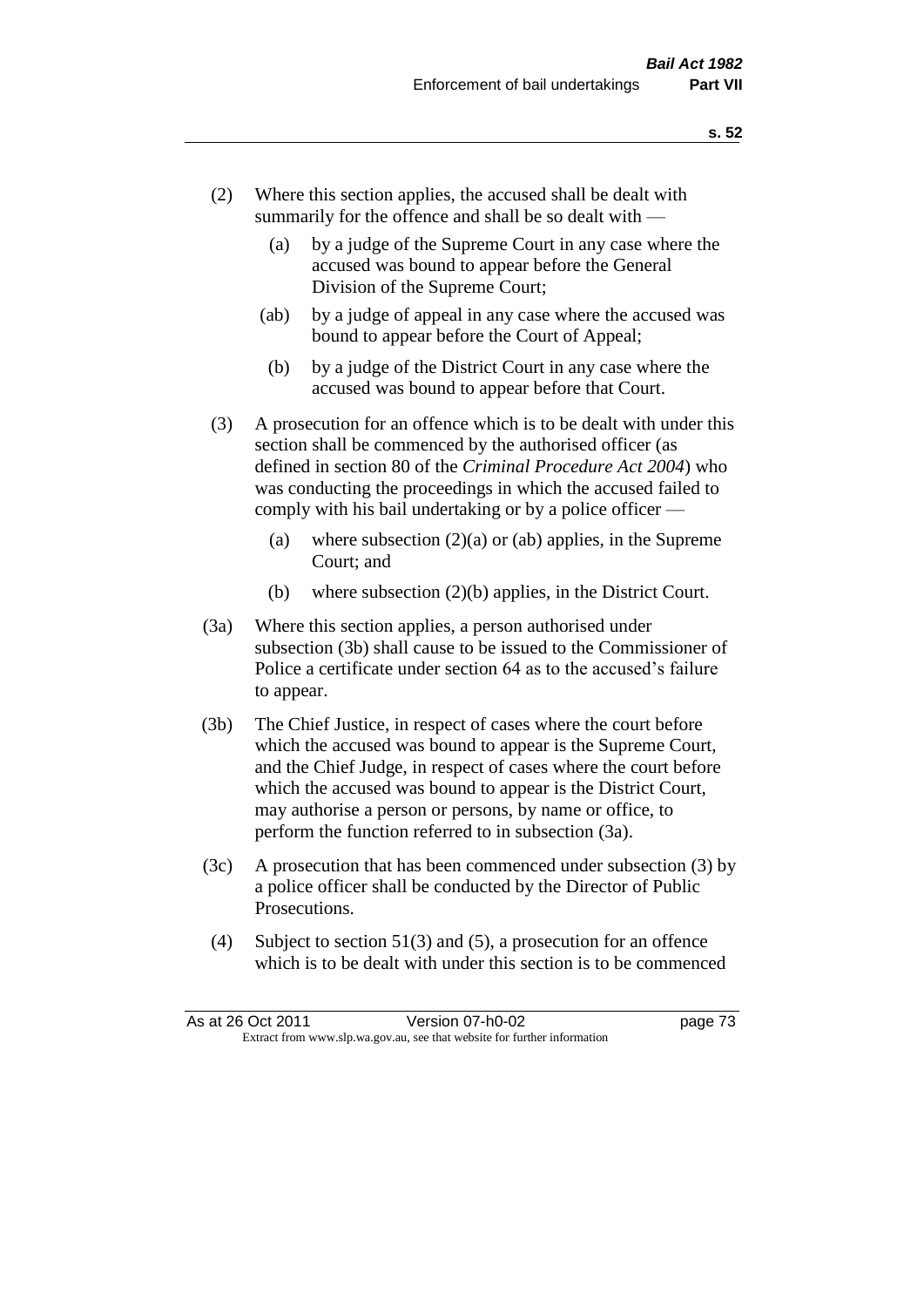and conducted under the *Criminal Procedure Act 2004* as if it were a prosecution of a simple offence in a court of summary jurisdiction, but —

- (a) no fees shall be charged by the Supreme Court or District Court for or in respect of any act or proceeding that relates to the prosecution; and
- (b) the Supreme Court or District Court cannot order a party to the prosecution to pay another party's costs of or relating to the prosecution, except under section 166(2) of the *Criminal Procedure Act 2004*.
- (5) If under section 51(6) or (7) the Supreme Court or the District Court imposes a pecuniary penalty the court may make an order under section 59 of the *Sentencing Act 1995* in respect of the amount payable.

*[Section 52 amended by No. 92 of 1994 s. 6; No. 78 of 1995 s. 8; No. 54 of 1998 s. 10; No. 45 of 2004 s. 28(2) and (4); No. 59 of 2004 s. 141; No. 84 of 2004 s. 11 and 82; No. 2 of 2008 s. 56(5); No. 6 of 2008 s. 32(1) and (2).]* 

# **53. Appeals against decisions made under s. 52**

- (1) A person who is dissatisfied with a decision (as defined in section 6 of the *Criminal Appeals Act 2004*) made under section 52 may, with the leave of the Court of Appeal, appeal against it.
- (2) For the purposes of subsection (1), Part 2 of the *Criminal Appeals Act 2004*, with any necessary changes, applies as if —
	- (a) the decision referred to in subsection (1) were a decision of a court of summary jurisdiction;
	- (b) a reference in that Part to a court of summary jurisdiction were a reference to the court that made the decision referred to in subsection (1); and
	- (c) a reference in that Part to commencing an appeal were a reference to applying for leave to appeal.

**s. 53**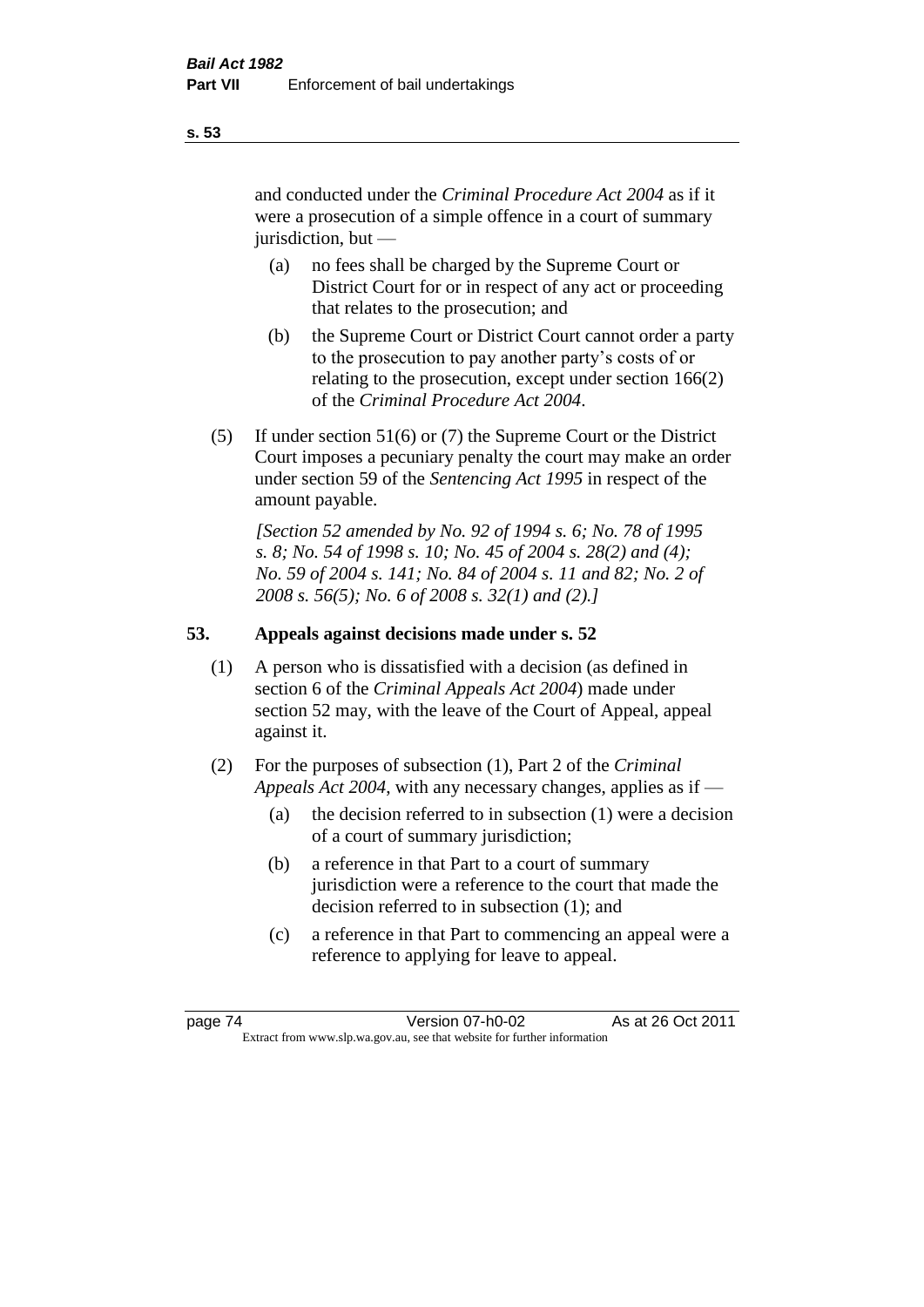(3) Despite section 13(1) of the *Criminal Appeals Act 2004*, the appeal is to be dealt with by the Court of Appeal.

*[Section 53 inserted by No. 45 of 2004 s. 28(3); amended by No. 84 of 2004 s. 11 and 82.]*

# **54. Accused on bail may be taken before a judicial officer for variation or revocation of bail**

(1a) In this section —

*relevant officer* means —

- (a) if the court before which the accused is required to appear is the District Court, the Supreme Court or the Court of Appeal — the prosecutor; or
- (b) in any other case the prosecutor or a police officer.
- (1) Where an accused has been released on bail the relevant officer may cause the accused to appear before an appropriate judicial officer to show cause why the accused's bail should not be varied or revoked if the relevant officer —
	- (a) has reasonable grounds to believe, or is notified in writing by a surety for the accused that the surety has reasonable grounds to believe, that the accused —
		- (i) is not likely to comply with any requirement of his bail undertaking mentioned in section  $28(2)(a)$  or (b);
		- (ii) is, or has been, or is likely to be in breach of any condition of his bail undertaking mentioned in section  $28(2)(c)$ ; or
		- (iii) is, or has been, in breach of a home detention condition mentioned in section 28(2)(d);
	- (b) has reasonable grounds to believe that
		- (i) any surety for the accused's appearance is no longer suitable under section 39 to be a surety, or is dead;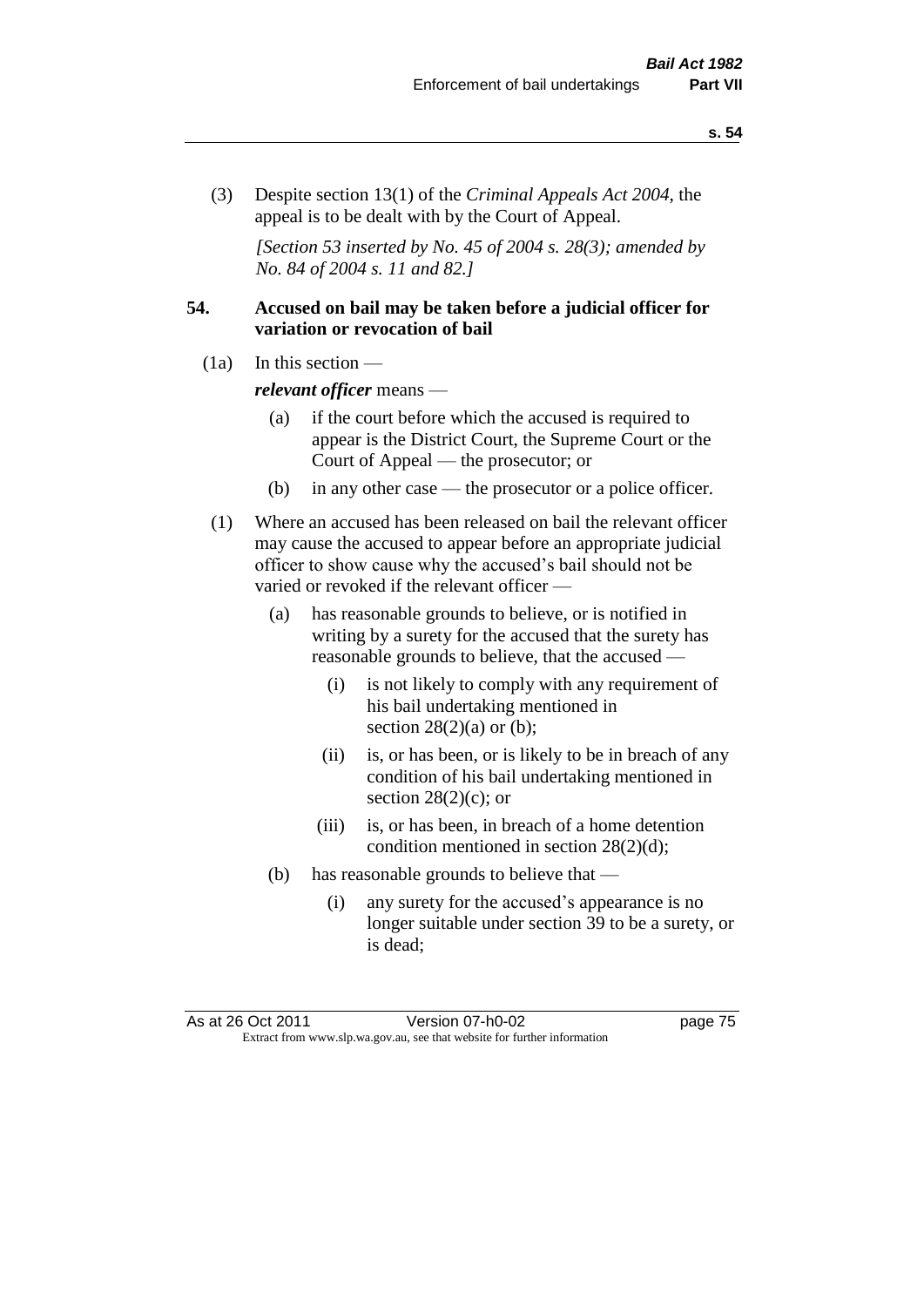|     | (11)  | for any reason any security required under Part D<br>of Schedule 1 is no longer sufficient; or                                                                                     |
|-----|-------|------------------------------------------------------------------------------------------------------------------------------------------------------------------------------------|
|     | (iii) | in a case where the accused has been granted bail<br>for the purposes of an appeal, the accused has<br>discontinued the appeal or has not prosecuted it<br>with all due diligence. |
| (2) |       | For the purposes of causing an accused to appear before an<br>appropriate judicial officer as provided in subsection $(1)$ —                                                       |

- (a) a police officer may arrest the accused without warrant and bring the accused before an appropriate judicial officer; or
- (b) the relevant officer may apply to an appropriate judicial officer for a summons or warrant on any ground specified in subsection  $(1)$ .
- (2a) A police officer shall not exercise the power conferred by subsection (2)(a) unless the police officer is the relevant officer or is requested in writing to do so by the relevant officer.
- (3) An application under subsection (2)(b) must be made, and proceedings on it are to be conducted —
	- (a) in a court of summary jurisdiction in accordance with regulations made under the *Criminal Procedure Act 2004*;
	- (b) in the Supreme Court or the District Court in accordance with rules of court made under the *Criminal Procedure Act 2004*.
- (4) An accused arrested under this section shall be taken as soon as is practicable before an appropriate judicial officer unless he is arrested less than 24 hours before the time at which he is due to appear in accordance with his bail undertaking, in which case he shall be held in custody and brought before an appropriate judicial officer at that time.

**s. 54**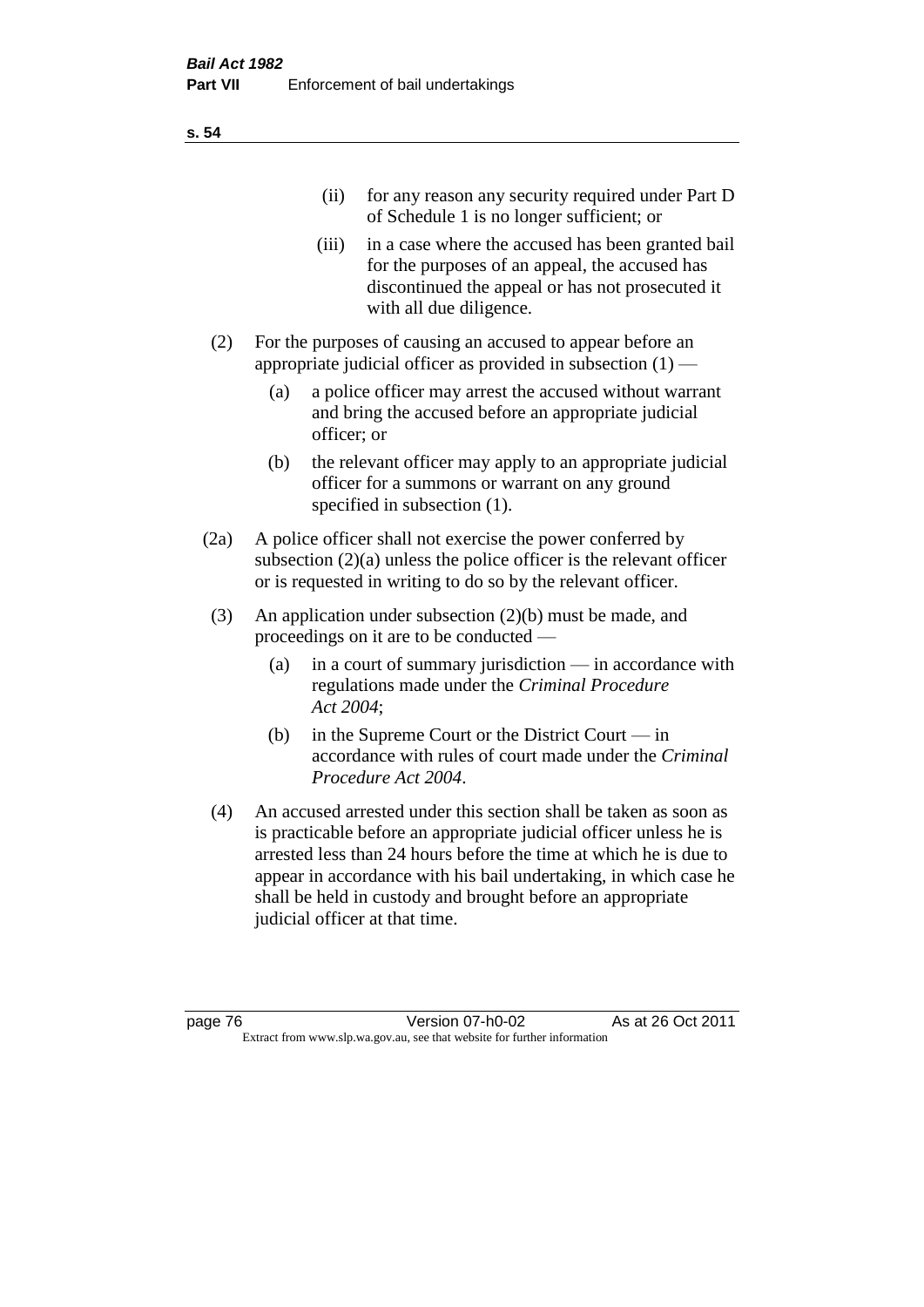- $(5)$  If
	- (a) the court before which the accused is required to appear is the District Court, the Supreme Court or the Court of Appeal; and
	- (b) a police officer is satisfied that because of the urgency of the case it is not practicable for the prosecutor to exercise the power conferred by subsection (1),

the police officer may exercise that power.

(6) If a police officer, acting under subsection (5), exercises the power conferred by subsection (1), the police officer is to be regarded as the relevant officer for the purposes of this section.

*[Section 54 amended by No. 33 of 1989 s. 18; No. 61 of 1990 s. 12; No. 45 of 1993 s. 12; No. 59 of 2004 s. 141; No. 84 of 2004 s. 9, 11 and 82; No. 6 of 2008 s. 33(1)-(4).]* 

# **54A. Accused on committal may be taken before court by which committed**

- (1) This section applies to an accused
	- (a) who has been released on bail following the accused's committal to the District Court or the Supreme Court to be tried (otherwise than for murder) or sentenced or otherwise dealt with; and
	- (b) who has not made an appearance in that court on the committal; and
	- (c) who, in the opinion of the relevant officer under section 54, should be made to show cause in terms of subsection (1) of that section.
- (2) The relevant officer may, under section 54, cause an accused to whom this section applies to appear before a judicial officer who is empowered to exercise jurisdiction in the court in which the committal order was made, instead of before an appropriate judicial officer.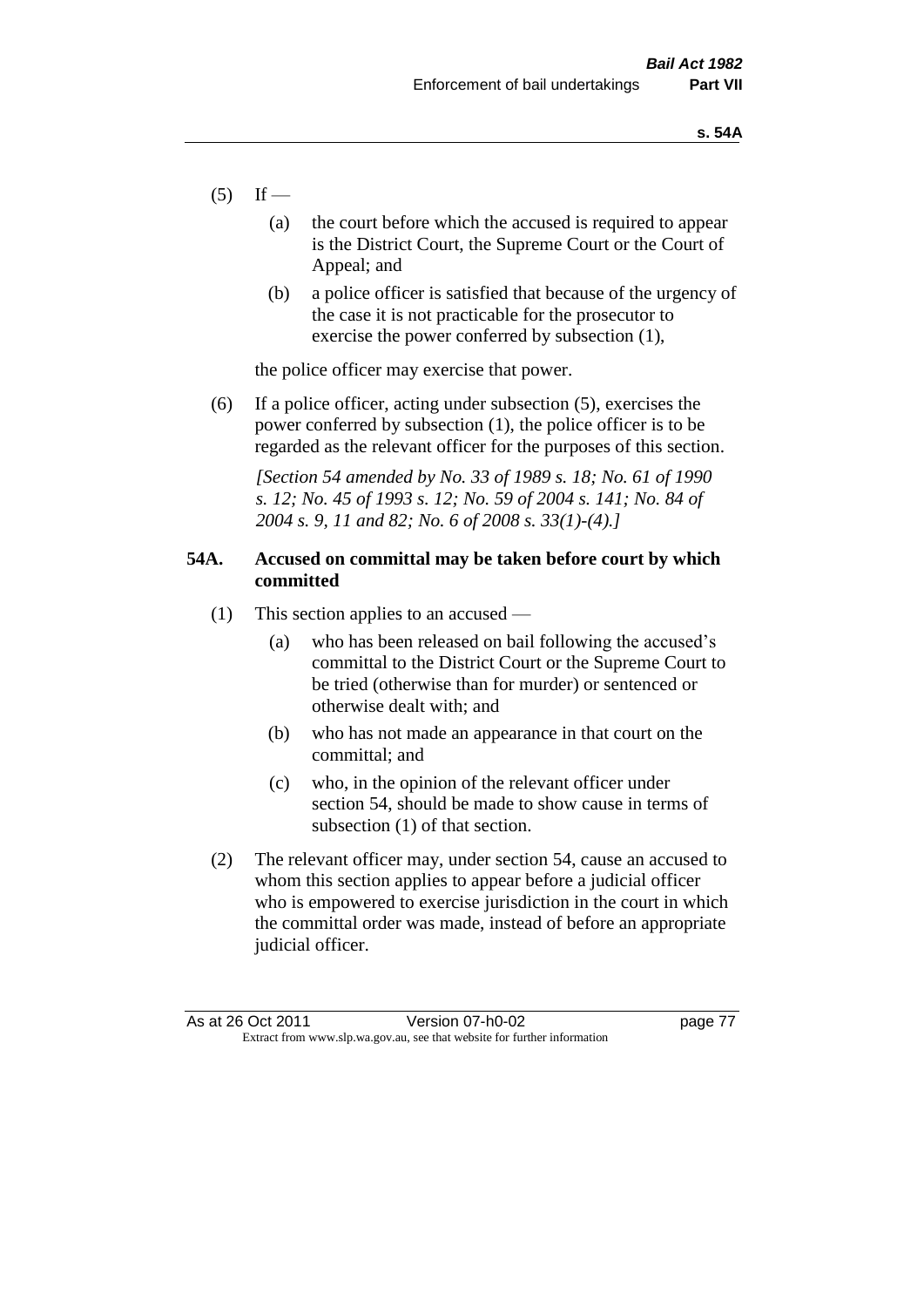# (3) A judicial officer before whom an accused so appears is to be regarded as an appropriate judicial officer for the purposes of section 54(2).

- (4) A judicial officer before whom an accused so appears is not obliged to exercise any power conferred by section 55 but may refuse to do so and direct the relevant officer to cause the accused to appear before an appropriate judicial officer.
- (5) A relevant officer shall comply with a direction given to that officer under subsection (4).

*[Section 54A inserted by No. 6 of 2008 s. 34; amended by No. 29 of 2008 s. 24(6).]*

# **55. Powers of judicial officer to revoke or vary bail**

- (1) If the judicial officer before whom an accused appears under section 54 is satisfied that —
	- (a) the accused is not likely to comply with any requirement of his bail undertaking mentioned in section 28(2)(a) or (b);
	- (b) he is, or has been, or is likely to be, in breach of any condition of his bail undertaking mentioned in section  $28(2)(c)$ ;
	- (ba) he is, or has been, in breach of a home detention condition mentioned in section 28(2)(d); or
		- (c) any of the grounds set out in section  $54(1)(b)$  has been established,

# he may —

- (d) revoke the bail and remand the accused in custody to appear at the time and place specified, or deemed by section 31(3) to be specified, in his bail undertaking; or
- (e) revoke the bail and grant fresh bail to the accused in accordance with this Act, other than clause 2 of Part B of Schedule 1.

#### **s. 55**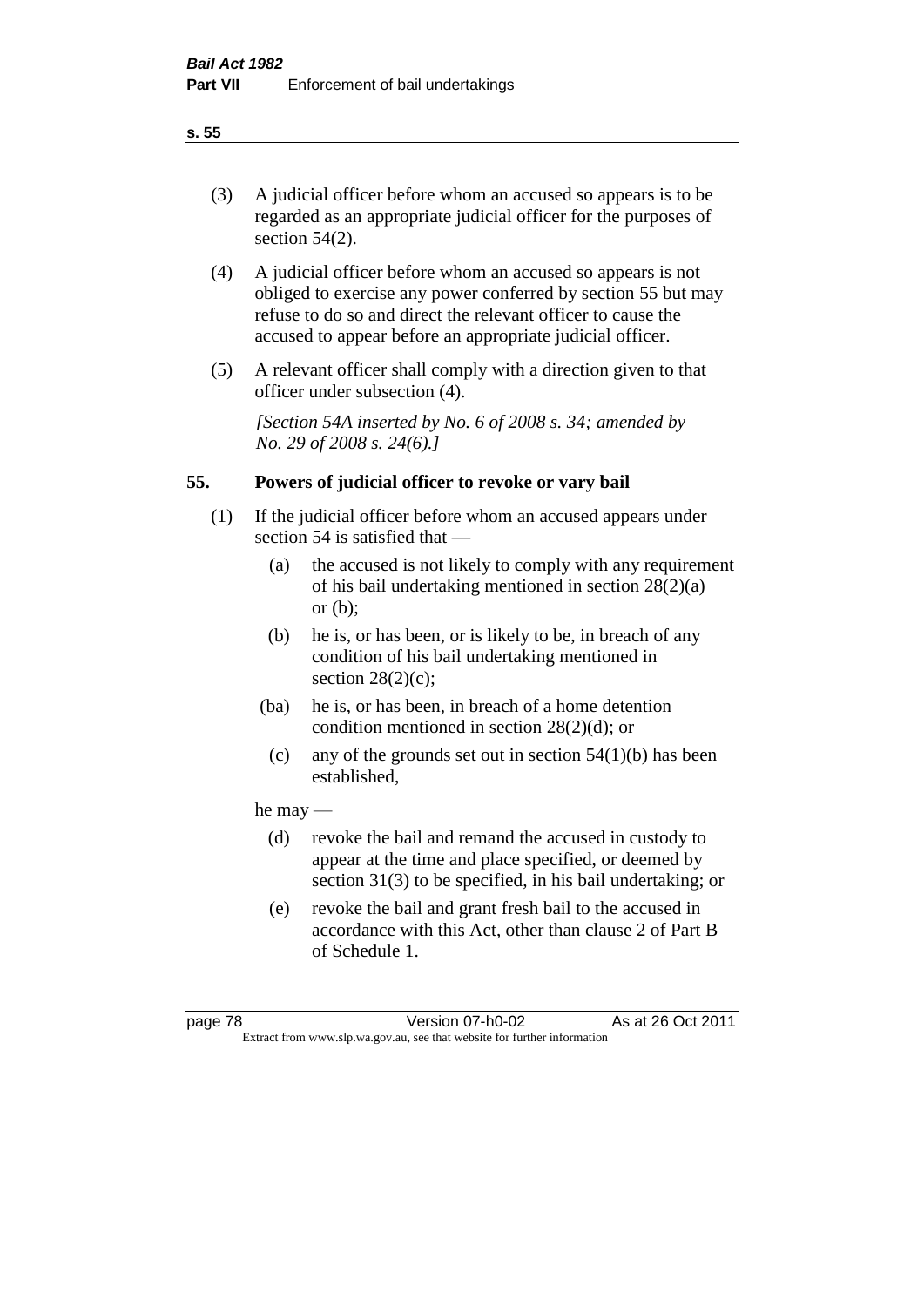(2) If the judicial officer before whom the accused so appears is not satisfied as to any of the matters mentioned in subsection (1)(a), (b), or (c) he shall release the accused on his existing bail undertaking and, with the consent in writing of the surety, on any existing surety undertaking.

*[Section 55 amended by No. 61 of 1990 s. 13; No. 45 of 1993 s. 12; No. 84 of 2004 s. 82.]* 

#### *[56. Deleted by No. 6 of 2008 s. 35.]*

#### **57. Forfeiture of money under bail undertaking**

- (1) Where an accused is convicted of an offence against section  $51(1)$ , (2) or (2a), the court by which he is convicted shall, whether or not an application is made therefor by the prosecutor, order that the full amount agreed to be forfeited, in the accused's bail undertaking, be forfeited to the State.
- (2) Notwithstanding subsection (1), the court may decline to make an order thereunder or may order forfeiture in part only where the accused shows to the satisfaction of the judicial officer —
	- (a) that, by reason of a change of circumstances since the bail undertaking was entered into, an order for forfeiture, or for forfeiture in full (as the case may be), would cause excessive hardship to the accused or his dependants; and
	- (b) that such hardship would not be relieved by the exercise of one of the powers conferred by section 59.
- (3) Without prejudice to the recovery of such an amount as a civil debt due to the State, any amount to be paid under an order made under this section is to be paid, and its payment may be enforced under Part 5 of the *Fines, Penalties and Infringement Notices Enforcement Act 1994*, unless an order has been made under subsection (4).
- (4) If under this section the Supreme Court or the District Court makes an order requiring the payment of money, the court may make an order under section 59 of the *Sentencing Act 1995* in

| As at 26 Oct 2011 | Version 07-h0-02                                                         | page 79 |
|-------------------|--------------------------------------------------------------------------|---------|
|                   | Extract from www.slp.wa.gov.au, see that website for further information |         |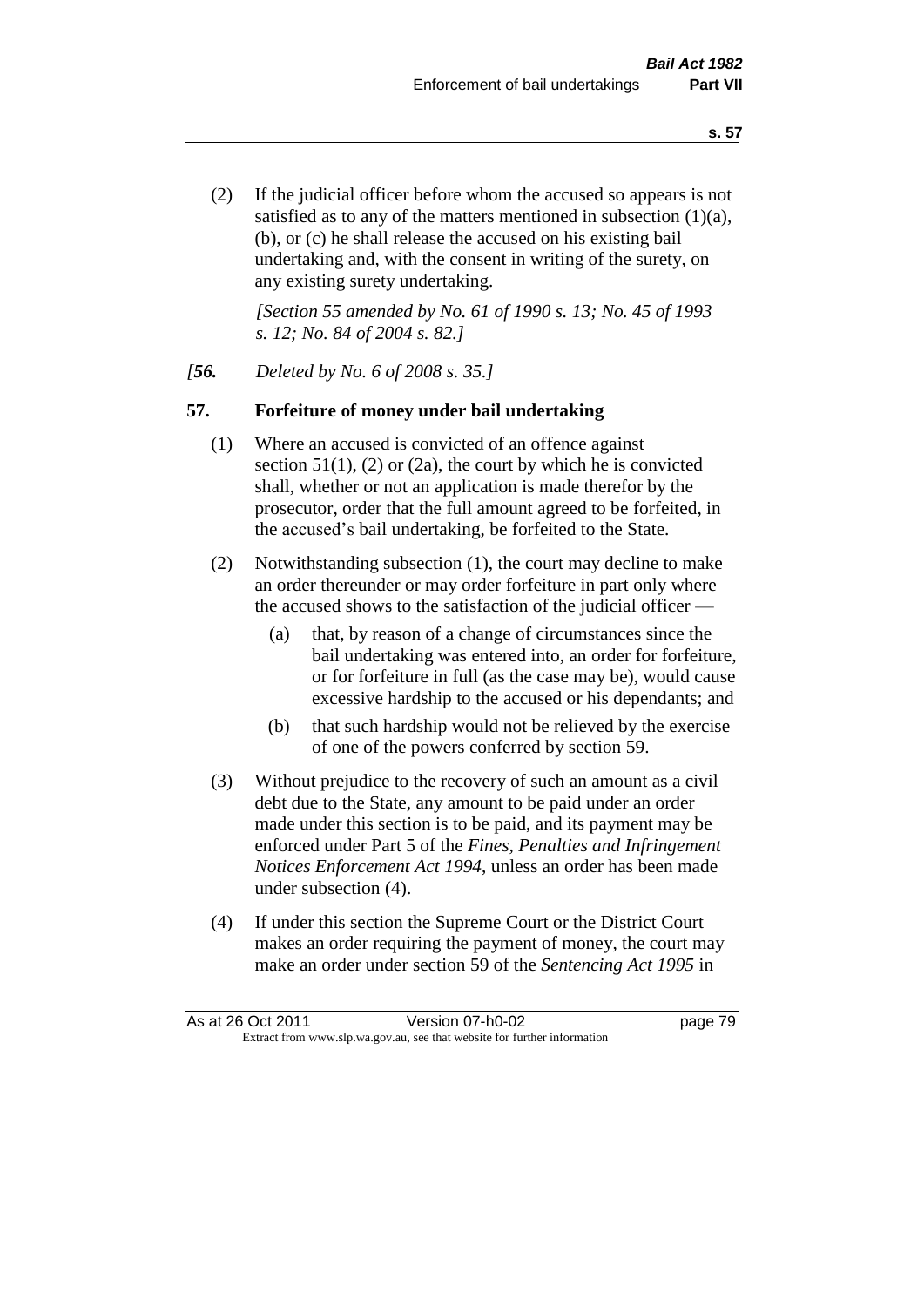respect of the amount payable and for that purpose that section, with any necessary changes, applies as if the amount were a fine imposed on the accused.

*[Section 57 amended by No. 74 of 1984 s. 19; No. 92 of 1994 s. 7; No. 78 of 1995 s. 8; No. 54 of 1998 s. 11; No. 65 of 2003 s. 121(3); No. 84 of 2004 s. 82.]* 

# **58. Automatic forfeiture on expiration of one year after absconding**

- (1) If after the expiration of one year from the day on which the accused is required to appear in court in accordance with the requirement of his bail undertaking mentioned in section  $28(2)(a)$  he has not —
	- (a) been arrested under section 59B; or
	- (b) appeared in court in accordance with the requirement of his bail undertaking mentioned in section 28(2)(b); or
	- (c) otherwise surrendered himself or been taken into custody to be dealt with on the charge or charges for which the bail undertaking was entered into,

the full amount specified in the bail undertaking shall, on the expiration of the said period, be forfeited to the State by virtue of this section without any order of the court or other formality.

(2) Upon the occurrence of a forfeiture under subsection (1) any security given by the accused may be resorted to by the State as if an order of forfeiture had been made under section 57(1).

*[Section 58 amended by No. 65 of 2003 s. 121(3); No. 84 of 2004 s. 82; No. 6 of 2008 s. 18(3) and 36(2).]*

**s. 58**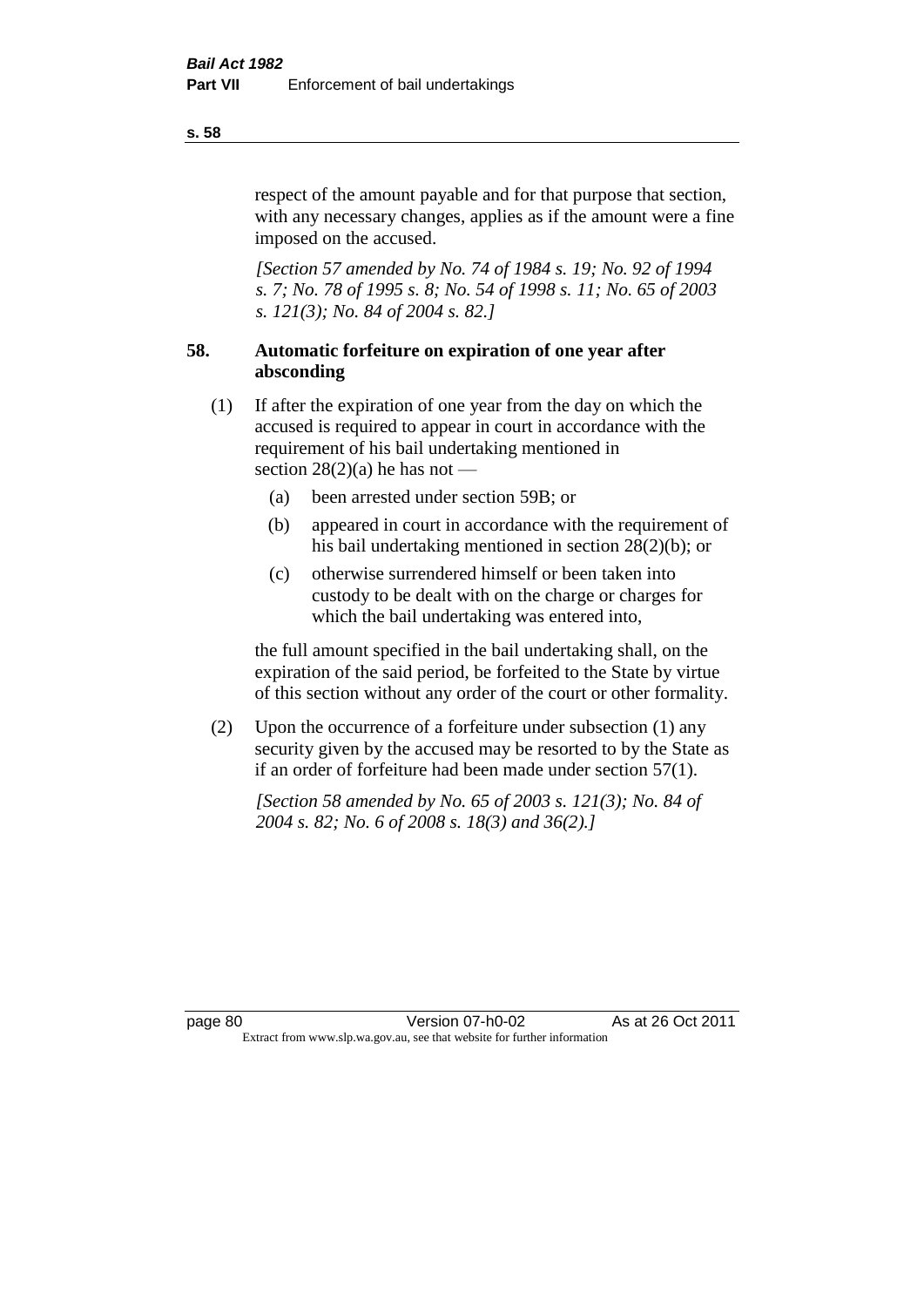# **Part VIII — Miscellaneous**

# **59. Further power of judicial officer in relation to enforcement of undertakings**

A court or an appropriate judicial officer who makes an order for forfeiture under section 49 or 57 may, when doing so, or at any time thereafter, further order —

- (a) that payment of any sum be made by specified instalments or be postponed to a specified date;
- (b) that any security given be applied in or towards payment of the sum forfeited; or
- (c) that the accused or the surety, as the case may be, do all such things and execute all such documents as may be necessary, or as may be specified in the order, for the purpose of vesting any security in the State or enabling the State to realize the same or to resort thereto to recover the sum forfeited,

and the court or an appropriate judicial officer may at any time vary or revoke an order made under paragraph (a), (b), or (c).

*[Section 59 amended by No. 65 of 2003 s. 121(3); No. 84 of 2004 s. 82.]*

# **59A. Where bail dispensed with, accused may be taken before judicial officer for reconsideration of matter**

- $(1)$  In this section *relevant officer* has the meaning given in section 54(1a).
- (2) Where the requirement for bail has been dispensed with for an accused under section 7A, the relevant officer may cause the accused to appear before an appropriate judicial officer for reconsideration of the matter, if the relevant officer has reasonable grounds to believe that the accused is not likely to appear at the time and place specified in a notice under section 13A(3).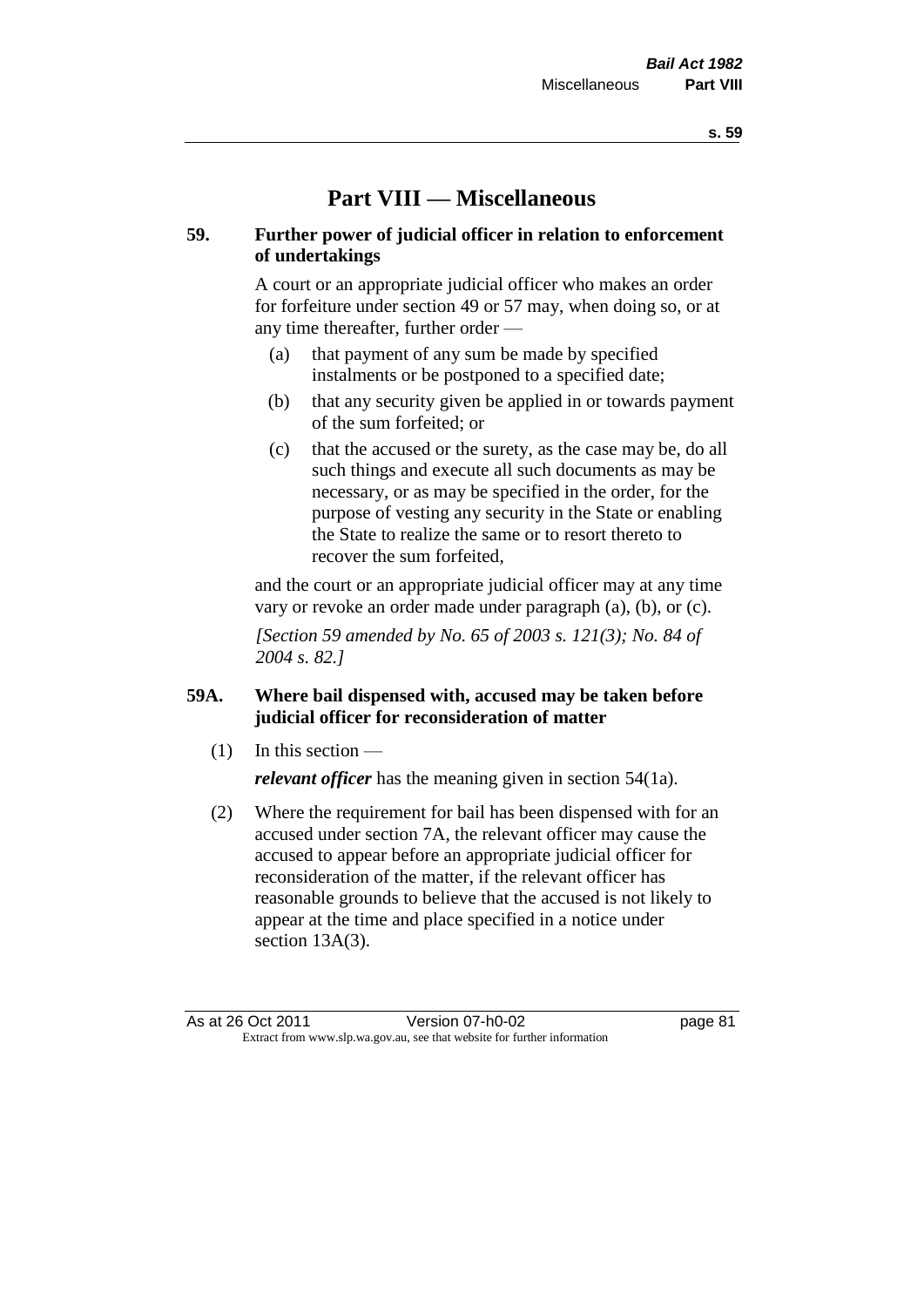- (3) Section 54(2), (2a), (3) and (4) apply, with necessary modifications, for the purposes of subsection (2).
- (4) The judicial officer before whom an accused appears under subsection (2) shall reconsider the accused's case and may, notwithstanding section 13 —
	- (a) again dispense with the requirement for bail; or
	- (b) grant bail; or
	- (c) refuse to grant bail,

in accordance with this Act, for the accused's appearance in court.

- $(5)$  If
	- (a) the court before which the accused is required to appear is the District Court, the Supreme Court or the Court of Appeal; and
	- (b) a police officer is satisfied that because of the urgency of the case it is not practicable for the prosecutor to exercise the power conferred by subsection (2),

the police officer may exercise that power.

(6) If a police officer, acting under subsection (5), exercises the power conferred by subsection (2), the police officer is to be regarded as the relevant officer for the purposes of this section.

*[Section 59A inserted by No. 6 of 2008 s. 36(1).]*

# **59B. Warrant for arrest of absconding accused**

Where —

(a) at any time after that specified in an accused's bail undertaking for an accused's appearance the accused has failed to comply with the requirements of the accused's bail undertaking mentioned in section  $28(2)(a)$  or (b); or

page 82 Version 07-h0-02 As at 26 Oct 2011 Extract from www.slp.wa.gov.au, see that website for further information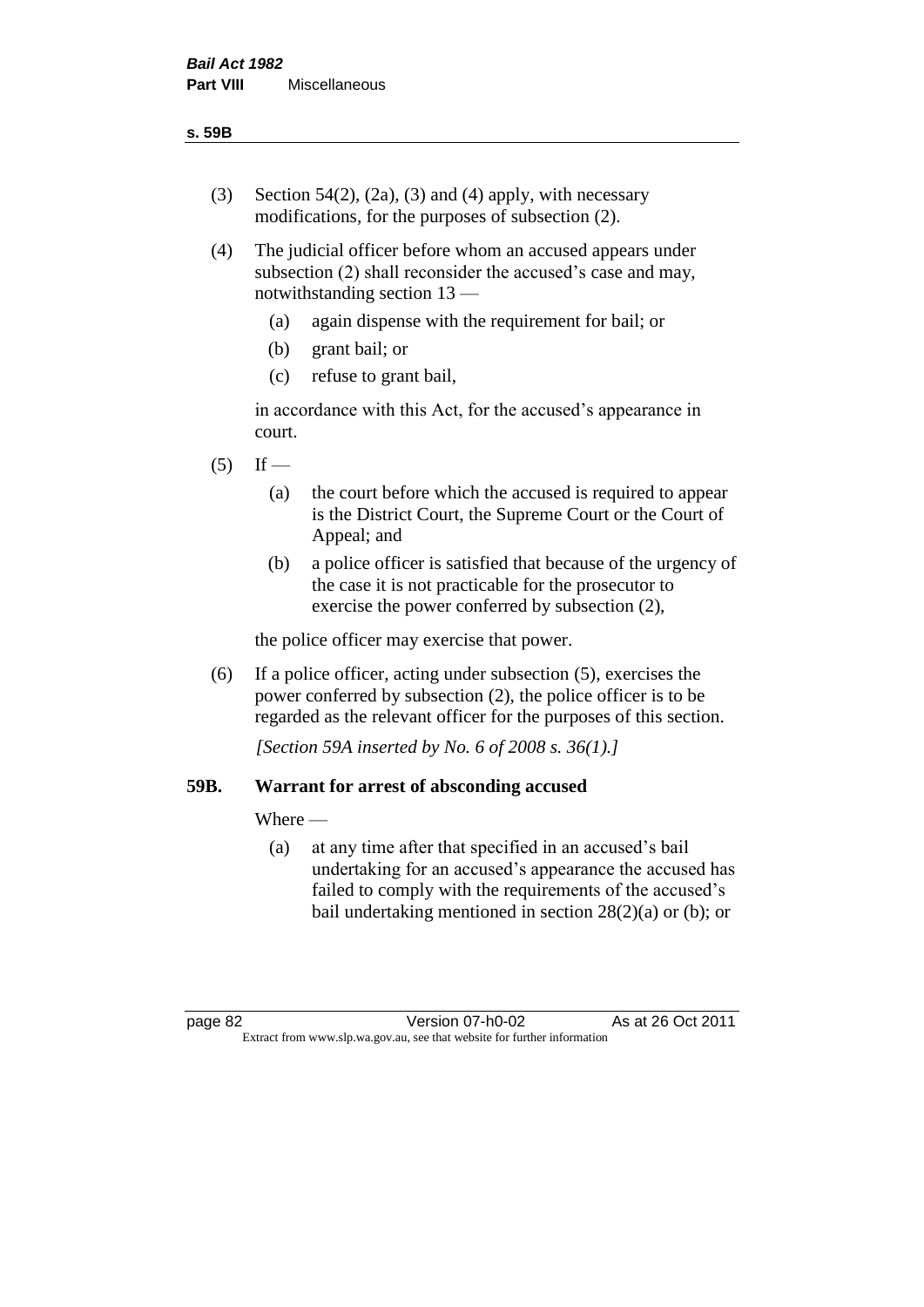(b) an accused has failed to appear at the time and place specified in a notice under section 13A(3).

the court before which the accused was required to appear may issue a warrant to arrest the accused and bring the accused before that court or a court of like jurisdiction.

*[Section 59B inserted by No. 6 of 2008 s. 36(1).]*

#### **60. Accused and surety to notify any change of address**

Where the residential address of —

- (a) an accused who has been released on bail or for whom the requirement for bail has been dispensed with; or
- (b) a surety,

changes from that appearing on his bail undertaking, surety undertaking or notice under section 13A(3), as the case may be, he shall forthwith, in writing, notify details of the change to the registrar of the court before which, at the time when the change occurs, the accused is required to appear, and if without reasonable cause he fails to do so he commits an offence.

#### Penalty: \$1 000.

*[Section 60 amended by No. 50 of 2003 s. 37(5); No. 59 of 2004 s. 141; No. 84 of 2004 s. 82; No. 6 of 2008 s. 37.]*

# **61. Offence of failing to bring arrested person before court or person able to grant bail**

- (1) A person to whom this section applies commits an offence if, having arrested another for an offence, he wilfully and without reasonable excuse fails to take that other person, or cause him to be taken, as soon as is practicable —
	- (a) before an authorised officer or judicial officer empowered by this Act to grant bail for that offence; or
	- (b) before a court.

Penalty: \$1 000 or imprisonment for 12 months or both.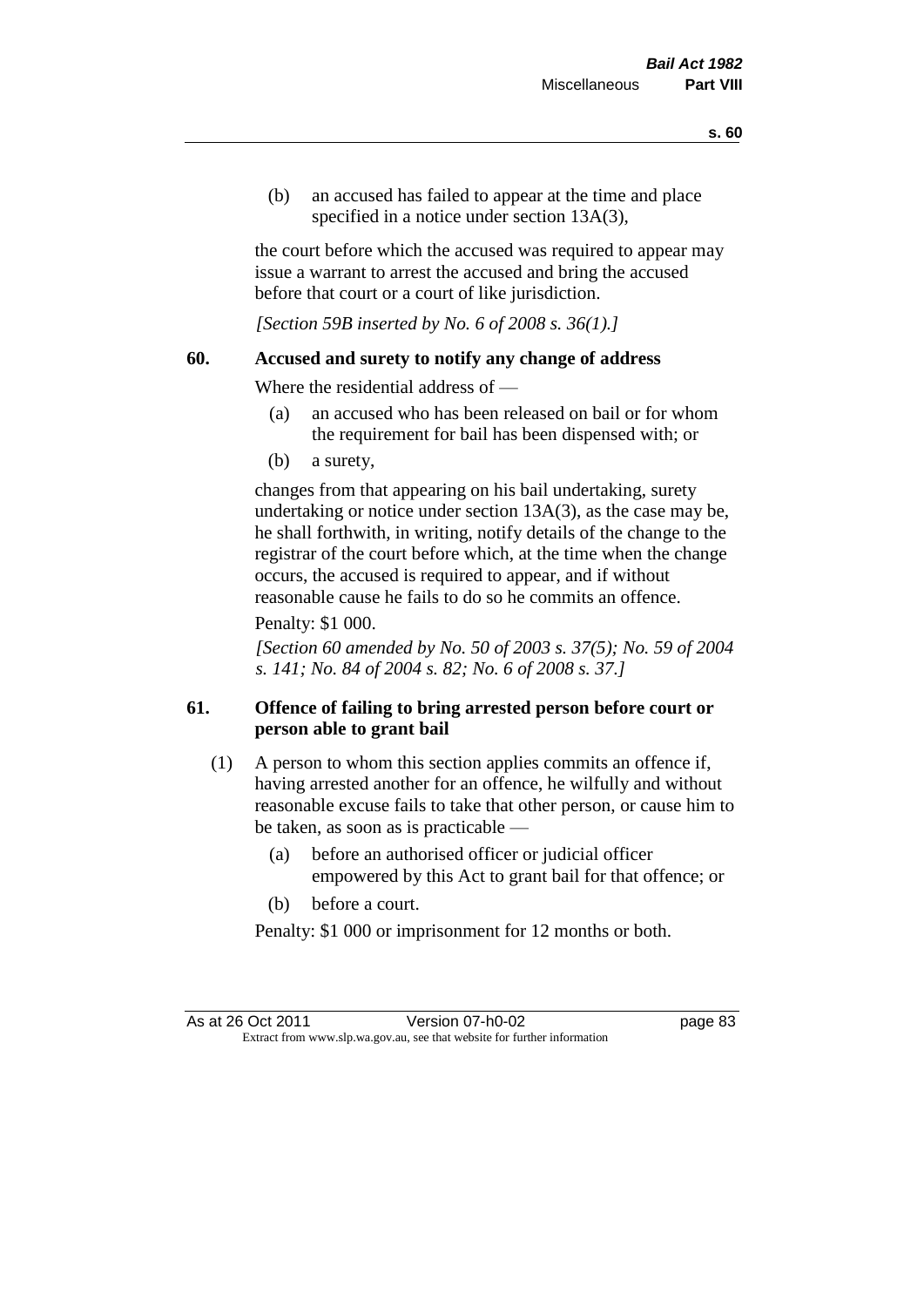#### **s. 62**

- (2) This section applies to a person who
	- (a) is not empowered by this Act to grant bail for the offence; or
	- (b) being so empowered, elects to act under section 6(7).

*[Section 61 amended by No. 15 of 1988 s. 17; No. 59 of 2006 s. 4(4); No. 6 of 2008 s. 38.]* 

# **62. Offence to give false information for bail purposes**

A person who for the purpose of obtaining —

- (a) a grant of bail for himself or a variation of the terms and conditions thereof; or
- (b) approval of himself as a surety,

makes any statement which he knows is false in a material particular, or recklessly makes any statement which is false in a material particular, commits an offence.

Penalty: \$1 000 or imprisonment for 12 months or both.

#### **63. Protection of persons carrying out this Act**

A person shall not be liable in civil proceedings on account of anything done, or omitted to be done, by him in good faith in the course of carrying out any provision of this Act, or purporting to be so done or omitted; but the liability (if any) of any other person (including the State or the Commonwealth) as his employer is not affected by this section and shall be determined as if it had not been passed.

*[Section 63 amended by No. 65 of 2003 s. 121(4).]*

#### **64. Evidence of non-appearance etc. by an accused**

Where it is required for the purposes of this Act to prove —

(a) that an accused did not appear before a particular court, at a particular place, on a particular day, at a particular time or during a particular period; or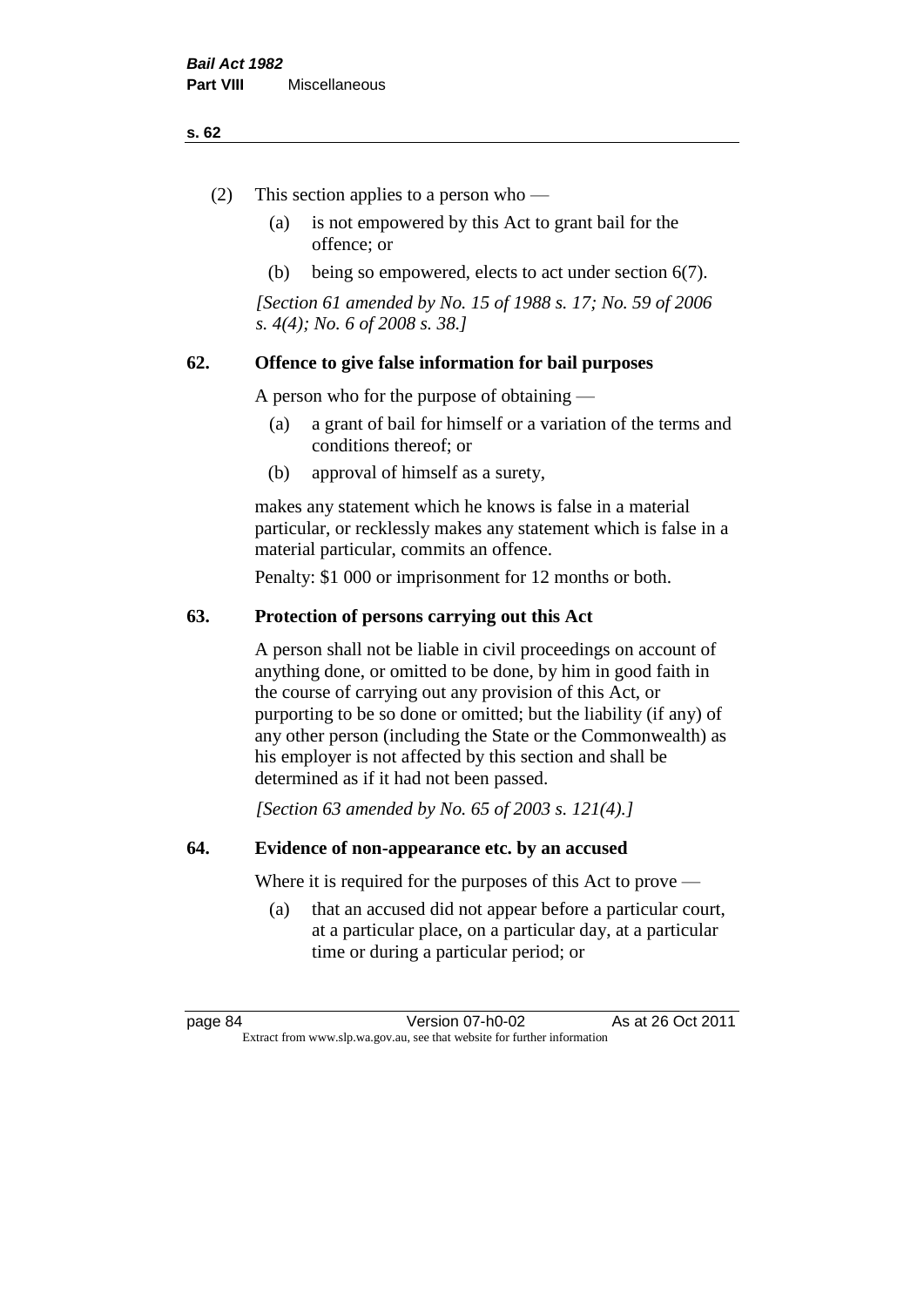(b) the day, time or period when or during which an accused did appear before a particular court at a particular place,

a certificate as to any such matter, purporting to be signed by a judicial officer or registrar of the court before which the accused was required to appear, shall be evidence of the matter so certified.

*[Section 64 amended by No. 59 of 2004 s. 141; No. 84 of 2004 s. 82.]* 

# **65. Bail undertakings by minors**

A bail undertaking entered into by a person who is under the age of 18 years shall bind him as if he were of full age.

#### **66. Abolition of other powers to grant bail**

- (1) Any power or duty that, at the commencement of this Act, exists apart from statute to grant bail to an accused awaiting an appearance in court for an offence, is abolished.
- (2) Subsection (1) has effect notwithstanding anything in section 16 of the *Supreme Court Act 1935*.
- (3) In subsection (1) *statute* means an Act of the Parliament of Western Australia, other than the *Supreme Court Act 1935*.

*[Section 66 amended by No. 84 of 2004 s. 82.]*

#### **66A. Delegation by registrar**

- (1) The registrar of a court may, either generally or as otherwise provided by the instrument of delegation, by instrument signed by him, delegate to an officer of that court any function conferred on him by or under this Act other than —
	- (a) this power of delegation; or
	- (aa) a function conferred by section  $11(3)$  or  $36(1)(a)$ ; or
	- (b) any function that a judicial officer has required him to perform personally.

As at 26 Oct 2011 Version 07-h0-02 page 85 Extract from www.slp.wa.gov.au, see that website for further information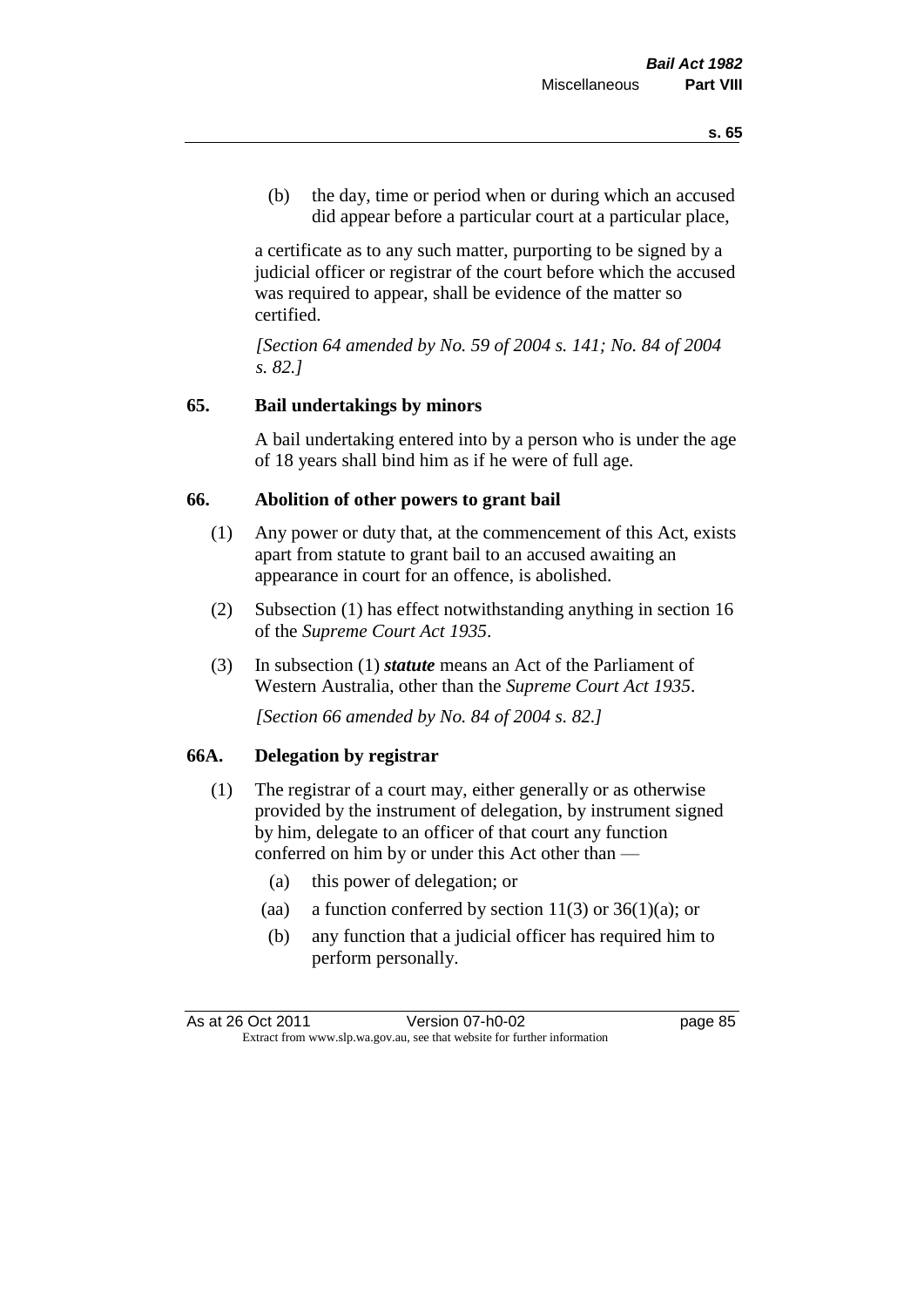**s. 66B**

(2) The superintendent of a detention centre under the *Young Offenders Act 1994* may, either generally or as otherwise provided by the instrument of delegation, by instrument signed by him, delegate to an officer of the Public Sector agency principally assisting the Minister administering that Act in its administration any function conferred on him by or under this Act, other than this power of delegation.

*[Section 66A inserted by No. 15 of 1988 s. 18; amended by No. 49 of 1988 s. 89; No. 31 of 1993 s. 8; No. 59 of 2004 s. 141; No. 65 of 2006 s. 52; No. 6 of 2008 s. 39.]* 

# **66B. Use of video link or audio link**

(1) In this section —

*audio link* means facilities (including telephone) that enable, at the same time, a judicial officer or authorised officer at one place to hear the accused at another place and vice versa;

*bail proceedings* means any proceedings under this Act including —

- (a) proceedings on a case for bail;
- (b) proceedings relating to the variation or revocation of bail;
- (c) proceedings on an application under section 48 or 49;
- (d) proceedings on an appeal under section 15A or 53;

*video link* means facilities (including closed circuit television) that enable, at the same time, a judicial officer or authorised officer at one place to see and hear the accused at another place and vice versa.

- (2) Bail proceedings may be conducted by means of a video link or an audio link.
- (3) Without limiting subsection (2), if a provision of this Act requires or authorises an accused to be brought before, or appear before, a court, judicial officer or authorised officer, the accused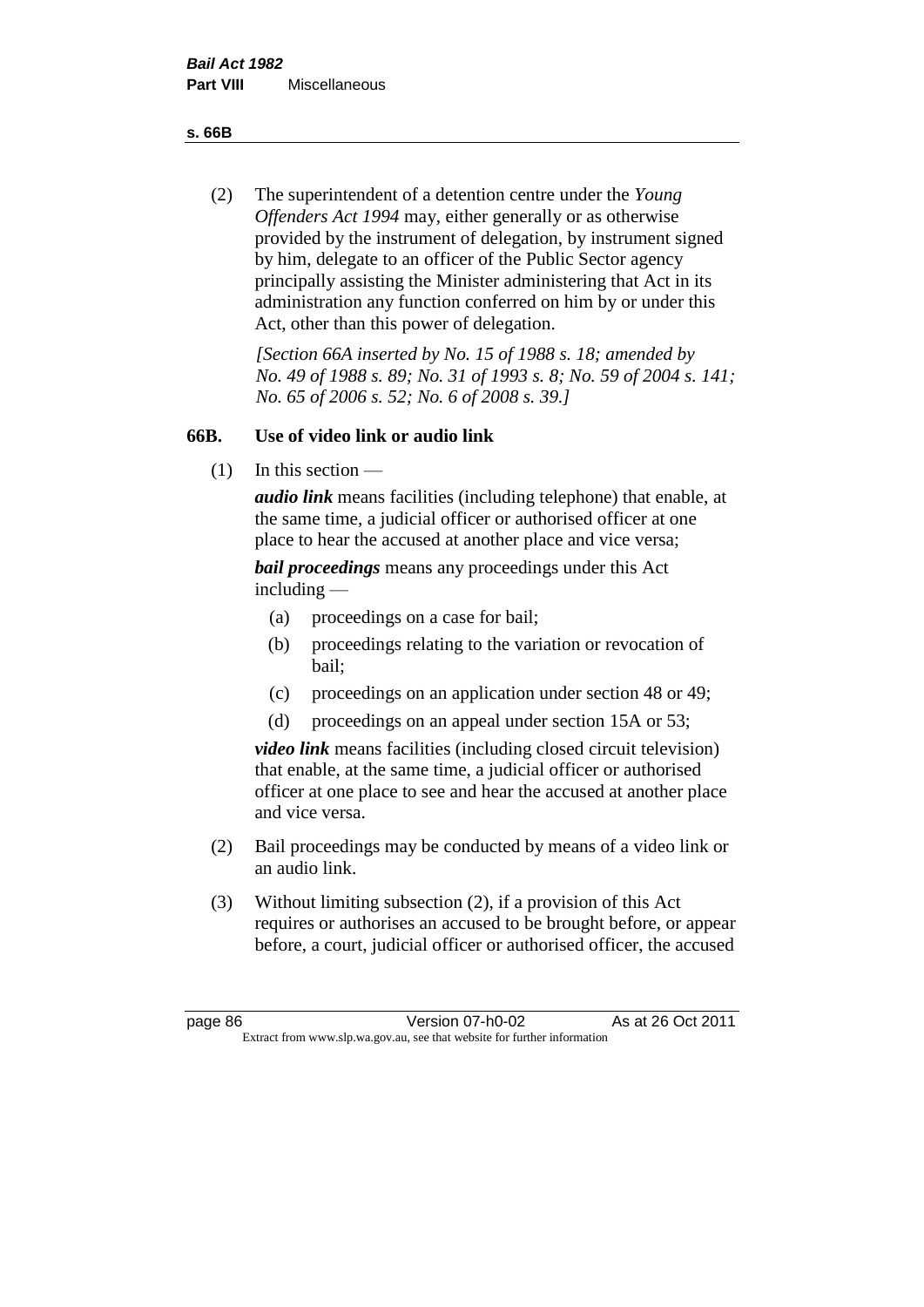may be brought before, or appear before, the court or officer by means of a video link or an audio link.

- (4) An audio link is not to be used under this section unless a video link is not available and cannot reasonably be made available.
- (5) Nothing in this section prevents a court, judicial officer or authorised officer from requiring that an accused be brought before, or appear before, the court or officer in person for the purposes of bail proceedings.

*[Section 66B inserted by No. 6 of 2008 s. 40(1).]*

# **67. Regulations**

- (1) The Governor may make regulations, not inconsistent with this Act, prescribing such things as are required or permitted by this Act to be prescribed or as it is necessary or expedient to prescribe for the purposes thereof.
- (2) Without limiting the generality of subsection (1) regulations  $\text{max}$  —
	- (a) make provision for or with respect to the making of applications —
		- (i) for or in relation to bail;
		- (ii) for the approval of sureties;
		- (iii) for the approval of security to be given by accused persons and sureties;
		- (iv) for the cancellation of a surety undertaking;
		- (v) for an order under section 49,

and for the manner in which such applications are to be made and the procedure to be followed on such applications;

(b) for the purposes of clause 5 of Part A of Schedule 1, prescribe the officer or officers who may grant bail for any prescribed appearance or class of appearance in court by an accused who is in custody;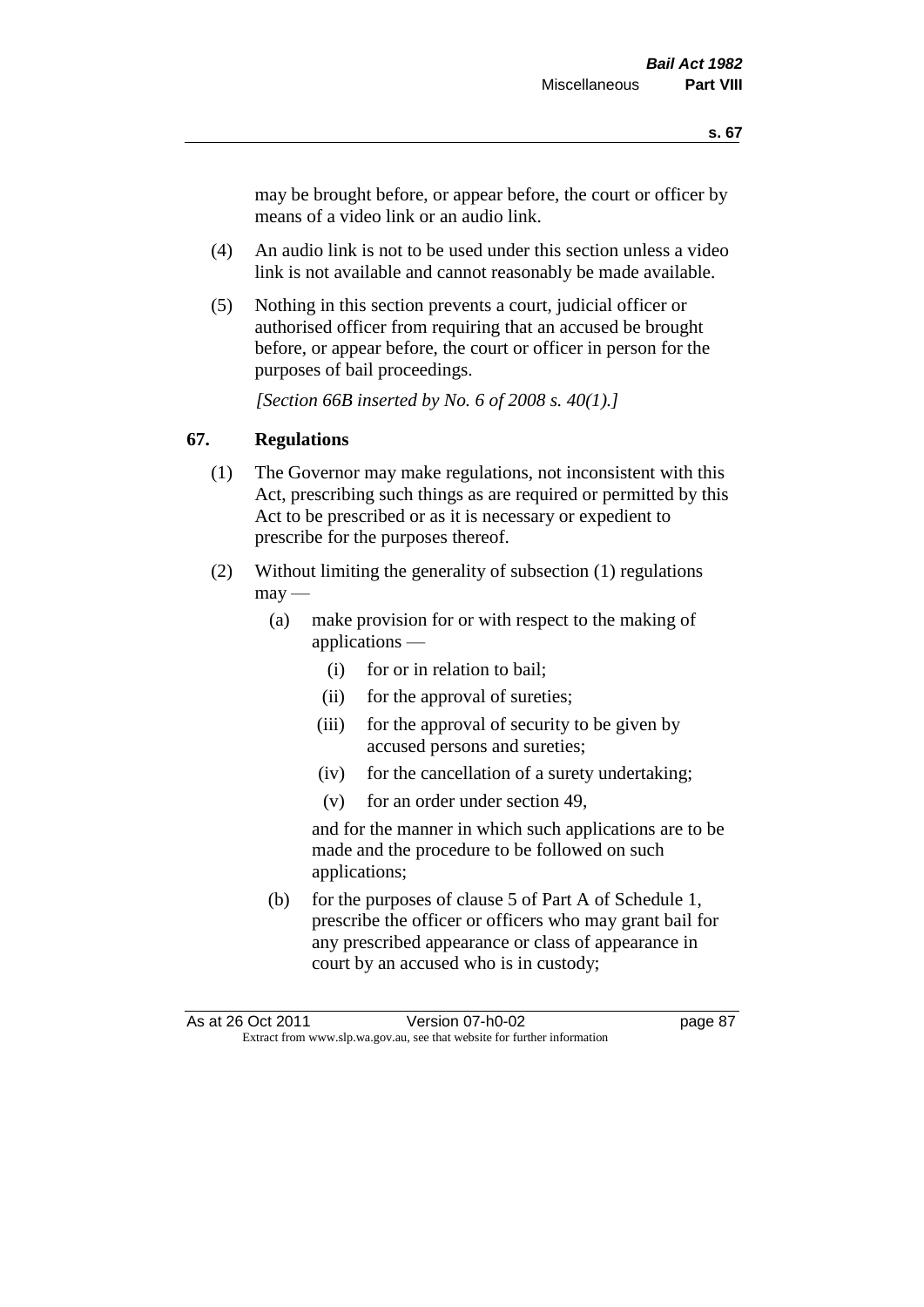**s. 67**

- (c) make provision for, or with respect to the management, control, supervision and good order of premises established for the accommodation of persons to whom bail has been granted.
- (3) Regulations made under this section may provide that a contravention or failure to comply with a regulation constitutes an offence and may provide for penalties not exceeding a fine of \$500 for offences against the regulations.

*[Section 67 amended by No. 45 of 1993 s. 12; No. 84 of 2004 s. 83(3); No. 2 of 2008 s. 56(6); No. 6 of 2008 s. 30(3).]* 

*[68. Omitted under the Reprints Act 1984 s. 7(4)(g).]*

page 88 Version 07-h0-02 As at 26 Oct 2011 Extract from www.slp.wa.gov.au, see that website for further information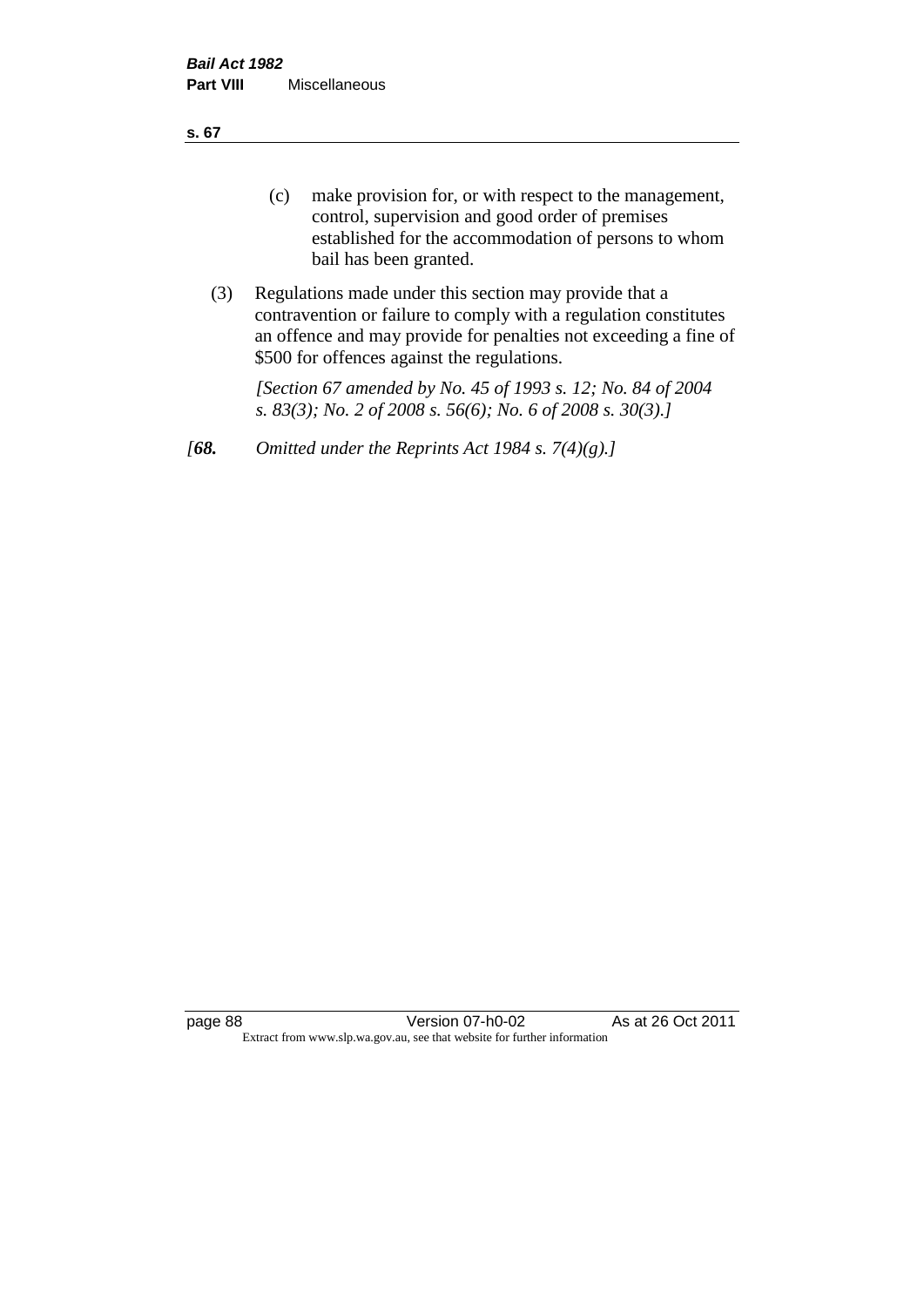# **Schedule 1 — Jurisdiction as to bail and related matters**

[s. 13, 17]

*[Heading inserted by No. 6 of 2008 s. 41(1).]*

# **Part A** — **Jurisdiction relating to bail**

*[Heading inserted by No. 6 of 2008 s. 41(2)(a).]*

**First Column** *Appearances in court* 

#### **Second Column**

*By whom bail may be granted or (where applicable) dispensed with*

*[Heading amended by No. 6 of 2008 s. 41(2)(b) and (c).]*

#### **1. Initial appearance**

| (1) | The initial appearance in a<br>court of summary<br>jurisdiction or the Children's<br>Court by an accused in, or in<br>connection with,<br>proceedings for an offence. | In any case $-$<br>a justice; or<br>(a)<br>(b)<br>an authorised police<br>officer; and |                                                                                      |
|-----|-----------------------------------------------------------------------------------------------------------------------------------------------------------------------|----------------------------------------------------------------------------------------|--------------------------------------------------------------------------------------|
|     |                                                                                                                                                                       |                                                                                        | in addition, in the case of a child,<br>an authorised community<br>services officer. |

(2) The initial appearance in the A judge of the District Court or a District Court or the Supreme Court, not being the initial appearance to which clause 3 applies. judge of the Supreme Court, as the case requires.

*[Clause 1 amended by No. 15 of 1988 s. 19; No. 49 of 1988 s. 90(a)(i); No. 59 of 2004 s. 141; No. 84 of 2004 s. 10(1) and 82.]*

**2. Appearance after adjournment** Appearance in any court or before a judicial officer by an accused after any adjournment of proceedings for an offence, not being a committal under clause 3. The judicial officer who orders the adjournment.

*[Clause 2 amended by No. 84 of 2004 s. 82.]*

As at 26 Oct 2011 Version 07-h0-02 page 89 Extract from www.slp.wa.gov.au, see that website for further information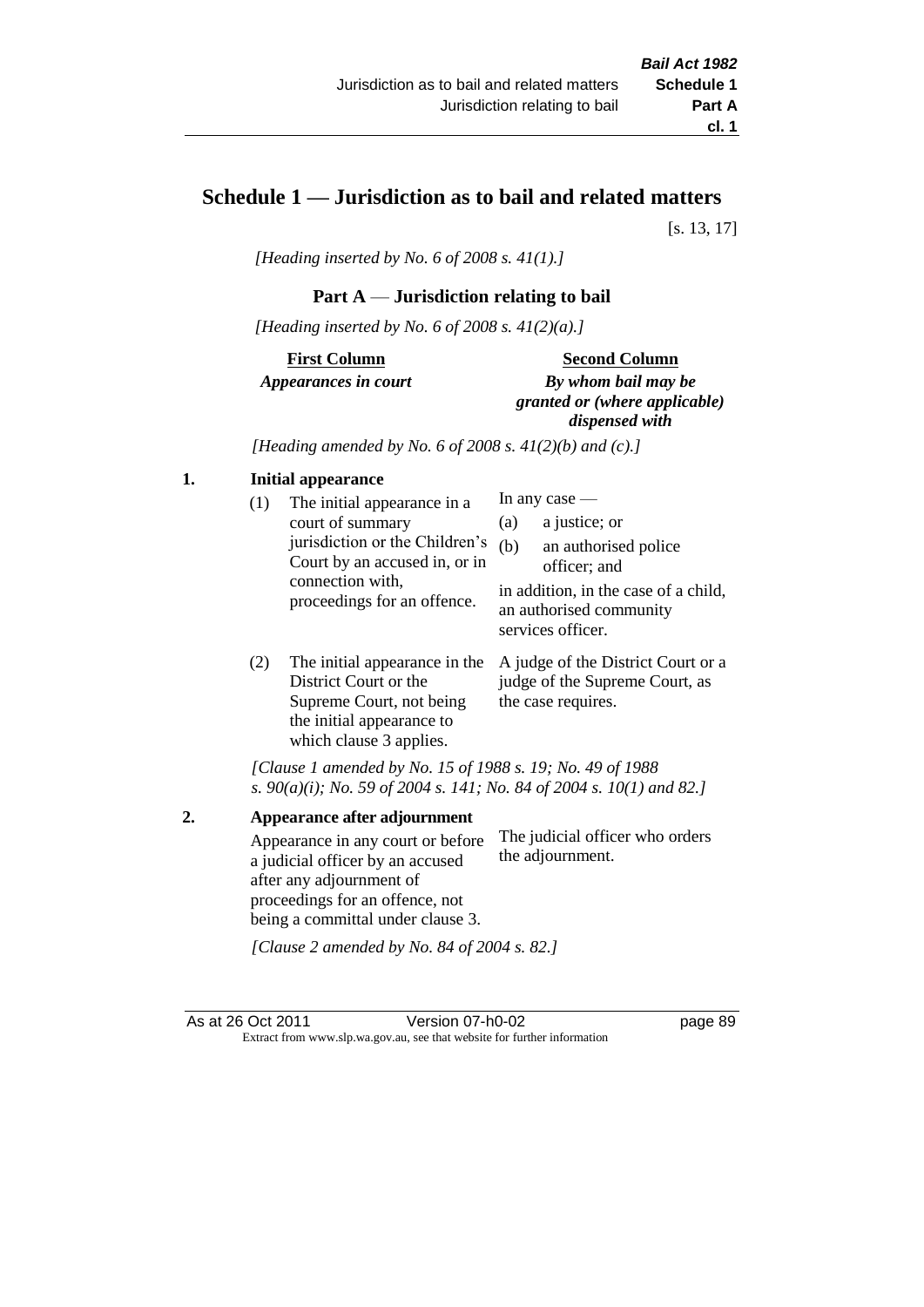|    |     | <b>First Column</b><br>Appearances in court                                                                                                                                                    | <b>Second Column</b><br>By whom bail may be<br>granted or (where applicable)<br>dispensed with                                                                                                                                                 |
|----|-----|------------------------------------------------------------------------------------------------------------------------------------------------------------------------------------------------|------------------------------------------------------------------------------------------------------------------------------------------------------------------------------------------------------------------------------------------------|
| 3. |     |                                                                                                                                                                                                | Appearance on committal to Supreme Court or District Court                                                                                                                                                                                     |
|    |     | The initial appearance by an<br>accused in the Supreme Court or<br>District Court after he has been<br>committed thereto under any Act to<br>be tried or sentenced or otherwise<br>dealt with. | The judicial officer who orders<br>the committal.                                                                                                                                                                                              |
|    |     | [Clause 3 amended by No. 84 of 2004 s. 82.]                                                                                                                                                    |                                                                                                                                                                                                                                                |
| 4. |     | Appearance in connection with appeal etc.                                                                                                                                                      |                                                                                                                                                                                                                                                |
|    | (1) | Appearance in connection<br>with an application or appeal<br>made under the Criminal<br>Appeals Act 2004 or with<br>any order made in<br>determining the application<br>or appeal.             | If the appeal is being determined<br>by a single judge of the Supreme<br>Court, a single judge of the<br>Supreme Court;<br>If the appeal is being determined<br>by the Court of Appeal, the Court<br>of Appeal or a single judge of<br>appeal. |
|    | (2) | Appearance in connection<br>with a rehearing of<br>proceedings ordered under<br>section 28 of the Children's<br>Court of Western Australia<br>Act 1988.                                        | The Children's Court.                                                                                                                                                                                                                          |
|    | (3) | Appearance in connection<br>with the reconsideration of<br>an order under section 40 of<br>the Children's Court of<br>Western Australia Act 1988.                                              | The Children's Court constituted<br>by the President.                                                                                                                                                                                          |

*[Clause 4 inserted by No. 84 of 2004 s. 10(2).]*

page 90 Version 07-h0-02 As at 26 Oct 2011 Extract from www.slp.wa.gov.au, see that website for further information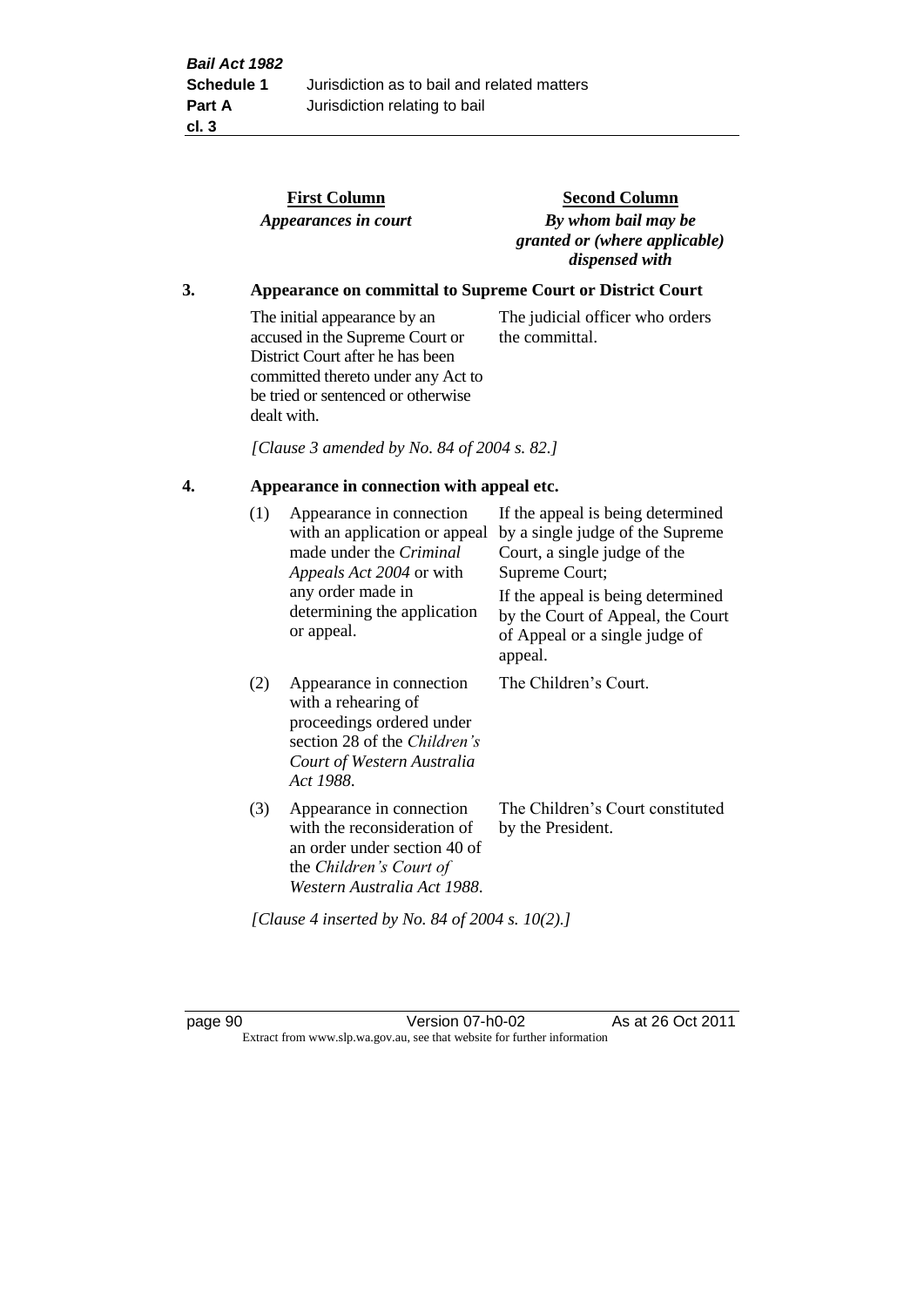| <b>First Column</b>  |  |
|----------------------|--|
| Appearances in court |  |

**Second Column** *By whom bail may be granted or (where applicable) dispensed with*

#### **5. Appearance prescribed by regulation**

Appearance in a court for any other purpose or following any other occurrence prescribed by regulations under this Act. The judicial or other officer prescribed by such regulations.

#### **6. Appearances not otherwise provided for**

Any appearance in a court not otherwise provided for in this Part or by regulations under this Act. The judicial officer who, or court which, orders the appearance.

# **7. Term used: proceedings for an offence**

In this Part, unless the contrary intention appears —

*proceedings for an offence* in clause 2 (but not in clause 1) includes any of the following proceedings relating to that offence —

- (a) appeal proceedings;
- (b) proceedings on a writ of *habeas corpus*; and
- (c) proceedings on the re-appearance of an offender under section 50 of the *Sentencing Act 1995*.

*[Clause 7 inserted by No. 84 of 2004 s. 10(3).]*

# **Part B** — **Cessation of powers relating to bail**

*[Heading inserted by No. 6 of 2008 s. 41(3)(a).]*

# **1. Upon decision by judge, power of other officers ceases**

(1) In this clause —

*judge* means a judge of the Supreme Court, the Children's Court or the District Court.

(2) After a judge has granted or refused bail for an appearance by an accused the power to grant bail for that appearance ceases to be vested  $in -$ 

| As at 26 Oct 2011                                                        | Version 07-h0-02 | page 91 |
|--------------------------------------------------------------------------|------------------|---------|
| Extract from www.slp.wa.gov.au, see that website for further information |                  |         |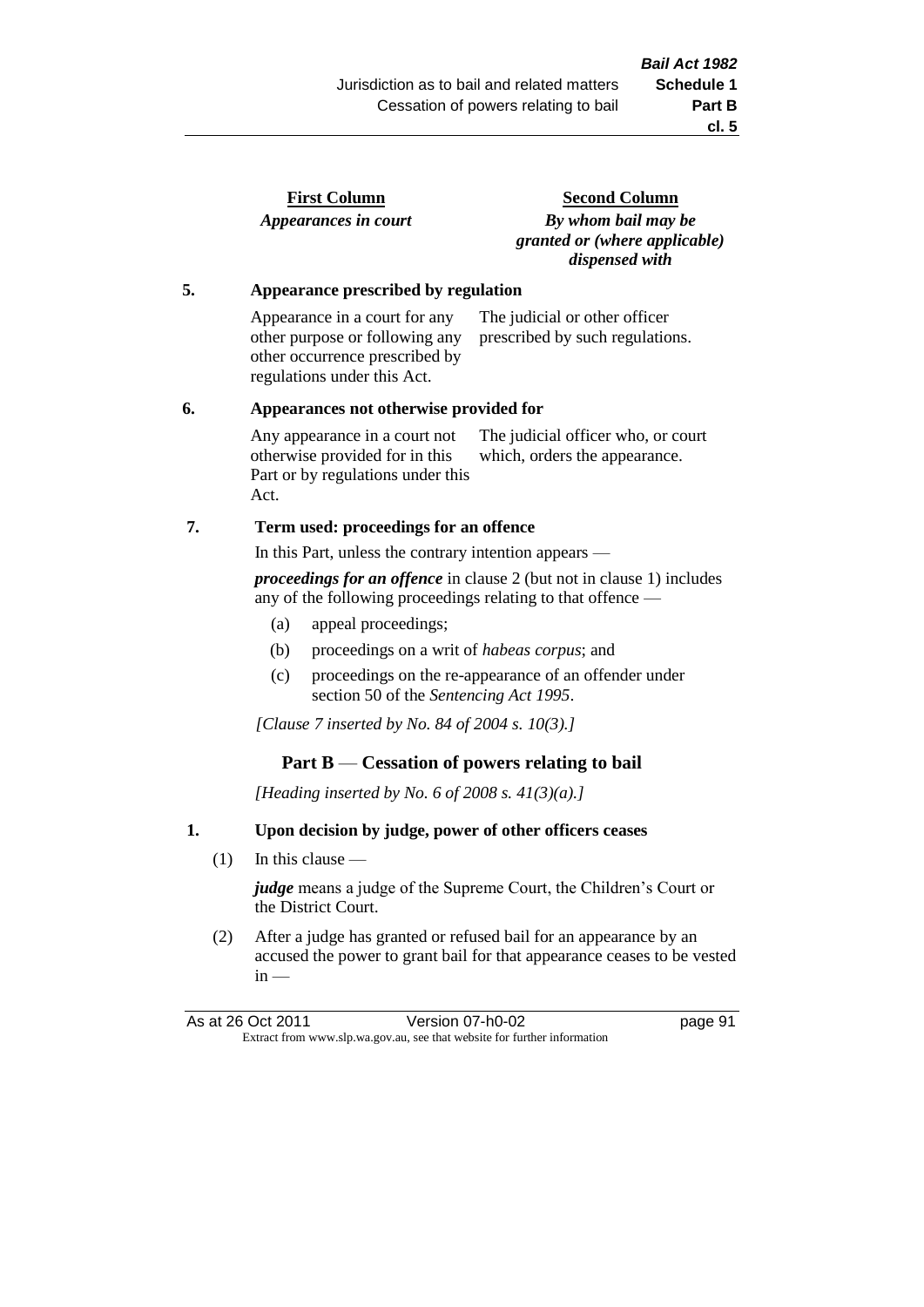- (a) any judicial officer whose jurisdiction is inferior to that of the judge; or
- (b) any authorised officer.
- (3) After a judge has dispensed with the requirement for bail for an appearance by an accused the power to grant or refuse bail for that appearance ceases to be vested in any officer referred to in subclause  $(2)(a)$  or  $(b)$ .

*[Clause 1 inserted by No. 6 of 2008 s. 41(3)(b).]*

#### **1A. Upon decision by Court of Appeal, other powers cease**

After the Court of Appeal on an appeal under section 15A —

- (a) has granted or refused bail for an appearance by an accused, the power to grant or refuse bail for that appearance; or
- (b) has dispensed with the requirement for bail for an appearance by an accused, the power to grant or refuse bail for that appearance,

ceases to be vested in any judicial officer or in any authorised officer.

*[Clause 1A inserted by No. 6 of 2008 s. 41(3)(b).]*

#### **2. Upon decision by judicial officer, his power and that of his peers ceases**

Except where clause 4 applies, the power to grant, refuse or dispense with bail for an appearance by an accused ceases to be vested in any judicial officer (including a judge of the Supreme Court) after he, or another judicial officer whose jurisdiction is co-extensive with his, has granted, refused or dispensed with bail for that appearance.

*[Clause 2 amended by No. 84 of 2004 s. 82; No. 6 of 2008 s. 41(3)(c) and (d).]*

#### **3. Cessation of power upon refusal of bail for initial appearance**

(1) After an authorised officer has refused bail for an initial appearance by an accused, the power to grant bail for that appearance ceases to be vested in another authorised officer, but a justice may nevertheless grant bail for that appearance.

page 92 Version 07-h0-02 As at 26 Oct 2011 Extract from www.slp.wa.gov.au, see that website for further information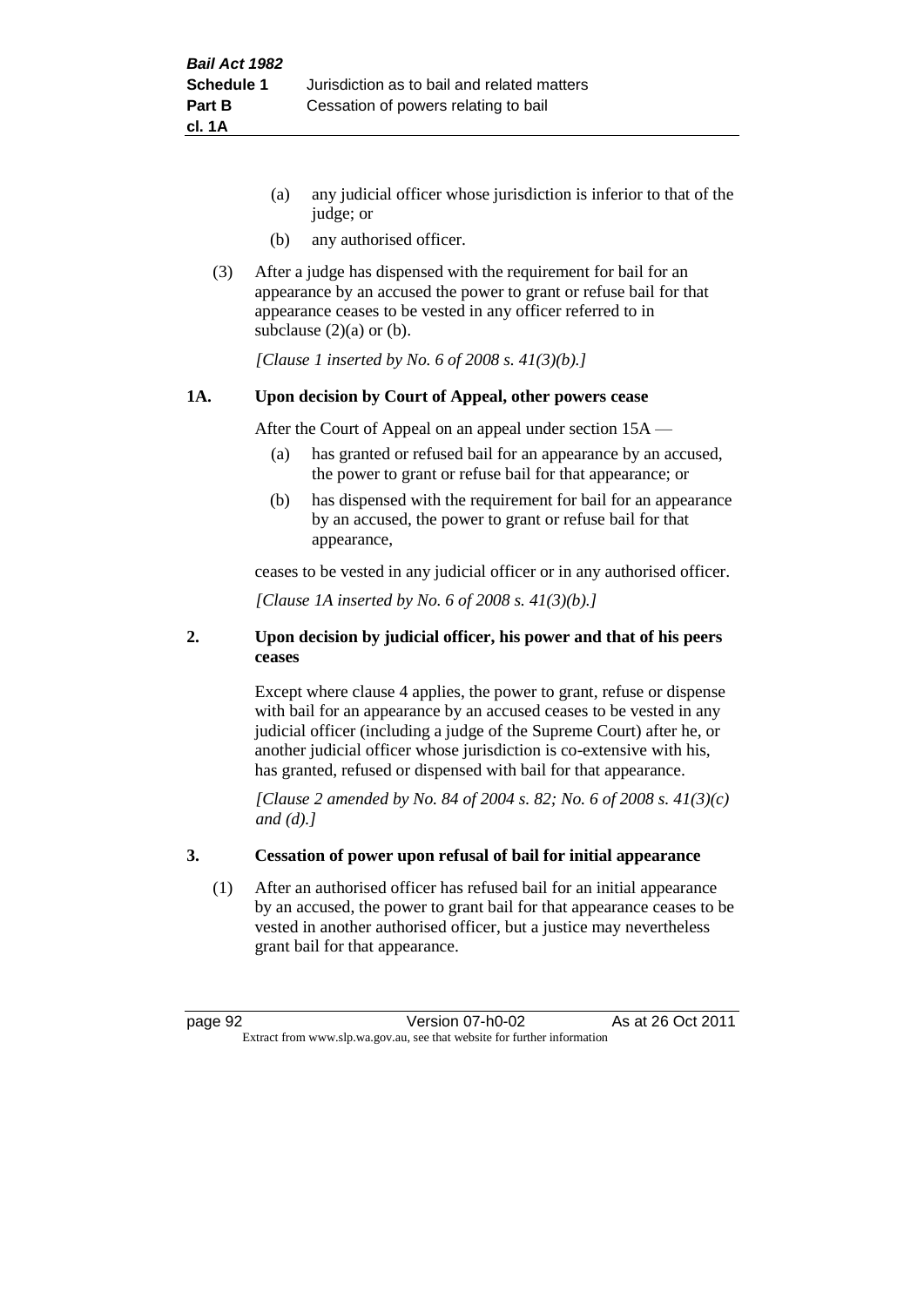(2) After a justice has refused bail for an initial appearance by an accused, the power to grant bail for that appearance ceases to be vested in an authorised officer or another justice.

*[Clause 3 inserted by No. 6 of 2008 s. 41(3)(e).]*

#### **4. Judicial officer's powers where accused proves new facts or changed circumstances**

Notwithstanding clause 2, where an accused has been refused bail for an appearance or has been granted bail therefor on terms or conditions with which he is unable or unwilling to comply, the judicial officer who granted or refused bail or another judicial officer whose jurisdiction is co-extensive with his has power to grant bail for that appearance or to vary the terms or conditions of bail previously granted therefor if the accused makes application and satisfies him  $that -$ 

- (a) new facts have been discovered, new circumstances have arisen or the circumstances have changed since bail was previously granted or refused for that appearance;
- (b) he failed to adequately present his case for bail on the previous occasion when it was considered; or
- (c) where bail was granted subject to a home detention condition, he has, since the previous occasion when his case for bail was considered, complied with the home detention condition for a period of one month or more.

*[Clause 4 amended by No. 61 of 1990 s. 14; No. 84 of 2004 s. 82.]*

# **Part C — Manner in which jurisdiction to be exercised**

*[Heading deleted by No. 6 of 2008 s. 41(4)(a).]*

#### **1. Bail before conviction to be at discretion of bail authority, except for a child**

Subject to clauses 3A and 3C, the grant or refusal of bail to an accused, other than a child, who is in custody awaiting an appearance in court before conviction for an offence shall be at the discretion of the judicial officer or authorised officer in whom jurisdiction is vested, and that discretion shall be exercised having regard to the

**cl. 4**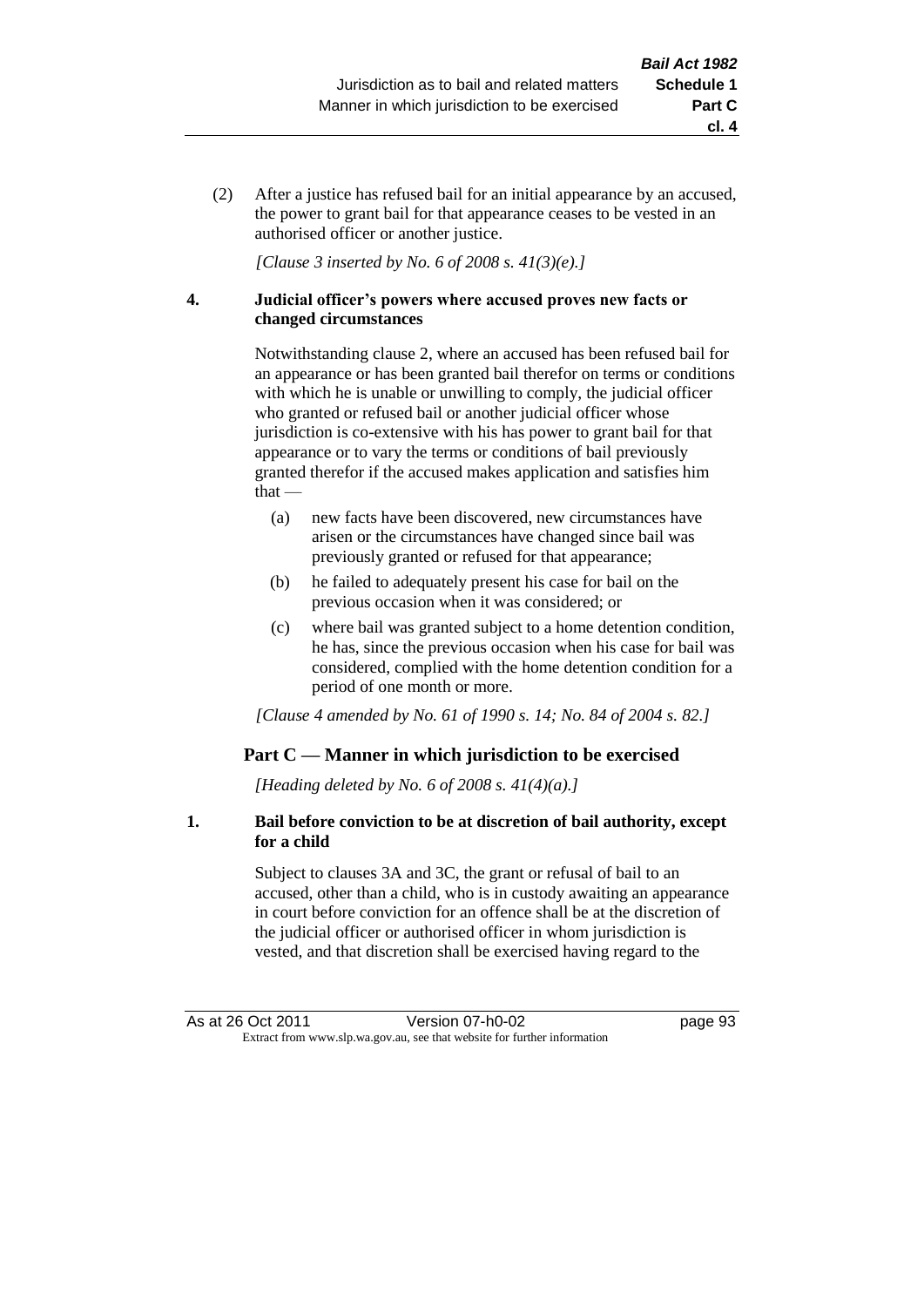following questions as well as to any others which he considers relevant —

- (a) whether, if the accused is not kept in custody, he may  $-$ 
	- (i) fail to appear in court in accordance with his bail undertaking;
	- (ii) commit an offence;
	- (iii) endanger the safety, welfare, or property of any person; or
	- (iv) interfere with witnesses or otherwise obstruct the course of justice, whether in relation to himself or any other person;
- (b) whether the accused needs to be held in custody for his own protection;
- (c) whether the prosecutor has put forward grounds for opposing the grant of bail;
- (d) whether, as regards the period when the accused is on trial, there are grounds for believing that, if he is not kept in custody, the proper conduct of the trial may be prejudiced;
- (e) whether there is any condition which could reasonably be imposed under Part D which would —
	- (i) sufficiently remove the possibility referred to in paragraphs (a) and (d);
	- (ii) obviate the need referred to in paragraph (b); or
	- (iii) remove the grounds for opposition referred to in paragraph (c);
- (f) where the accused is charged with an offence that is alleged to have been committed in respect of a child, whether a condition should be imposed under Part D requiring the accused to reside at a place other than the place where the child resides;
- (g) whether the alleged circumstances of the offence or offences amount to wrongdoing of such a serious nature as to make a grant of bail inappropriate.

*[Clause 1 amended by No. 14 of 1992 s. 11; No. 45 of 1993 s. 10(2)(a); No. 54 of 1998 s. 8(a) and (b); No. 84 of 2004 s. 82; No. 6 of 2008 s. 41(4)(b).]*

| page 94 | Version 07-h0-02                                                         | As at 26 Oct 2011 |
|---------|--------------------------------------------------------------------------|-------------------|
|         | Extract from www.slp.wa.gov.au, see that website for further information |                   |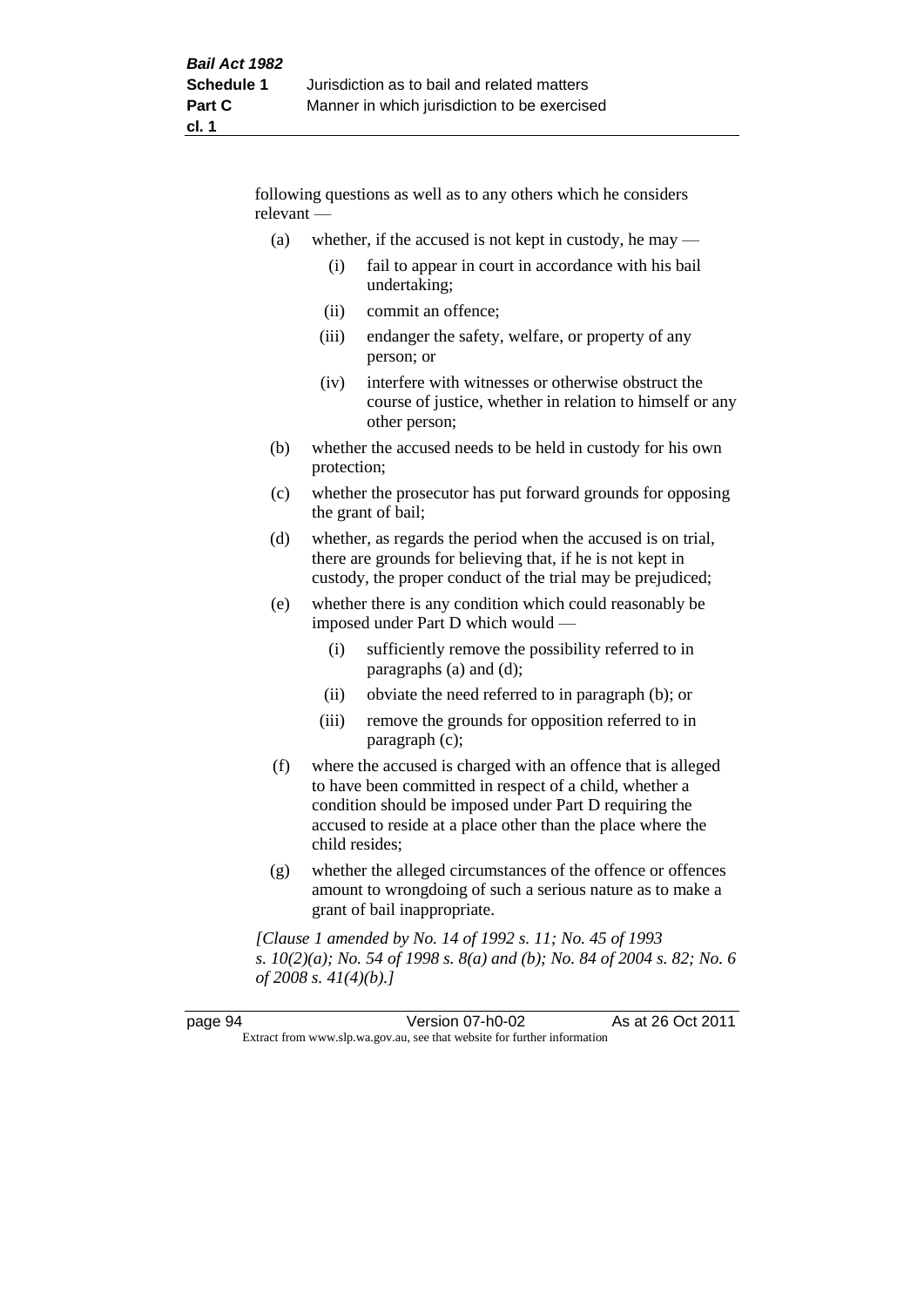#### **2. Child to have qualified right to bail**

(1) In this clause —

*responsible person* means a parent, relative, employer or other person who, in the opinion of the judicial officer or authorised officer, is in a position to both influence the conduct of the child and provide the child with support and direction.

- (2) Subject to subclause (3), a child accused who is in custody awaiting an appearance in court before conviction for an offence has a right to be granted bail unless —
	- (a) in the opinion of the judicial officer or authorised officer in whom jurisdiction is vested —
		- (i) one or more of the questions set out in clause 1(a), (b), (d) and (g) must be answered in the affirmative; and
		- (ii) there is no condition which he could reasonably impose under Part D which would satisfy the relevant provision of clause 1(e);
		- or
	- (b) there is no responsible person willing to enter into an undertaking of the kind described in subclause  $(3)(c)$ ,

and if the child is refused bail he shall be dealt with in accordance with section 19(2) of the *Young Offenders Act 1994*.

- (3) The right of a child accused under subclause (2) is subject to
	- (a) clauses 3A and 3C; and
	- *[(b) deleted]*
	- (c) there being imposed as a condition on the grant of bail a requirement that before the release of the child on bail a responsible person undertakes in writing in the approved form to ensure that the child complies with any requirement of his bail undertaking mentioned in section  $28(2)(a)$ , (b), (c) and (d).
- (4) Subclauses (2)(b) and (3)(c) do not apply to a child accused if it appears to the judicial officer or authorised officer that the accused —
	- (a) is over the age of 17 years; and

| As at 26 Oct 2011 | Version 07-h0-02                                                         | page 95 |
|-------------------|--------------------------------------------------------------------------|---------|
|                   | Extract from www.slp.wa.gov.au, see that website for further information |         |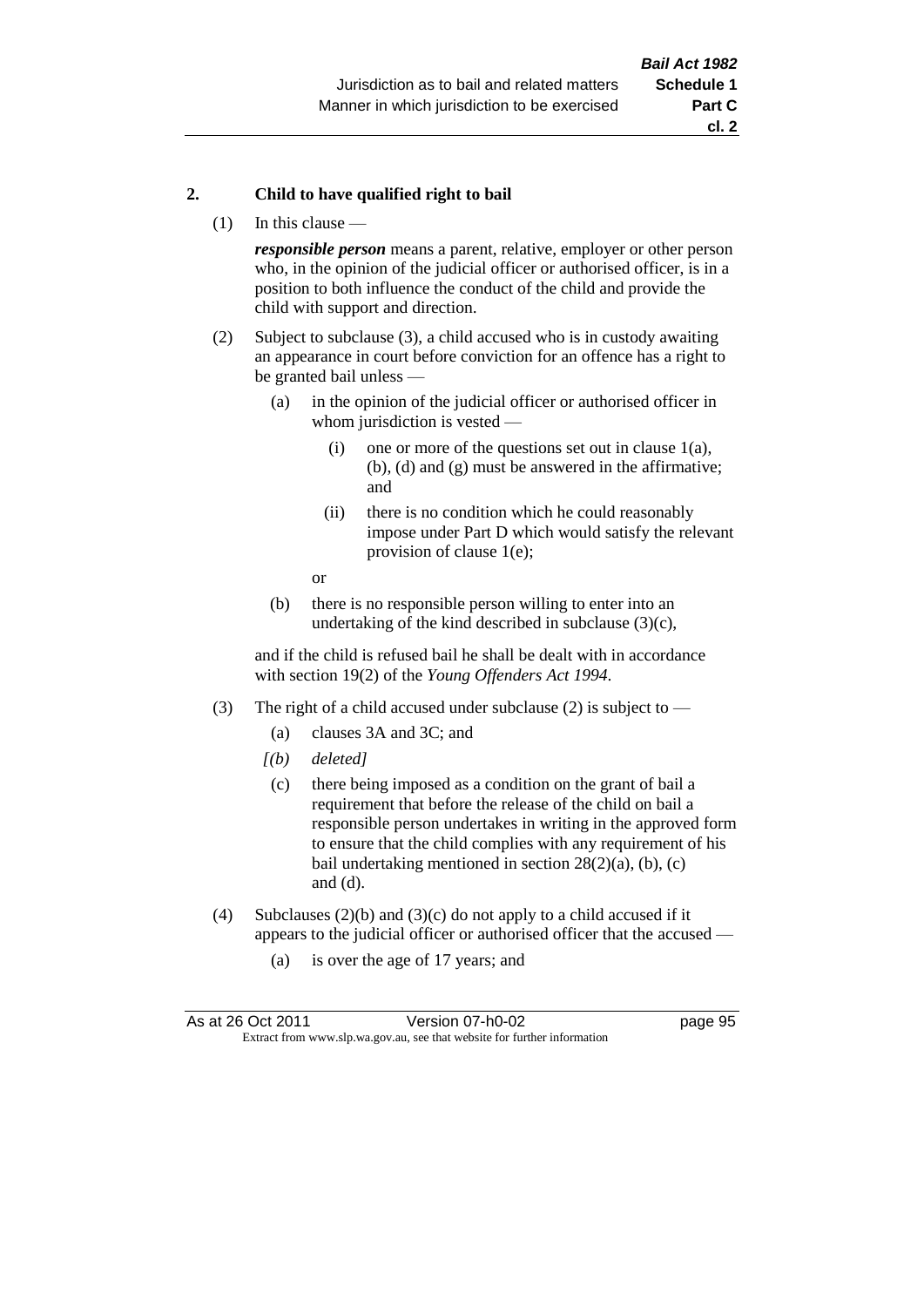- (b) has sufficient maturity to live independently without the guidance or control of a parent or guardian.
- (5) For the purposes of this clause, the provisions of sections 46, 47, 48, 54, 55(2), 60 and  $67(2)(a)(iv)$  apply with all necessary changes as  $if -$ 
	- (a) references in those provisions to a surety and a surety undertaking were references to a responsible person and to an undertaking referred to in subclause (3)(c) respectively; and
	- (b) section  $54(1)(b)(i)$  read as follows
		- .<br>د د
- (i) a person who has entered into an undertaking referred to in clause 2(3)(c) of Part C of Schedule 1 should no longer be regarded as a responsible person for the purposes of that clause, or is dead;

".

(6) Where a child accused is released on bail his right to be at liberty is subject to the exercise of the powers in section 17A.

*[Clause 2 inserted by No. 45 of 1993 s. 10(2)(b); amended by No. 57 of 1997 s. 21(3)(a); No. 54 of 1998 s. 8(c); No. 34 of 2004 s. 251; No. 84 of 2004 s. 82; No. 6 of 2008 s. 41(4)(c) and 43(4).]*

# **3. Matters relevant to consideration of clause 1(a)**

In considering whether an accused may do any of the things mentioned in clause 1(a), the judicial officer or authorised officer shall have regard to the following matters, as well as to any others which he considers relevant —

- (a) the nature and seriousness of the offence or offences (including any other offence or offences for which he is awaiting trial) and the probable method of dealing with the accused for it or them, if he is convicted;
- (b) the character, previous convictions, antecedents, associations, home environment, background, place of residence, and financial position of the accused;
- (c) the history of any previous grants of bail to him; and

page 96 Version 07-h0-02 As at 26 Oct 2011 Extract from www.slp.wa.gov.au, see that website for further information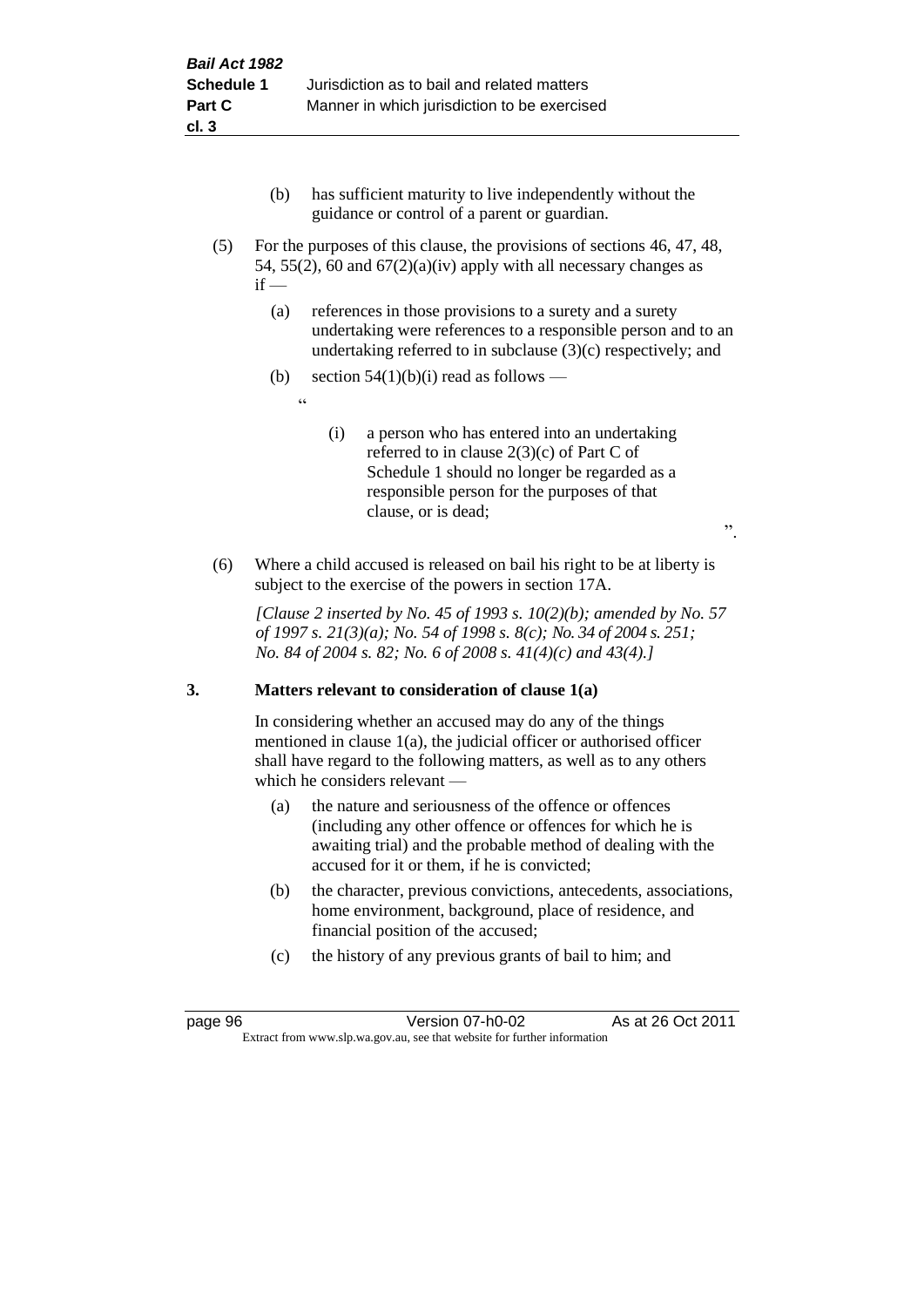(d) the strength of the evidence against him.

*[Clause 3 amended by No. 84 of 2004 s. 82.]*

#### **3A. Bail where serious offence committed while accused on bail for another serious offence**

- (1) Notwithstanding clause 1, 2 or 4 or any other provision of this Act, where —
	- (a) an accused is in custody
		- (i) awaiting an appearance in court before conviction for a serious offence; or
		- (ii) waiting to be sentenced or otherwise dealt with for a serious offence of which the accused has been convicted;

and

- (b) the serious offence is alleged to have been committed while the accused was —
	- (i) on bail for; or
	- (ii) at liberty under an early release order made in respect of,

another serious offence,

the judicial officer or (if section 16A does not apply) the authorised officer in whom jurisdiction is vested shall refuse to grant bail for the serious offence referred to in paragraph (a) unless the judicial officer or authorised officer —

- (c) is satisfied that there are exceptional reasons why the accused should not be kept in custody and, if clause 3B applies, is so satisfied only after complying with that clause; and
- (d) is also satisfied that bail may properly be granted having regard to the provisions of clauses 1 and 3 or, in the case of a child accused, clauses 2 and 3.
- (2) Notwithstanding section 7(1), where an accused is refused bail under subclause (1) for an appearance for a serious offence his case for bail need not be considered again under that subsection for an appearance for that offence unless he satisfies the judicial officer who may order his detention that —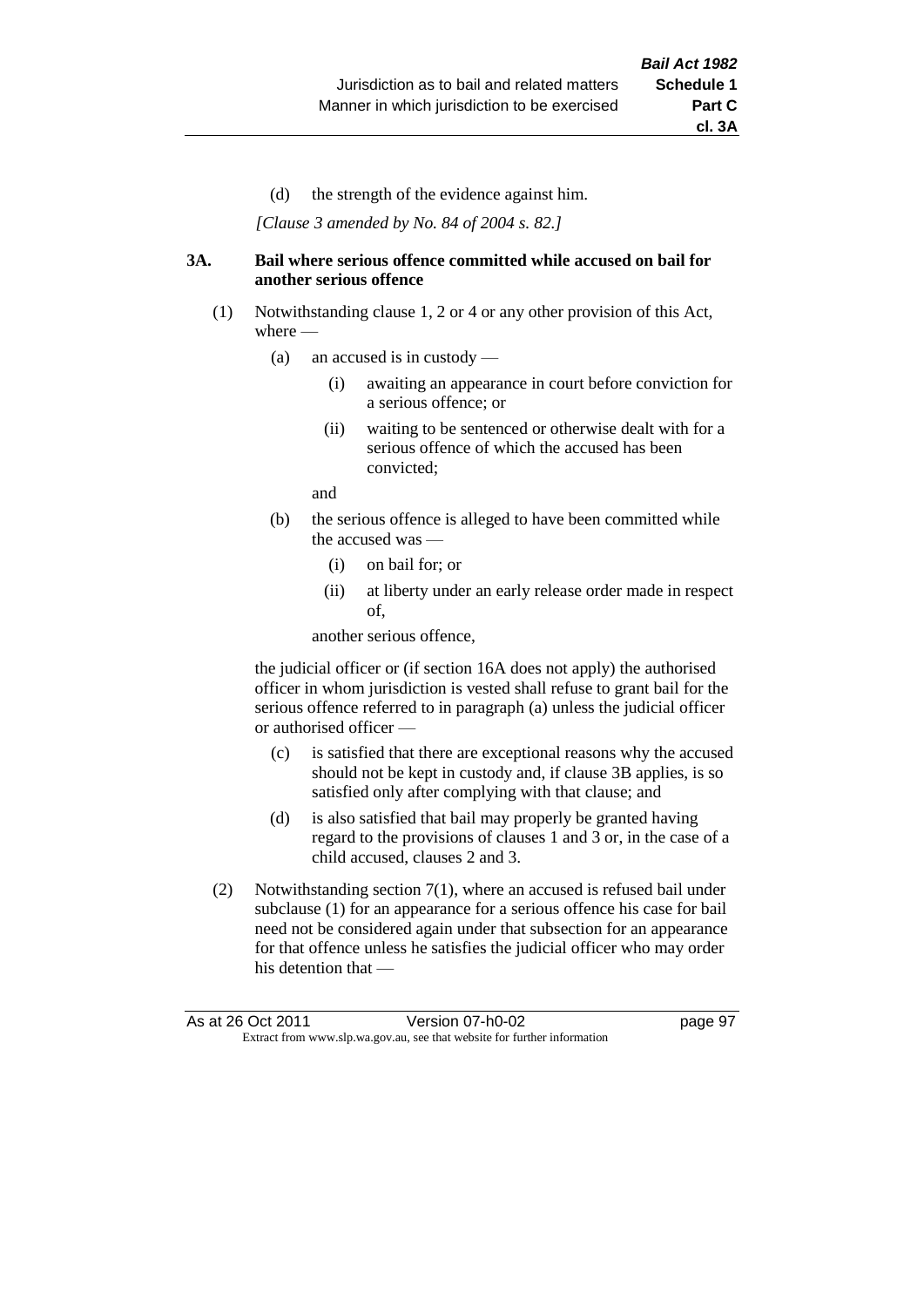- (a) new facts have been discovered, new circumstances have arisen or the circumstances have changed since bail was refused; or
- (b) he failed to adequately present his case for bail on the occasion of that refusal.
- (3) Where a child accused is refused bail under subclause (1) he shall be dealt with in accordance with section 19(2) of the *Young Offenders Act 1994*.

*[Clause 3A inserted by No. 45 of 1993 s. 10(2)(c); amended by No. 57 of 1997 s. 21(3)(b); No. 54 of 1998 s. 7 and 13(1); No. 84 of 2004 s. 82; No. 6 of 2008 s. 41(4)(d).]*

#### **3B. Determination of exceptional reasons under clause 3A(1)**

- (1) This clause applies where it appears to the judicial officer or (if section 16A does not apply) the authorised officer that all or any of the acts alleged to constitute a serious offence referred to in clause 3A(1)(b) would, if proved in the appropriate proceedings, amount to a breach by the accused of a protective condition or order.
- (2) The judicial officer or authorised officer shall, before making a decision that there are exceptional reasons for the purposes of clause  $3A(1)(c)$ , make enquiry, or cause enquiry to be made, whether there has already been —
	- (a) any breach by the accused of the protective condition or order that has been proved in proceedings;
	- (b) any alleged breach by the accused of the protective condition or order that has not been so proved, including an allegation that has not been the subject of a prosecution or any other communication to any relevant official; or
	- (c) any alleged breach by the accused of any other protective condition or order that has been the subject of a prosecution.
- (3) On becoming aware of any such alleged breach, the judicial officer or authorised officer shall give each person for whose protection a protective condition or order referred to in subclause (2) was imposed or made (a *relevant person*) a reasonable opportunity to give evidence by affidavit on matters relating to that protective condition or order.

page 98 Version 07-h0-02 As at 26 Oct 2011 Extract from www.slp.wa.gov.au, see that website for further information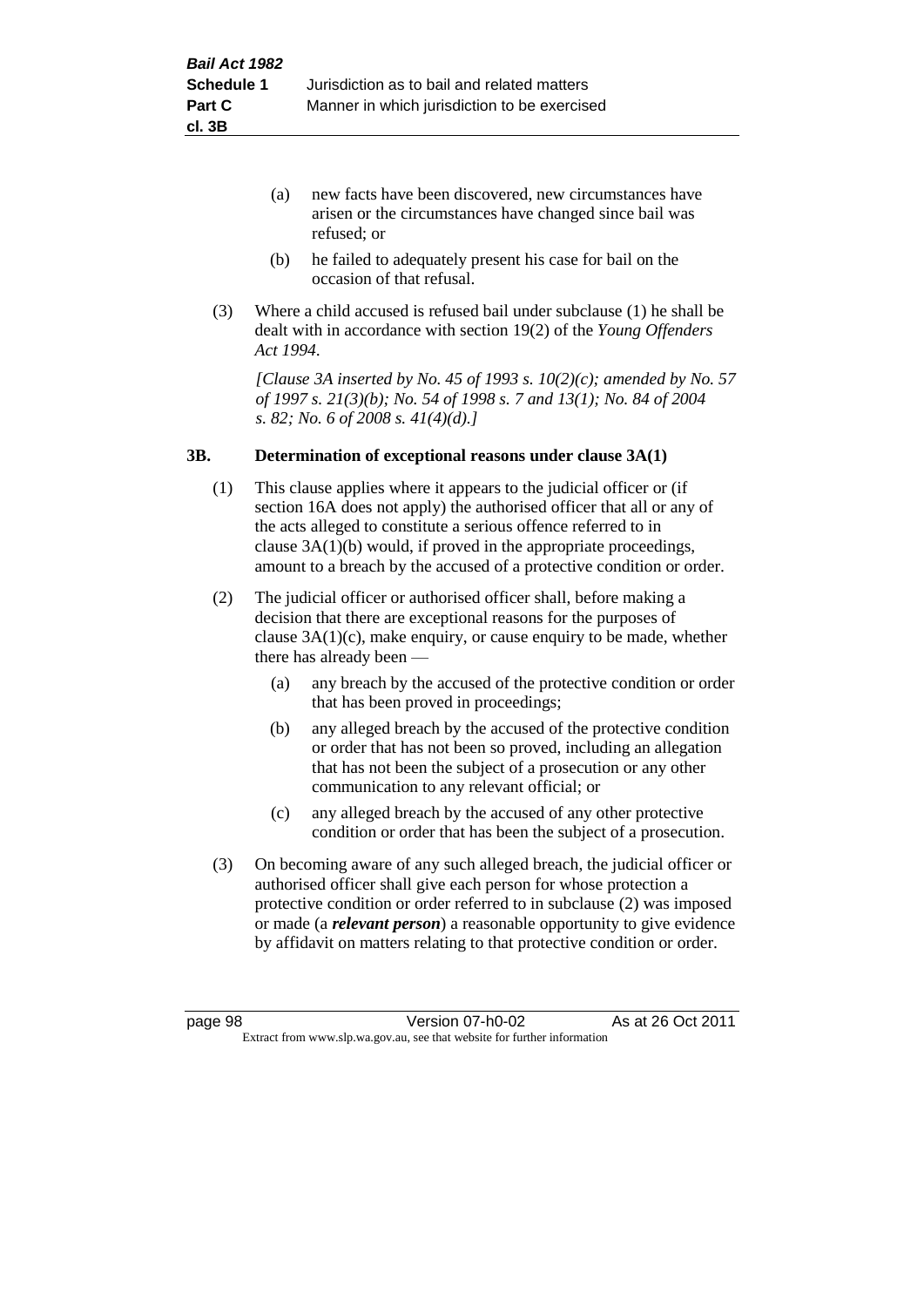- (4) The judicial officer or authorised officer shall in making any decision for the purposes of clause  $3A(1)(c)$  —
	- (a) give due weight to  $-$ 
		- (i) any evidence given under subclause (3);
		- (ii) any adverse effect that a grant of bail to the accused would have on a relevant person; and
		- (iii) any difficulty that a relevant person might have in proving any future breach of a protective condition or order;
	- (b) consider whether it would be appropriate to refuse bail and make a hospital order under section 5 of the *Criminal Law (Mentally Impaired Accused) Act 1996*;
	- (c) in the case of a condition imposed for a purpose mentioned in clause 2(2)(c) or (d) of Part D, treat any alleged breach of the condition as a serious matter even if the conduct alleged to amount to the breach in itself appears to be trivial; and
	- (d) consider whether any alleged breach of a protective condition or order that has occurred shows that the purpose of the condition or order has not been achieved and that the accused should be kept in custody.
- (5) The provisions of this clause do not limit the matters that the judicial officer or authorised officer may take into account for the purposes of clause  $3A(1)(c)$ .
- $(6)$  In this clause —

*protective condition or order* means —

- (a) a condition imposed for a purpose mentioned in clause  $2(2)(c)$  or (d) of Part D;
- (b) a violence restraining order or a police order under the *Restraining Orders Act 1997*; or
- (c) a Part VII order under the *Justices Act 1902* <sup>3</sup>
	- (i) that under section 86 of the *Restraining Orders Act 1997* is taken to be a misconduct restraining order under that Act; and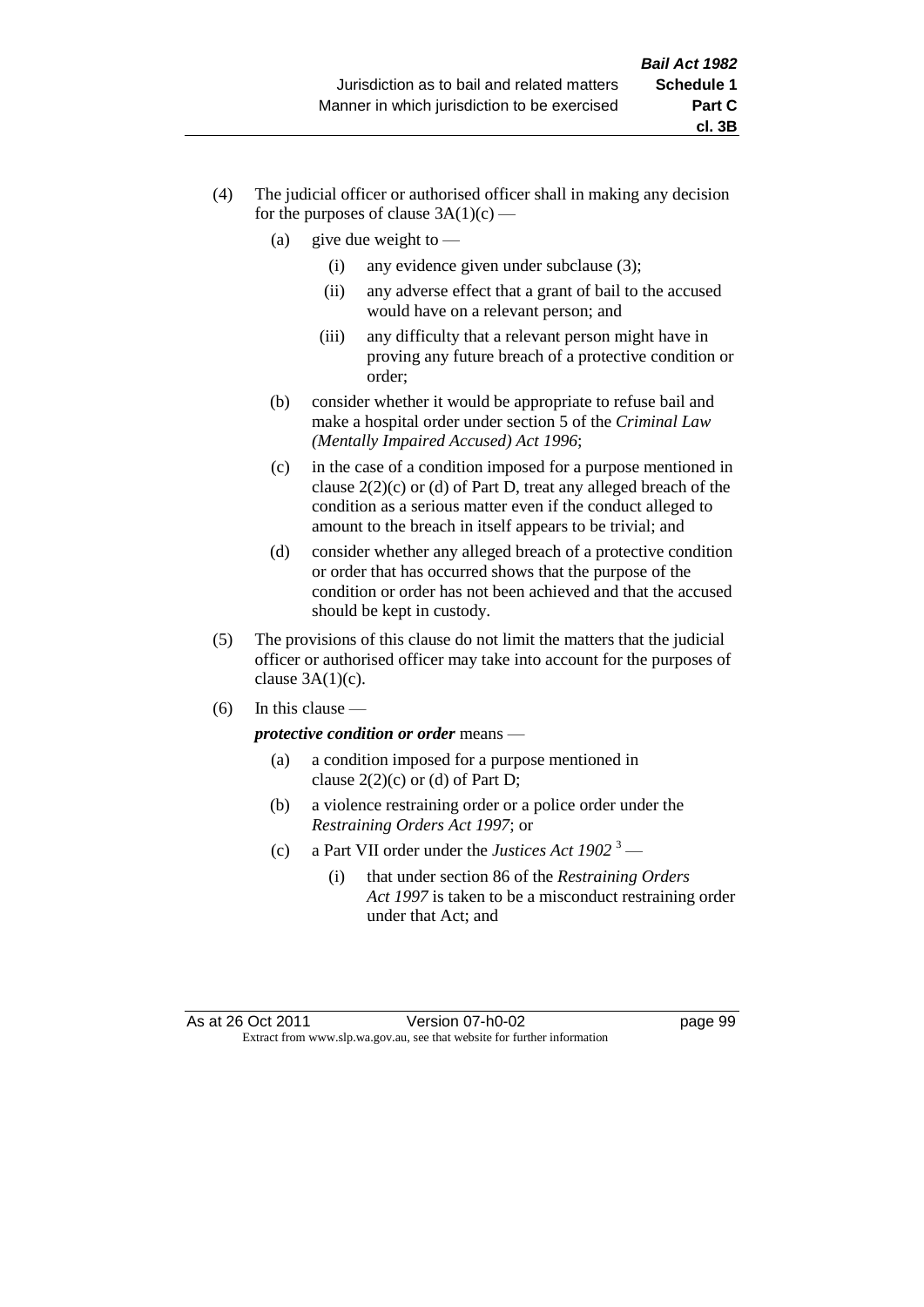(ii) that shows on the face of the order that the causing or threatening of personal injury by the accused was a ground for the making of the order.

*[Clause 3B inserted by No. 54 of 1998 s. 13(2); amended by No. 38 of 2004 s. 60; No. 59 of 2004 s. 141; No. 84 of 2004 s. 11 and 82.]*

#### **3C. Bail in murder cases**

Notwithstanding clause 1, 2 or 4 or any other provision of this Act, where an accused is in custody —

- (a) awaiting an appearance in court before conviction for an offence of murder; or
- (b) waiting to be sentenced or otherwise dealt with for an offence of murder of which the accused has been convicted,

the judicial officer in whom jurisdiction is vested shall refuse to grant bail for the offence unless the judicial officer is satisfied that —

- (c) there are exceptional reasons why the accused should not be kept in custody; and
- (d) bail may properly be granted having regard to the provisions of clauses 1 and 3 or, in the case of a child, clauses 2 and 3.

*[Clause 3C inserted by No. 6 of 2008 s. 41(4)(e); amended by No. 29 of 2008 s. 24(7).]*

#### **4. Bail after conviction: accused awaiting sentence**

- (1) Subject to clauses 3A and 3C, the grant or refusal of bail to an accused, other than a child, who is in custody waiting to be sentenced or otherwise dealt with for an offence of which the accused has been convicted shall be at the discretion of the judicial officer in whom jurisdiction is vested, and that discretion shall be exercised having regard to the questions set out in clause 1 as well as to any others which the judicial officer considers relevant.
- (2) A child accused who is in custody waiting to be sentenced or otherwise dealt with for an offence of which the child accused has been convicted has the same right to be granted bail as a child accused referred to in clause 2(2), and the provisions of clause 2 apply accordingly.

*[Clause 4 inserted by No. 6 of 2008 s. 41(4)(f).]*

page 100 Version 07-h0-02 As at 26 Oct 2011 Extract from www.slp.wa.gov.au, see that website for further information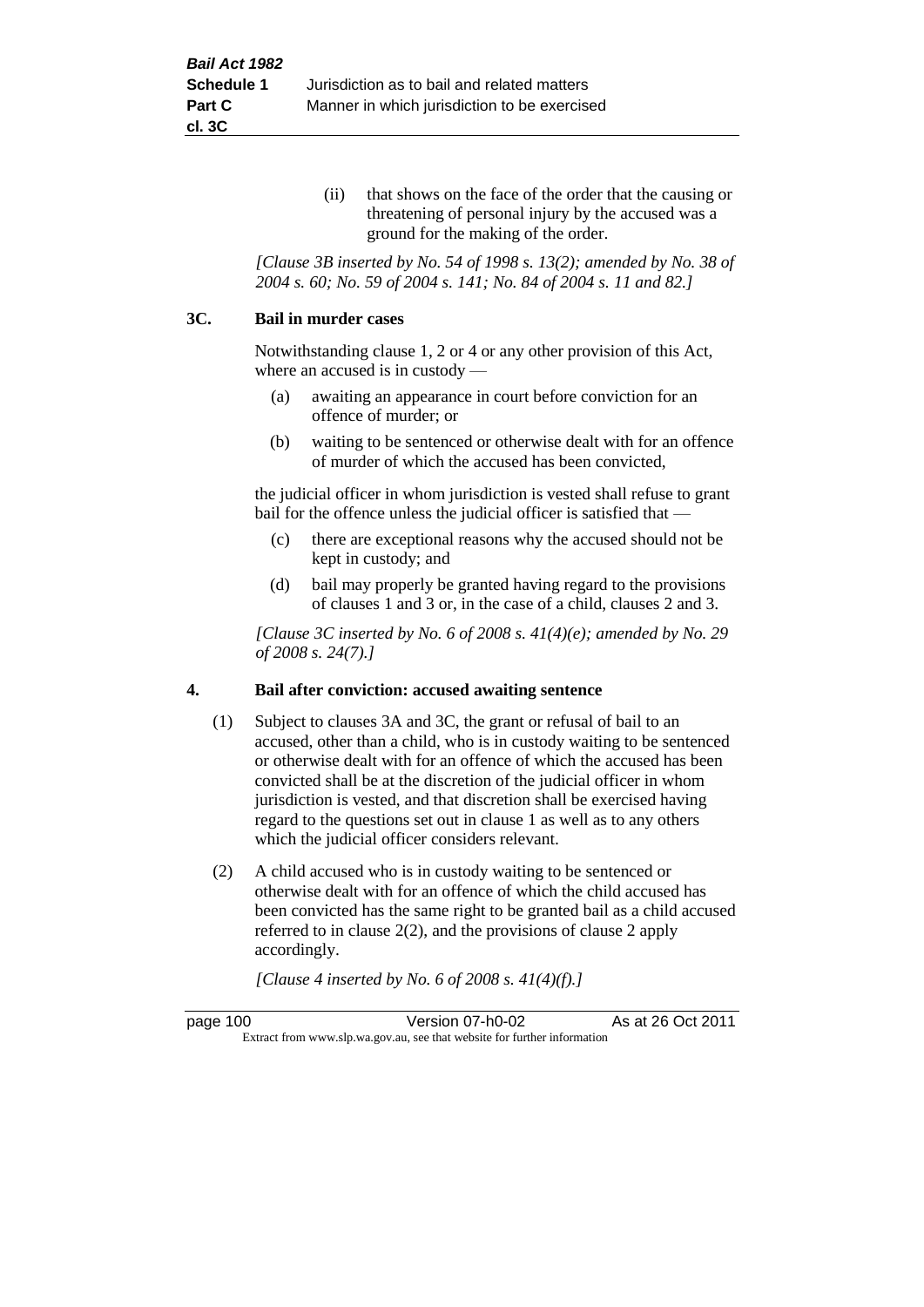## **4A. Bail after conviction: accused awaiting disposal of appeal**

In deciding whether or not to grant bail to an accused who is in custody waiting for the disposal of appeal proceedings, the judicial officer shall consider whether there are exceptional reasons why the accused should not be kept in custody, and shall only grant bail to the accused if satisfied that —

- (a) exceptional reasons exist; and
- (b) it is proper to do so having regard to the provisions of clauses 1 and 3 or, in the case of a child, clauses 2 and 3.

*[Clause 4A inserted by No. 6 of 2008 s. 41(4)(f).]*

## **5. Exception for bail for an appeal under the** *Criminal Appeals Act 2004* **Part 2**

Clause 4A does not apply to the bail of a person who is awaiting the disposal of appeal proceedings under Part 2 of the *Criminal Appeals Act 2004*; such a person shall be deemed for the purposes of this Part to be awaiting an appearance in court before conviction for an offence.

*[Clause 5 inserted by No. 33 of 1989 s. 18; amended by No. 59 of 2004 s. 141; No. 84 of 2004 s. 11; No. 6 of 2008 s. 41(4)(g).]*

#### **6. Bail of people on community orders etc.**

For the purpose of determining whether clause 4 applies, a person in custody —

- (a) under section 50, 79, 84E, 128, 129 or 132 of the *Sentencing Act 1995* in connection with a possible breach of a conditional release order, a sentence of suspended imprisonment or conditional suspended imprisonment or a community order imposed under that Act; or
- (b) under section 43 of the *Young Offenders Act 1994* in respect of an alleged breach of a youth community based order, an intensive youth supervision order or a conditional release order made under that Act,

is to be taken as not having been convicted of the offence for which the sentence was imposed.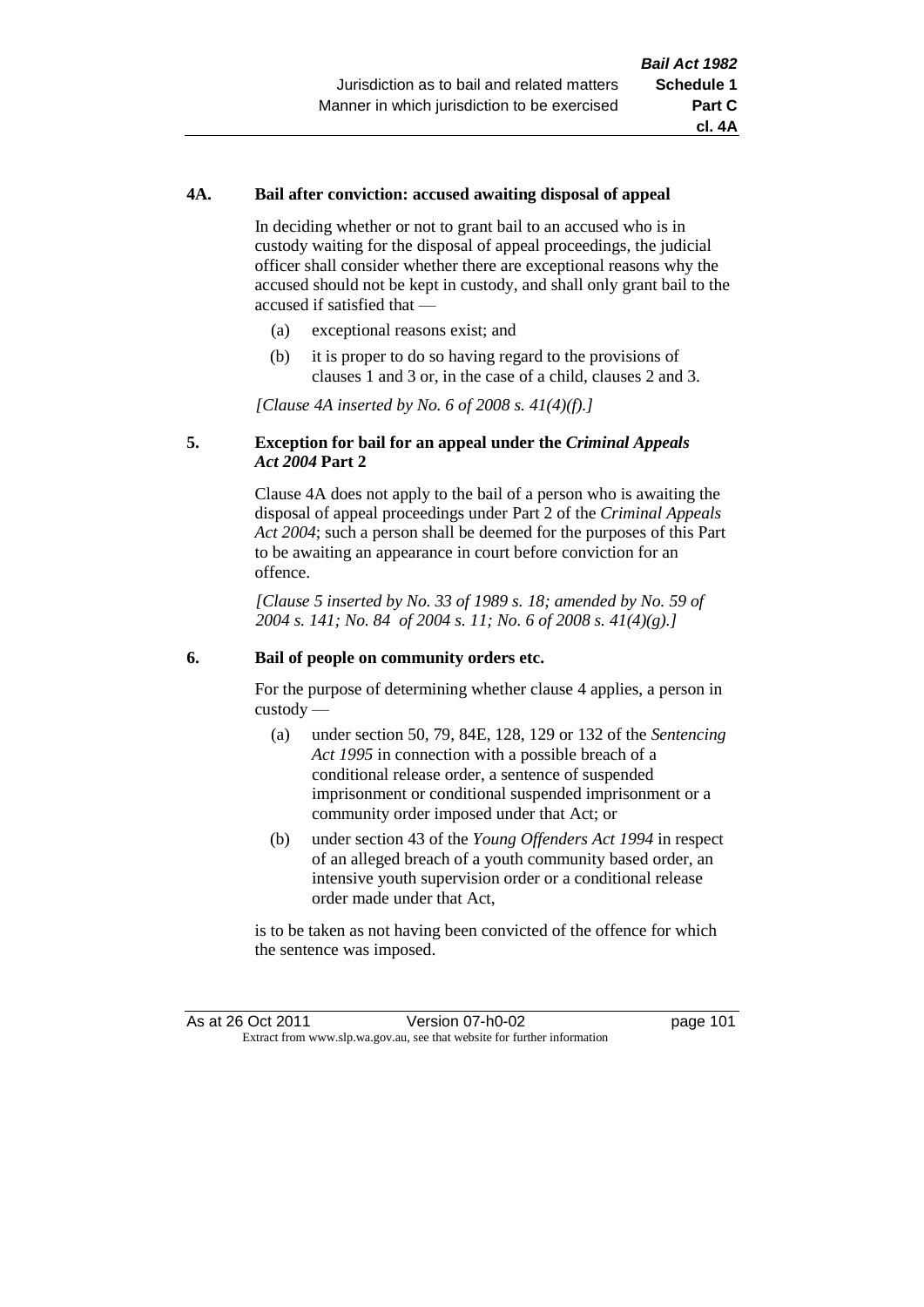*[Clause 6 inserted by No. 78 of 1995 s. 8; amended by No. 27 of 2004 s. 13(3).]*

*[Heading deleted by No. 6 of 2008 s. 41(4)(h).]*

# **7. Bail for initial appearance to be for not more than 30 days**

In fixing the terms of bail of an accused for his initial appearance in court for an offence, a justice or an authorised officer shall require him to make the appearance within the period of 30 days commencing on and including the day on which the accused was arrested for the offence.

*[Clause 7 amended by No. 84 of 2004 s. 82; No. 6 of 2008 s. 41(4)(i).]*

# **8. Bail on adjournment in court of summary jurisdiction to be for not more than 30 days except by consent**

In fixing the terms of bail of an accused for an appearance in court after an adjournment of proceedings for an offence, a judicial officer sitting as a court of summary jurisdiction shall require him to make the appearance within the period of 30 days commencing on and including the day on which the proceedings are adjourned, unless the accused consents to appear on a later day.

*[Clause 8 amended by No. 49 of 1988 s. 90(c); No. 59 of 2004 s. 141; No. 84 of 2004 s. 82.]*

# **9. Provision as to calculation of time**

The periods specified in clauses 7 and 8 shall be calculated to include any Sunday or public holiday.

# **Part D — Conditions which may be imposed on a grant of bail**

# **1. Conditions as to forfeiture and giving security may be imposed on the accused and sureties**

(1) A judicial officer or authorised officer, on a grant of bail, may impose conditions under this clause if he considers that it is desirable to do so to ensure the performance of the accused's bail undertaking.

page 102 Version 07-h0-02 As at 26 Oct 2011 Extract from www.slp.wa.gov.au, see that website for further information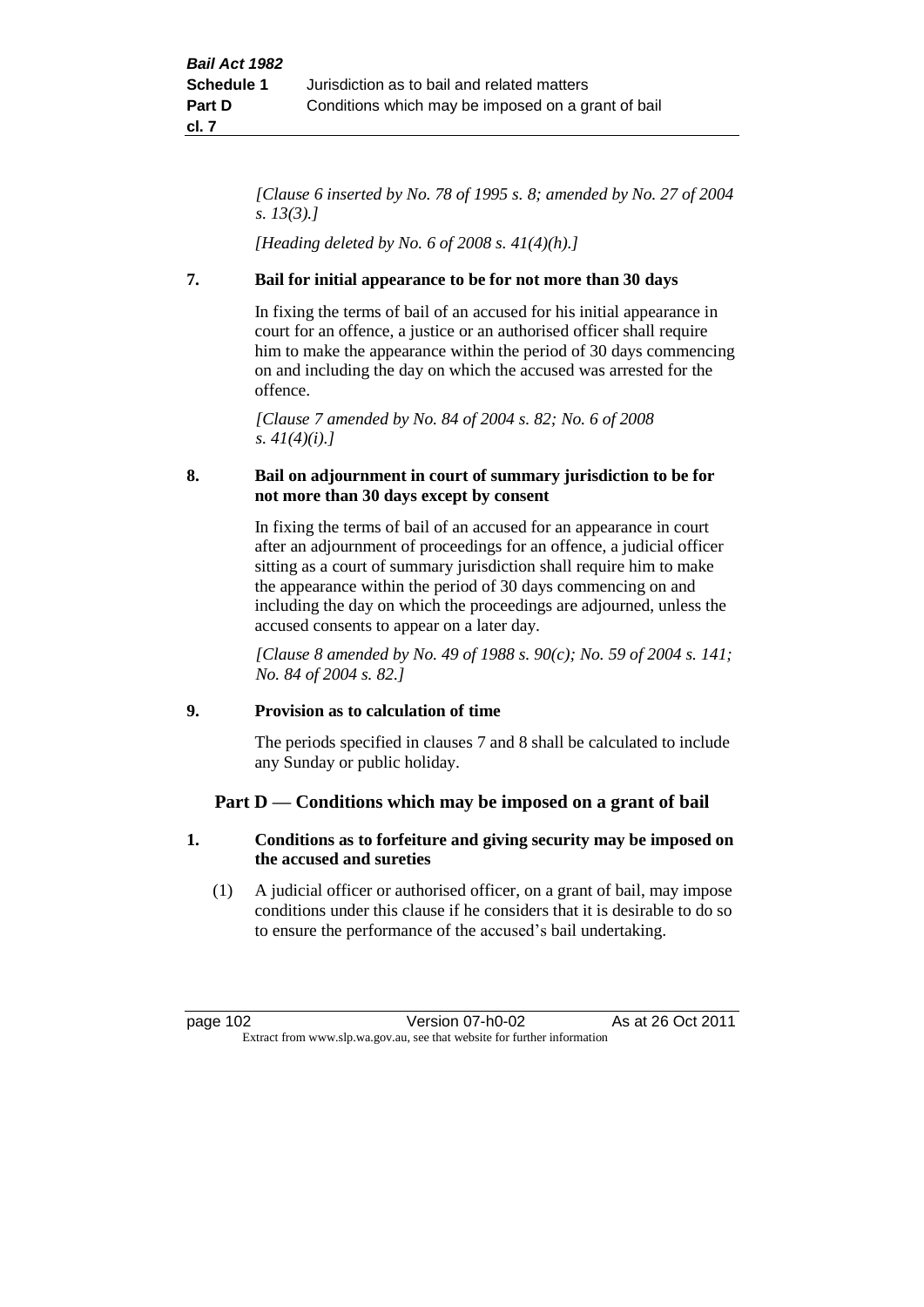- (2) If a judicial officer or authorised officer considers that it is desirable as mentioned in subclause (1), he may in addition to releasing the accused on his bail undertaking impose any one or more of the following conditions —
	- (a) that the accused in his bail undertaking agree to forfeit a specified amount of money if he fails to comply with any requirement of his bail undertaking mentioned in section  $28(2)(a)$  or (b);
	- (b) that a surety or a specified number of sureties enter into a surety undertaking or surety undertakings whereby he or they agree to forfeit a specified amount or specified amounts of money if the accused fails to comply with any requirement of his bail undertaking mentioned in section 28(2)(a) or (b);
	- (c) that any of them the accused and the surety or sureties give security of a specified value, including the deposit of a specified amount of cash, for the performance of their respective obligations;
	- (d) that any of them the accused and the surety or sureties deposit with a specified officer any specified passbook or document relating to the title to, or ownership of, any account or other asset offered as security for the performance of their respective obligations; or
	- (e) that any of them the accused and the surety or sureties, at his or their own expense or otherwise, enter into such mortgage, charge, assignment or other transaction, or take such other step, as may be required, including completion of the necessary documents, to render any security effective and enforceable by the State.
- (3) The nature and sufficiency of any security, and the documentation therefor, required under subclause (2) shall be determined by the judicial officer or authorised officer who imposed the condition or, if no determination is so made —
	- (a) by the person before whom the bail undertaking is entered into, where the security is to be given by the accused; and
	- (b) where the security is to be given by a surety, by any person authorised under section 36 to approve the surety or before whom the surety undertaking is entered into.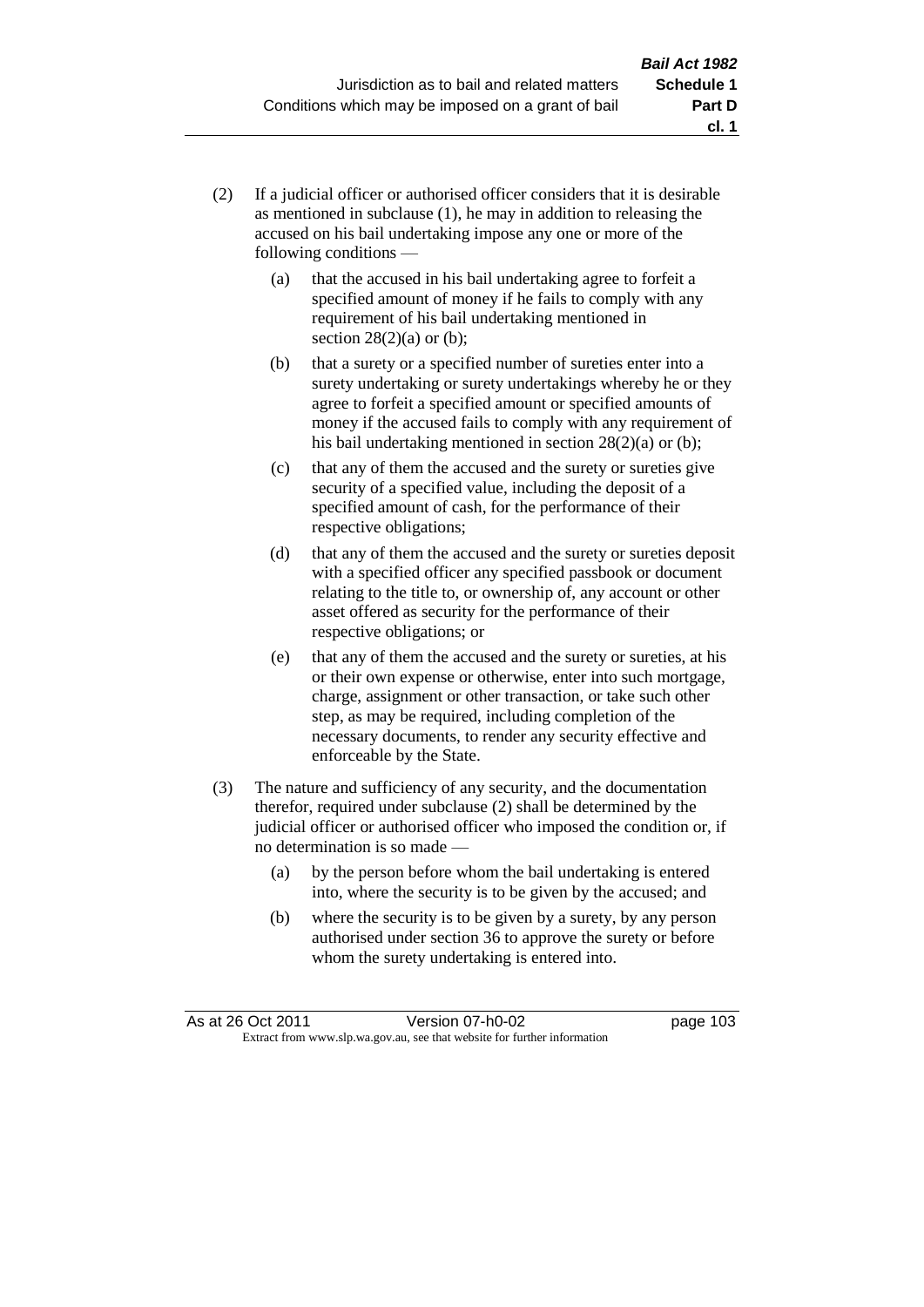- (4) When a bail undertaking ceases to have effect as provided in section 34(a) to (d), or upon an accused being acquitted of a charge under section  $51(1)$  or  $(2)$  or discharged from further proceedings therefor, each of them the accused, or where section  $34(b)$  applies his personal representative, and any surety is entitled to have returned to him any security given under subclause  $(2)$ .
- (5) When a surety undertaking ceases to have effect as provided in section 47(a) to (f), a surety is entitled to have returned to him any security given under subclause  $(2)$ .

*[Clause 1 amended by No. 65 of 2003 s. 121(3); No. 84 of 2004 s. 82; No. 6 of 2008 s. 18(3).]*

### **2. Other conditions which may be imposed**

- (1) A judicial officer or authorised officer, on a grant of bail, may impose conditions —
	- (a) to be complied with before the accused is released on bail or while the accused is on bail;
	- (b) as to the accused's conduct while on bail; or
	- (c) as to where the accused shall reside while on bail,

if he considers that it is desirable for any purpose mentioned in subclause (2), (2b), (3) or (4).

- (1a) Without limiting subclause (1), a judicial officer or authorised officer shall, on a grant of bail to a child accused, consider whether it is desirable for any purpose mentioned in subclause (2) to impose a condition as to —
	- (a) any period in each day during which the child is to remain at a particular place;
	- (b) any person with whom the child is not to associate or communicate;
	- (c) any place that the child is not to frequent;
	- (d) the attendance by the child at a school or other educational institution; or
	- (e) any other matter,

and the judicial officer or authorised officer may impose any such condition.

| page 104 | Version 07-h0-02                                                         | As at 26 Oct 2011 |
|----------|--------------------------------------------------------------------------|-------------------|
|          | Extract from www.slp.wa.gov.au, see that website for further information |                   |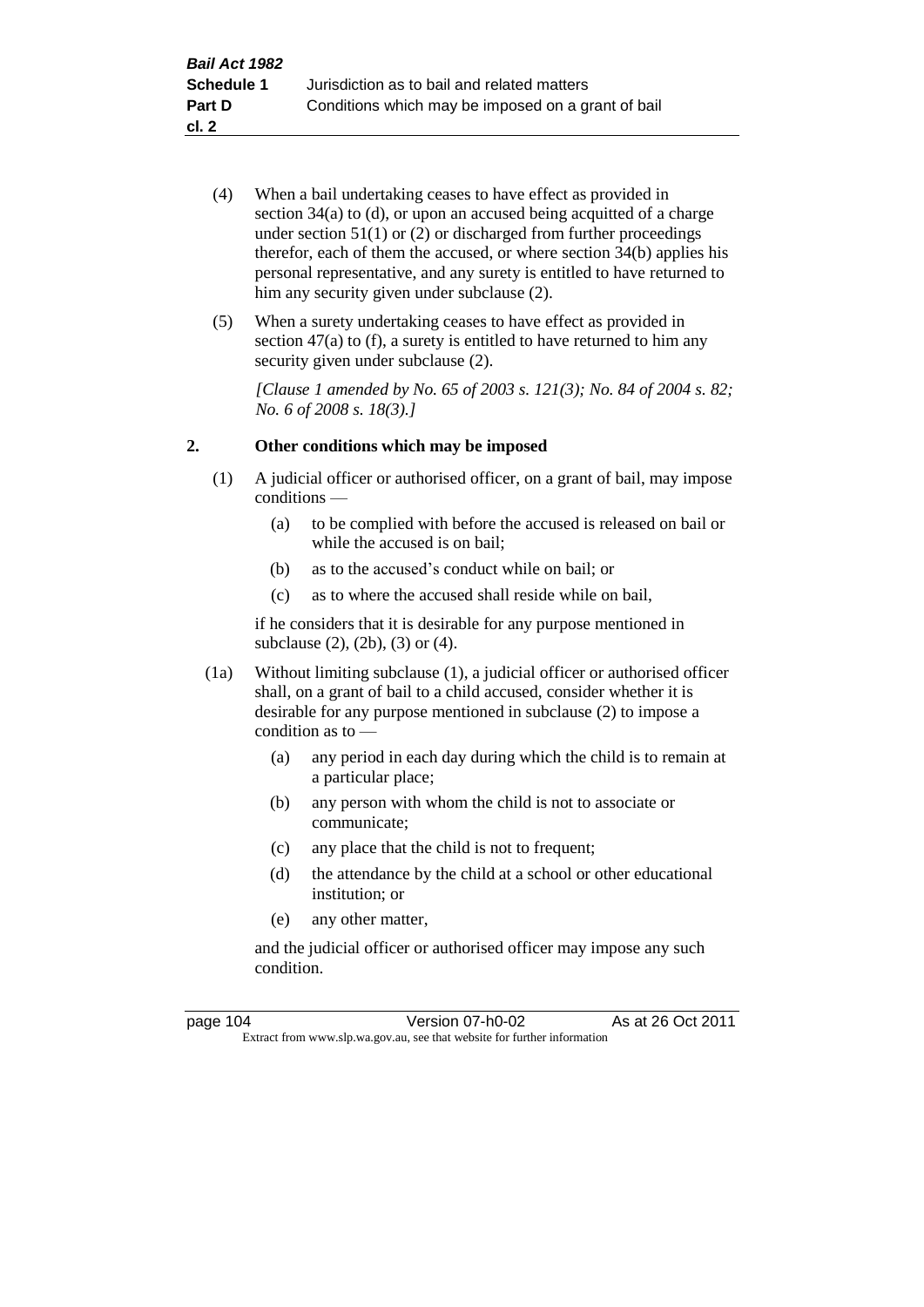- (2) Any condition may be imposed under subclause (1) or (1a) to ensure that an accused —
	- (a) appears in court in accordance with his bail undertaking;
	- (b) does not while on bail commit an offence;
	- (c) does not endanger the safety, welfare or property of any person;
	- (d) does not interfere with witnesses or otherwise obstruct the course of justice, whether in relation to himself or any other person; or
	- (e) as regards the period when the accused is on trial, does not prejudice the proper conduct of the trial.
- (2a) Before imposing a condition on a grant of bail for a purpose mentioned in subclause (2)(c) or (d) a judicial officer or authorised officer is to consider whether that purpose would be better served, or could be better assisted, by a restraining order made under the *Restraining Orders Act 1997* and whether, in the case of a judicial officer, to exercise the power in section 63 of that Act or, in the case of an authorised officer, to make a telephone application under that Act.
- (2b) Where a judicial officer is of the opinion that the accused should while on bail —
	- (a) be counselled for a behavioural problem; or
	- (b) attend a course or programme that may assist with such a problem,

the judicial officer may under subclause (1) impose a condition for that purpose that requires the accused to —

- (c) attend a prescribed person to be counselled; or
- (d) attend a prescribed course or programme,

that is specified by the judicial officer in the condition.

(3) Where a judicial officer who grants bail to an accused is of the opinion that the accused's physical condition ought to be examined the officer may, under subclause (1), impose any condition which the officer considers desirable for the purpose of ensuring that the accused is examined by a medical practitioner.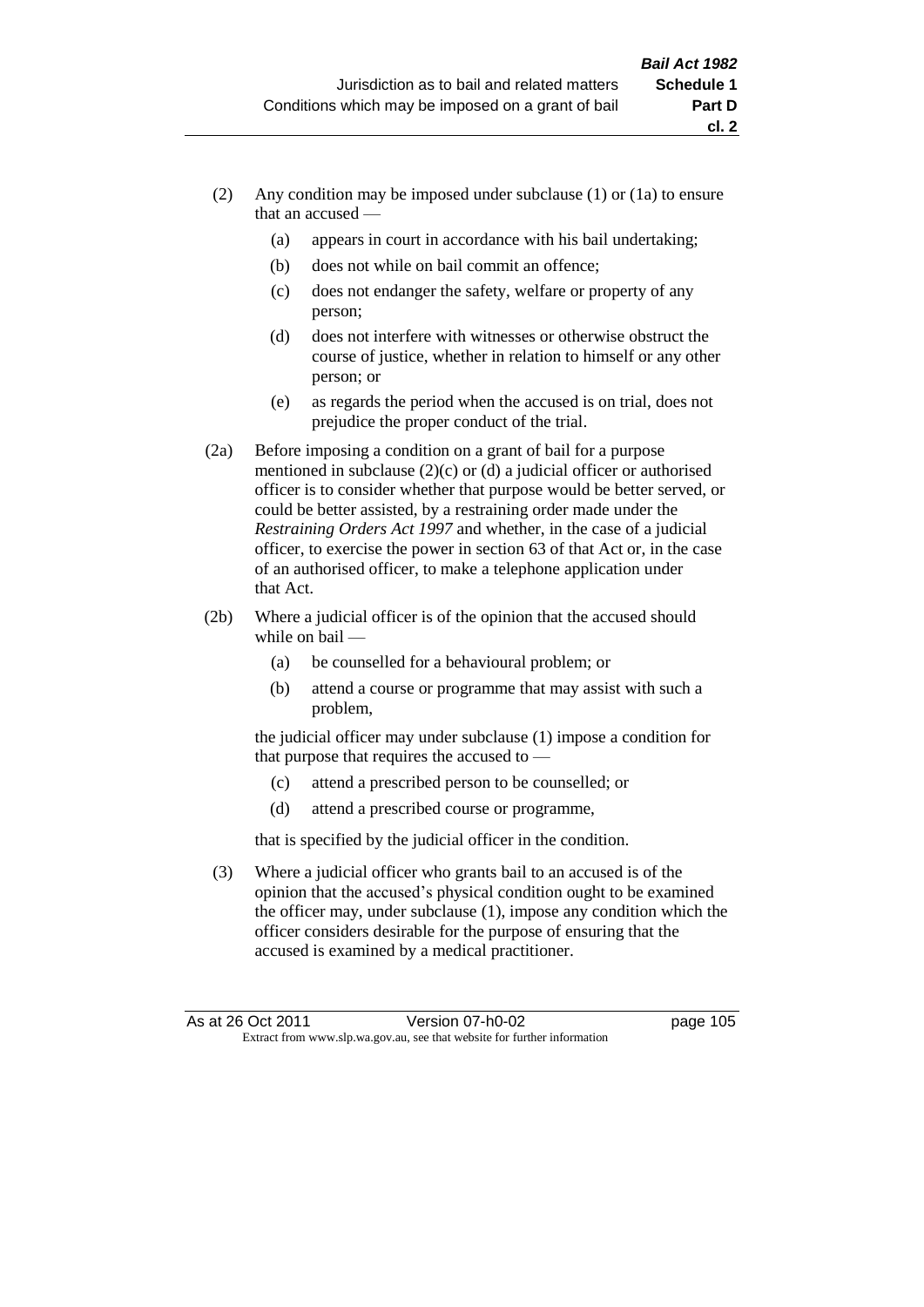- (3a) Where a judicial officer who grants bail to an accused is of the opinion that the accused's mental condition ought to be examined the officer may, under subclause (1), impose any condition which the officer considers desirable for the purpose of ensuring that the accused's mental condition is examined including a condition —
	- (a) that the accused be examined by a medical practitioner or an authorised mental health practitioner (as defined in the *Mental Health Act 1996*) for the purpose of deciding whether to make a referral under section 29 of that Act;
	- (b) that the accused be admitted to an authorised hospital (as defined in the *Mental Health Act 1996*);
	- (c) that the accused be examined by a psychiatrist.
- (4) Where a judicial officer is of the opinion that an accused is suffering from alcohol or drug abuse and is in need of care or treatment either on that account, or to enable him to be prepared for his trial, the judicial officer may, under subclause (1), impose any condition which he considers desirable for the purpose of ensuring that the accused receives such care or treatment, including that he lives in, or from time to time attends at, a specified institution or place in order to receive such care or treatment.
- (5) Where a judicial officer imposes a condition for a purpose mentioned in subclause (2b), (3), (3a) or (4), the judicial officer shall cause to be sent to the person who is to counsel or examine the accused, or the place at which the accused is to attend, a statement of the reasons for imposing the condition.
- (6) Where a condition is imposed under this clause that an accused shall reside in premises established for the accommodation of persons to whom bail has been granted, that condition shall be deemed to include a further condition that the accused shall comply with such rules as are for the time being laid down for the maintenance of the good order of those premises, whether such rules are made under section 67 or by the authority responsible for the good order of the premises.
- (7) In this clause —

*medical practitioner* means a person registered under the *Health Practitioner Regulation National Law (Western Australia)* in the medical profession;

page 106 Version 07-h0-02 As at 26 Oct 2011 Extract from www.slp.wa.gov.au, see that website for further information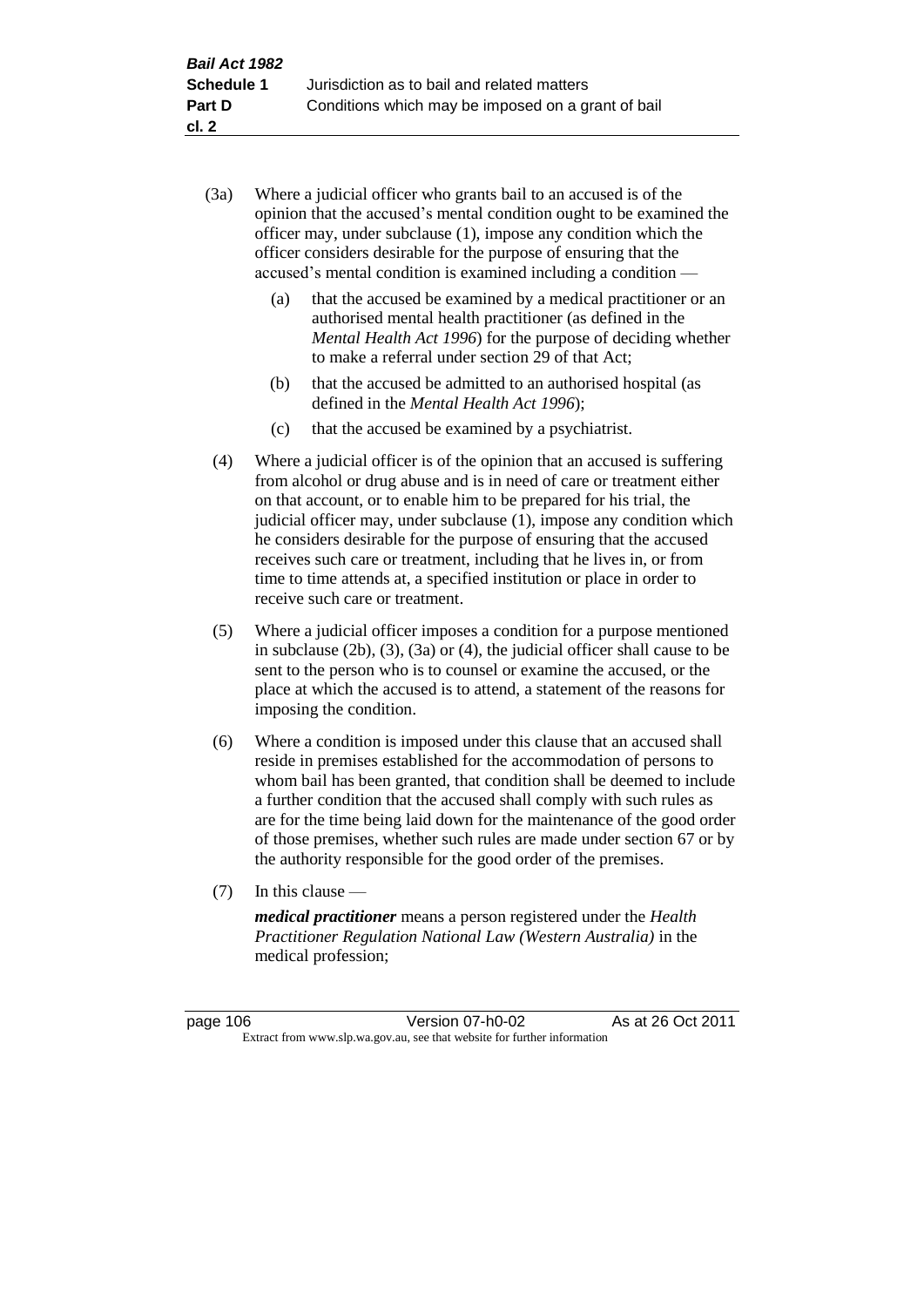*psychiatrist* has the same meaning as it has in the *Mental Health Act 1996*.

*[Clause 2 amended by No. 45 of 1993 s. 10(3); No. 69 of 1996 s. 3; No. 54 of 1998 s. 12; No. 84 of 2004 s. 82; No. 22 of 2008 Sch. 3 cl. 4; No. 35 of 2010 s. 29.]*

*[Clause 2. Modifications to be applied in order to give effect to Cross-border Justice Act 2008: clause altered 1 Nov 2009. See endnote 1M.]*

#### **3. Home detention condition may be imposed**

- (1) A judicial officer may, subject to this clause, impose a home detention condition as a condition on a grant of bail.
- (2) A home detention condition shall not be imposed unless the accused is over the age of 17 years and the judicial officer is satisfied —
	- (a) after considering a report from a community corrections officer about the accused and his circumstances, that the accused is suitable to be subject to a home detention condition;
	- (b) that the place where it is proposed the accused will remain while subject to the home detention condition is a suitable place; and
	- (c) that unless a home detention condition is imposed, the accused will not be released on bail.
- (3) A home detention condition is a condition that while the accused is on bail the accused shall —
	- (a) remain at and not leave the place specified in the bail record form and in the bail undertaking (or in a notice under section 50E) until the time specified, or deemed by section 31(3) to be specified, in the bail undertaking except —
		- (i) to work in gainful employment approved by a community corrections officer;
		- (ii) with the approval of a community corrections officer, to seek gainful employment;
		- (iii) to obtain urgent medical or dental treatment for the accused;

As at 26 Oct 2011 Version 07-h0-02 page 107 Extract from www.slp.wa.gov.au, see that website for further information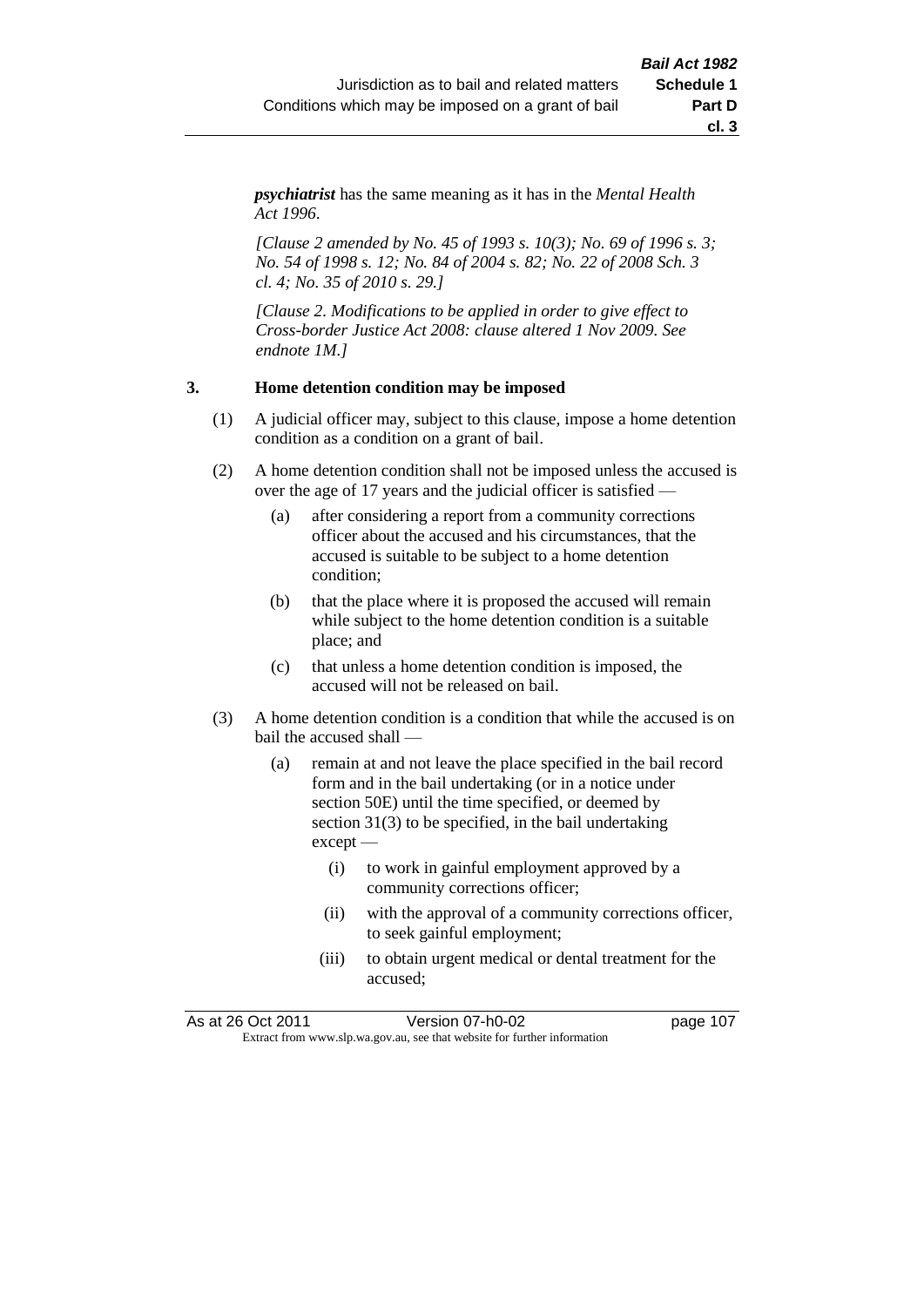|     | (iv)  | for the purpose of averting or minimizing a serious<br>risk of death or injury to the accused or to another<br>person; |
|-----|-------|------------------------------------------------------------------------------------------------------------------------|
|     | (v)   | to obey an order issued under a written law (such as a<br>summons) requiring the accused's presence<br>elsewhere:      |
|     | (vi)  | for a purpose approved of by a community<br>corrections officer; or                                                    |
|     | (vii) | on the direction of a community corrections officer;                                                                   |
| (b) |       | not leave the State;                                                                                                   |
| (c) |       | comply with every reasonable direction of a community<br>corrections officer;                                          |

- (d) comply with such of the conditions specified in the list provided under section 24A(4) as may be specified in a notice given under section 50E(b); and
- (e) when requested to do so, produce a copy of his bail undertaking and any notice by the CEO (corrections) under section 50E for inspection by a community corrections officer or a member of the Police Force.

*[Clause 3 inserted by No. 61 of 1990 s. 15; amended by No. 31 of 1993 s. 9; No. 84 of 2004 s. 82; No. 65 of 2006 s. 53.]*

*[Clause 3. Modifications to be applied in order to give effect to Cross-border Justice Act 2008: clause altered 1 Nov 2009. See endnote 1M.]*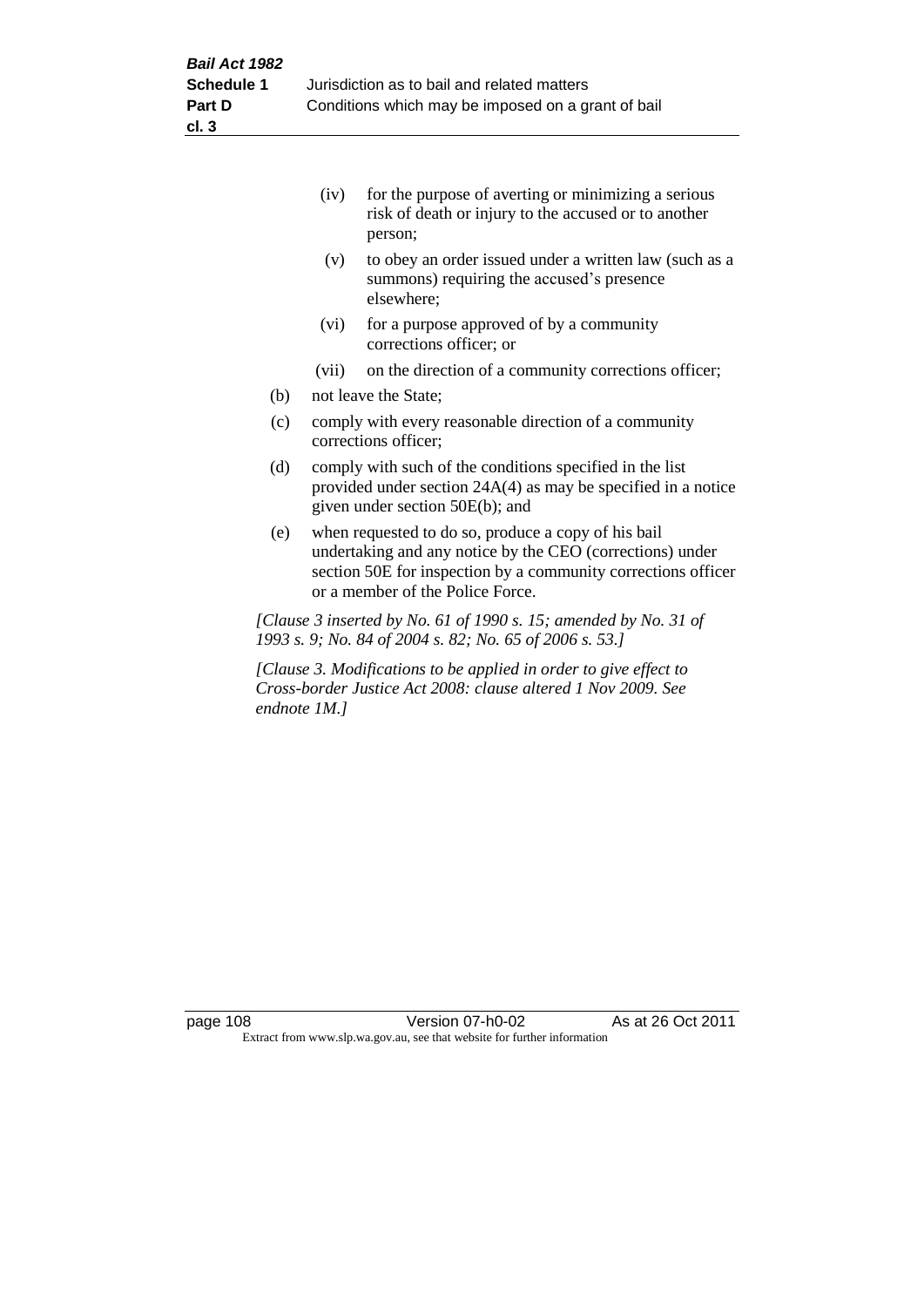**cl. 1**

# **Schedule 2 — Serious offences**

 $[s. 3(1)]$ 

*[Heading inserted by No. 6 of 2008 s. 42(1).]*

|    | <b>Enactment</b>         | <b>Description of offence</b>                                                    |
|----|--------------------------|----------------------------------------------------------------------------------|
| 1. | <b>The Criminal Code</b> |                                                                                  |
|    | s. 279                   | Murder                                                                           |
|    | s. 280                   | Manslaughter                                                                     |
|    | s. 281                   | Unlawful assault causing death                                                   |
|    | s. 283                   | Attempt to murder                                                                |
|    | s. 292                   | Disabling in order to commit<br>indictable offence                               |
|    | s. 294                   | Acts intended to cause grievous<br>bodily harm or to resist or prevent<br>arrest |
|    | s. 297                   | Grievous bodily harm                                                             |
|    | s. 301                   | Wounding and similar acts                                                        |
|    | s. $304(2)$              | Acts or omissions, with intent to<br>harm, causing bodily harm or<br>danger      |
|    | s. 317                   | Assault occasioning bodily harm                                                  |
|    | s. $317A(a)$             | Assault with intent to commit or<br>facilitate a crime                           |
|    | s. $317A(b)$             | Assault with intent to do grievous<br>bodily harm                                |
|    | s. 318                   | Serious assaults                                                                 |
|    | s. 323                   | Indecent assault                                                                 |
|    | s. 324                   | Aggravated indecent assault                                                      |
|    | s. 325                   | Sexual penetration without consent                                               |
|    | s. 326                   | Aggravated sexual penetration<br>without consent                                 |

As at 26 Oct 2011 Version 07-h0-02 page 109 Extract from www.slp.wa.gov.au, see that website for further information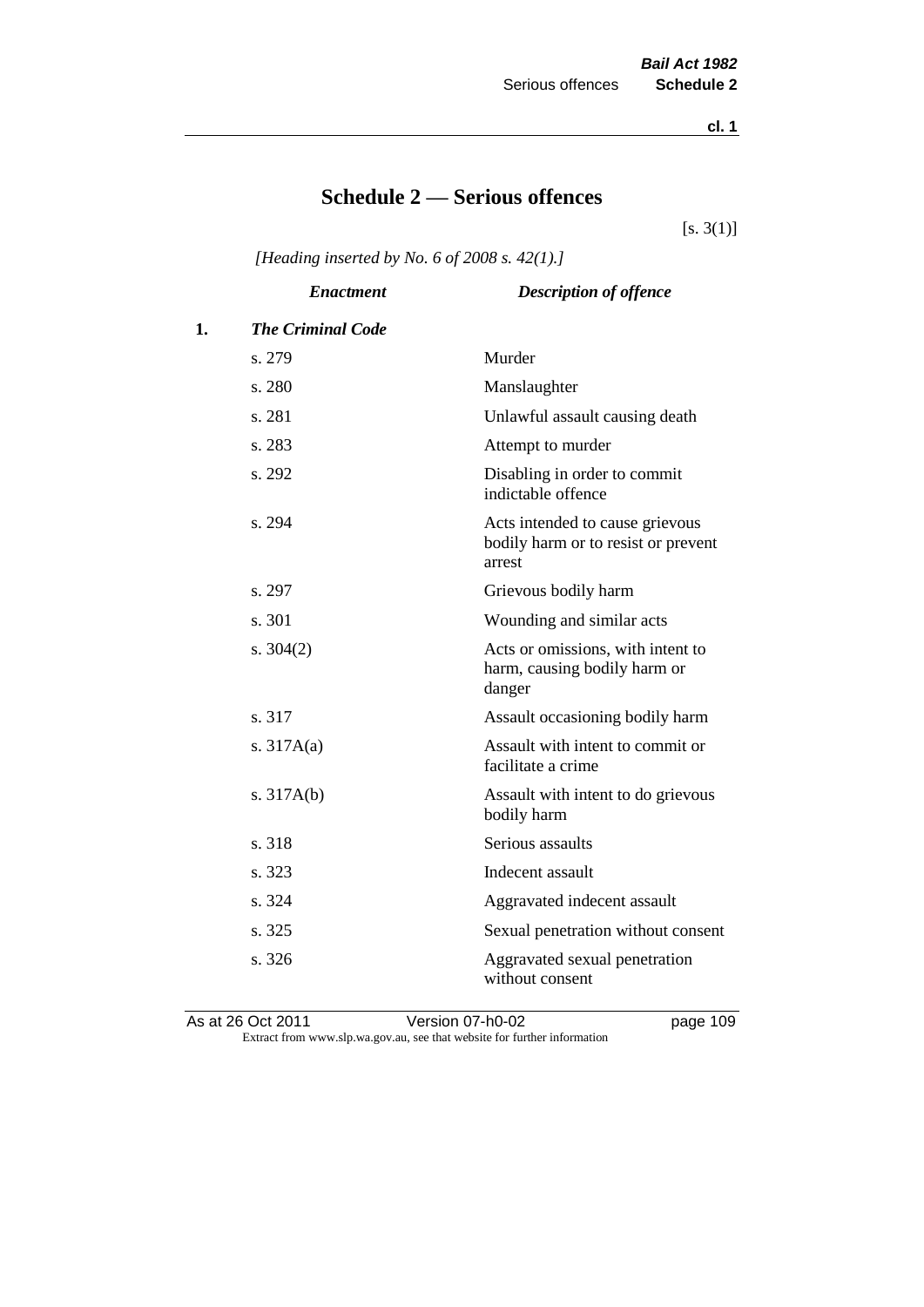**cl. 2**

|     | <b>Enactment</b>                | <b>Description of offence</b>                                                                                                                      |
|-----|---------------------------------|----------------------------------------------------------------------------------------------------------------------------------------------------|
|     | s. 331B                         | Sexual servitude                                                                                                                                   |
|     | s. 331C                         | Conducting business involving<br>sexual servitude                                                                                                  |
|     | s. 331D                         | Deceptive recruiting for<br>commercial sexual services                                                                                             |
|     | s. 332                          | Kidnapping                                                                                                                                         |
|     | s. 333                          | Deprivation of liberty                                                                                                                             |
|     | s. 338E                         | Stalking                                                                                                                                           |
|     | s. 378                          | Stealing a motor vehicle                                                                                                                           |
|     | s. 392                          | Robbery                                                                                                                                            |
|     | s. 393                          | Assault with intent to rob                                                                                                                         |
|     | s. 401                          | <b>Burglary</b>                                                                                                                                    |
|     | s. 444                          | Criminal damage, if the property is<br>destroyed or damaged by fire                                                                                |
| 2.  | <b>Bush Fires Act 1954</b>      |                                                                                                                                                    |
|     | s. 32                           | Wilfully lighting a fire or causing a<br>fire to be lit under such<br>circumstances as to be likely to<br>injure or damage a person or<br>property |
| 2a. | <b>Misuse of Drugs Act 1981</b> |                                                                                                                                                    |
|     | s. $6(1)$                       | Offences concerned with<br>prohibited drugs generally                                                                                              |
|     | s. $7(1)$                       | Offences concerned with<br>prohibited plants generally                                                                                             |
|     | s. $33(1)(a)$                   | Attempting to commit an offence<br>under section $6(1)$ or $7(1)$                                                                                  |
|     | s. $33(2)(a)$                   | Conspiracy to commit an offence<br>under s. $6(1)$ or $7(1)$                                                                                       |

page 110 Version 07-h0-02 As at 26 Oct 2011 Extract from www.slp.wa.gov.au, see that website for further information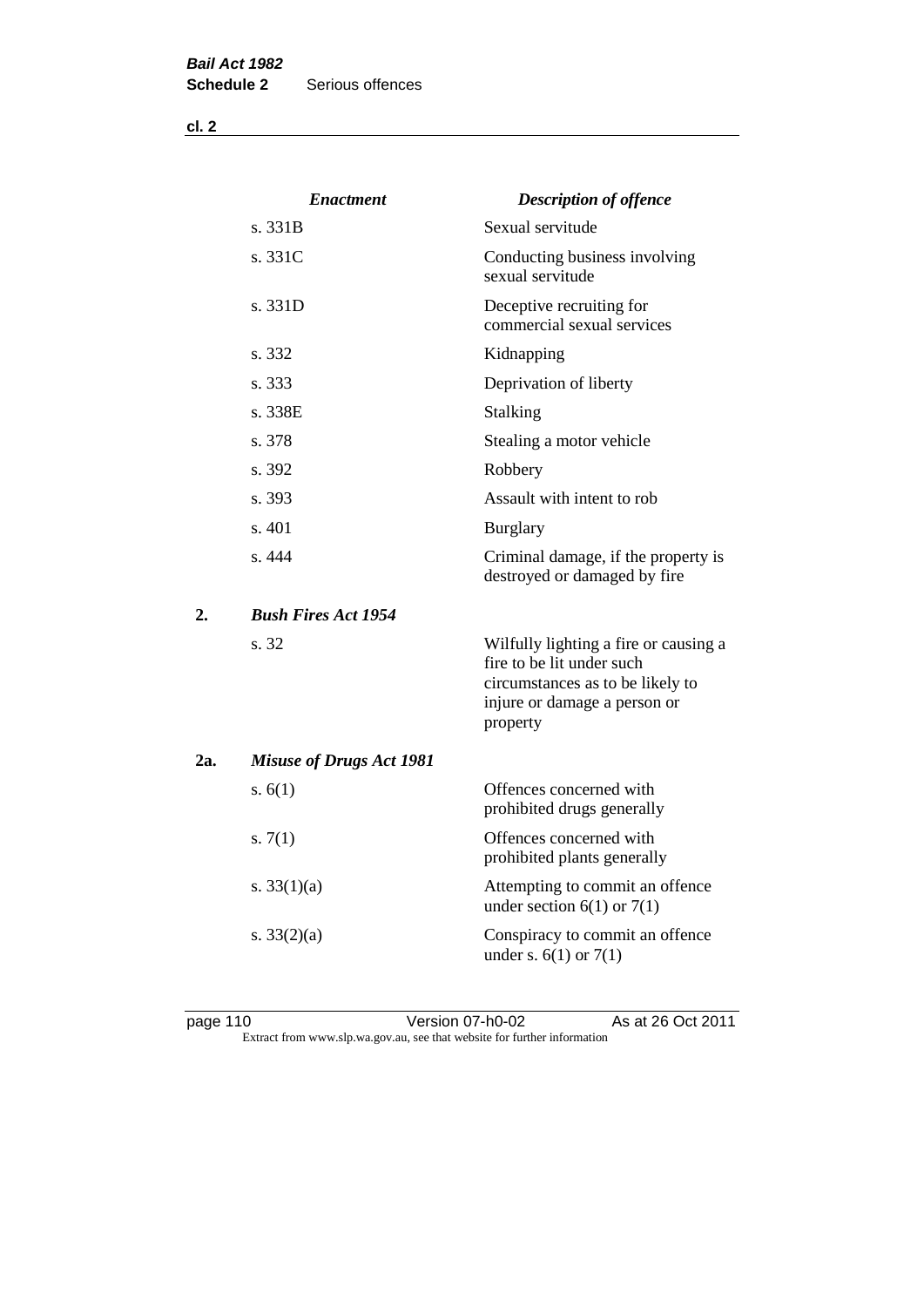**cl. 2b**

|     | <b>Enactment</b>                   |       | <b>Description of offence</b>                                                                                                                                  |
|-----|------------------------------------|-------|----------------------------------------------------------------------------------------------------------------------------------------------------------------|
| 2b. | <b>Restraining Orders Act 1997</b> |       |                                                                                                                                                                |
|     | s. $61(1)$                         | order | Breach of a violence restraining                                                                                                                               |
|     | s. $61(2a)$                        |       | Breach of a police order                                                                                                                                       |
|     | s. $86(2)$                         |       | Breach of a Part VII order under<br>the Justices Act 1902 <sup>3</sup> —                                                                                       |
|     |                                    | (a)   | that under section 86 of the<br><b>Restraining Orders Act 1997</b><br>is taken to be a misconduct<br>restraining order under that<br>Act; and                  |
|     |                                    | (b)   | that shows on the face of the<br>order that the causing or<br>threatening of personal<br>injury by the accused was a<br>ground for the making of the<br>order. |
| 3.  | <b>Road Traffic Act 1974</b>       |       |                                                                                                                                                                |
|     | s. 59                              |       | Dangerous driving causing death,<br>injury, etc.                                                                                                               |
|     | s. 59A                             | harm  | Dangerous driving causing bodily                                                                                                                               |

*[Schedule 2 inserted by No. 45 of 1993 s. 11; amended by No. 82 of 1994 s. 13; No. 38 of 1998 s. 4(2); No. 54 of 1998 s. 15; No. 23 of 2001 s. 10(1); No. 4 of 2004 s. 24 and 26; No. 38 of 2004 s. 61; No. 62 of 2004 s. 9(1); No. 84 of 2004 s. 82; No. 6 of 2008 s. 42(2); No. 29 of 2008 s. 24(8); No. 47 of 2011 s. 19.]* 

#### As at 26 Oct 2011 Version 07-h0-02 page 111 Extract from www.slp.wa.gov.au, see that website for further information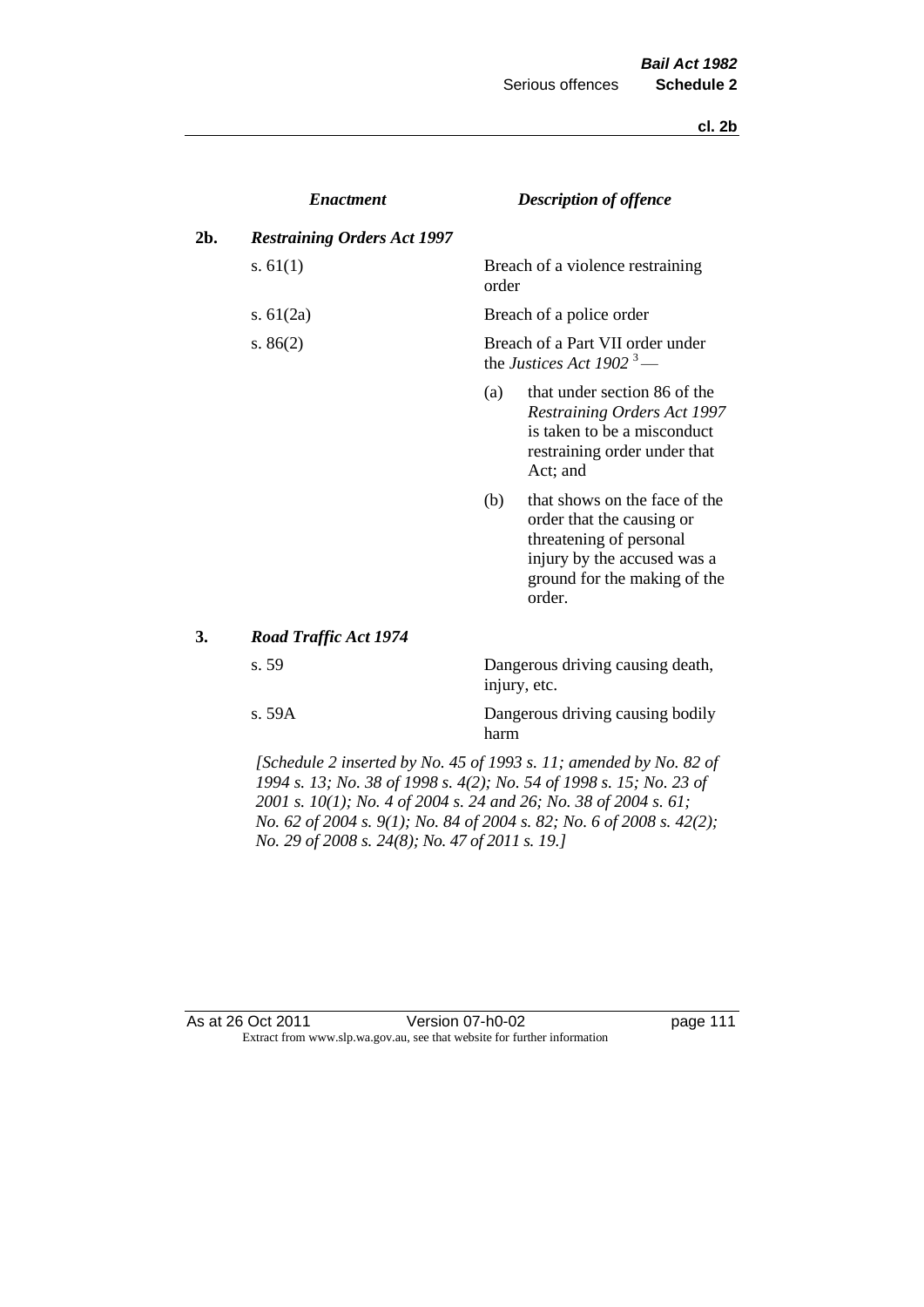# **Notes**

<sup>1</sup> This is a compilation of the *Bail Act 1982* and includes the amendments made by the other written laws referred to in the following table  $1M$ ,  $1a$ ,  $4$ ,  $13$ . The table also contains information about any reprint.

# **Compilation table**

| <b>Short title</b>                                                                                                                                   | <b>Number</b><br>and year | Assent     | Commencement                                                               |
|------------------------------------------------------------------------------------------------------------------------------------------------------|---------------------------|------------|----------------------------------------------------------------------------|
| Bail Act 1982                                                                                                                                        | 86 of 1982                |            | 18 Nov 1982 6 Feb 1989 (see s. 2 and<br><i>Gazette</i> 27 Jan 1989 p. 263) |
| Acts Amendment<br>(Abolition of Capital)<br>Punishment) Act 1984<br>Pt. III                                                                          | 52 of 1984                | 5 Sep 1984 | 3 Oct 1984                                                                 |
| Bail Amendment<br>Act 1984 $^5$                                                                                                                      | 74 of 1984                |            | 29 Nov 1984 6 Feb 1989 (see s. 2 and<br><i>Gazette</i> 27 Jan 1989 p. 263) |
| <b>Bail Amendment</b><br>Act 1988                                                                                                                    | 15 of 1988                | 6 Sep 1988 | 6 Feb 1989 (see s. 2 and<br><i>Gazette</i> 27 Jan 1989 p. 263)             |
| Reprint of the Bail Act 1982 under the Reprints Act 1984 and s. 21 of the Bail<br>Amendment Act 1988 <sup>6</sup> (includes amendments listed above) |                           |            |                                                                            |
|                                                                                                                                                      |                           |            | $70 - 1000 = 15$ $D = 1000$ $CD = 1000$ $CD = 200$ $CD = 1$                |

| Criminal Law<br>Amendment Act 1988<br>Pt. 4                                       | 70 of 1988 | 15 Dec 1988 | 6 Feb 1989 (see s. 2(2)(b) and<br>Gazette 27 Jan 1989 p. 263)   |
|-----------------------------------------------------------------------------------|------------|-------------|-----------------------------------------------------------------|
| <b>Acts Amendment</b><br>(Children's Court)<br>Act 1988 Pt. 13                    | 49 of 1988 | 22 Dec 1988 | 1 Dec 1989 (see s. 2 and<br><i>Gazette</i> 24 Nov 1989 p. 4327) |
| Justices Amendment<br>Act 1989 s. 18                                              | 33 of 1989 | 22 Dec 1989 | 1 Jun 1991 (see s. 2 and<br><i>Gazette</i> 17 May 1991 p. 2455) |
| <b>Community Corrections</b><br><b>Legislation Amendment</b><br>Act 1990 Pt. 2    | 61 of 1990 | 17 Dec 1990 | 3 Apr 1991 (see s. 2 and<br>Gazette 22 Mar 1991 p. 1209)        |
| Child Welfare<br>Amendment Act<br>$(No. 2)$ 1990 s. 15                            | 83 of 1990 | 22 Dec 1990 | 1 Aug 1991 (see s. 2 and<br><i>Gazette</i> 1 Aug 1991 p. 3983)  |
| Children's Court of<br>Western Australia<br>Amendment Act<br>$(No. 2)$ 1991 s. 21 | 15 of 1991 | 21 Jun 1991 | 9 Aug 1991 (see s. 2(2) and<br>Gazette 9 Aug 1991 p. 4101)      |

**Reprint of the** *Bail Act 1982* **as at 17 Oct 1991** (includes amendments listed above)

page 112 Version 07-h0-02 As at 26 Oct 2011 Extract from www.slp.wa.gov.au, see that website for further information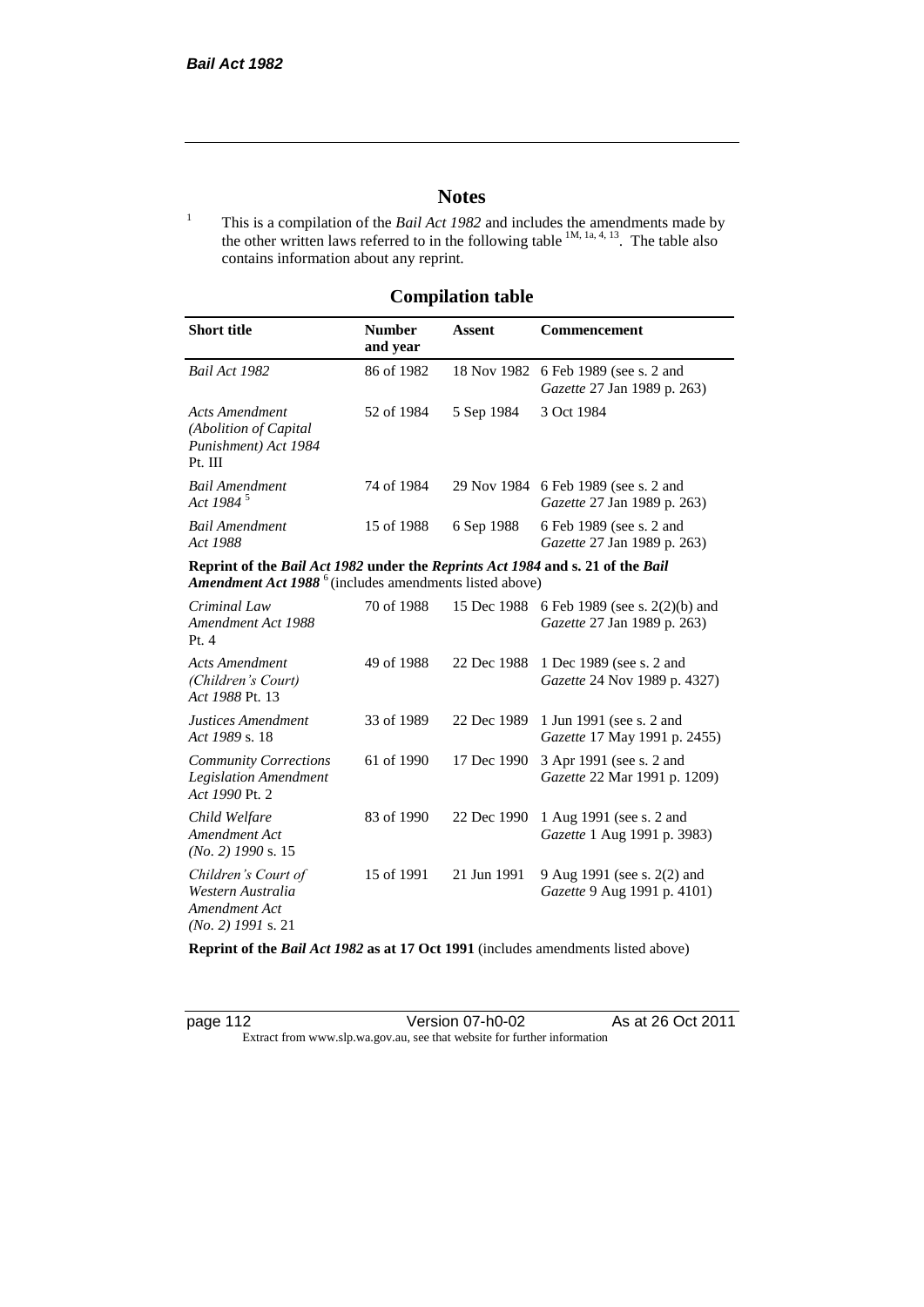| <b>Short title</b>                                                                         | <b>Number</b><br>and year | Assent      | <b>Commencement</b>                                                                                                                                                        |
|--------------------------------------------------------------------------------------------|---------------------------|-------------|----------------------------------------------------------------------------------------------------------------------------------------------------------------------------|
| <b>Acts Amendment (Sexual</b><br>Offences) Act 1992 Pt. 3                                  | 14 of 1992                | 17 Jun 1992 | 1 Aug 1992 (see s. 2 and<br>Gazette 28 Jul 1992 p. 3671)                                                                                                                   |
| <b>Acts Amendment</b><br>(Ministry of Justice)<br>Act 1993 Pt. 3 <sup>7</sup>              | 31 of 1993                | 15 Dec 1993 | 1 Jul 1993 (see s. 2)                                                                                                                                                      |
| Criminal Procedure<br>Amendment Act 1993<br>Pt. 2 <sup>8</sup>                             | 45 of 1993                | 20 Dec 1993 | Act other than s. 7-9 and<br>$10(2)(b)$ : 17 Jan 1994 (see<br>s. $2(1)$ ;<br>s. 7-9 and $10(2)(b)$ : 4 Mar 1994<br>(see s. $2(2)$ and <i>Gazette</i><br>4 Mar 1994 p. 915) |
| Criminal Law<br>Amendment Act 1994<br>s. $13(1)$ and $(2)$                                 | 82 of 1994                | 23 Dec 1994 | 20 Jan 1995 (see s. 2(2))                                                                                                                                                  |
| Acts Amendment (Fines,<br>Penalties and<br><b>Infringement Notices</b> )<br>Act 1994 Pt. 3 | 92 of 1994                | 23 Dec 1994 | 1 Jan 1995 (see s. 2(1) and<br>Gazette 30 Dec 1994 p. 7211)                                                                                                                |
| Sentencing<br>(Consequential<br>Provisions) Act 1995 Pt. 5                                 | 78 of 1995                | 16 Jan 1996 | 4 Nov 1996 (see s. 2 and<br>Gazette 25 Oct 1996 p. 5632)                                                                                                                   |
| Coroners Act 1996 s. 61                                                                    | 2 of 1996                 |             | 24 May 1996 7 Apr 1997 (see s. 2 and<br>Gazette 18 Mar 1997 p. 1529)                                                                                                       |
| <b>Mental Health</b><br>(Consequential)<br>Provisions) Act 1996 Pt. 2                      | 69 of 1996                |             | 13 Nov 1996 13 Nov 1997 (see s. 2)                                                                                                                                         |

**Reprint of the** *Bail Act 1982* **as at 13 Mar 1997** (includes amendments listed above except those in the *Coroners Act 1996* and the *Mental Health (Consequential Provisions) Act 1996*) (corrections in *Gazette* 25 Jul 1997 p. 3909 and 14 Nov 1997 p. 6426)

*Statutes (Repeals and Minor Amendments) Act 1997* s. 21 57 of 1997 15 Dec 1997 15 Dec 1997 (see s. 2(1)) *Criminal Law Amendment Act (No. 1) 1998* s. 4(2) 38 of 1998 25 Sep 1998 23 Oct 1998

As at 26 Oct 2011 Version 07-h0-02 page 113 Extract from www.slp.wa.gov.au, see that website for further information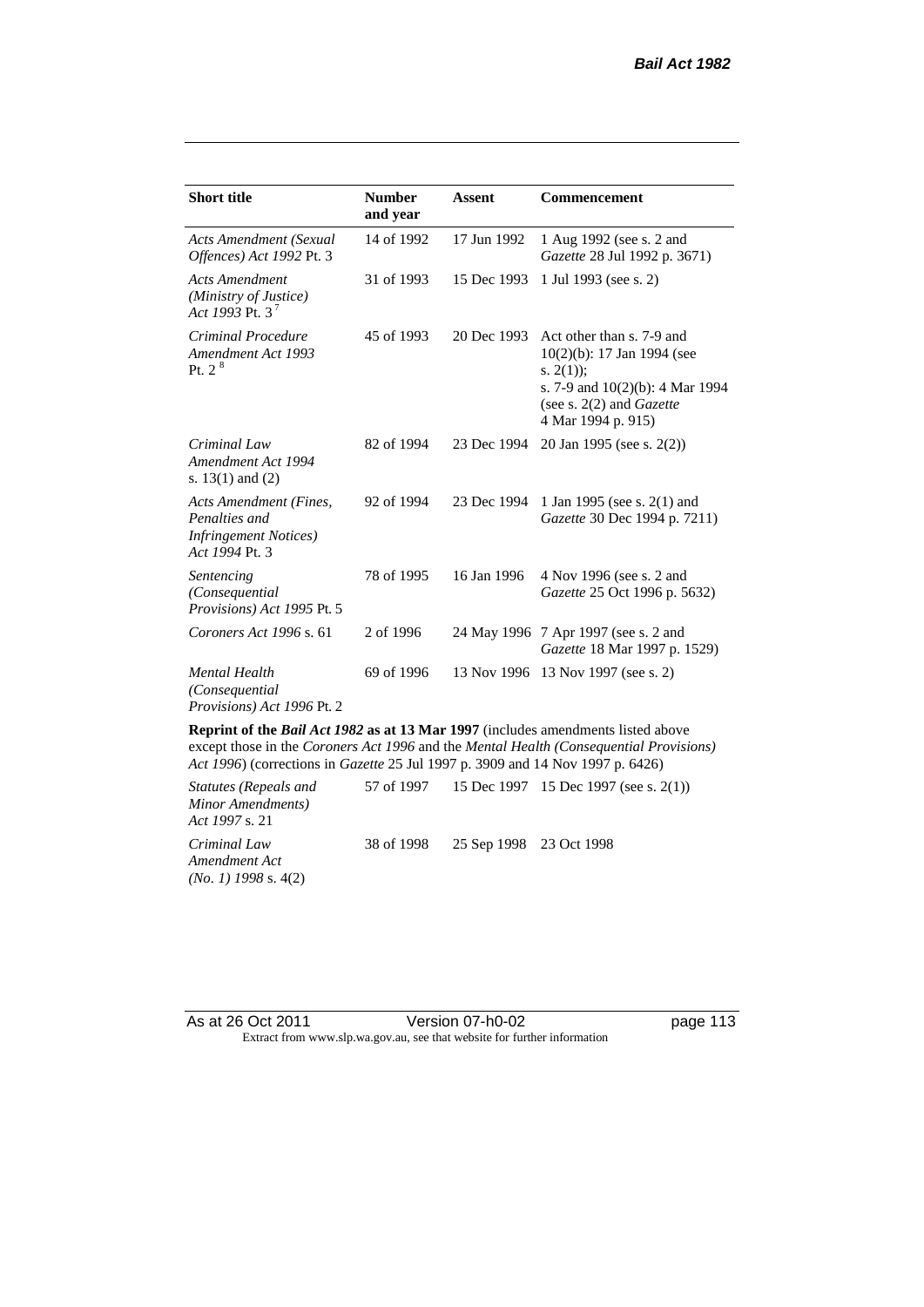| <b>Short title</b>                                                                                                                                 | <b>Number</b> | Assent      | Commencement                                                                                                                                                                                                                                                                                                                                            |
|----------------------------------------------------------------------------------------------------------------------------------------------------|---------------|-------------|---------------------------------------------------------------------------------------------------------------------------------------------------------------------------------------------------------------------------------------------------------------------------------------------------------------------------------------------------------|
|                                                                                                                                                    | and year      |             |                                                                                                                                                                                                                                                                                                                                                         |
| <b>Bail Amendment</b><br>Act 1998 <sup>9</sup>                                                                                                     | 54 of 1998    | 11 Jan 1999 | s. 1 and 2: 11 Jan 1999;<br>Pt. 4 and 7: 15 May 1999<br>(see s. 2 and <i>Gazette</i> )<br>11 May 1999 p. 1905);<br>Pt. 2, 3 and 5 (other than s. 12):<br>8 Mar 2000 (see s. 2 and<br>Gazette 7 Mar 2000 p. 1039);<br>s. 12: 1 Sep 2000 (see s. 2 and<br>Gazette 29 Aug 2000 p. 4985);<br>Pt. 6: 4 Dec 2000 (see s. 2 and<br>Gazette 4 Dec 2000 p. 6799) |
| Reprint of the Bail Act 1982 as at 27 Aug 1999 (includes amendments listed above<br>except those in the Bail Amendment Act 1998 Pt. 2, 3, 5 and 6) |               |             |                                                                                                                                                                                                                                                                                                                                                         |
| Court Security and<br><b>Custodial Services</b><br>(Consequential)<br>Provisions) Act 1999 Pt. 3                                                   | 47 of 1999    | 8 Dec 1999  | 18 Dec 1999 (see s. 2 and<br>Gazette 17 Dec 1999 p. 6175-6)                                                                                                                                                                                                                                                                                             |
| Criminal Law Amendment<br>Act 2001 s. $10(1)$                                                                                                      | 23 of 2001    | 26 Nov 2001 | 24 Dec 2001                                                                                                                                                                                                                                                                                                                                             |
| Criminal Investigation<br><i>(Identifying People)</i><br>Act 2002 s. 96                                                                            | 6 of 2002     | 4 Jun 2002  | 20 Nov 2002 (see s. 2 and<br>Gazette 19 Nov 2002 p. 5505)                                                                                                                                                                                                                                                                                               |
| Criminal Law (Procedure)<br>Amendment Act 2002 Pt. 4<br>Div. 1                                                                                     | 27 of 2002    | 25 Sep 2002 | 27 Sep 2002 (see s. 2 and<br>Gazette 27 Sep 2002 p. 4875)                                                                                                                                                                                                                                                                                               |
| Sentencing Legislation<br>Amendment and Repeal<br>Act 2003 s. 29(3) and 37                                                                         | 50 of 2003    | 9 Jul 2003  | s. 29(3): 31 Aug 2003 (see s. 2<br>and Gazette 29 Aug 2003<br>p. 3833);<br>s. 37: 15 May 2004 (see s. 2 and<br>Gazette 14 May 2004 p. 1445)                                                                                                                                                                                                             |
| Acts Amendment and<br>Repeal (Courts and Legal<br>Practice) Act 2003 s. 88<br>and 121 <sup>10</sup>                                                | 65 of 2003    | 4 Dec 2003  | 1 Jan 2004 (see s. 2 and Gazette<br>30 Dec 2003 p. 5722)                                                                                                                                                                                                                                                                                                |
| <b>Statutes (Repeals and</b><br>Minor Amendments)<br>Act 2003 s. 29                                                                                | 74 of 2003    | 15 Dec 2003 | 15 Dec 2003 (see s. 2)                                                                                                                                                                                                                                                                                                                                  |
| Criminal Code Amendment<br>Act 2004 s. 24, 26 and 58                                                                                               | 4 of 2004     | 23 Apr 2004 | 21 May 2004 (see s. 2)                                                                                                                                                                                                                                                                                                                                  |

page 114 Version 07-h0-02 As at 26 Oct 2011 Extract from www.slp.wa.gov.au, see that website for further information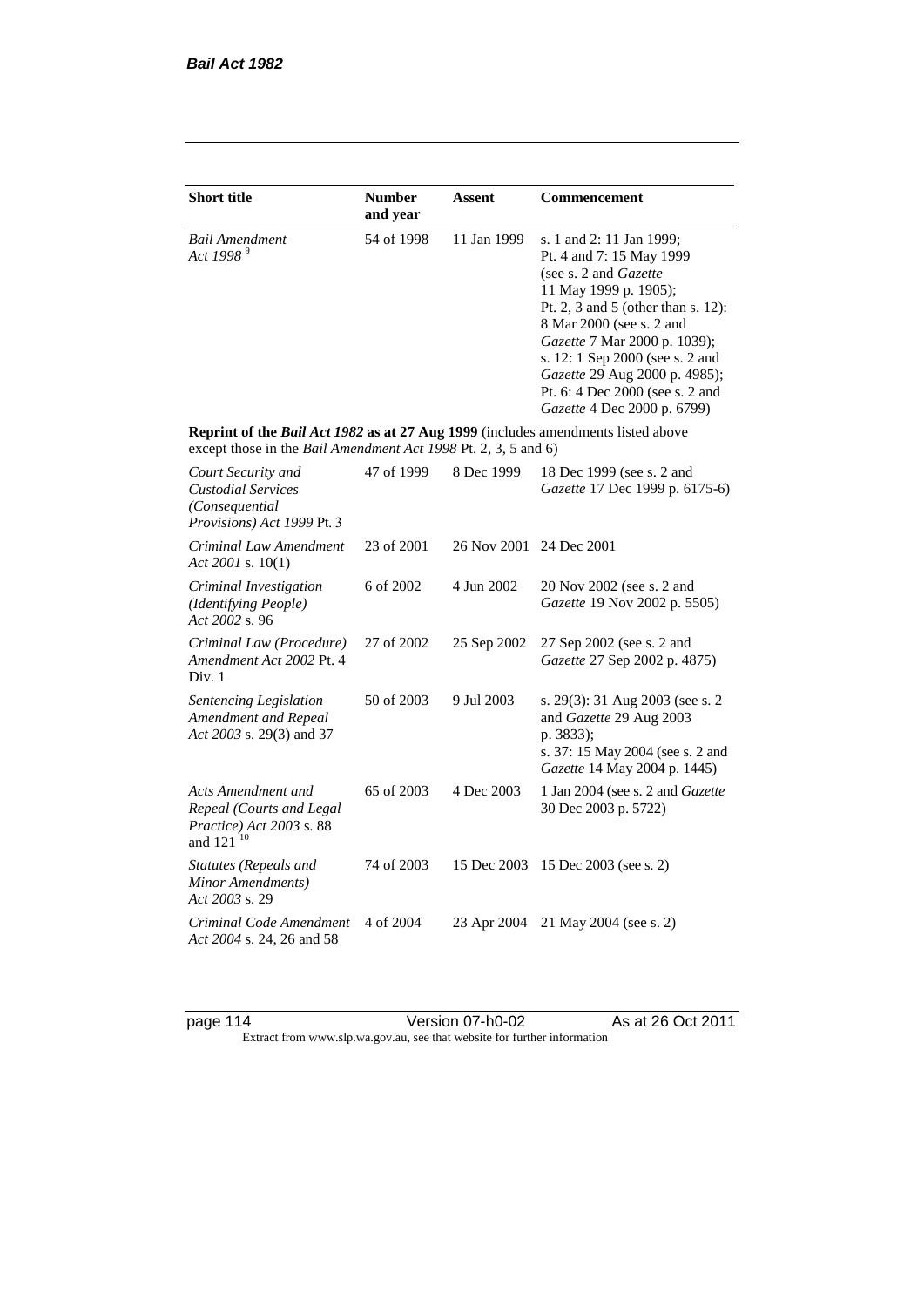| <b>Short title</b>                                                                                           | <b>Number</b><br>and year | <b>Assent</b> | Commencement                                                                                                                                                                                                                                                                                                                                                        |
|--------------------------------------------------------------------------------------------------------------|---------------------------|---------------|---------------------------------------------------------------------------------------------------------------------------------------------------------------------------------------------------------------------------------------------------------------------------------------------------------------------------------------------------------------------|
| Sentencing Legislation<br>Amendment Act 2004 s. 13                                                           | 27 of 2004                | 14 Oct 2004   | 31 May 2006 (see s. 2 and<br>Gazette 30 May 2006 p. 1965)                                                                                                                                                                                                                                                                                                           |
| Children and Community<br><i>Services Act 2004 s. 251</i>                                                    | 34 of 2004                | 20 Oct 2004   | 1 Mar 2006 (see s. 2 and<br>Gazette 14 Feb 2006 p. 695)                                                                                                                                                                                                                                                                                                             |
| <b>Acts Amendment (Family</b><br>and Domestic Violence)<br>Act 2004 Pt. 3                                    | 38 of 2004                | 9 Nov 2004    | 1 Dec 2004 (see s. 2 and<br>Gazette 26 Nov 2004 p. 5309)                                                                                                                                                                                                                                                                                                            |
| Acts Amendment (Court of<br>Appeal) Act 2004 s. 28                                                           | 45 of 2004                | 9 Nov 2004    | s. $28(1)$ , (2) and (4) (other than<br>the amendment to s. $7A(1)$ :<br>1 Feb 2005 (see. s. 2 and<br>Gazette 14 Jan 2005 p. 163);<br>s. $28(3)$ and $(4)$ (the<br>amendment to s. 7A(1)):<br>2 May 2005 (see. s. 2 and<br>Gazette 14 Jan 2005 p. 163)                                                                                                              |
| Courts Legislation<br>Amendment and Repeal<br>Act 2004 s. 141 $^{11}$                                        | 59 of 2004                | 23 Nov 2004   | 1 May 2005 (see s. 2 and<br>Gazette 31 Dec 2004 p. 7128)                                                                                                                                                                                                                                                                                                            |
| Misuse of Drugs<br>Amendment Act 2004 s. 9(1)                                                                | 62 of 2004                | 24 Nov 2004   | 1 Jan 2005 (see s. 2 and <i>Gazette</i><br>10 Dec 2004 p. 5965)                                                                                                                                                                                                                                                                                                     |
| Criminal Procedure and<br>Appeals (Consequential and<br>Other Provisions) Act 2004<br>Pt. 3 and s. 82 and 83 | 84 of 2004                | 16 Dec 2004   | 2 May 2005 (see s. 2 and<br>Gazette 31 Dec 2004 p. 7129<br>(correction in Gazette<br>7 Jan 2005 p. 53))                                                                                                                                                                                                                                                             |
| Appeal) Act 2004 s. 28(3) and (4) (the amendment to s. 7A(1)), the Children and                              |                           |               | <b>Reprint 5: The Bail Act 1982 as at 1 Apr 2005</b> (includes amendments listed above except<br>those in the Sentencing Legislation Amendment Act 2004, the Acts Amendment (Court of<br>Community Services Act 2004, the Courts Legislation Amendment and Repeal Act 2004<br>and the Criminal Procedure and Appeals (Consequential and Other Provisions) Act 2004) |

| Planning and Development<br>(Consequential and<br><i>Transitional Provisions</i> )<br>Act 2005 s. 15 | 38 of 2005 |            | 12 Dec 2005 9 Apr 2006 (see s. 2 and<br><i>Gazette</i> 21 Mar 2006 p. 1078) |
|------------------------------------------------------------------------------------------------------|------------|------------|-----------------------------------------------------------------------------|
| Criminal Investigation<br>(Consequential Provisions)<br>Act 2006 Pt. 2                               | 59 of 2006 |            | 16 Nov 2006 1 Jul 2007 (see s. 2 and <i>Gazette</i><br>22 Jun 2007 p. 2838) |
| <b>Prisons and Sentencing</b><br><b>Legislation Amendment</b><br>Act 2006 Pt. 5                      | 65 of 2006 | 8 Dec 2006 | 4 Apr 2007 (see s. 2 and <i>Gazette</i><br>3 Apr 2007 p. 1491)              |

**Reprint 6: The** *Bail Act 1982* **as at 14 Sep 2007** (includes amendments listed above)

| As at 26 Oct 2011 | Version 07-h0-02                                                         | page 115 |
|-------------------|--------------------------------------------------------------------------|----------|
|                   | Extract from www.slp.wa.gov.au, see that website for further information |          |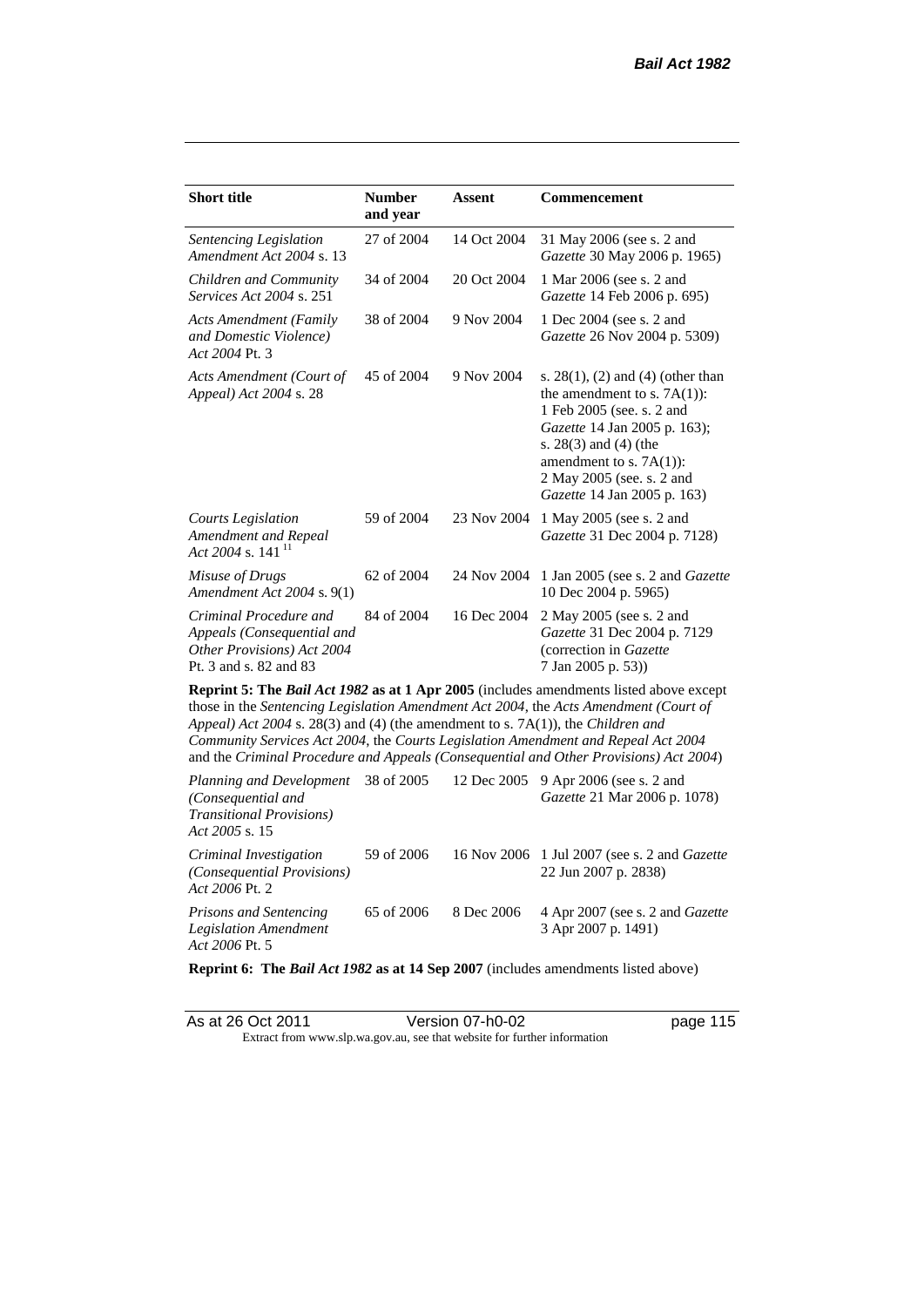| <b>Short title</b>                                                                             | <b>Number</b><br>and year | Assent      | Commencement                                                           |
|------------------------------------------------------------------------------------------------|---------------------------|-------------|------------------------------------------------------------------------|
| Criminal Law and Evidence<br>Amendment Act 2008 s. 56                                          | 2 of 2008                 | 12 Mar 2008 | 27 Apr 2008 (see s. 2 and<br><i>Gazette</i> 24 Apr 2008 p. 1559)       |
| Bail Amendment Act 2008<br>Pt. $2^{12}$                                                        | 6 of 2008                 | 31 Mar 2008 | 1 Mar 2009 (see s. 2(b) and<br>Gazette 27 Feb 2009 p. 511)             |
| <i>Medical Practitioners</i><br>Act 2008 Sch. 3 cl. 4                                          | 22 of 2008                | 27 May 2008 | 1 Dec 2008 (see s. 2 and <i>Gazette</i><br>25 Nov 2008 p. 4989)        |
| Criminal Law Amendment<br>$(Homicide)$ Act 2008 s. 24                                          | 29 of 2008                | 27 Jun 2008 | 1 Aug $2008$ (see s. $2(d)$ and<br><i>Gazette</i> 22 Jul 2008 p. 3353) |
| <b>Reprint 7:</b> The <i>Bail Act 1982</i> as at 6 Mar 2009 (includes amendments listed above) |                           |             |                                                                        |
| Police Amendment<br>Act 2009 s. 12                                                             | 42 of 2009                | 3 Dec 2009  | 13 Mar 2010 (see s. 2(b) and<br>Gazette 12 Mar 2010 p. 941)            |
| <b>Health Practitioner</b><br><b>Regulation National Law</b><br>$(WA)$ Act 2010 Pt. 5 Div. 4   | 35 of 2010                | 30 Aug 2010 | 18 Oct 2010 (see s. 2(b) and<br><i>Gazette</i> 1 Oct 2010 p. 5075-6)   |
| Statutes (Repeals and<br>Minor Amendments)<br>Act 2011 s. 19                                   | 47 of 2011                | 25 Oct 2011 | $26$ Oct $2011$ (see s. $2(b)$ )                                       |

<sup>1M</sup> Under the *Cross-border Justice Act 2008* section 14, in order to give effect to that Act, this Act must be applied with the modifications prescribed by the *Crossborder Justice Regulations 2009* Part 3 Division 3 as if this Act had been altered in that way. If a modification is to replace or insert a numbered provision, the new provision is identified by the superscript 1M appearing after the provision number. If a modification is to replace or insert a definition, the new definition is identified by the superscript 1M appearing after the defined term.

<sup>1a</sup> On the date as at which this compilation was prepared, provisions referred to in the following table had not come into operation and were therefore not included in this compilation. For the text of the provisions see the endnotes referred to in the table.

| <b>Short title</b>                                      | <b>Number</b><br>and year | Assent | <b>Commencement</b>                           |
|---------------------------------------------------------|---------------------------|--------|-----------------------------------------------|
| Electronic Transactions<br>Act 2011 s. 25 <sup>14</sup> | 46 of 2011                |        | 25 Oct 2011 To be proclaimed (see s. $2(c)$ ) |

<sup>2</sup> Repealed by the *Sentencing Legislation Amendment and Repeal Act 2003*.

| page 116 |  |  |  |
|----------|--|--|--|
|----------|--|--|--|

page 116 Version 07-h0-02 As at 26 Oct 2011 Extract from www.slp.wa.gov.au, see that website for further information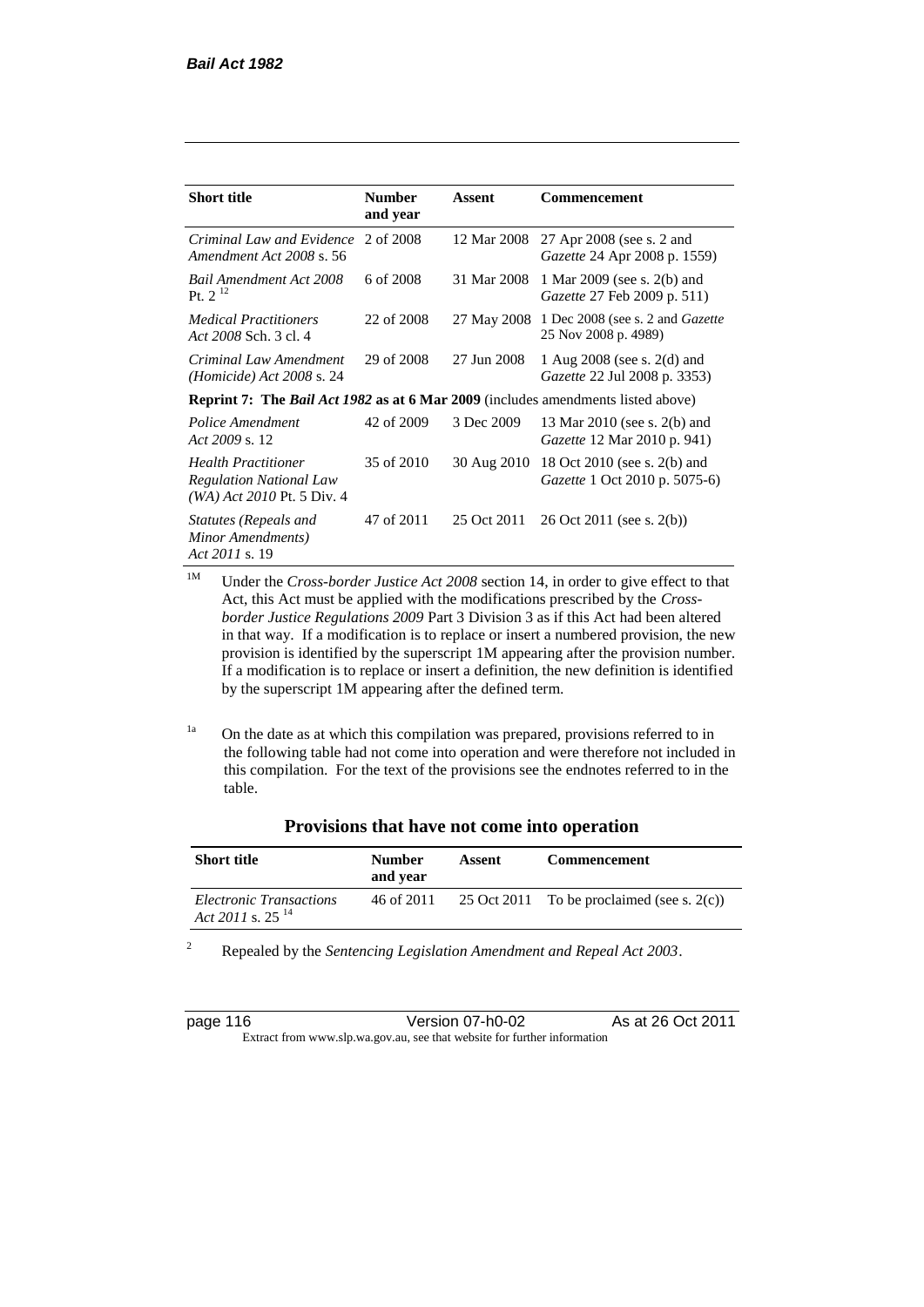".

- <sup>3</sup> The short title of the *Justices Act 1902* was changed to the *Criminal Procedure (Summary) Act 1902* by the *Courts Legislation Amendment and Repeal Act 2004*  s. 25. The Act was then repealed by the *Criminal Procedure and Appeal (Consequential and Other Provisions) Act 2004.*
- <sup>4</sup> The amendment in the *Sentencing Legislation Amendment and Repeal Act 1999* s. 26 had not come into operation when it was repealed by the *Sentencing Legislation Amendment and Repeal Act 2003* s. 31.
- <sup>5</sup> The *Bail Amendment Act 1984* s. 10 and 11 were repealed by the *Bail Amendment Act 1988* s. 20.
- <sup>6</sup> The *Bail Act 1982* was not in operation at the time when the reprint was compiled, but the reprinting was authorised by the *Bail Amendment Act 1988* s. 21.
- <sup>7</sup> The *Acts Amendment (Ministry of Justice) Act 1993* Pt. 19 is a transitional provision that is of no further effect.
- <sup>8</sup> The *Criminal Procedure Amendment Act 1993* s. 13 is a transitional provision that is of no further effect.
- <sup>9</sup> The *Bail Amendment Act 1998* s. 6(2) is a transitional provision that is of no further effect.
- <sup>10</sup> The *Acts Amendment and Repeal (Courts and Legal Practice) Act 2003* s. 97 reads as follows:
- .<br>د د

.<br>cc

#### **97. References to Crown Solicitor**

If in a written law or other document or instrument there is a reference to the Crown Solicitor that reference may, where the context so requires, be read as if it had been amended to be a reference to the State Solicitor.

- <sup>11</sup> The amendment in the *Courts Legislation Amendment and Repeal Act 2004* s. 141 (amending Sch. 1 Pt. A cl. 4) is not included because the clause it sought to amend had been amended by the *Acts Amendment (Court of Appeal) Act 2004* s. 28(4) before the amendment purported to come into operation.
- <sup>12</sup> The *Bail Amendment Act 2008* s. 6(2), 9(4)-(11), 10(2), 11(3), 15(5)-(8), 16(2), 18(4)-(5), 21(3), 22(2), 23(4), 24(6)-(7), 27(2)-(3), 28(6), 30(4)-(5), 31(2)-(3), 32(3)-(4), 33(6), 40(2), 41(5)-(9), 42(3) and 44 read as follows:

#### **6. Section 4A inserted and transitional provision**

(2) The *Bail Act 1982* section 4A as inserted by subsection (1) applies to appearances in court referred to in subsection (1)(a) of that section that occur after the commencement of this section.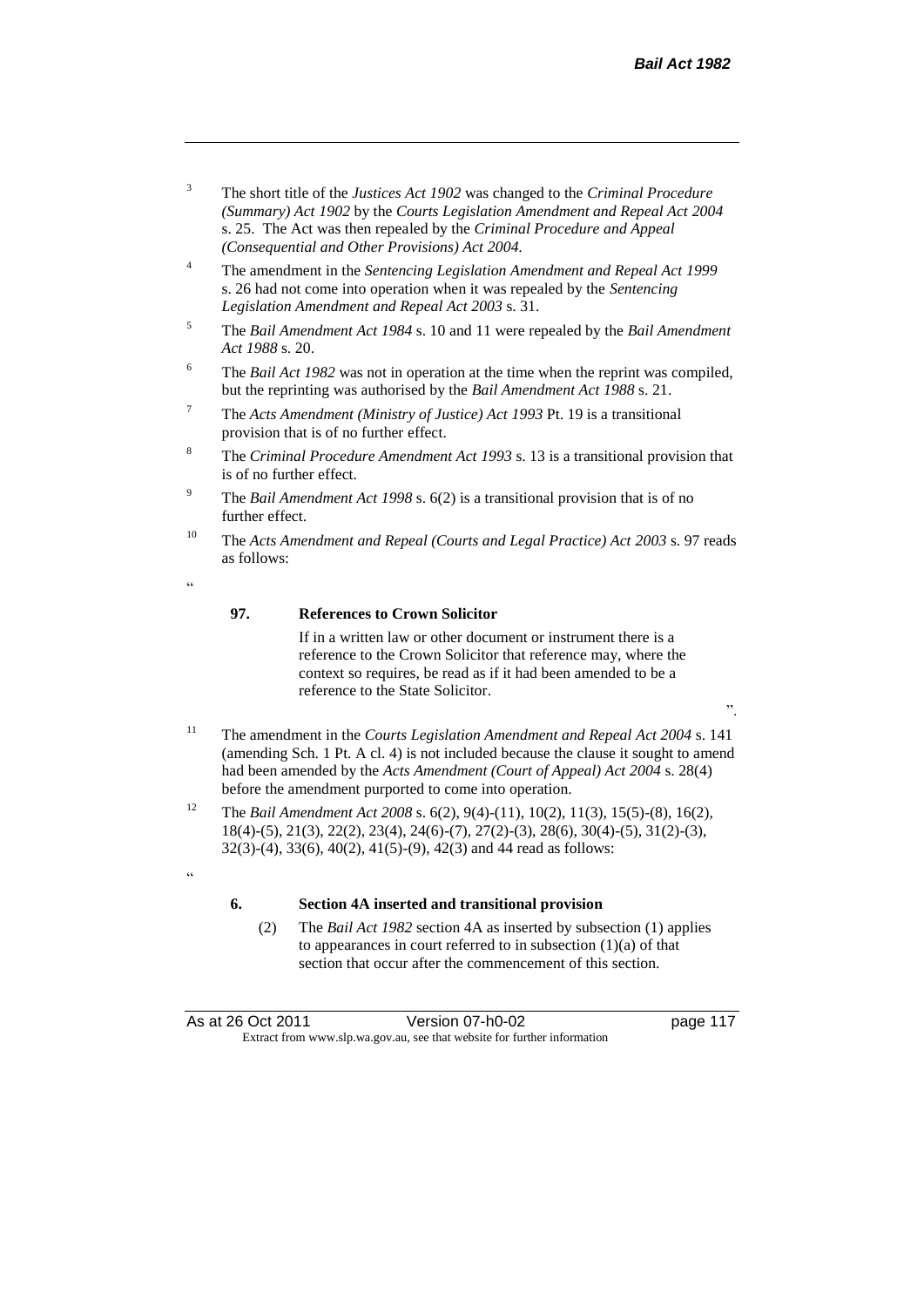#### **9. Section 7A replaced by sections 7A to 7F, related amendments to sections 8 and 21 and transitional provisions**

- (4) The *Bail Act 1982* section 7A as inserted by subsection (1) applies in relation to appearances in court coming within the *Bail Act 1982* section 7(1) that occur after the commencement of this section.
- (5) The *Bail Act 1982* section 7B(3) as inserted by subsection (1) applies so as to enable an accused who is detained in custody after the commencement of this section to make an application allowed for by that subsection.
- (6) The *Bail Act 1982* section 7B(4) as inserted by subsection (1) applies in relation to appearances in court coming within that subsection that occur after the commencement of this section.
- (7) The *Bail Act 1982* section 7B(5) as inserted by subsection (1) applies in relation to an accused who is in custody on the commencement of this section as if the reference in section  $7B(5)(a)$  to an application under subsection (3) included a reference to an application under the *Bail Act 1982* as in force immediately before the commencement of this section.
- (8) The *Bail Act 1982* section 7C(2) as inserted by subsection (1) applies in relation to appearances in court coming within that subsection that occur after the commencement of this section.
- (9) The *Bail Act 1982* section 7D as inserted by subsection (1) applies to any subsequent consideration of bail referred to in section 7D(1) that occurs after the commencement of this section.
- (10) The *Bail Act 1982* section 7E as inserted by subsection (1) applies to any trial as defined in section 7E(2), or part of a trial, that takes place after the commencement of this section.
- (11) The *Bail Act 1982* section 7F(2) as inserted by subsection (1) applies in relation to a pending application for bail under the *Bail Act 1982* section 7A(1), as in force immediately before the commencement of this section, as if it were an application for bail under the *Bail Act 1982* section 7F(1) as inserted by subsection  $(1)$ .

#### **10. Section 9 amended and transitional provision**

(2) The *Bail Act 1982* section 9(1)(b) as amended by subsection (1) applies to any consideration of a case for bail that occurs after the commencement of this section.

page 118 Version 07-h0-02 As at 26 Oct 2011 Extract from www.slp.wa.gov.au, see that website for further information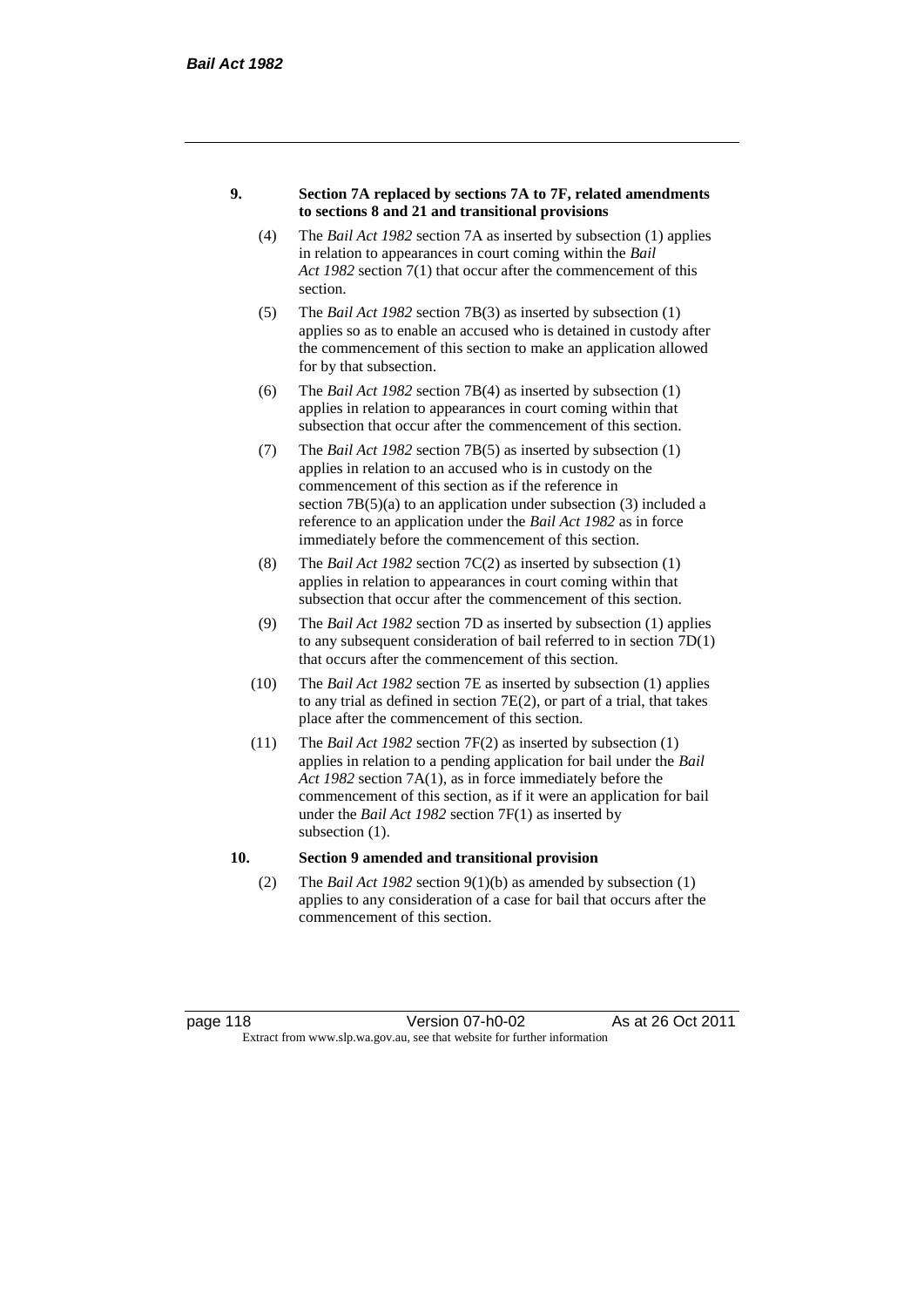#### **11. Section 11 amended and transitional provision**

(3) A certificate under the *Bail Act 1982* section 11(2) as in force immediately before the commencement of this section that has not been fully acted upon is to be treated after that commencement as a certificate under the *Bail Act 1982* section 11(3) as inserted by subsection  $(2)$ .

#### **15. Section 14 amended and transitional provisions**

- (5) The *Bail Act 1982* section 14(4)(a)(i) as inserted by subsection (4) applies in respect of a child charged with an offence on or after the commencement.
- (6) The *Bail Act 1982* section 14(4)(a)(ii) as inserted by subsection (4) applies in respect of an accused committed to the District Court on or after the commencement for trial or sentence.
- (7) The *Bail Act 1982* section 14(4)(b) as inserted by subsection (4) applies in respect of any power referred to in the *Bail Act 1982* section 14(1) that is exercised, or could be exercised, on or after the commencement by any other judicial officer as defined in that paragraph.
- (8) In subsections (5), (6) and (7) *commencement* means the commencement of subsection (4).

#### **16. Sections 15A and 15B inserted and transitional provision**

(2) The *Bail Act 1982* sections 15A and 15B as inserted by subsection (1) apply to a bail decision, as defined in section 15A(1), made after the commencement of this section by a judge referred to in section 15A(2).

#### **18. Section 28 amended, related amendments to sections 35, 49, 51 and 58 and Schedule 1 and transitional provisions**

- (4) A bail undertaking that has effect under the *Bail Act 1982* immediately before the commencement of this section continues to have effect, on and after that commencement, as if it were a bail undertaking described in the *Bail Act 1982* section 28(2) as amended by subsection (1).
- (5) A surety undertaking that has effect under the *Bail Act 1982* immediately before the commencement of this section continues to have effect, on and after that commencement, as if it were a surety undertaking within the meaning of the *Bail Act 1982* section 35(1) as amended by subsection (3).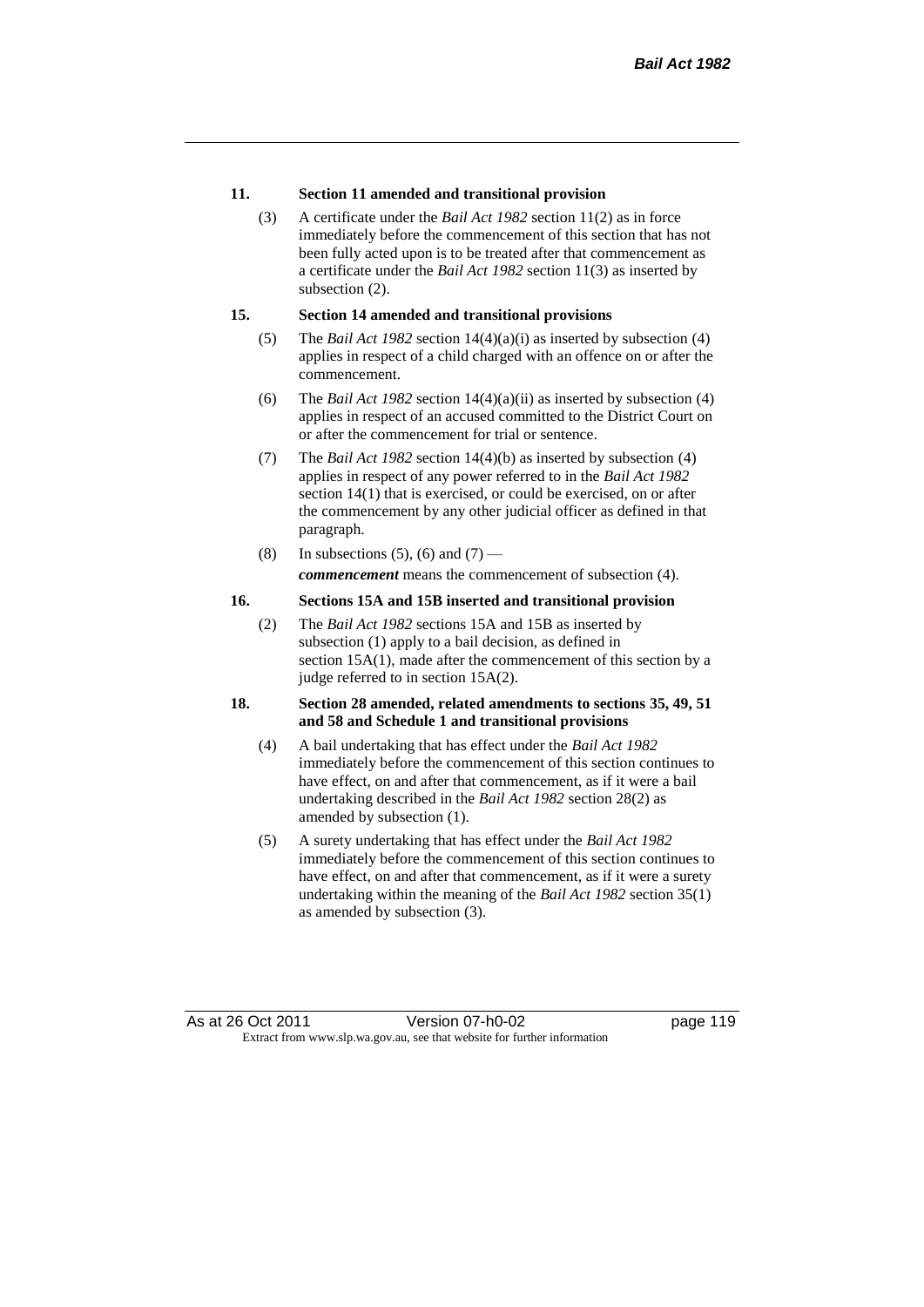#### **21. Section 31 amended and transitional provision**

(3) The *Bail Act 1982* section 31 as amended by this section applies in relation to any adjournment or committal to which it refers that occurs after the commencement of this section.

#### **22. Section 31A inserted and transitional provision**

(2) The *Bail Act 1982* section 31A as inserted by subsection (1) applies to any trial as defined in section 31A(1), or part of a trial, that takes place after the commencement of this section.

#### **23. Section 32 amended and transitional provision**

(4) The *Bail Act 1982* section 32 as amended by this section applies in relation to oral notifications given, and written notices given or sent, after the commencement of this section.

#### **24. Section 36 replaced, related amendments to sections 3, 37, 39, 40, 41 and 42 and transitional provisions**

- (6) The *Bail Act 1982* section 36(1) as inserted by subsection (1) applies to any decision as to whether a person should be approved as a surety that has to be made after the commencement of this section.
- (7) The *Bail Act 1982* section 36(2) as inserted by subsection (1) applies to any grant of bail that occurs after the commencement of this section.

#### **27. Section 44 replaced and transitional provisions**

- (2) The *Bail Act 1982* section 44 as inserted by subsection (1) applies to a surety undertaking whether entered into before or after the commencement of this section.
- (3) For the purposes of subsection (2), if a surety undertaking entered into before the commencement of this section contains a provision of the kind referred to in the *Bail Act 1982* section 44(2) as in force before that commencement, the provision is to be taken to be a provision of the kind referred to in the *Bail Act 1982*  section 44(5) as inserted by subsection (1).

#### **28. Section 45 amended and transitional provision**

(6) The *Bail Act 1982* section 45 as amended by subsection (1) applies to notices given for the purposes of the *Bail Act 1982* section 44(5) after the commencement of this section.

#### **30. Section 49 amended, related amendment to section 67 and transitional provisions**

(4) Subject to subsection (5), the *Bail Act 1982* section 49 as amended by this section applies in relation to a failure by an accused to

page 120 Version 07-h0-02 As at 26 Oct 2011 Extract from www.slp.wa.gov.au, see that website for further information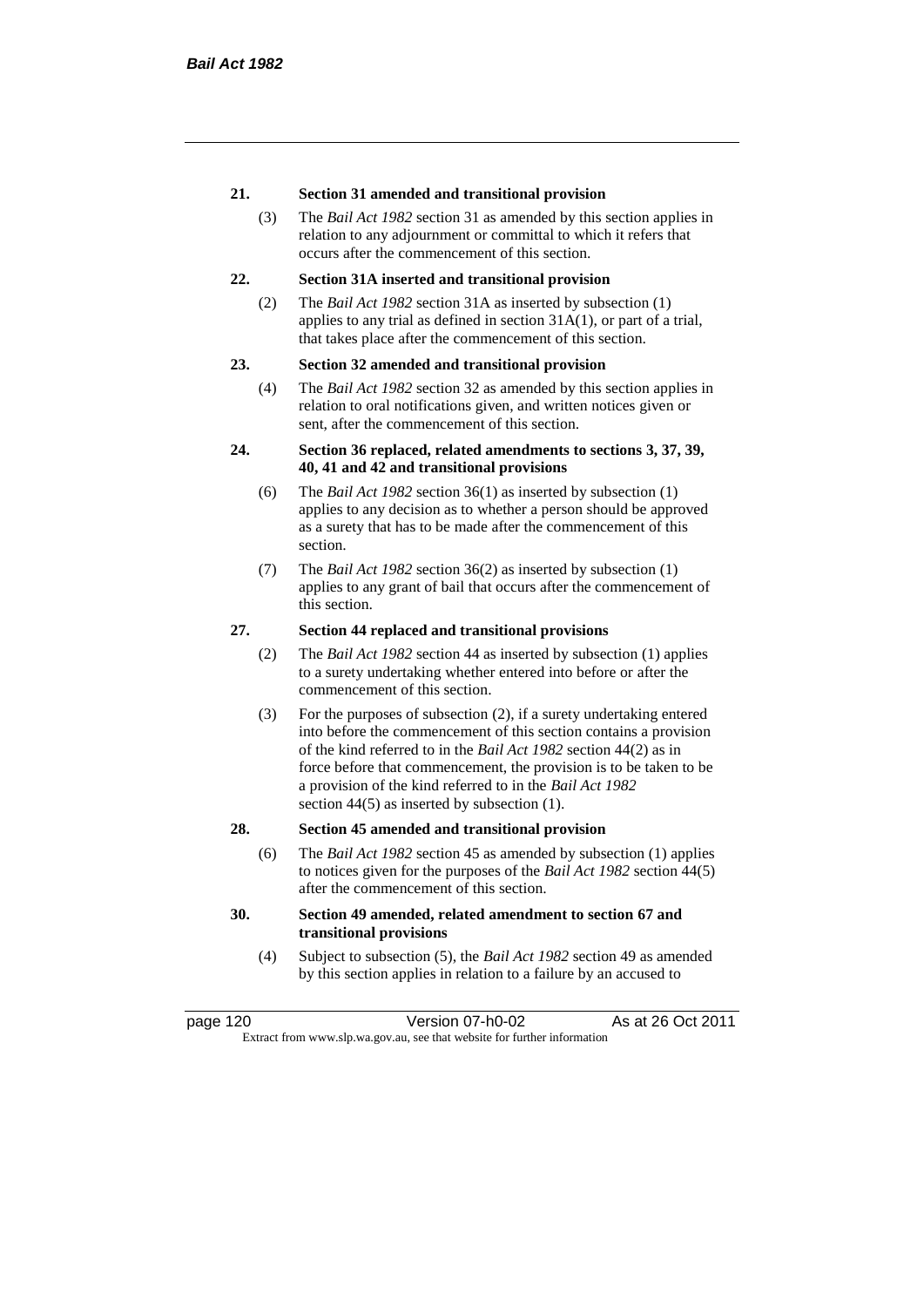comply with any requirement of the accused's bail undertaking irrespective of when the failure occurred.

(5) Any proceedings under the *Bail Act 1982* section 49 in progress immediately before the commencement of this section may be continued after that commencement as if this section had not come into operation.

#### **31. Section 51A inserted and transitional provisions**

- (2) Subject to subsection (3), the *Bail Act 1982* section 51A as inserted by this section applies for the purpose of prosecuting an offence described in subsection (1) of that section irrespective of when the offence occurred.
- (3) Any prosecution for an offence referred to in subsection (2) in progress immediately before the commencement of this section may be continued after that commencement as if this section had not come into operation.

#### **32. Section 52 amended and transitional provisions**

- (3) Subject to subsection (4), the *Bail Act 1982* section 52 as amended by this section applies for the purpose of prosecuting an offence described in subsection (1) of that section irrespective of when the offence occurred.
- (4) Any prosecution for an offence referred to in subsection (3) in progress immediately before the commencement of this section may be continued after that commencement as if this section had not come into operation.

#### **33. Section 54 amended, related amendment to section 46 and transitional provision**

- (6) Despite the amendments made by subsections (1) to (4), the *Bail Act 1982* section 54 as in force immediately before the commencement of this section continues to apply in relation to —
	- (a) an accused arrested under subsection  $(2)(a)$  of that section; and
	- (b) an application made under subsection (2)(b) of that section,

before that commencement.

#### **40. Section 66B inserted and transitional provision**

(2) The *Bail Act 1982* section 66B as inserted by subsection (1) applies in relation to any bail proceedings, as defined in section 66B, conducted after the commencement of this section irrespective of when those proceedings were initiated.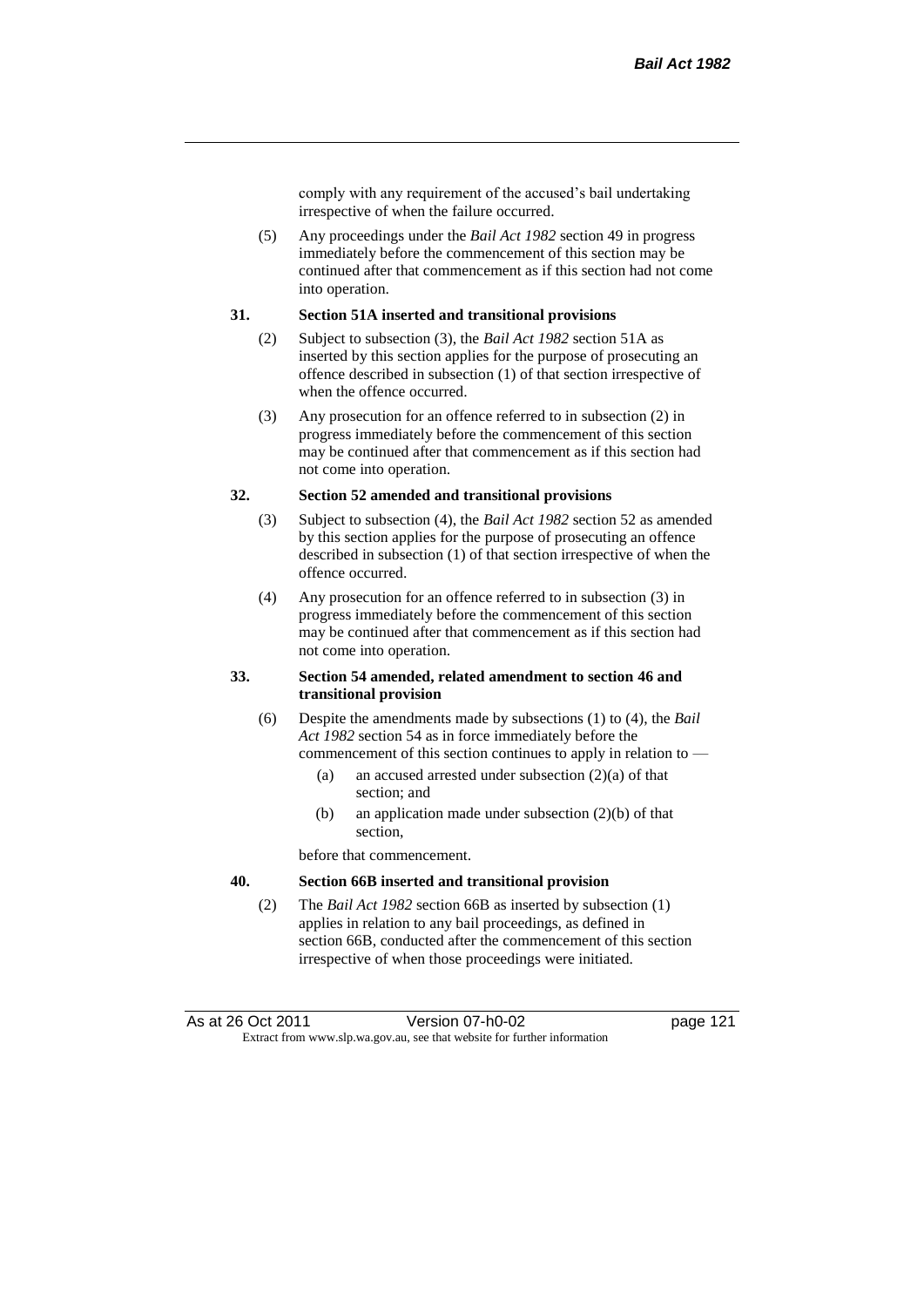#### **41. Schedule 1 amended and transitional provisions**

- (5) The *Bail Act 1982* Schedule 1 Part B clause 1A as inserted by subsection  $(3)(b)$  applies in respect of —
	- (a) a grant or refusal of bail; or
	- (b) a dispensation from the requirement for bail,

coming within that clause that occurs after the commencement of subsection (3)(b).

- (6) The *Bail Act 1982* Schedule 1 Part B clause 3 as inserted by subsection (3)(e) applies in relation to a refusal of bail for an initial appearance that occurs after the commencement of subsection  $(3)(e)$ .
- (7) The *Bail Act 1982* Schedule 1 Part C clause 3C as inserted by subsection (4)(e) applies to any consideration of a case for bail that occurs after the commencement of subsection (4)(e).
- (8) The *Bail Act 1982* Schedule 1 Part C clauses 4 and 4A as inserted by subsection (4)(f) apply to any consideration of a case for bail that occurs after the commencement of subsection (4)(f).
- (9) The *Bail Act 1982* Schedule 1 Part C clause 7 as amended by subsection (4)(i) applies to any grant of bail that occurs after the commencement of subsection (4)(i).

#### **42. Schedule 2 amended and transitional provision**

- (3) A reference in
	- (a) the *Bail Act 1982* section 16A; or
	- (b) the *Bail Act 1982* Schedule 1 Part C clause 3A or 3B,

to a serious offence includes a reference to an offence against *The Criminal Code* section 283 committed, or alleged to have been committed, before the commencement of this section.

#### **44. Transitional regulations**

- (1) If this Part does not provide sufficiently for a matter or issue of a transitional nature that arises as a result of the amendments made to the *Bail Act 1982* by this Part, the Governor may make regulations (the *transitional regulations*) prescribing all matters that are required, necessary or convenient to be prescribed for providing for the matter or issue.
- (2) The transitional regulations may provide that specified provisions of the *Bail Act 1982* or this Part —
	- (a) do not apply; or
	- (b) apply with specified modifications,

to or in relation to any matter.

page 122 Version 07-h0-02 As at 26 Oct 2011 Extract from www.slp.wa.gov.au, see that website for further information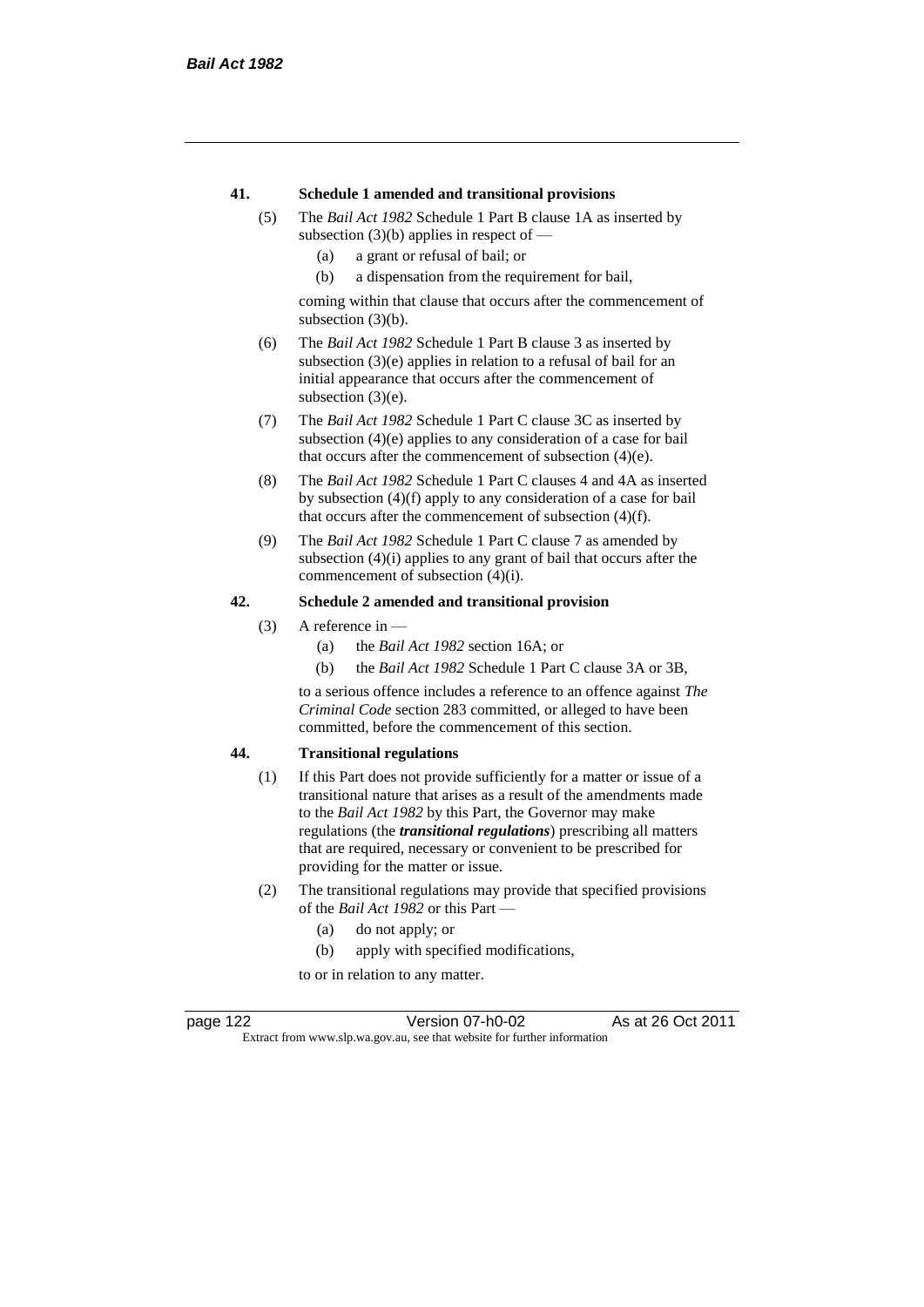- (3) If the transitional regulations provide that a specified state of affairs is to be taken to have existed, or not to have existed, on and from a day that is earlier than the day on which the transitional regulations are published in the *Gazette* but not earlier than the commencement of this section, the transitional regulations have effect according to their terms.
- (4) In subsections (2) and (3) *specified* means specified or described in the transitional regulations.
- (5) If the transitional regulations contain a provision referred to in subsection (3), the provision does not operate so as —
	- (a) to affect in a manner prejudicial to any person (other than the State or an authority of the State), the rights of that person existing before the day of publication of those regulations; or
	- (b) to impose liabilities on any person (other than the State or an authority of the State) in respect of anything done or omitted to be done before the day of publication of those regulations.
- <sup>13</sup> The *Machinery of Government (Miscellaneous Amendments) Act 2006* Pt. 3 Div. 1 was repealed by the *Statutes (Repeals and Minor Amendments) Act 2011* s. 23(2) before it purported to come into operation.
- <sup>14</sup> On the date as at which this compilation was prepared, the *Electronic Transactions Act 2011* s. 25 had not come into operation. It reads as follows:

#### **25. Acts amended**

- (1) This section amends the Acts listed in the Table.
- (2) Amend the provisions listed in the Table as set out in the Table.

| <b>Provision</b>                                     | <b>Delete</b>                                           | <b>Insert</b>                                                  |
|------------------------------------------------------|---------------------------------------------------------|----------------------------------------------------------------|
| <b>Bail Act 1982</b>                                 |                                                         |                                                                |
| s. $3(1)$ def. of <i>electronic</i><br>communication | Electronic<br><b>Transactions Act 2003</b><br>section 5 | Electronic<br><b>Transactions Act</b><br>$2011$ section $5(1)$ |

".

As at 26 Oct 2011 Version 07-h0-02 page 123 Extract from www.slp.wa.gov.au, see that website for further information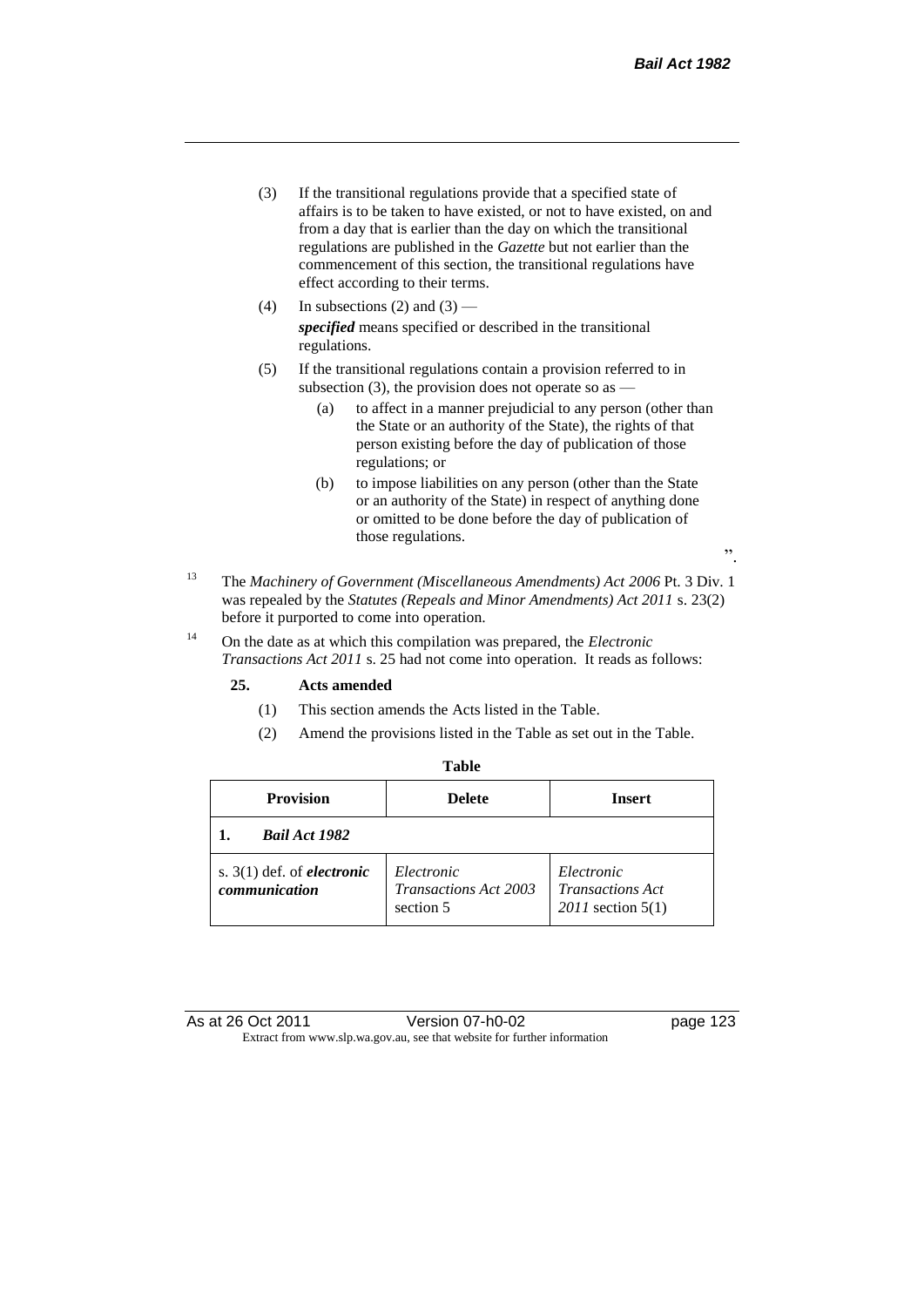| <b>Provision</b> | <b>Delete</b>                                    | <b>Insert</b>                                                  |
|------------------|--------------------------------------------------|----------------------------------------------------------------|
| s. $3A(2)$       | Electronic<br>Transactions Act 2003<br>section 5 | Electronic<br><b>Transactions Act</b><br>$2011$ section $5(1)$ |

page 124 Version 07-h0-02 As at 26 Oct 2011 Extract from www.slp.wa.gov.au, see that website for further information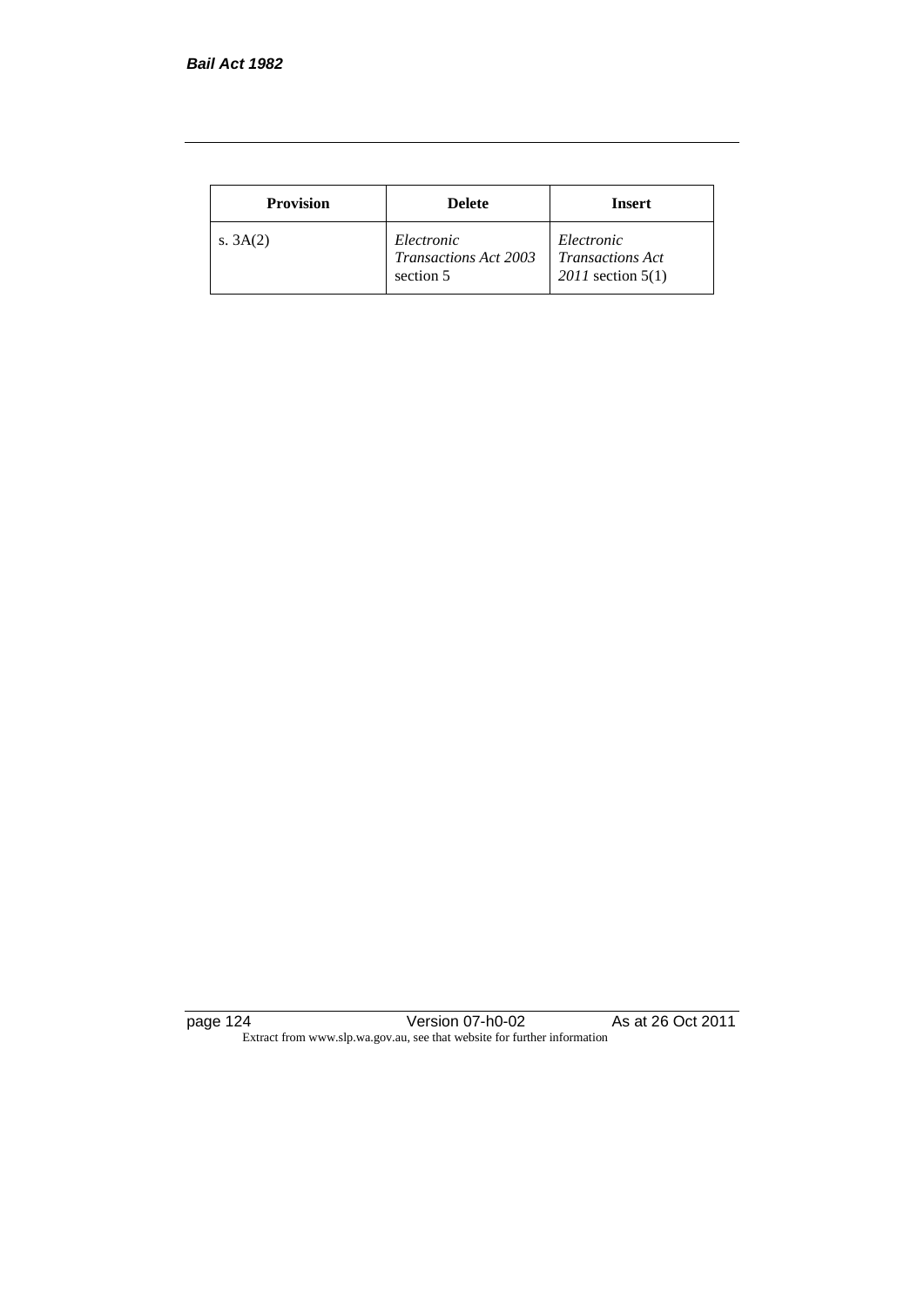# **Defined Terms**

[This is a list of terms defined and the provisions where they are defined. The list is not part of the law.]

| <b>Defined Term</b> | Provision(s) |
|---------------------|--------------|
|                     |              |
|                     |              |
|                     |              |
|                     |              |
|                     |              |
|                     |              |
|                     |              |
|                     |              |
|                     |              |
|                     |              |
|                     |              |
|                     |              |
|                     |              |
|                     |              |
|                     |              |
|                     |              |
|                     |              |
|                     |              |
|                     |              |
|                     |              |
|                     |              |
|                     |              |
|                     |              |
|                     |              |
|                     |              |
|                     |              |
|                     |              |
|                     |              |
|                     |              |
|                     |              |
|                     |              |
|                     |              |
|                     |              |
|                     |              |
|                     |              |
|                     |              |
|                     |              |
|                     |              |
|                     |              |

As at 26 Oct 2011

Version 07-h0-02

page  $125$ 

Extract from www.slp.wa.gov.au, see that website for further information